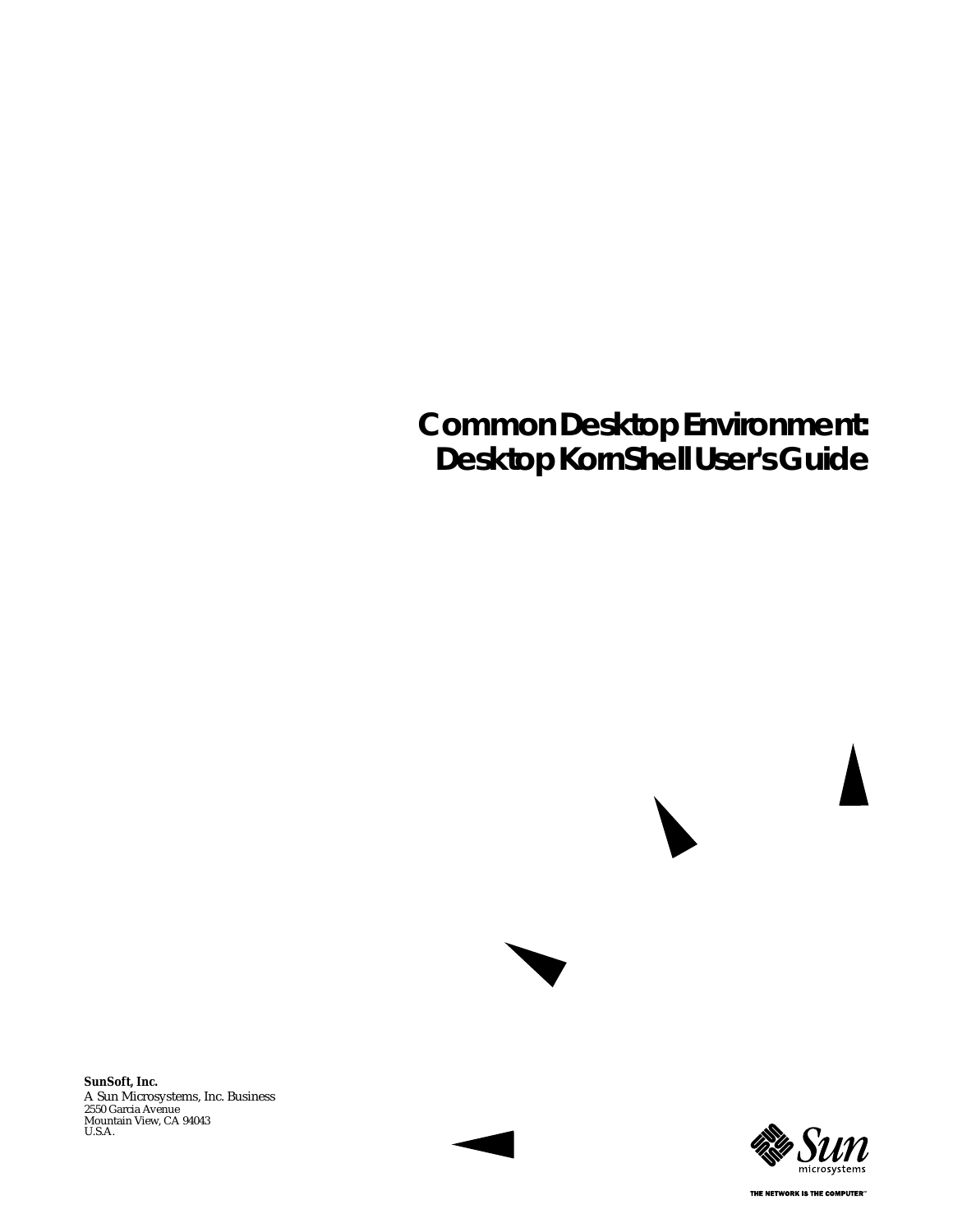Copyright 1994, 1995 Hewlett-Packard Company Copyright 1994, 1995 International Business Machines Corp. Copyright 1994, 1995 Sun Microsystems, Inc. Copyright 1994, 1995 Novell, Inc.

All rights reserved. This product and related documentation are protected by copyright and distributed under licenses restricting its use, copying, distribution, and decompilation. No part of this product or related documentation may be reproduced in any form by any means without prior written authorization.

RESTRICTED RIGHTS: Use, duplication, or disclosure by the U.S. Government is subject to restrictions of FAR 52.227- 14(g)(2)(6/87) and FAR 52.227-19(6/87), or DFAR 252.227-7015(b)(6/95) and DFAR 227.7202-1(a).

THIS PUBLICATION IS PROVIDED "AS IS" WITHOUT WARRANTY OF ANY KIND, EITHER EXPRESS OR IMPLIED, INCLUDING, BUT NOT LIMITED TO, THE IMPLIED WARRANTIES OF MERCHANTABILITY, FITNESS FOR A PARTICULAR PURPOSE, OR NON-INFRINGEMENT.

UNIX is a registered trademark in the United States and other countries, exclusively licensed through X/Open Company, Ltd.

OPEN LOOK is a registered trademark of Novell, Inc.

Sun, Sun Microsystems, the Sun Logo, ToolTalk, OpenWindows, NFS and Solaris are trademarks or registered trademarks of Sun Microsystems, Inc. in the United States and other countries.

Copyright 1994, 1995 Hewlett-Packard Company Copyright 1994, 1995 International Business Machines Corp. Copyright 1994, 1995 Sun Microsystems, Inc. Copyright 1994, 1995 Novell, Inc.

Tous droits réservés. Ce produit et sa documentation associée sont protégés par un copyright et distribués avec des licences qui en restreignent l'utilisation, la copie, la distribution, et la décompilation. Aucune partie de ce produit ou de sa documentation associée ne peut être reproduite sous aucune forme, par quelque moyen que ce soit, sans autorisation préalable et écrite.

CETTE PUBLICATION EST FOURNIE "EN L'ETAT", SANS GARANTIE D'AUCUNE SORTE, NI EXPRESSE NI IMPLICITE, Y COMPRIS, ET SANS QUE CETTE LISTE SOIT LIMITATIVE, DES GARANTIES CONCERNANT LA VALEUR MARCHANDE, L'APTITUDE DES PRODUITS A REPONDRE A UNE UTILISATION PARTICULIERE, OU LE FAIT QU'ILS NE SOIENT PAS CONTREFAISANTS DE PRODUITS DE TIERS.

UNIX est une marque enregistrée aux Etats-Unis et dans d'autres pays et licenciée exclusivement par X/Open Company Ltd.

OPEN LOOK est une marque enregistrée de Novell, Inc.

Sun, Sun Microsystems, le logo Sun, ToolTalk, OpenWindows, NFS et Solaris sont des marques déposées ou enregistrées de Sun Microsystems, Inc. aux Etats-Unis et dans d'autres pays.

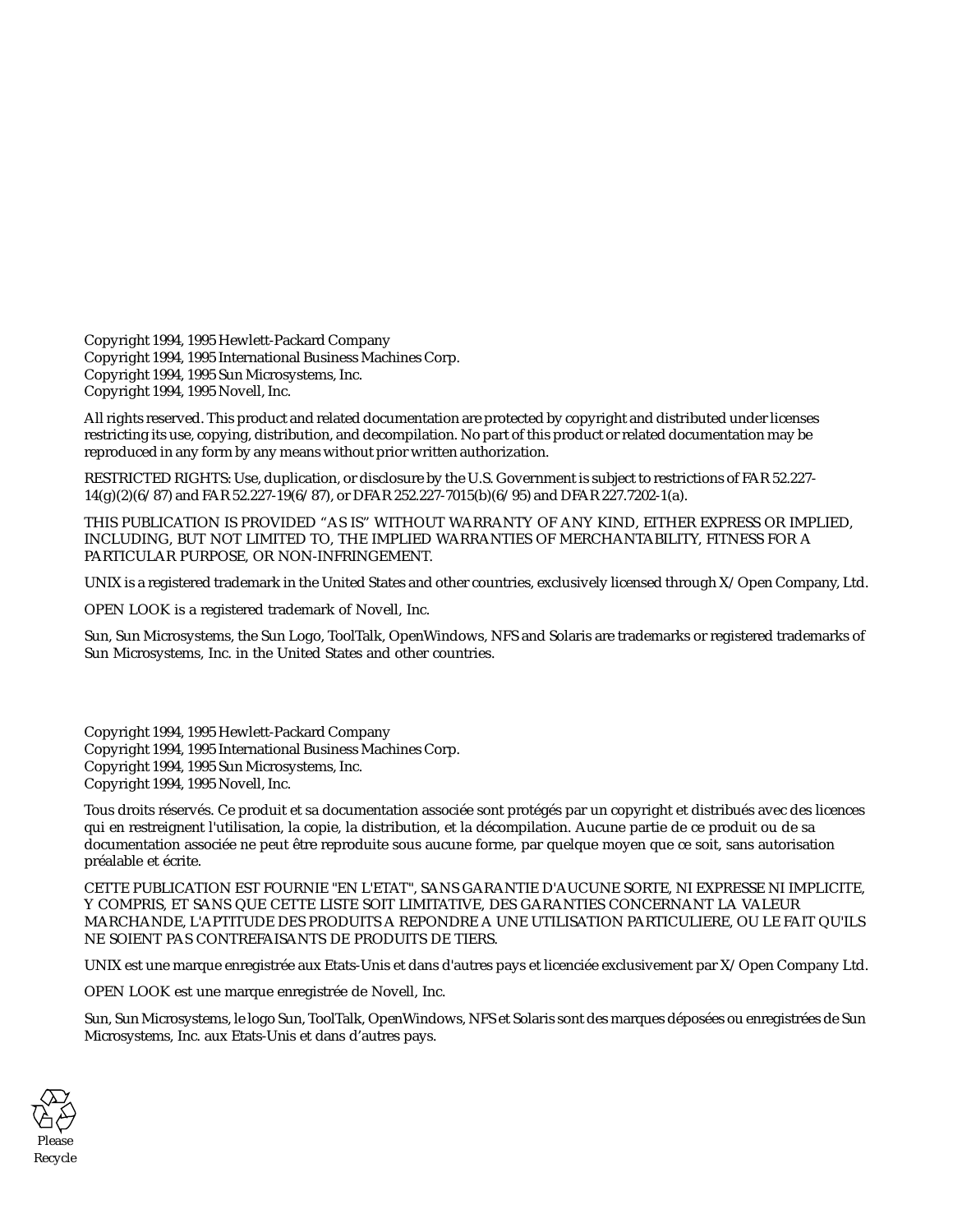# **Contents**

|                                                      | vii                     |
|------------------------------------------------------|-------------------------|
| 1. Introduction to Desktop KornShell                 | 1                       |
| Using Desktop KornShell to Create Motif Applications | $\mathbf{1}$            |
|                                                      | $\overline{2}$          |
| Unsupported Resources                                | 3                       |
| dtksh app-defaults File                              | $\overline{\mathbf{4}}$ |
|                                                      | 5                       |
|                                                      | 6                       |
| Immediate Return Value                               | 7                       |
|                                                      | 8                       |
|                                                      | 8                       |
|                                                      | 10                      |
| Registering a Callback                               | 10                      |
| Passing Data to a Callback                           | 10                      |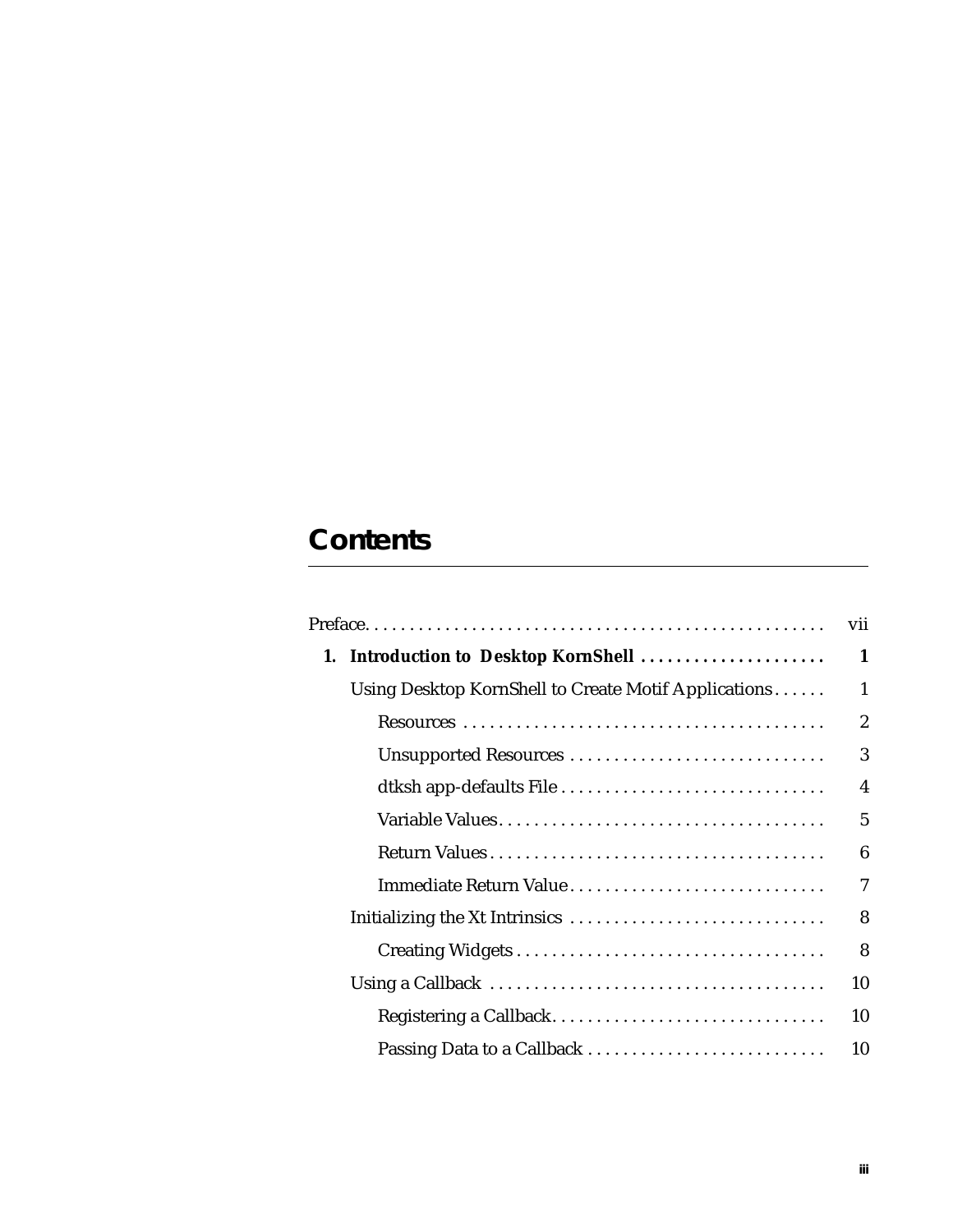| 2. |                                                   | 13 |
|----|---------------------------------------------------|----|
|    |                                                   | 13 |
|    |                                                   | 15 |
| 3. |                                                   | 17 |
|    | Using Context Variables                           | 17 |
|    |                                                   | 17 |
|    |                                                   | 18 |
|    | Workspace Callback Context Variables              | 18 |
|    | Input Context Variables                           | 18 |
|    | Accessing Event Subfields                         | 20 |
|    | Responding to a Window Manager Close Notice       | 21 |
|    | Responding to a Session Manager Save State Notice | 21 |
|    |                                                   | 25 |
|    | Creating Localized Shell Scripts                  | 25 |
|    | Using dtksh to Access X Drawing Functions         | 26 |
|    | Setting Widget Translations                       | 27 |
| 4. |                                                   | 29 |
|    |                                                   | 29 |
|    |                                                   | 32 |
|    | Functions and Callbacks                           | 32 |
|    |                                                   | 34 |
| A. |                                                   | 41 |
|    | Built-in Xlib Commands                            | 42 |
|    |                                                   | 44 |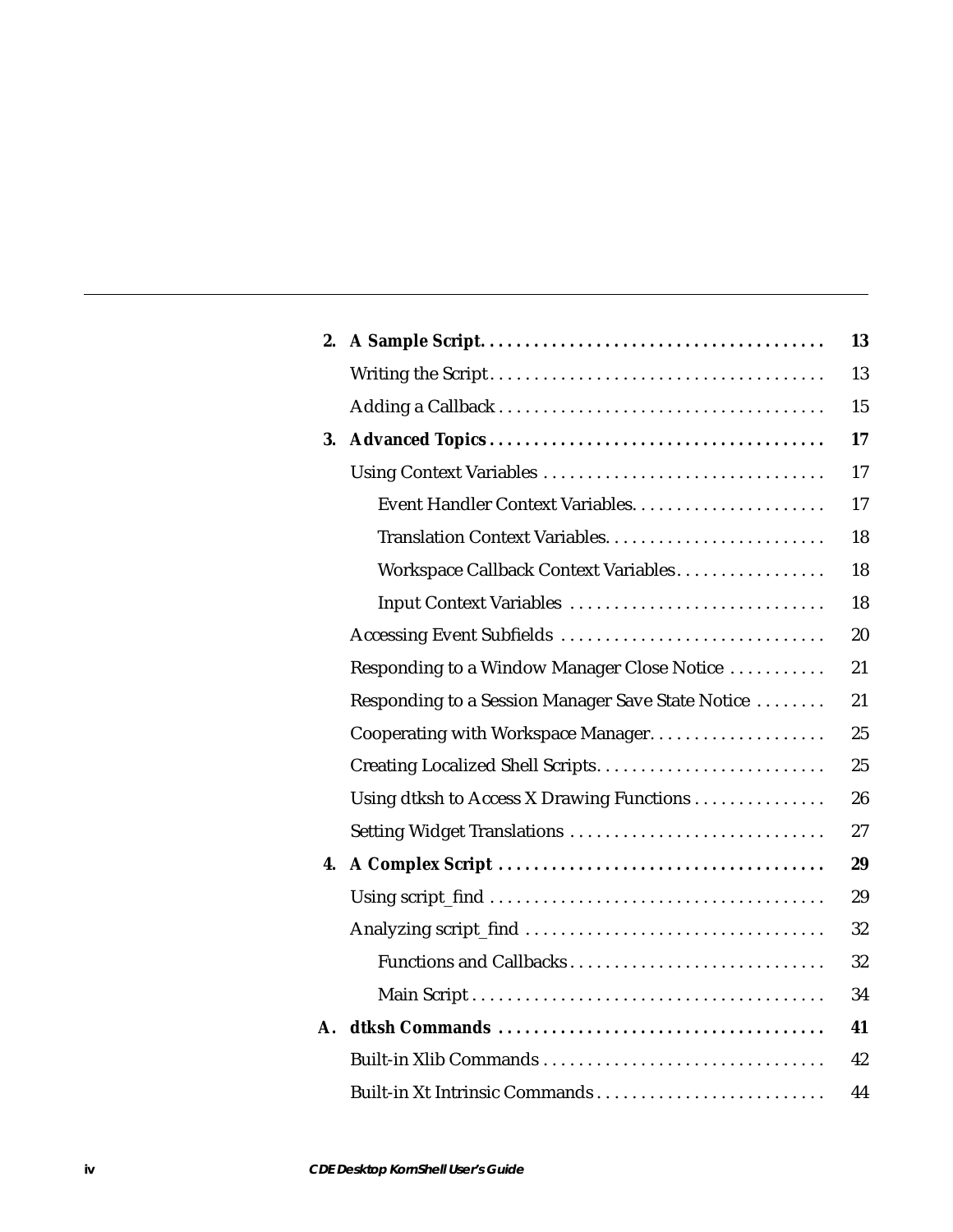|    | Built-in Motif Commands                                                                                                                         | 48 |
|----|-------------------------------------------------------------------------------------------------------------------------------------------------|----|
|    | Built-in Common Desktop Environment Application Help                                                                                            | 60 |
|    |                                                                                                                                                 | 61 |
|    | Built-in libDt Session Management Commands                                                                                                      | 62 |
|    | Built-in libDt Workspace Management Commands                                                                                                    | 63 |
|    | Built-in libDt Action Commands                                                                                                                  | 64 |
|    | Built-in libDt Data-Typing Commands                                                                                                             | 65 |
|    | Miscellaneous Built-in libDt Commands                                                                                                           | 67 |
|    | Built-in Desktop Services Message Set Commands                                                                                                  | 67 |
| B. |                                                                                                                                                 | 77 |
|    |                                                                                                                                                 | 78 |
|    | DtkshSetReturnKeyControls                                                                                                                       | 79 |
|    | DtkshUnder, DtkshOver, DtkshRightOf, and DtkshLeftOf                                                                                            | 80 |
|    | DtkshFloatRight, DtkshFloatLeft, DtkshFloatTop, and                                                                                             | 81 |
|    | DtkshAnchorRight, DtkshAnchorLeft, DtkshAnchorTop, and                                                                                          | 82 |
|    | DtkshSpanWidth and DtkshSpanHeight                                                                                                              | 83 |
|    | DtkshDisplayInformationDialog, DtkshDisplayQuestionDialog,<br>DtDisplayWarningDialog, DtkshDisplayWorkingDialog, and<br>DtkshDisplayErrorDialog | 84 |
|    | DtkshDisplayQuickHelpDialog and DtkshDisplayHelpDialog                                                                                          | 85 |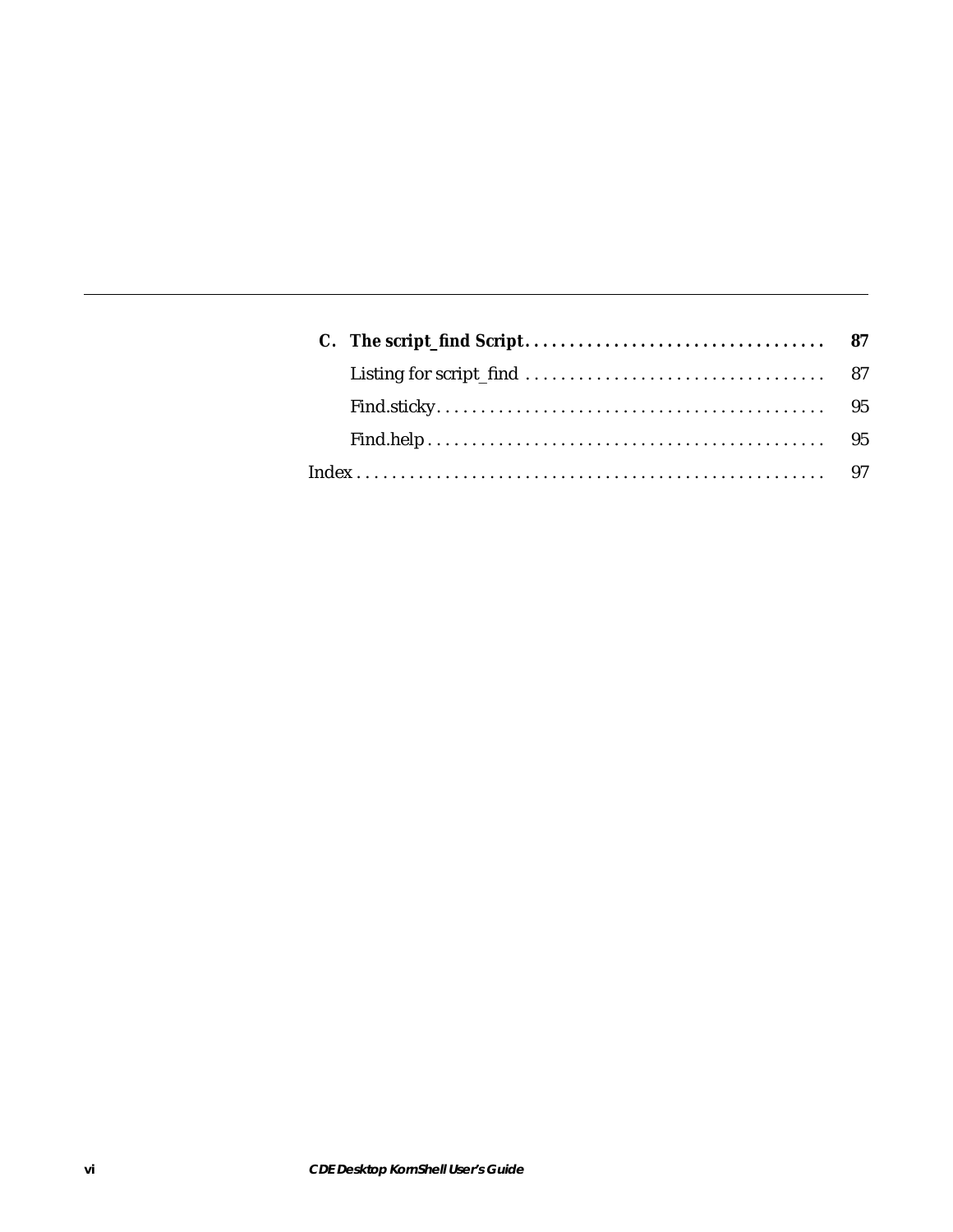# **Preface**

The *Desktop KornShell User's Guide* provides the information you need to create Motif applications with KornShell (kshell) scripts. In addition to the basic information you'll need to get started, several example scripts of increasing complexity are described. Throughout this guide the term *dtksh* means the Desktop KornShell.

# **Who Should Use This Guide**

This guide is intended for programmers who want a quick and easy means of creating Motif applications, but don't have the time, knowledge, or inclination to use the C programming language. A good understanding of kshell programming, Motif, the Xt Intrinsics, and, to a lesser extent, Xlib is needed. An understanding of C would also be helpful.

# **How This Guide Is Organized**

**Chapter 1, "Introduction to Desktop KornShell,"** describes the basic information you need to begin writing Motif applications in dtksh scripts.

**Chapter 2, "A Sample Script,"** describes two simple dtksh scripts. The first script creates a push button widget within a bulletin board widget. The second script expands the first by adding a callback for the push button.

**Chapter 3, "Advanced Topics,"** describes more advanced topics pertaining to dtksh scripts.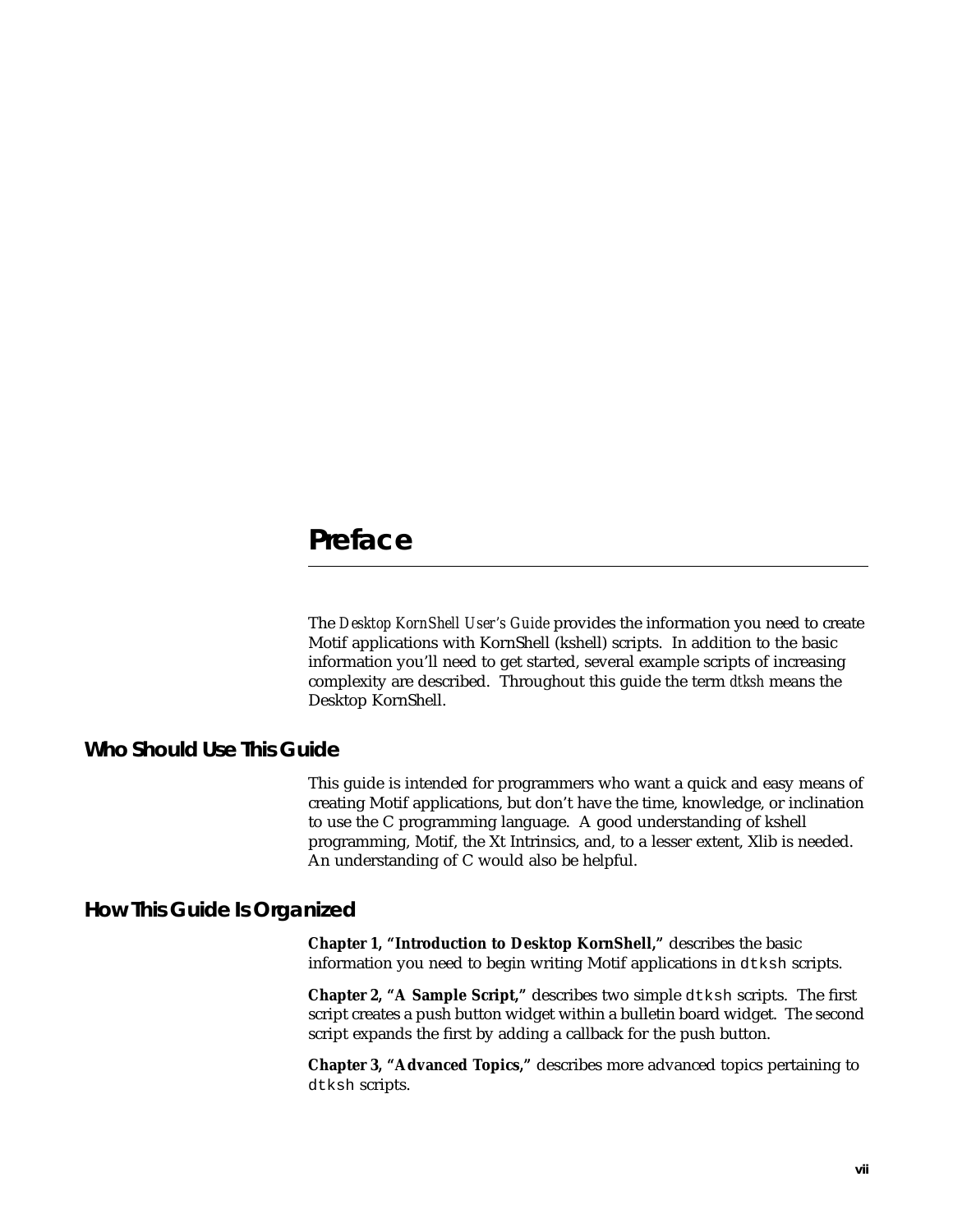**Chapter 4, "A Complex Script,"** describes a much more complex script than either of the ones described in Chapter 2. This script creates a graphic interface to the find command. **Appendix A, "dtksh Commands,"** lists all the dtksh commands. **Appendix B, "dtksh Convenience Functions,"** contains man pages for commands or functions that are not documented elsewhere. **Appendix C, "The script\_find Script,"** contains the complete listing of the complex script described in Chapter 4. **Related Books** The following books provide information on kshell programming, Motif, the Xt Intrinsics, and Xlib: **•** *Desktop KornShell Graphical Programming For the Common Desktop Environment Version 1.0,* by J. Stephen Pendergrast, Jr., published by Addison-Wesley, Reading, MA 01867. **•** *The New KornShell Command and Programming Language*, by Morris I. Bolsky and David G. Korn, published by Prentice-Hall, Englewood Cliffs, NJ 07632. **•** *KornShell Programming Tutorial*, by Barry Rosenberg, published by Addison-Wesley, Reading, MA 01867. **•** *OSF/Motif Programmer's Guide*, Open Software Foundation, 11 Cambridge Center, Cambridge, MA 02142, published by Prentice-Hall, Englewood Cliffs, NJ 07632. **•** *OSF/Motif Programmer's Reference*, Open Software Foundation, 11 Cambridge Center, Cambridge, MA 02142, published by Prentice-Hall, Englewood Cliffs, NJ 07632. **•** *OSF/Motif Reference Guide*, by Douglas A. Young, published by Prentice-Hall, Englewood Cliffs, NJ 07632. **•** *Mastering OSF/Motif Widgets* (Second Edition), by Donald L. McMinds, published by Addison-Wesley, Reading, MA 01867 **•** *The X Window System Programming and Applications with Xt OSF/Motif Edition*, by Douglas A. Young, published by Prentice-Hall, Englewood Cliffs, NJ 07632.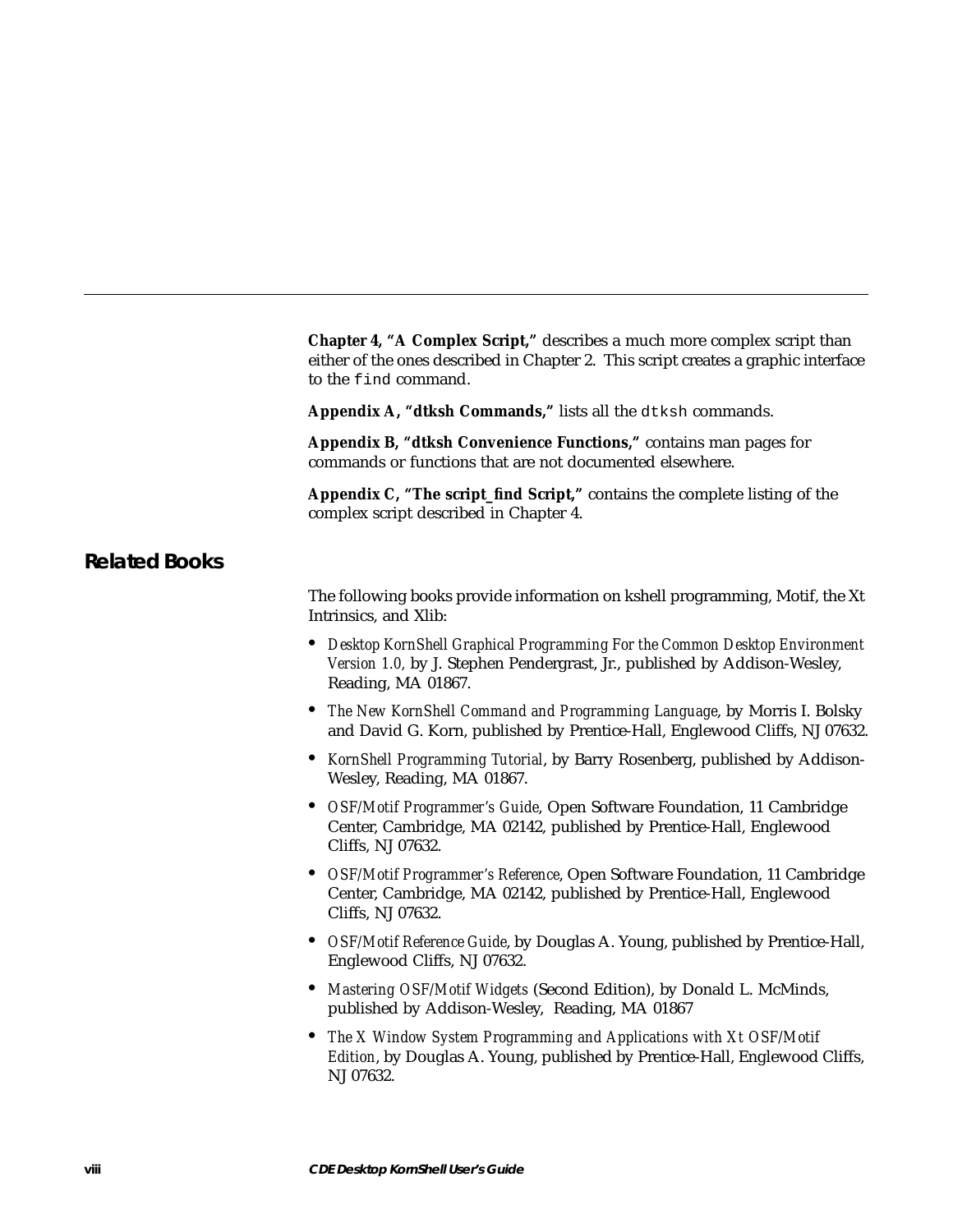- **•** *The Definitive Guides to the X Window System, Volume 1: Xlib Programming Manual*, by Adrian Nye, published by O'Reilly and Associates, Sebastopol, CA 95472.
- **•** *The Definitive Guides to the X Window System, Volume 2: Xlib Reference Manual*, edited by Adrian Nye, published by O'Reilly and Associates, Sebastopol, CA 95472.
- **•** *The Definitive Guides to the X Window System, Volume 3: X Window System User's Guide*, by Valerie Quercia and Tim O'Reilly, published by O'Reilly and Associates, Sebastopol, CA 95472.
- **•** *The Definitive Guides to the X Window System, Volume 4: X Toolkit Intrinsics Programming Manual*, by Adrian Nye and Tim O'Reilly, published by O'Reilly and Associates, Sebastopol, CA 95472.
- **•** *The Definitive Guides to the X Window System, Volume 5: X Toolkit Intrinsics Reference Manual,* edited by Tim O'Reilly, published by O'Reilly and Associates, Sebastopol, CA 95472.
- **•** *The Definitive Guides to the X Window System, Volume 6: Motif Programming Manual*, by Dan Heller, published by O'Reilly and Associates, Sebastopol, CA 95472.

# **What Typographic Changes and Symbols Mean**

The following table describes the type changes and symbols used in this book.

| <b>Typeface or</b><br>Symbol | <b>Meaning</b>                                                                | Example                                                                                                          |
|------------------------------|-------------------------------------------------------------------------------|------------------------------------------------------------------------------------------------------------------|
| AaBbCc123                    | The names of commands, files,<br>and directories; onscreen<br>computer output | Edit your . login file.<br>Use $1s$ -a to list all files.<br>system% You have mail.                              |
| $A$ aBb $Cc123$              | Command-line placeholder:<br>replace with a real name or<br>value             | To delete a file, type rm filename.                                                                              |
| $A$ a $B$ h $Cc$ 123         | Book titles, new words or terms,<br>or words to be emphasized                 | Read Chapter 6 in User's Guide.<br>These are called <i>class</i> options.<br>You <i>must</i> be root to do this. |

*Table P-1* Typographic Conventions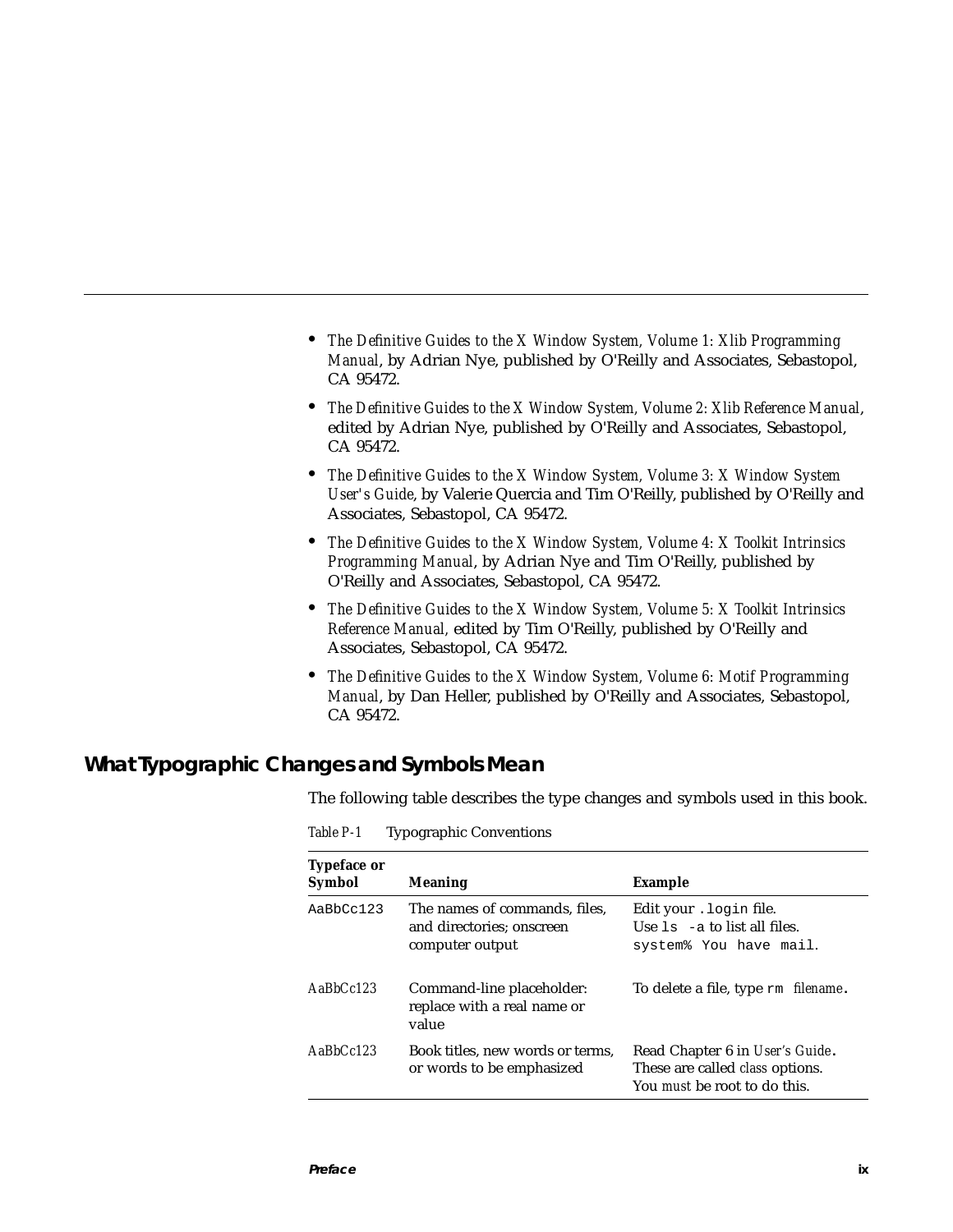| <b>Typeface or</b><br><b>Symbol</b> | <b>Meaning</b>                          | Example  |  |
|-------------------------------------|-----------------------------------------|----------|--|
|                                     | Code samples may display the following: |          |  |
| ⊱                                   | UNIX C shell prompt                     | system%  |  |
| \$                                  | UNIX Bourne and Korn shell<br>prompt    | system\$ |  |
| #                                   | Superuser prompt, all shells            | system#  |  |

*Table P-1* Typographic Conventions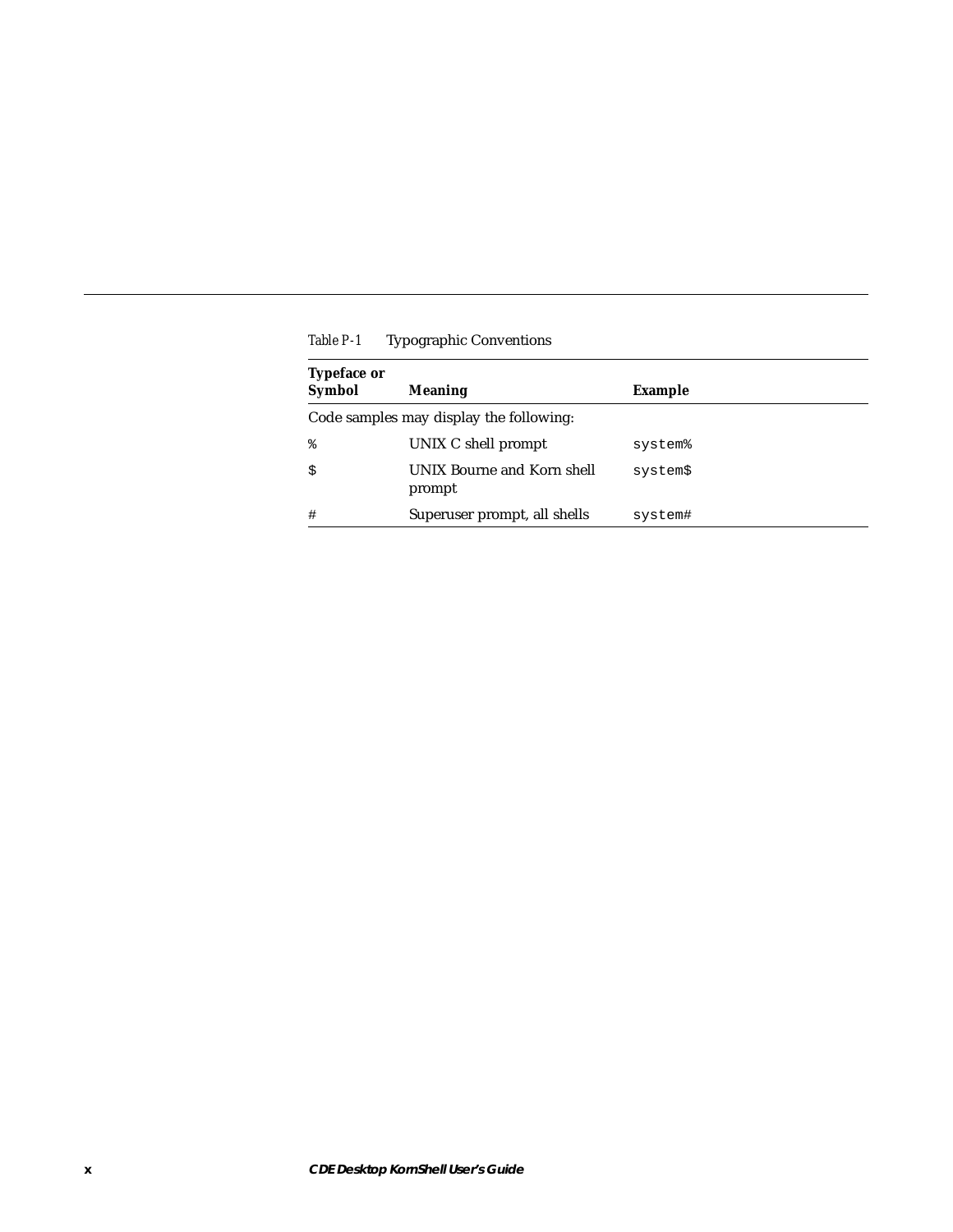# **Introduction to Desktop KornShell**

Desktop KornShell(ldtksh) provides kshell scripts with the means for easily accessing most of the existing Xt and Motif™ functions. dtksh is based on ksh-93, which provides a powerful set of tools and commands for the shell programmer, and which supports the standard set of kshell programming commands.

dtksh supports all the features and commands provided by ksh-93. In addition, dtksh supports a large selection of the libDt functions, most of the widget-related Motif functions, a large subset of the Xt Intrinsics functions, and a small subset of the Xlib functions. All the supported functions are listed in Appendix A.

# **Using Desktop KornShell to Create Motif Applications**

This section describes how to use dtksh to create Motif applications. To successfully use dtksh, you should have experience with Xlib, the Xt Intrinsics, the Motif widgets, and KornShell programming. It is also helpful to know the C programming language. If you are not familiar with any of these, you should refer to the appropriate documentation. Even if you are familiar with these systems, you should have access to the applicable man pages for reference.

In addition, your system should have these libraries:

- **•** libDtHelp
- **•** libDtSvc
- **•** libX11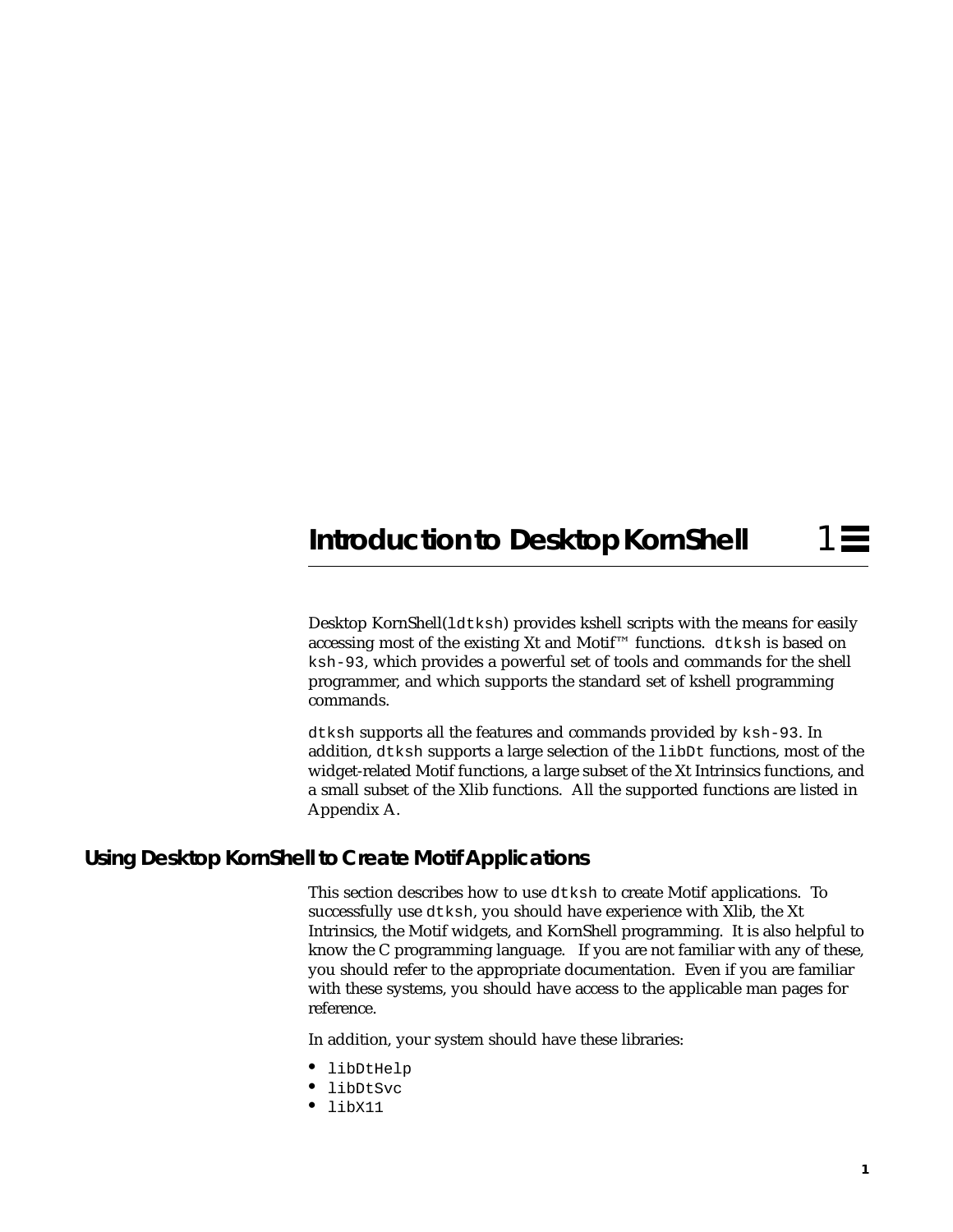- **•** libXm
- **•** libXt
- **•** libtt

#### **Resources**

Resources are widget variables that you use to define attributes such as size, location, or color. Each widget usually has a combination of its own resources, plus resources it inherits from higher level widgets. Xt Intrinsics and Motif resource names consist of a prefix ( $X \text{th}$  or  $X \text{th}$ ) followed by the base name. The first letter of the base name is *always* lowercase, and the first letter of subsequent words within the base name is *always* uppercase. The convention for resource names in dtksh scripts is to delete the prefix and use the base name. Thus, the resource XmNtopShadowColor becomes topShadowColor.

Some Xt and Motif commands allow the shell script to pass in a variable number of parameters, representing resource-value pairs. This is similar to the argument list passed to the corresponding Xt or Motif C function. Examples include any of the commands used to create a widget, plus the XtSetValues command. In dtksh, resources are specified by a string with the following syntax:

resource:value

where *resource* is the name of the resource and *value* is the value assigned to the resource. dtksh automatically converts the *value* string to an appropriate internal representation. For example:

XtSetValues \$WIDGET height:100 width:200 resizePolicy:RESIZE\_ANY XmCreateLabel LABEL \$PARENT myLabel labelString:"Close Dialog"

When you retrieve widget resource values using XtGetValues, the return value is placed in an environment variable. Thus, unlike the Xt Intrinsics, the dtksh version of XtGetValues uses a name:(environment) variable pair, rather than a name:value pair. For example:

XtGetValues \$WIDGET height:HEIGHT resizePolicy:POLICY sensitive:SENSITIVE echo \$HEIGHT echo \$POLICY echo \$SENSITIVE

The preceding dtksh segment might produce this output: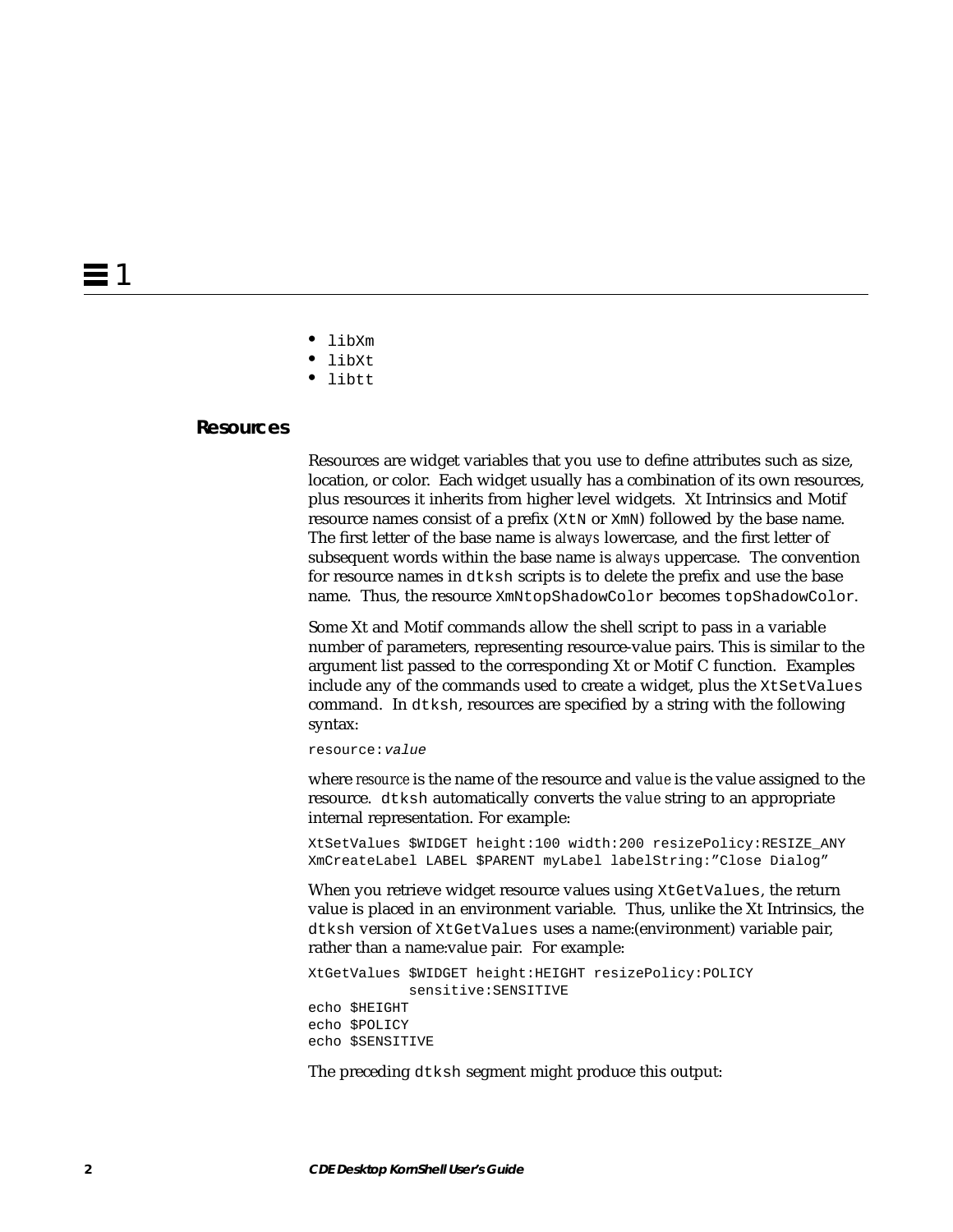$1 \equiv$ 

100 RESIZE ANY TRUE

Certain types of resource values, including string tables and bit masks, have special representation. For example, the List widget allows a string table to be specified for both the items and selectedItems resources. In dtksh, a string table is represented as a comma-separated list of strings, which is similar to how Motif treats them. When a resource that returns a string table is queried using XtGetValues, the resulting value is a comma-separated set of strings.

A resource that expects a bit mask value to be passed to it expects the mask to be specified as a string composed of the various mask values separated by the |(bar) character. When a resource that returns a bit mask is queried, the return value is a string representing the enabled bits, separated by the | character. For example, you could use the following command to set the mwmFunctions resource for the VendorShell widget class:

XtSetValues mwmFunctions: MWM\_FUNC\_ALL|MWM\_FUNC\_RESIZE

#### **Unsupported Resources**

dtksh supports most of the Motif resources. The following lists unsupported resources. Resources with an \* (asterisk) can be specified at widget creation time by using XtSetValues, but can't be retrieved using XtGetValues.

- **•** All widget and gadget Classes:
	- **•** Any fontlist resource \*
	- **•** Any pixmap resource \*
- **•** Composite:
	- **•** insertPosition
- **•** children
- **•** Core:
	- **•** accelerators
	- **•** translations \*
	- **•** colormap
- **•** XmText:
	- **•** selectionArray
	- **•** selectionArrayCount
- **•** ApplicationShell:
	- **•** argv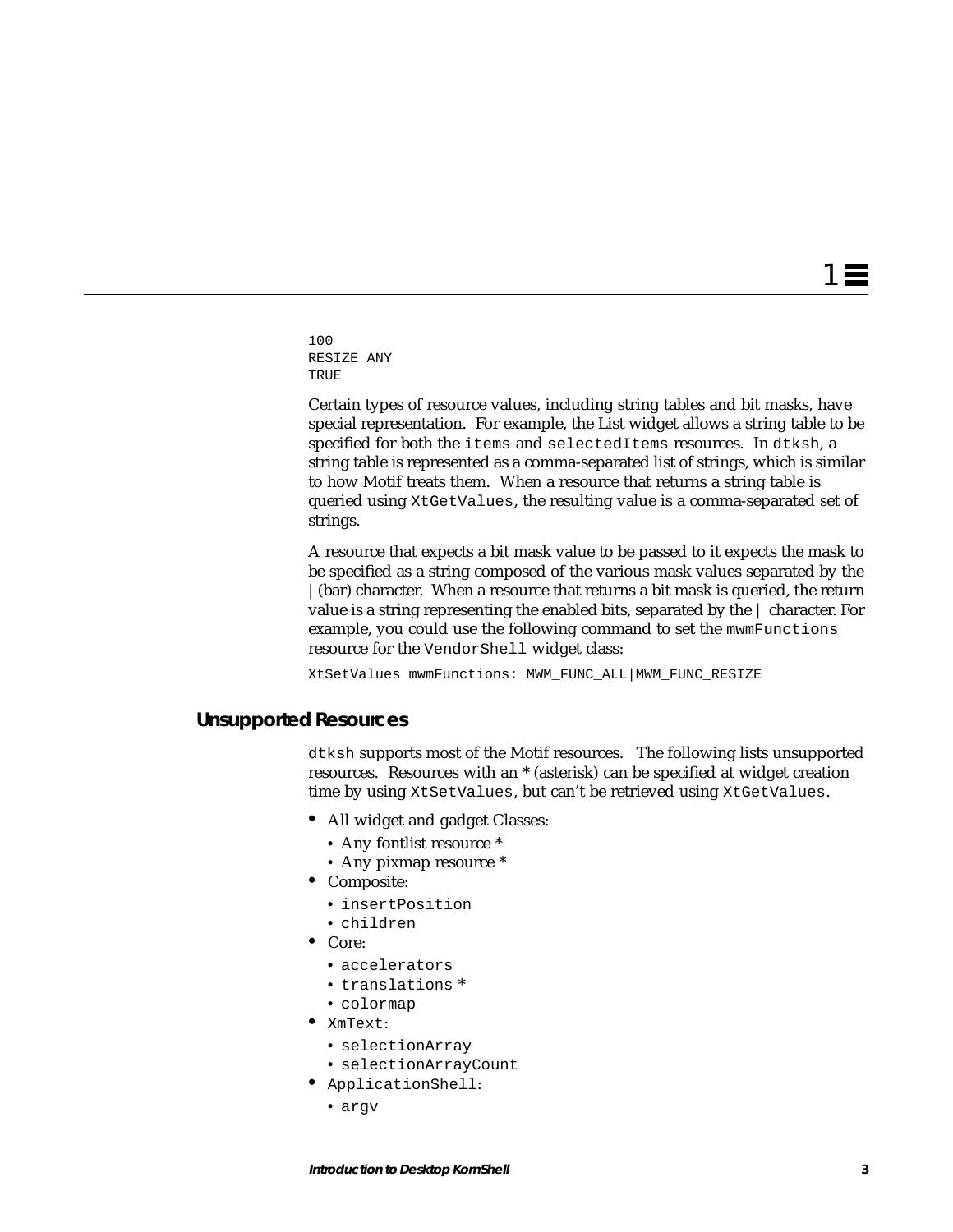- **•** WMShell:
	- **•** iconWindow
	- **•** windowGroup
- **•** Shell:
	- **•** createPopupChildrenProc
- **•** XmSelectionBox:
	- **•** textAccelerators
- **•** Manager, Primitive, and Gadget Subclasses:
- **•** userData
- **•** XmFileSelectionBox:
	- **•** dirSearchProc
	- **•** fileSearchProc
	- **•** qualifySearchDataProc

#### **dtksh app-defaults File**

The dtksh app-defaults file, named Dtksh, is found in a location based on the following path description:

/usr/dt/app-defaults/<LANG>

The only information contained in this app-defaults file is the inclusion of the standard Dt base app-defaults file. The following is a listing of the dtksh app-defaults file:

#include "Dt"

The file Dt is also located in /usr/dt/app-defaults/<LANG> and is shown in the following listing.

```
*foregroundThreshold:70
```

```
!###
!#
!# Help system specific resources
!#
!###
!#
!# Display Area Colors
!#
!# These resources set the colors for the display area (where
!# actual help text is displayed). The resources are complex
!# because they have to override the standard color resources
```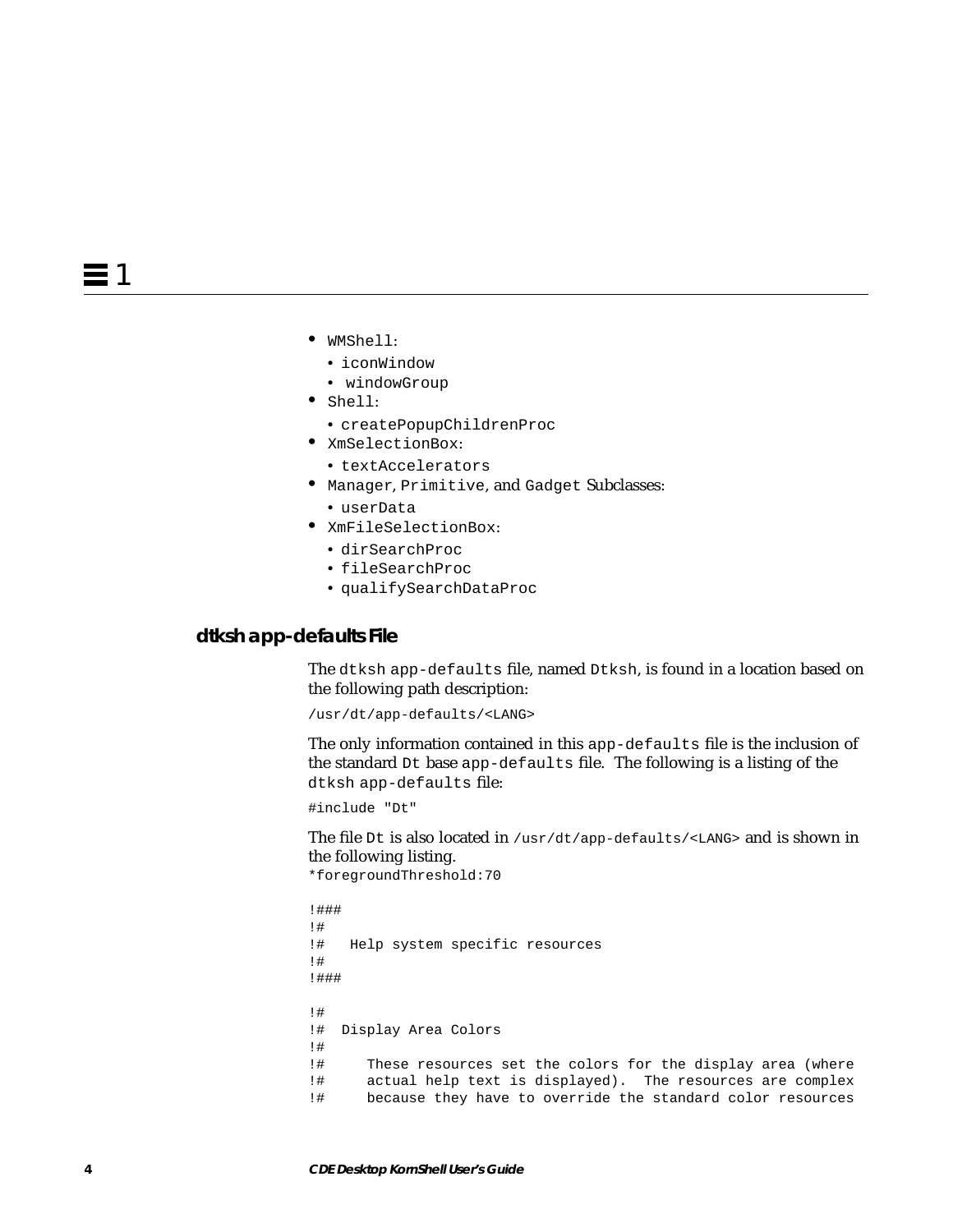$1\equiv$ 

```
!# in all cases.
!#
*XmDialogShell.DtHelpDialog*DisplayArea.background: White
*XmDialogShell*XmDialogShell.DtHelpDialog*DisplayArea.background:
White
*XmDialogShell.DtHelpDialog*DisplayArea.foreground: Black
*XmDialogShell*XmDialogShell.DtHelpDialog*DisplayArea.foreground:
Black
!#
!# Menu Accelerators
!#
!# The following resources establish keyboard accelerators
!# for the most frequently accessed menu commands.
!#
*DtHelpDialogWidget*searchMenu.keyword.acceleratorText: Ctrl+I
*DtHelpDialogWidget*searchMenu.keyword.accelerator: Ctrl<Key>i
*DtHelpDialogWidget*navigateMenu.backTrack.acceleratorText: Ctrl+B
*DtHelpDialogWidget*navigateMenu.backTrack.accelerator: Ctrl<Key>b
*DtHelpDialogWidget*navigateMenu.homeTopic.acceleratorText: Ctrl+H
*DtHelpDialogWidget*navigateMenu.homeTopic.accelerator: Ctrl<Key>h
*DtHelpDialogWidget*fileMenu.close.acceleratorText: Alt+F4
*DtHelpDialogWidget*fileMenu.close.accelerator: Alt<Key>f4
```
### **Variable Values**

This section describes the types of values for some of the variables in a dtksh app-defaults file.

#### **Defined Values**

The C bindings of the interfaces to X, Xt and Motif include many nonstring values that are defined in header files. The general format of such values consists of an  $Xt$  or  $Xm$  prefix followed by a descriptive name. For example, one of the constraint values for a child of a form widget is XmATTACH\_FORM. Equivalent values are specified in dtksh by dropping the prefix, just as in a Motif defaults file:

- **•** XmDIALOG\_COMMAND\_TEXT becomes DIALOG\_COMMAND\_TEXT
- **•** XtATTACH\_FORM becomes ATTACH\_FORM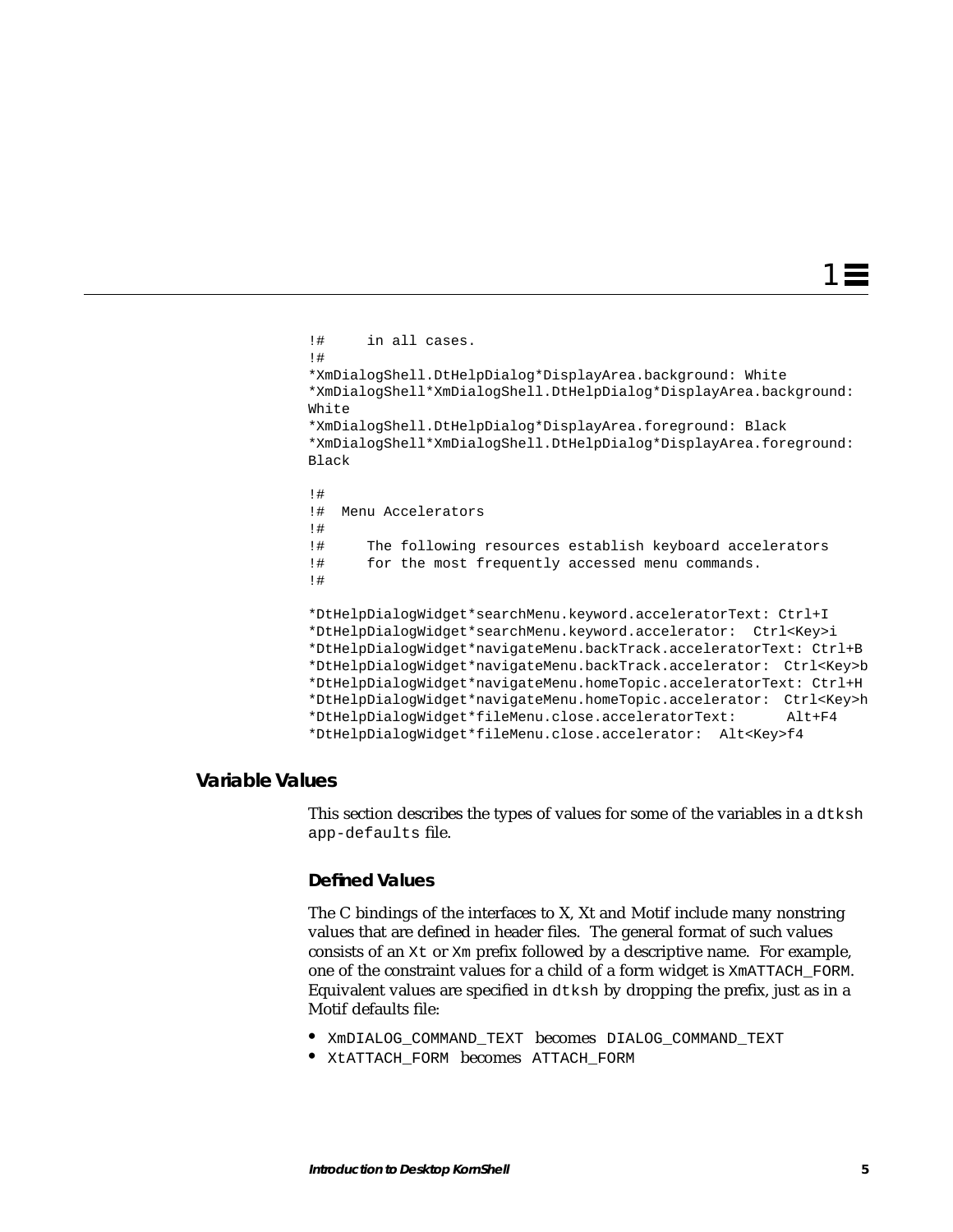#### **Boolean Values**

You can specify a Boolean value as a parameter to a dtksh command using the words True or False; case is not significant. A Boolean result is returned as either True or False, using all lowercase letters.

#### **Return Values**

Graphical commands in dtksh fall into one of four categories, based on the definition of the corresponding C function:

- 1. The function is void and returns no values. Example: XtMapWidget()
- 2. The function is void, but returns one or more values through reference parameters. Example: XmGetColors()
- 3. The function returns a non-Boolean value. Example: XtCreateManagedWidget()
- 4. The function returns a Boolean value. Example: XtIsSensitive()

#### **Category 1**

A dtksh category 1 command follows the calling sequence of its corresponding C function. The number and order of parameters can be determined by looking at the standard documentation for the function. Example:

XtMapWidget \$FORM

#### **Category 2**

A dtksh category 2 command also generally follows the calling sequence of its corresponding C function. It returns a value in an environment variable, instead of passing a pointer to a return variable. Example:

XmGetColors \$FORM \$BG FOREGROUND TOPSHADOW BOTTOMSHADOW SELECT echo "Foreground color = " \$FOREGROUND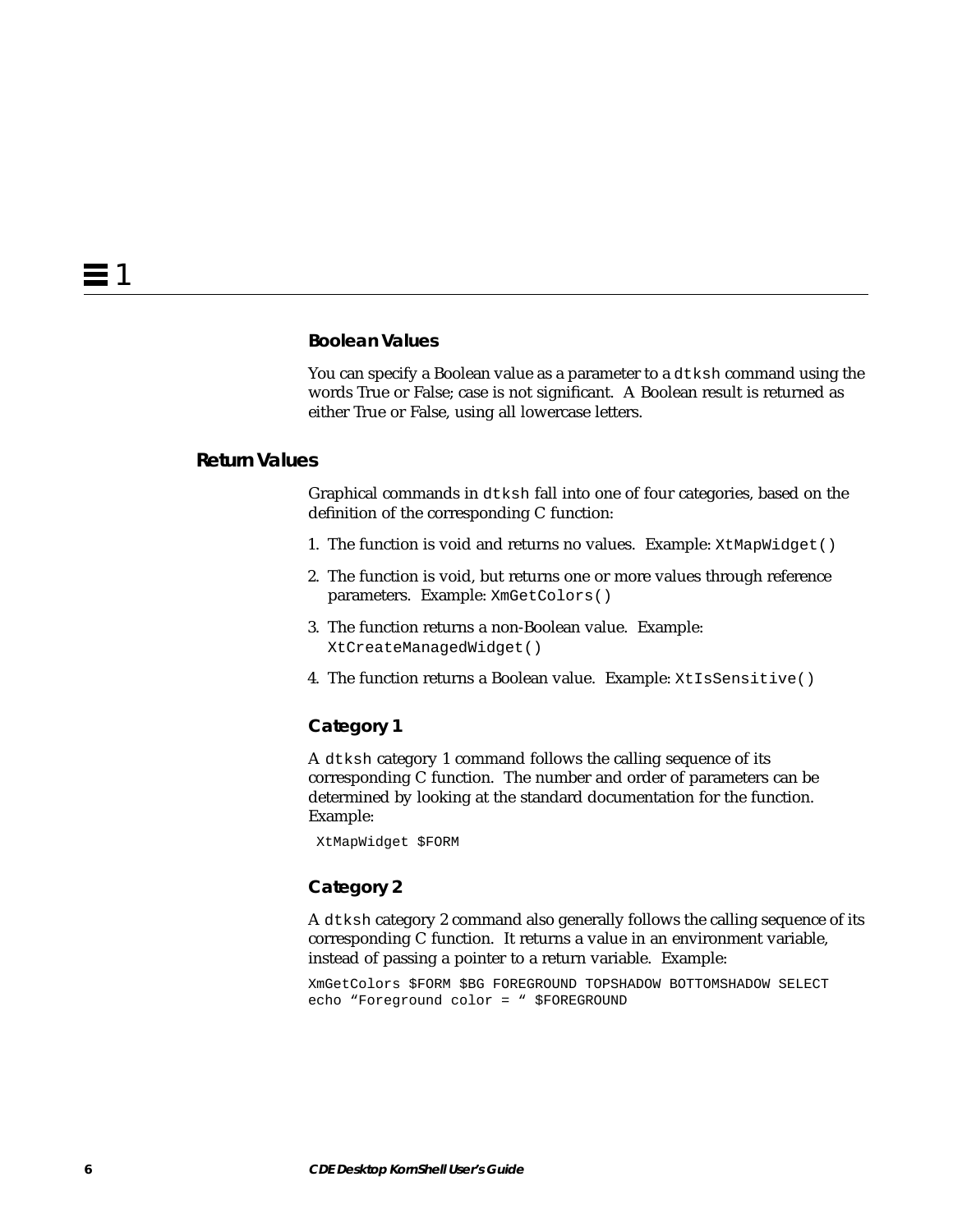1 ≣

### **Category 3**

A dtksh category 3 command differs slightly from its corresponding C function. Where the C function returns its value as the value of the procedure call, a dtksh command requires an additional parameter. This parameter is the name of an environment variable into which the return value is to be placed. It is always the first parameter*.* Example:

XmTextGetString TEXT\_VALUE \$TEXT\_WIDGET echo "The value of the text field is "\$TEXT\_VALUE

#### **Category 4**

A dtksh category 4 command returns a value that can be used in a conditional expression just as in C. If the C function also returns values through reference variables (as in category 2), the dtksh command also uses variable names for the corresponding parameters. Example:

if XmIsTraversable \$PUSH\_BUTTON; then echo "The pushbutton is traversable" else echo "The pushbutton is not traversable" fi

Generally, the order and type of parameters passed to a command matches those passed to the corresponding C function, except as noted for category 3 commands.

### **Immediate Return Value**

Many of the category 3 commands return a single value using an environment variable specified as the first parameter to the command (for these special commands, the first parameter has the name *variable*). If this return value is immediately used in an expression, the special environment variable "-" may be used in place of a variable name. When dtksh encounters "-" as the name of the environment variable in which the return value is to be returned, it instead returns the result as the value of the command. This allows the shell script to embed the command call in another command call. This feature only works for commands that return a single value, and the value is returned in the first parameter. For example:

XtDisplay DISPLAY \$FORM XSync \$DISPLAY true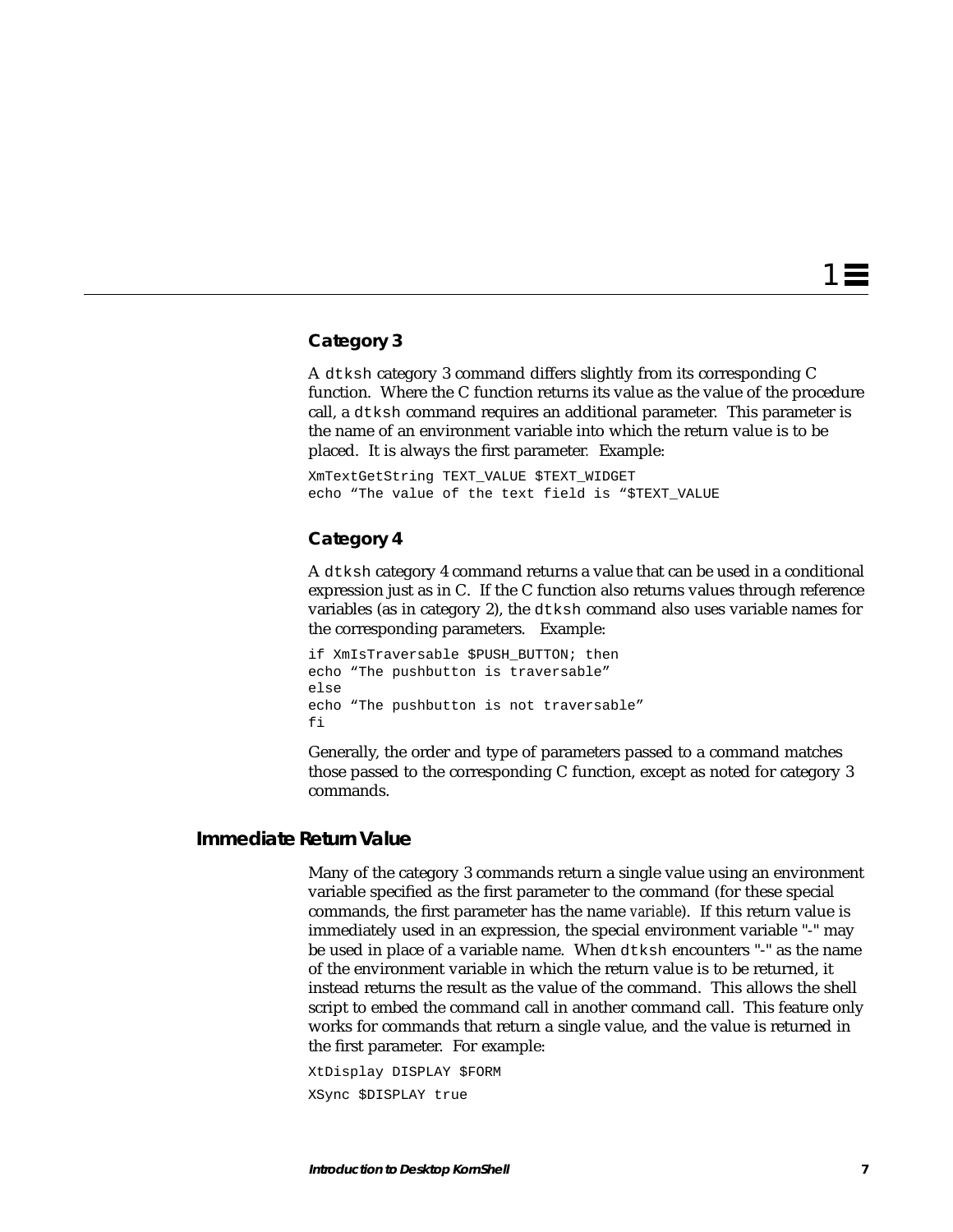can be replaced by the equivalent statement:

XSync \$(XtDisplay "-" \$FORM) true

The reference to \$DISPLAY is replaced with the value returned by the call to XtDisplay.

This capability is available for all category 3 commands except those that create a widget, those that return more than a single value, and those whose first parameter is not a named variable. Commands that do not accept "-" as the environment variable name include the following:

- **•** XtInitialize()
- **•** XtCreateApplicationShell()
- **•** XtCreatePopupShell()
- **•** XtCreateManagedWidget()
- **•** XtCreateWidget()
- **•** All commands of the form:

XmCreate...()

**•** Most commands of the form:

tt\_...()

#### **Initializing the Xt Intrinsics**

A dtksh script must first initialize the Xt Intrinsics before it can call any of the Xlib, Xt, Motif, or libDt commands. You accomplish this by invoking the XtInitialize command, which returns an application shell widget. As is true for all dtksh commands that return a widget ID, XtInitialize returns the widget ID in the environment variable that is the first argument. For example, in:

XtInitialize TOPLEVEL myShellName Dtksh \$0 "\$@"

the widget ID is returned in the environment variable TOPLEVEL.

dtksh provides a default app-defaults file, which is used if the call to XtInitialize specifies an application class name of Dtksh. This app-defaults file contains the standard set of Dt application default values, so dtksh applications have a consistent look with other Dt applications.

#### **Creating Widgets**

There are several commands you can use to create widgets: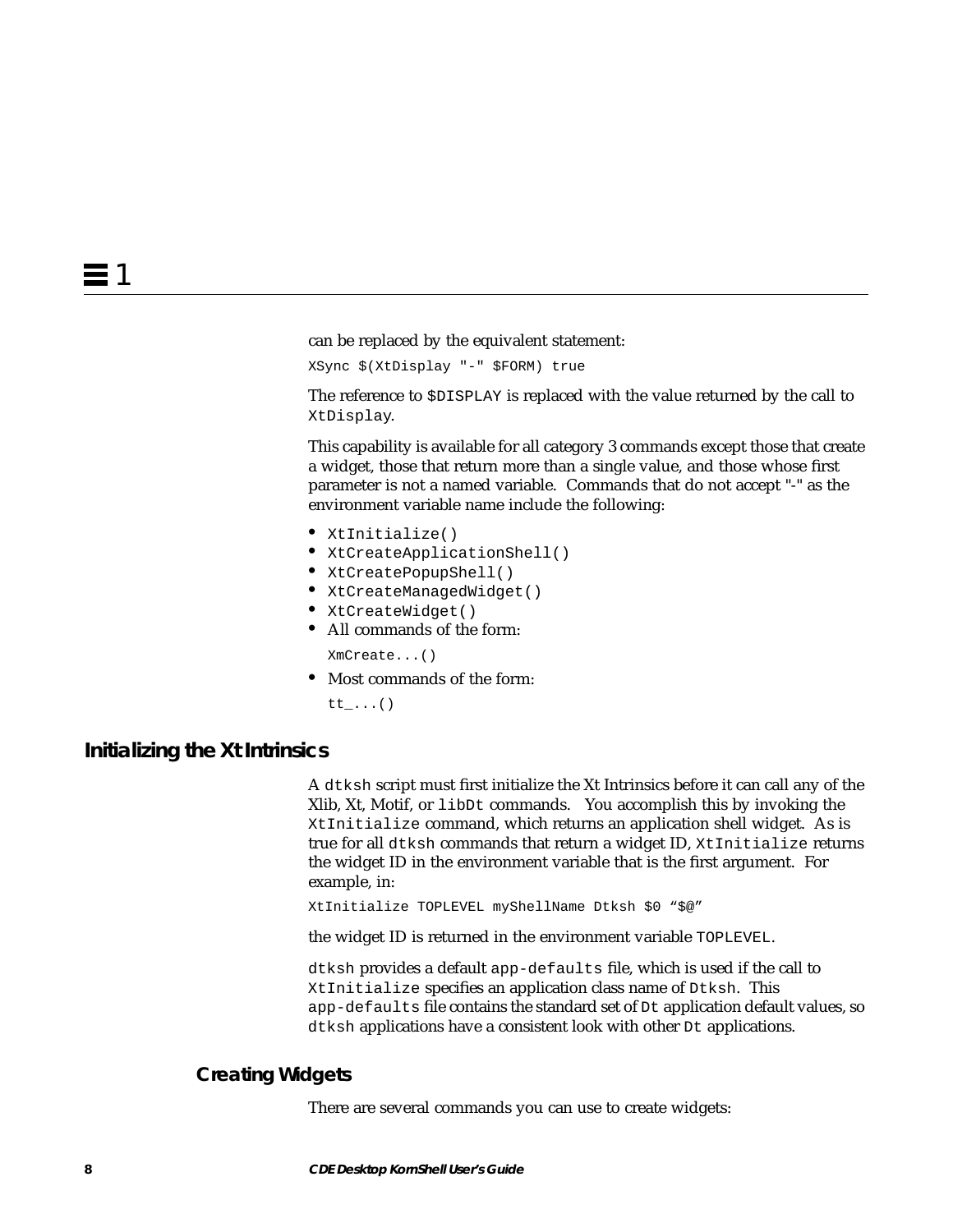XtCreateWidget Creates an unmanaged widget.

XtCreateManagedWidget Creates a managed widget.

XtCreateApplicationShell Creates an application shell.

XtCreatePopupShell Creates a pop-up shell.

XmCreate<*widgettypes*> Creates an unmanaged widget.

There is a specific format for each of these commands that you must follow. For example, suppose you want to create an unmanaged push button widget as a child of the top-level widget. You can use either XtCreateWidget or XmCreatePushButton. The formats for these commands are:

- **•** XtCreateWidget *variable name widgetclass \$parent [resource:value ...]*
- **•** XmCreatePushButton *variable \$parent name [resource:value ...]*

The actual commands to create a push button widget are:

XtCreateWidget BUTTON button XmPushButton \$TOPLEVEL XmCreatePushButton BUTTON \$TOPLEVEL button

Each of the preceeding commands do exactly the same thing: create an unmanaged push button. Note that no resource values are set. Suppose that you want the background color of the push button to be red, and the foreground color to be black. You can set the values of these resources this way:

XtCreateWidget BUTTON button XmPushButton \$TOPLEVEL \ background:Red \ foreground:Black XmCreatePushButton BUTTON \$TOPLEVEL button\ background:Red \ foreground:Black

All of the C functions that create a widget return a widget ID, or ID. The corresponding dtksh commands set an environment variable equal to the widget ID. These are category 3 commands, so the first argument is the name of the environment variable in which to return the widget ID. The widget ID is an ASCII string used by dtksh to access the actual widget pointer. Either of the following commands could be used to create a new form widget; however, in each case the widget ID for the new form widget is returned in the environment variable FORM:

- **•** XtCreateManagedWidget FORM name XmForm \$PARENT
- **•** XmCreateForm FORM \$PARENT name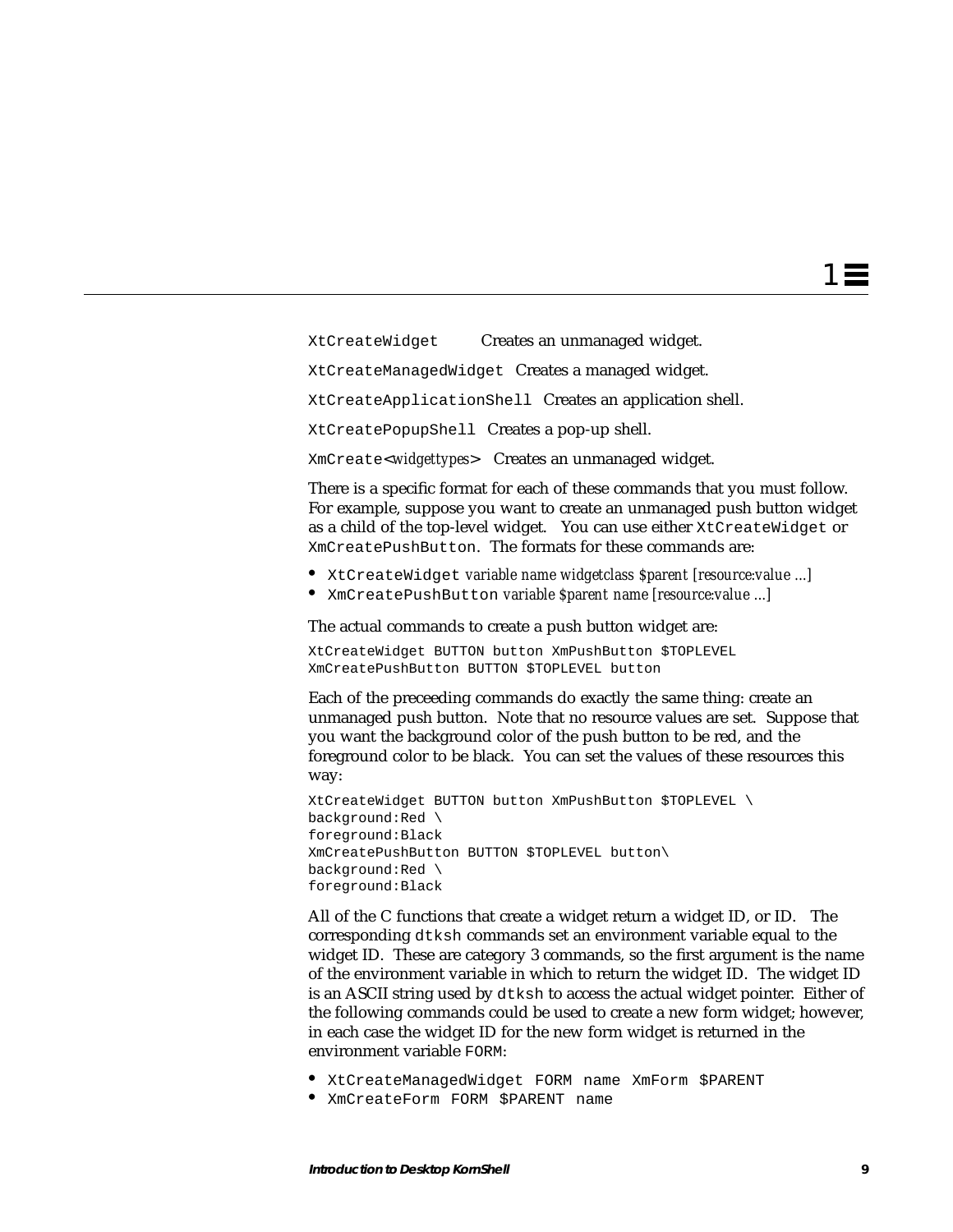After either of these commands, you can use \$FORM to reference the new form widget. For example, you could use this command to create a label widget within the new form widget:

XmCreateLabel LABEL \$FORM name\ labelString:"Hi Mom" \ CH\_FORM \ leftAttachment:ATTACH\_FORM

**Note –** There is a special widget ID called NULL, provided for cases where a shell script may need to specify a NULL widget. For example, to disable the defaultButton resource for a form widget, use the command XtSetValues \$FORM defaultButton:NULL

# **Using a Callback**

A callback is a function or procedure that is executed when an event or combination of events occurs. For example, a callback is used to achieve the desired result when a push button is "pressed." It is easy for a dtksh shell script to assign a command to be activated whenever a particular callback is invoked for a widget. The command could be as simple as a string of commands blocked together, or the name of the shell function to invoke.

#### **Registering a Callback**

An application registers a callback with a widget to specify a condition in which it is interested and to specify what action should occur when that condition occurs. The callback is registered using XtAddCallback. The action can be any valid dtksh command. For example:

XtAddCallback \$WIDGET activateCallback "ActivateProc" XtAddCallback \$WIDGET activateCallback \ "XtSetSensitive \$BUTTON false"

## **Passing Data to a Callback**

A callback needs to be passed context information, so it can determine what condition led to its call. For a C procedure, this information is typically passed in a callData structure. For example, a scale widget invoking a valueChangedCallback passes an instance of the following structure in callData: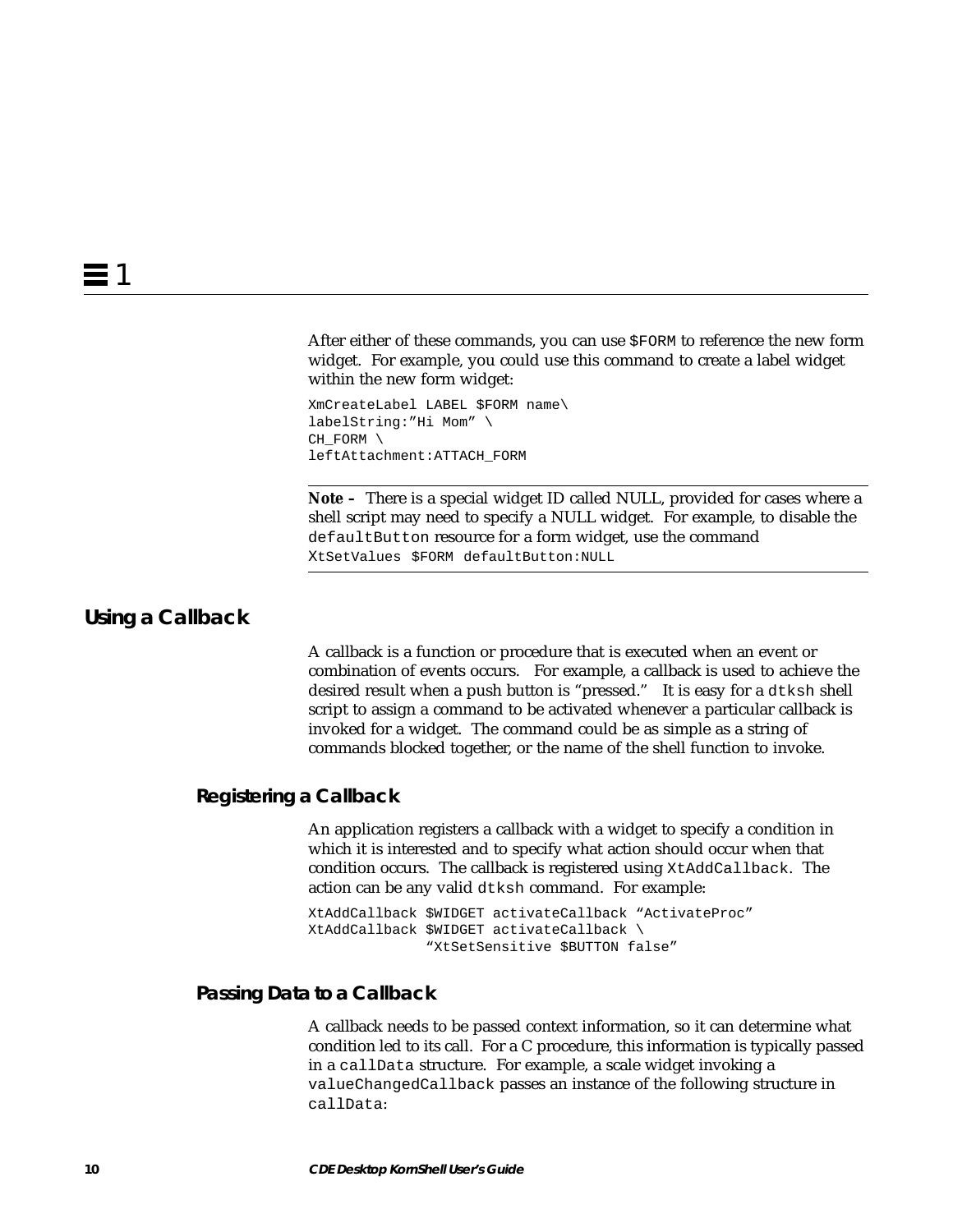1 ≡

```
typedef struct {
  int reason;
  XEvent event;
  int value;
}XmScaleCallbackStruct;
```
The C application's callback then does something like:

```
if (scaleCallData->reason == XmCR_VALUE_CHANGED)
{
    eventType = scaleCallData->event->type;
   display = scaleCallData->event->xany.display;
}
```
Similarly, when a callback is invoked in dtksh, the following special environment variable is set up before the callback command executes:

CB\_WIDGET

This is set to the widget ID for the widget that is invoking the callback.

```
CB_CALL_DATA
```
This is set to the address of the callData structure passed by the widget to the callback.

The CB CALL DATA environment variable represents a pointer to a structure, and access to its fields uses a syntax similar to that of C. Nested environment variables are defined, named the same as the fields of the structure (but all in uppercase), and a dot is used to indicate containment of an element in a structure. Thus, the previous C code to access the callData provided by the scale widget translates to:

```
if [ ${CB_CALL_DATA.REASON} = "CR_VALUE_CHANGED" ]; then
    eventType=${CB_CALL_DATA.EVENT.TYPE}
    display=${CB_CALL_DATA.EVENT.XANY.DISPLAY}
fi
```
The same is true of the event structure within the callData structure.

For most callback structures, the shell script is able to reference any of the fields defined for the particular callback structure, using the technique described earlier. In most cases, the shell script is not able to alter the values of the fields within these structures. The exception to this is the XmTextVerifyCallbackStruct, which is available during the losingFocusCallback, the modifyVerifyCallback and the motionVerifyCallback for the text widget. dtksh supports the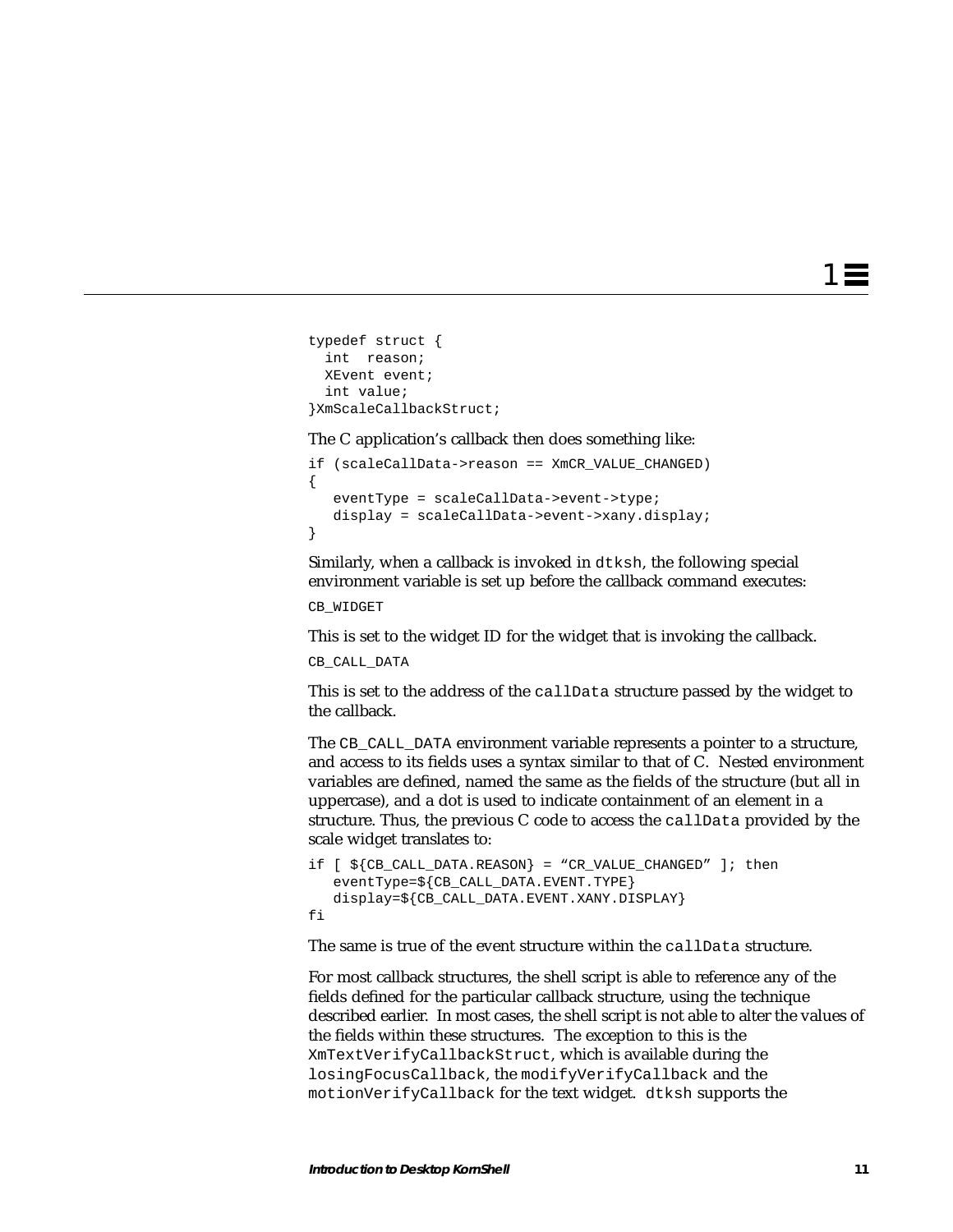modification of certain fields within this structure, to the extent that it is supported by Motif. The following fields within the callback structure are capable of being modified:

- **•** CB\_CALL\_DATA.DOIT
- **•** CB\_CALL\_DATA.STARTPOS
- **•** CB\_CALL\_DATA.TEXT.PTR
- **•** CB\_CALL\_DATA.TEXT.LENGTH
- **•** CB\_CALL\_DATA.TEXT.FORMAT

This is an example of how one of these fields can be modified:

- **•** CB\_CALL\_DATA.DOIT="false"
- **•** CB\_CALL\_DATA.TEXT.PTR="\*"
- **•** CB\_CALL\_DATA.TEXT.LENGTH=1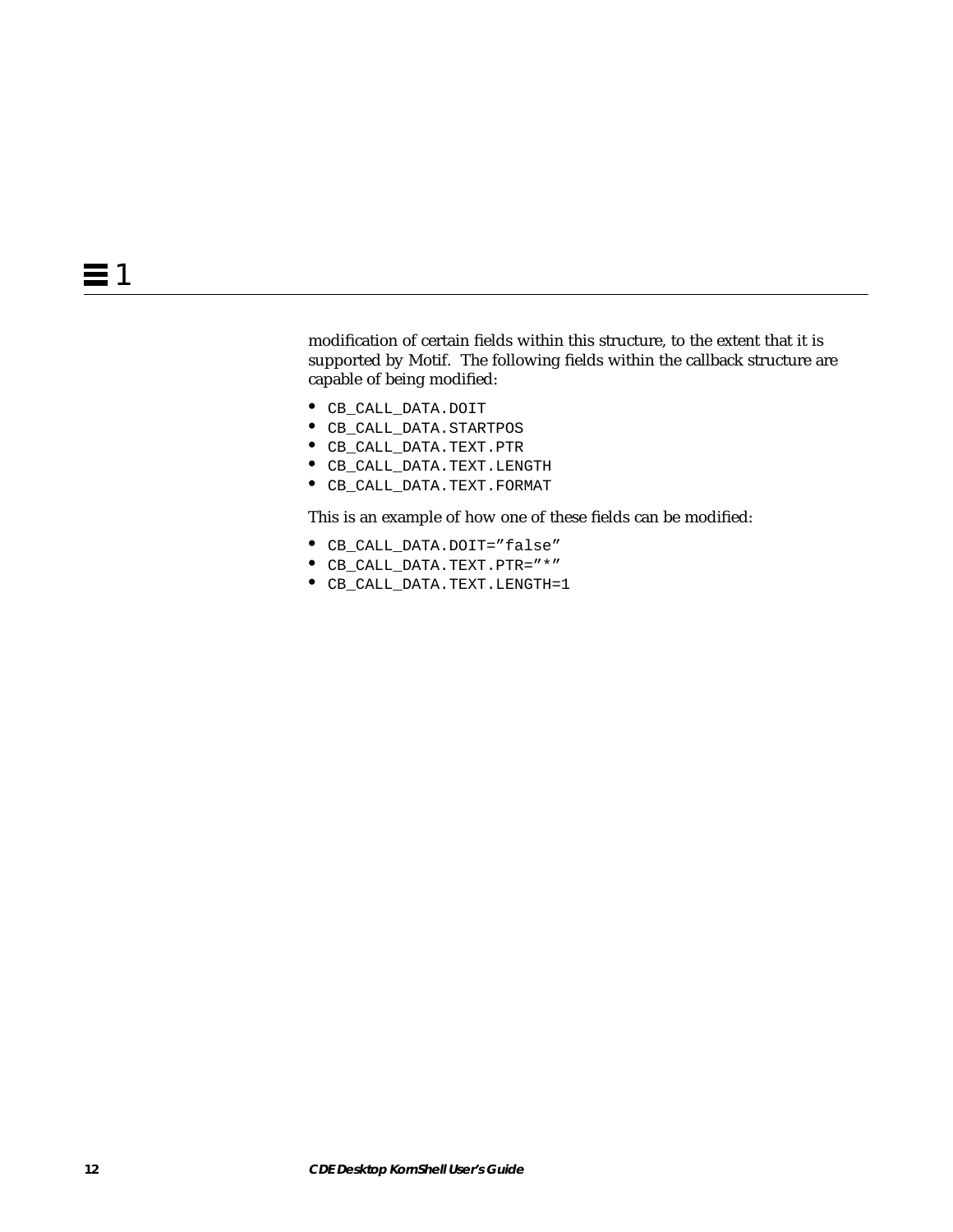# **A Sample Script**

This chapter shows you how to use what you learned about dtksh in Chapter 1. The two simple scripts described here should give you a good start at writing your own scripts.

# **Writing the Script**

This script creates a bulletin board widget within which a push button widget is placed. The script is kept simple by not including any callbacks. The second script includes a callback.

Here's the first script:

```
#!/usr/dt/bin/dtksh
XtInitialize TOPLEVEL dttest1 Dtksh $0
XtSetValues $TOPLEVEL title:"dttest1"
XtCreateManagedWidget BBOARD bboard XmBulletinBoard $TOPLEVEL \
    resizePolicy:RESIZE_NONE height:150 width:250\
   background:SkyBlue
XtCreateManagedWidget BUTTON pushbutton XmPushButton $BBOARD \
    background:goldenrod \
    foreground:MidnightBlue \
    labelString:"Push Here" \
   height:30 width:100 x:75 y:60 shadowThickness:3
XtRealizeWidget $TOPLEVEL
XtMainLoop
```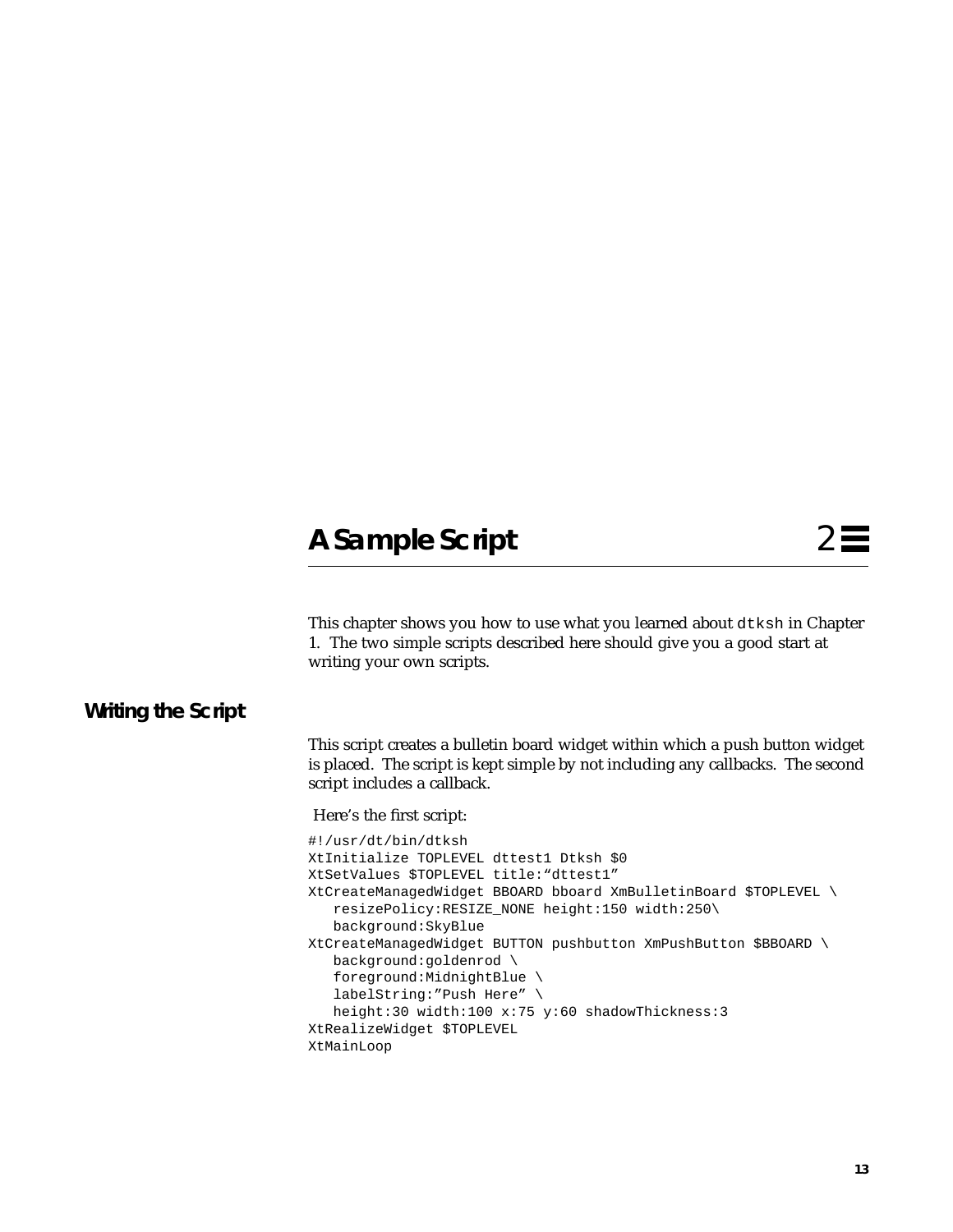#### Figure 2-1 shows the window that the first script produces.



*Figure 2-1* Window from script dttest

The first line of the script:

#!/usr/dt/bin/dtksh

tells the operating system that this script should be executed using /usr/dt/bin/dtksh rather than the standard shell.

The next line initializes the Xt Intrinsics.

XtInitialize TOPLEVEL dttest1 Dtksh \$0

The name of the top-level widget is saved in the environment variable \$TOPLEVEL, the shell widget name is dttest1, the application class name is Dtksh, and the application name is given by the dtksh variable \$0.

The next line sets the title resource to the name of the script.

XtSetValues \$TOPLEVEL title:"dttest1"

Notice that there is no space between the colon after the resource name (title) and its value. An error message appears if you have a space between them.

The next four lines create a bulletin board widget and set some of its resources.

```
XtCreateManagedWidget BBOARD bboard XmBbulletinBoard $TOPLEVEL \
    resizePolicy:RESIZE_NONE \
   background:SkyBlue\
   height:150 width:250
```
The bulletin board widget's ID is saved in the environment variable \$BBOARD. The widget's name is bboard. This name is used by the Xt Intrinsics to set the values of resources that might be named in an external resource file. The widget class is XmBulletinBoard. The bulletin board's parent widget is the widget ID contained in the environment variable \$TOPLEVEL. This is the topl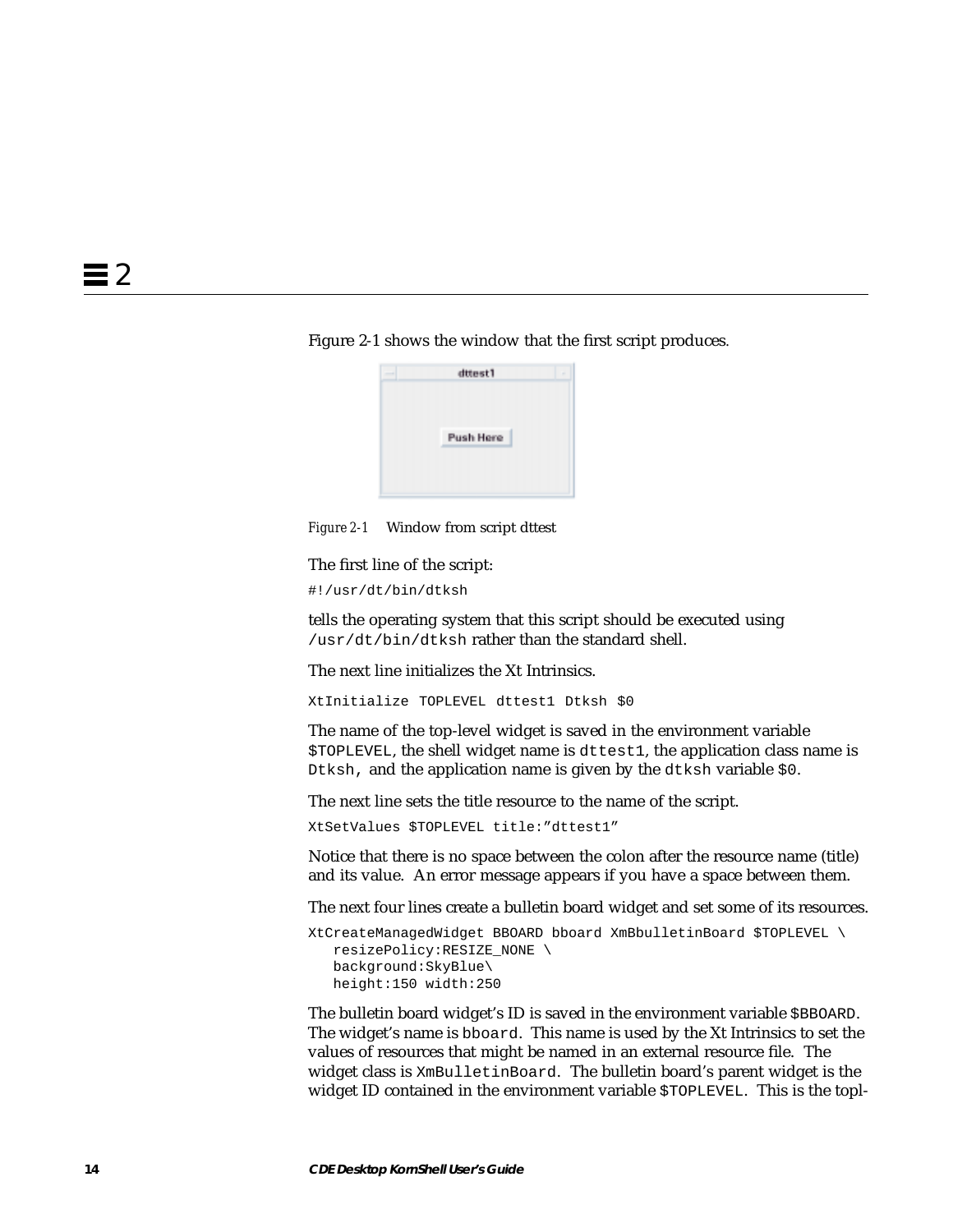evel widget created by the initializion command in the first line. The  $\setminus$ (backslash) at the end of the line tells dtksh that this command continues on the next line.

The next six lines create a push button widget as a child of the bulletin board, and set some of the push button's resources.

```
XtCreateManagedWidget BUTTON pushbutton XmPushButton $BBOARD \
   background:goldenrod \
    foreground:MidnightBlue \
    labelString:"Push Here"\
    height:30 width:100 x:75 y:60\
    shadowThickness:3
```
This is basically the same procedure used to create the bulletin board, except that the variable, name, class, and parent are different.

The next line causes the toplevel widget and all its children to be realized.

XtRealizeWidget \$TOPLEVEL

Finally, the XtMainLoop command initiates a loop processing of events for the widgets.

XtMainLoop

In this script, all that happens is the window appears on the display. It stays there until you terminate the script, either by choosing Close on the Window Manager menu or by pressing CTRL C in the terminal window from which you executed the script.

# **Adding a Callback**

To provide a function for the push button so that when it is pressed a message appears in the terminal window and the script terminates, you have to add a callback. Also, you must tell the push button about the existence of this callback. The following is the script with the new code added:

```
#!/usr/dt/bin/dtksh
activateCB() {
   echo "Pushbutton activated; normal termination."
   exit 0
}
XtInitialize TOPLEVEL dttest2 Dtksh $0
```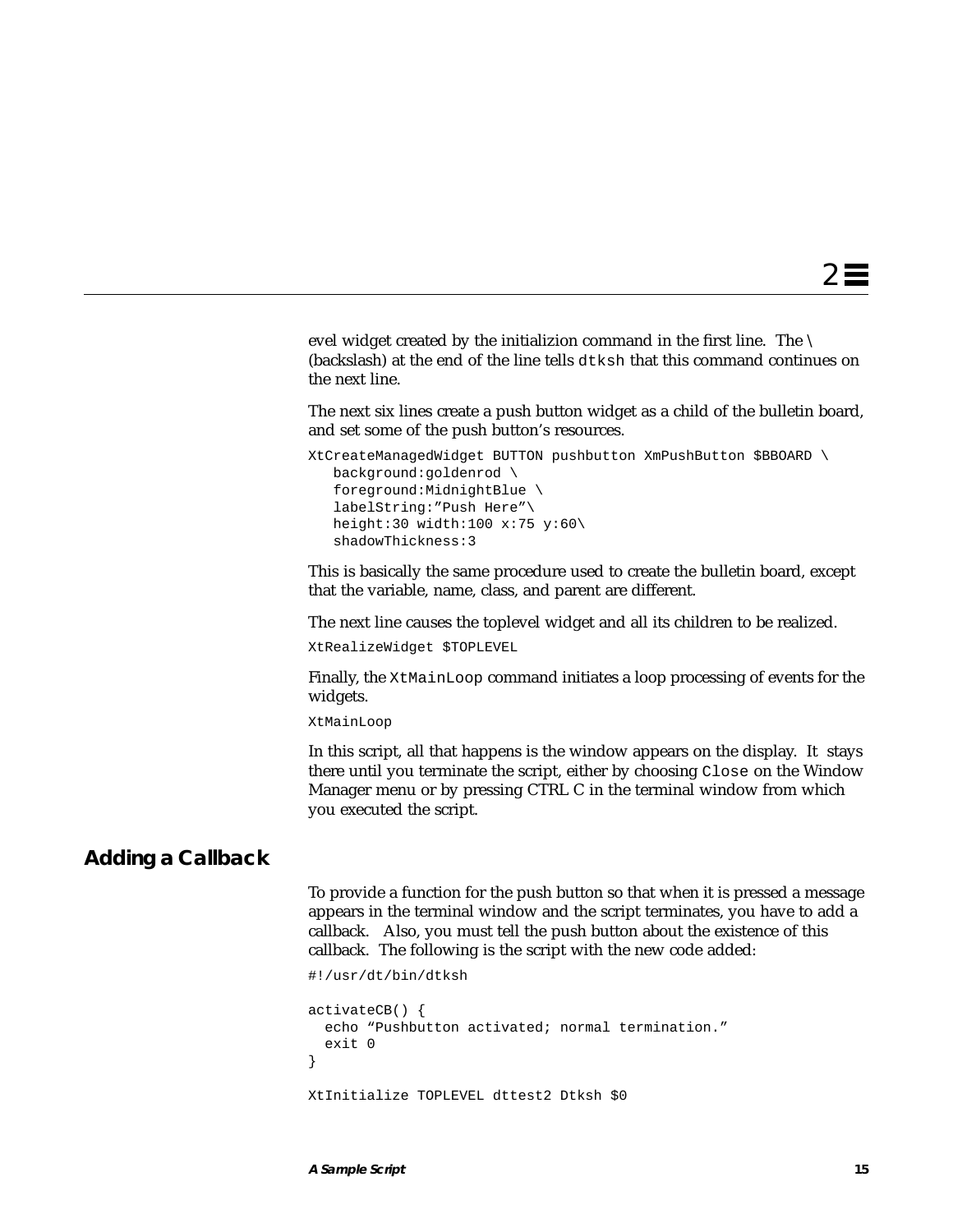```
XtSetValues $TOPLEVEL title:"dttest2"
XtCreateManagedWidget BBOARD bboard XmBulletinBoard $TOPLEVEL \
   resizePolicy:RESIZE_NONE \
   background:SkyBlue \
   height:150 width:250
XtCreateManagedWidget BUTTON pushbutton XmPushButton $BBOARD \
   background:goldenrod \
    foreground:MidnightBlue \
    labelString:"Push Here"\
   height:30 width:100 x:75 y:60 shadowThickness:3
XtAddCallback $BUTTON activateCallback activateCB
XtRealizeWidget $TOPLEVEL
```
XtMainLoop

The callback is the function activateCB(). You typically add the callback to the push button after it (the push button) has been created:

XtAddCallback \$BUTTON activateCallback activateCB

Now the pushbutton knows about the callback. When you click the push button, the function activateCB() is executed, and the message "Pushbutton activated; normal termination." appears in the terminal window from which you executed the script. The script is terminated by the call to the function exit 0.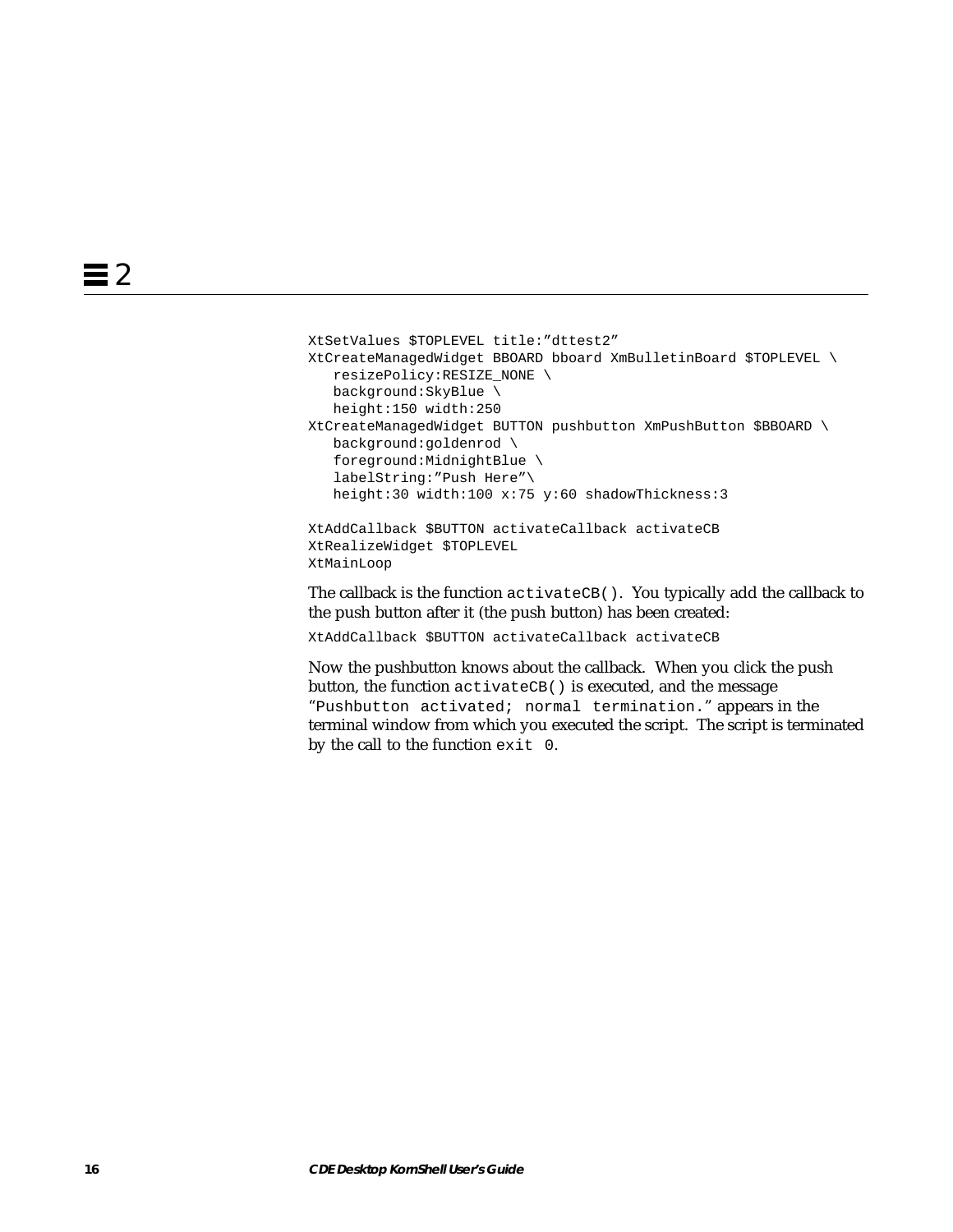# **Advanced Topics** 3

Now that you have the basic information about dtksh, this chapter introduces you to more advanced topics.

# **Using Context Variables**

dtksh has a number of variables that provide context to certain aspects of an application.

## **Event Handler Context Variables**

An application registers event handlers with a widget to specify an action to occur when one of the specified events occurs. The action can be any arbitrary dtksh command line. For example:

XtAddEventHandler \$W "Button2MotionMask" false "ActivateProc" XtAddEventHandler \$W "ButtonPressMask|ButtonReleaseMask" \ false "echo action"

Two environment variables are defined to provide context to the event handler:

| EH WIDGET | Set to the ID of the widget for which the event handler<br>is registered. |
|-----------|---------------------------------------------------------------------------|
| EH EVENT  | Set to the address of the XEvent which triggered the<br>event handler.    |

Access to the fields within the XEvent structure is shown in the following example: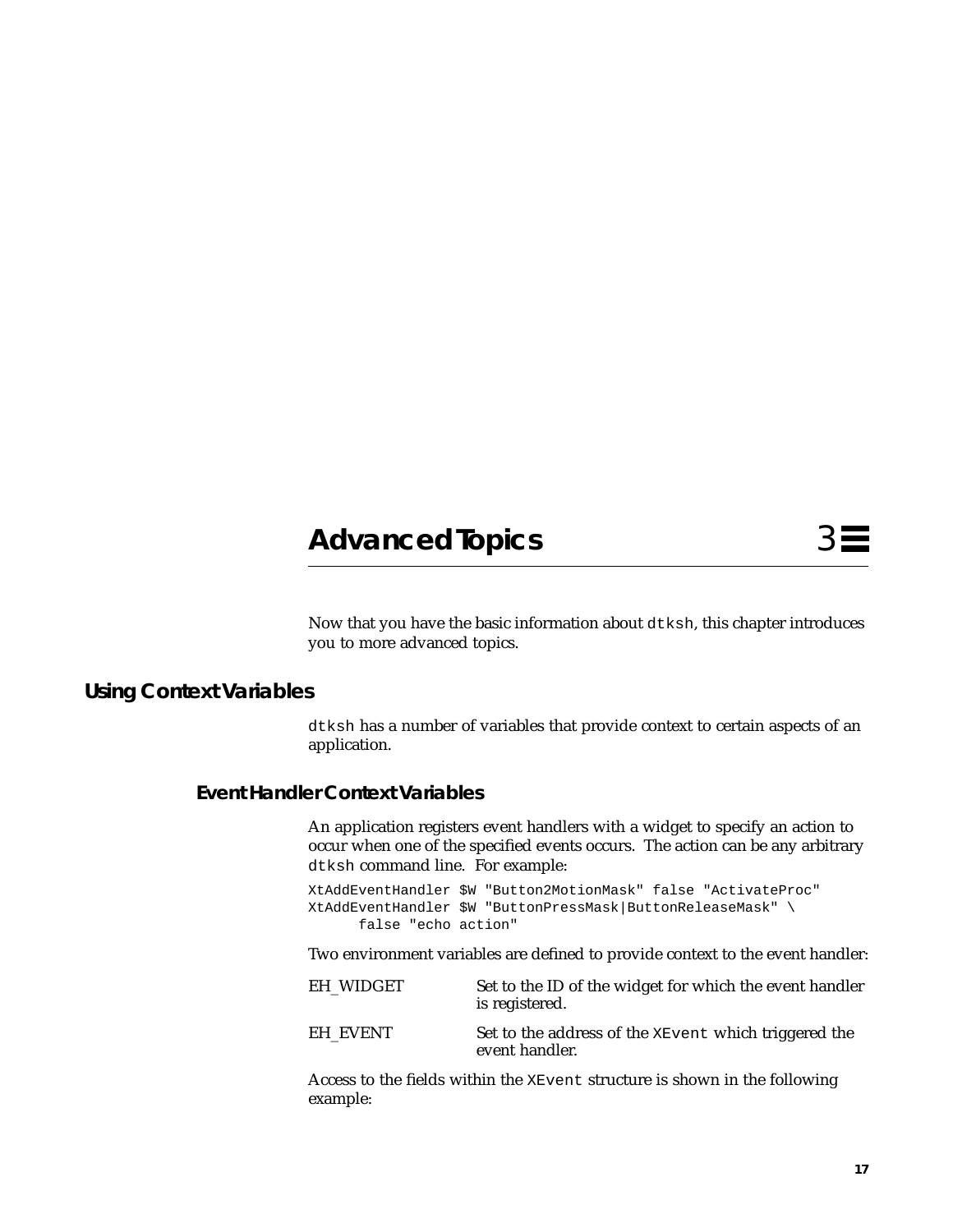```
if [ ${EH_EVENT.TYPE} = "ButtonPress" ]; then
   echo "X = "\frac{1}{2}[EH_EVENT.XBUTTON.X]
   echo "Y = "\frac{1}{2}[EH_EVENT.XBUTTON.Y]
elif [ ${EH\_EVENT}.TYPE} = "KeyPress" ]; then
   echo "X = "\frac{1}{2}[EH_EVENT.XKEY.X]
   echo "Y = "\frac{1}{2}[EH_EVENT.XKEY.Y]
 fi
```
# **Translation Context Variables**

The Xt Intrinsics provides for event translations to be registered for a widget. Context for event translation is provided in the same way it is provided for event handlers. The two variables defined for translation commands are:

| <b>TRANSLATION WIDGET</b> | Set to the widget handle for the widget for<br>which the translation is registered. |
|---------------------------|-------------------------------------------------------------------------------------|
| <b>TRANSLATION EVENT</b>  | Set to the address of the XEvent that<br>triggered the translation.                 |

Dot-notation provides access to the fields of the event:

echo "Event type = "\${TRANSLATION\_EVENT.TYPE} echo "Display = "\${TRANSLATION\_EVENT.XANY.DISPLAY}

#### **Workspace Callback Context Variables**

An application has the ability to register a callback function that is invoked whenever the user changes to a new workspace. When the callback is invoked, two special environment variables are set, and can be accessed by the shell callback code:

| CB WIDGET    | Set to the ID for the widget that is invoking the<br>callback.                                                                                           |
|--------------|----------------------------------------------------------------------------------------------------------------------------------------------------------|
| CB CALL DATA | Set to the X atom that uniquely identifies the new<br>workspace. This can be converted to its string<br>representation, using the XmGetAtomName command. |

#### **Input Context Variables**

The Xt Intrinsics provides the XtAddInput facility, which allows an application to register interest in any data available from a particular file descriptor. When programming in C, the application provides a handler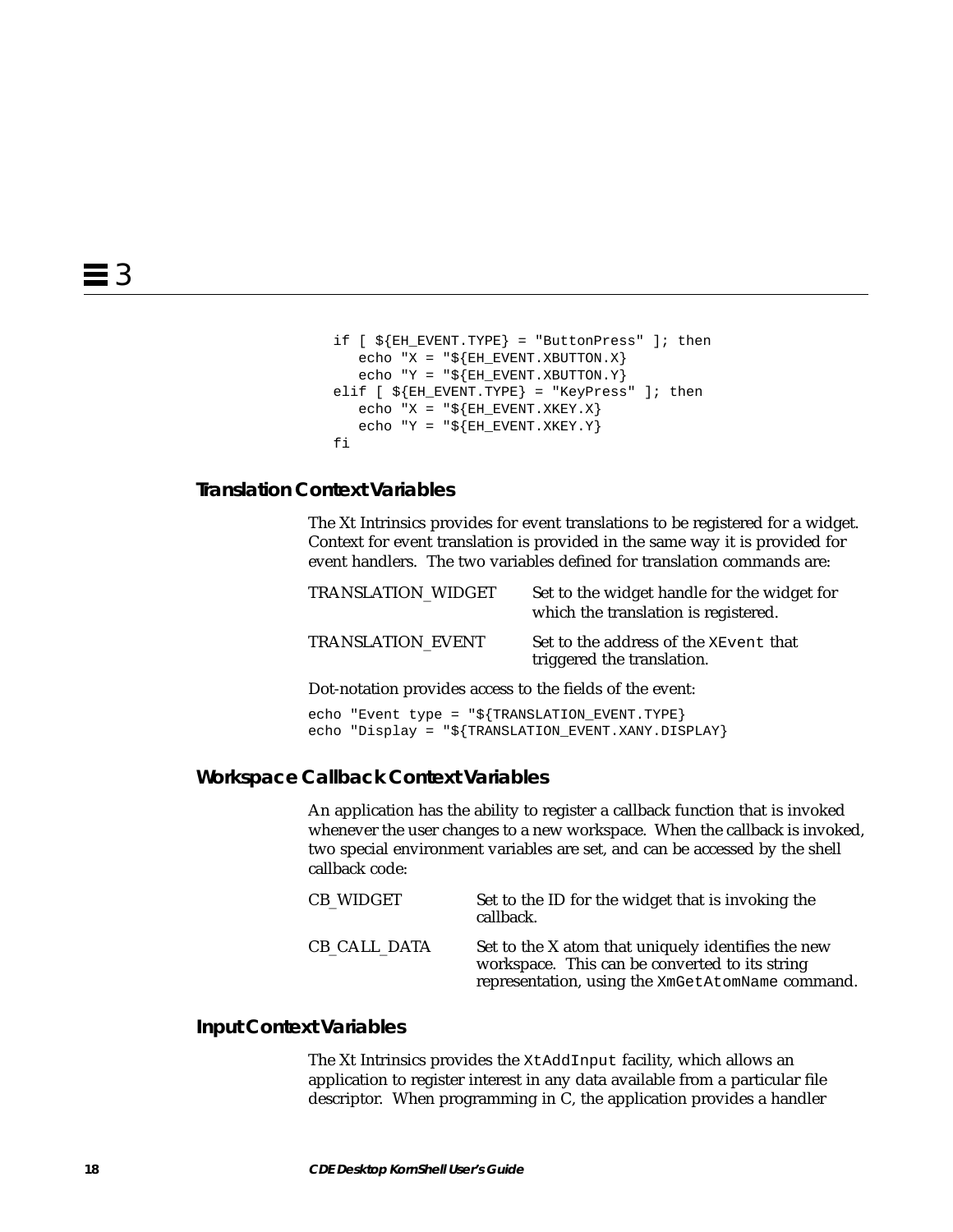function, which is invoked when input is available. It is up to the handler to read the data from the input source and to handle character escaping and line continuations.

dtksh also supports the XtAddInput facility, but takes it a step further and makes it easier for shell programmers to use. By default, when a shell script registers interest in a file descriptor, dtksh invokes the shell script's input handler only when a complete line of text has been received. A complete line of text is defined as a line terminated either by an unescaped newline character or by the end of the file. The input handler is also called if no data is available and the end of the file has been reached. The handler can then use XtRemoveInput to remove the input source and to close the file descriptor. The advantage of this default behavior is that input handlers need not be concerned with escape processing or with handling line continuations. The disadvantage is that it assumes that all of the input is line-oriented and contains no binary information.

dtksh also supports a "raw" input mode if the input source contains binary information or if the input handler wants to read the data from the input source directly. In raw mode, dtksh does not read any of the data from the input source. Whenever dtksh is notified that input is available on the input source, it invokes the shell script's input handler. It is then the handler's responsibility to read the incoming data, perform any required buffering and escape processing, and detect when the end of the file has been reached (so that the input source can be removed and the file descriptor closed). This mode seldom needs to be used by a dtksh script.

Whether the input handler has been configured to operate in the default mode or in raw mode, dtksh sets up several environment variables before calling the shell script's input handler. These environment variables provide the input handler with everything needed to handle the incoming data. The environment variables are:

| INPUT LINE | If operating in the default mode, this variable contains<br>the next complete line of input available from the input<br>source. If INPUT EOF is true, then there is no data in<br>this buffer. If operating in raw mode, then this variable<br>always contains an empty string. |
|------------|---------------------------------------------------------------------------------------------------------------------------------------------------------------------------------------------------------------------------------------------------------------------------------|
| INPUT EOF  | If operating in the default mode, this variable is set to<br>false anytime INPUT_LINE contains data, and it is set<br>to true when the end of file is reached. When the end<br>of file is reached, the shell script's input handler should                                      |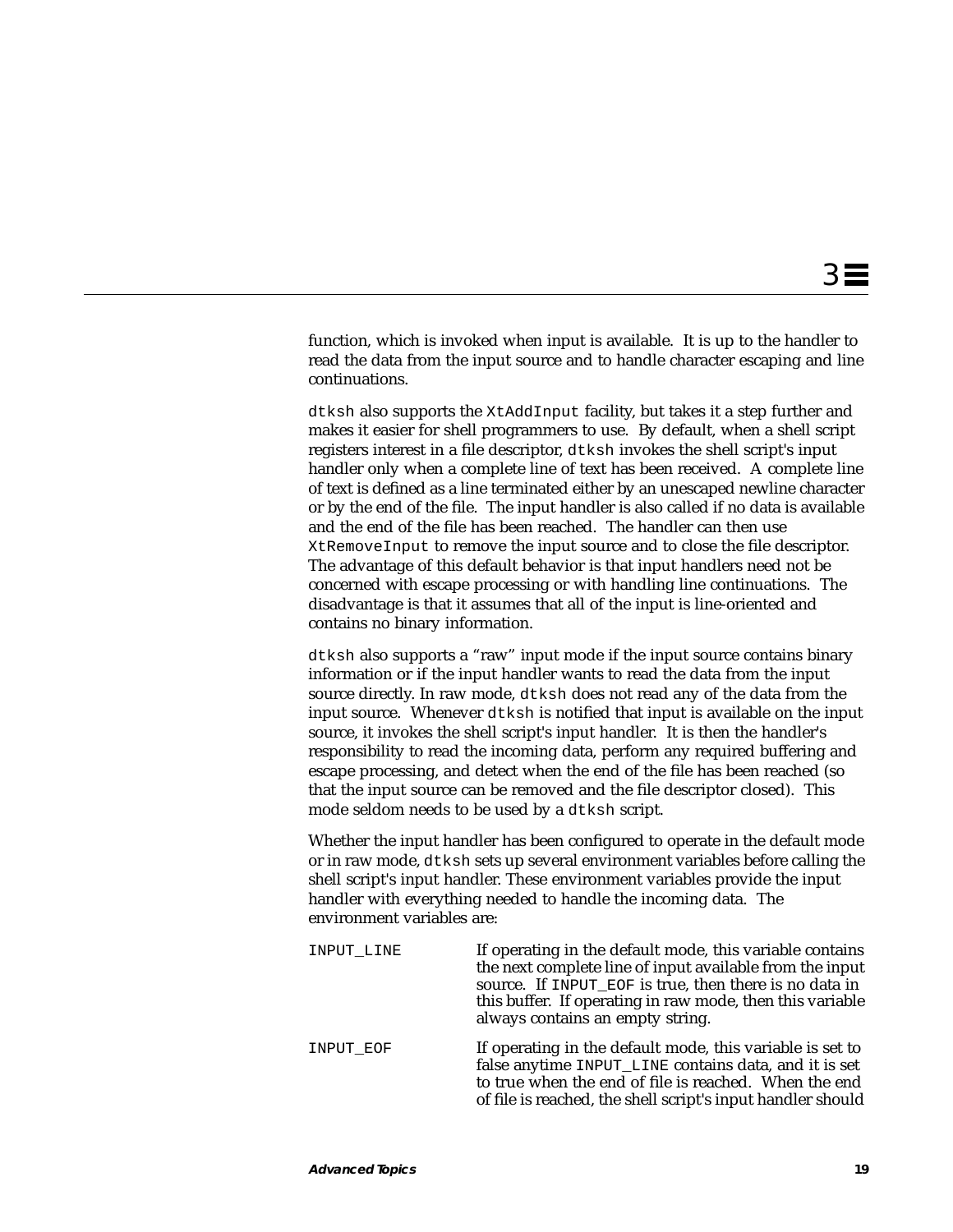|              | unregister the input source and close the file descriptor.<br>If operating in raw mode, this variable is always set to<br>false.                                                                                                                    |
|--------------|-----------------------------------------------------------------------------------------------------------------------------------------------------------------------------------------------------------------------------------------------------|
| INPUT SOURCE | This indicates the file descriptor for which input is<br>available. If operating in raw mode, this file descriptor<br>is used to obtain the pending input. The file descriptor<br>is also used to close the input source, when no longer<br>needed. |
| INPUT ID     | This indicates the ID returned by XtAddInput, when<br>the input source was originally registered. This<br>information is needed to remove the input source with<br>XtRemoveInput.                                                                   |

# **Accessing Event Subfields**

The XEvent structure has many different configurations, based on the event's type. dtksh provides access only to the most frequently used XEvents. Any of the other standard XEvents can be accessed using the event type XANY, followed by any of the subfields defined by the XANY event structure, which includes the following subfields:

- **•** \${TRANSLATION\_EVENT.XANY.TYPE}
- **•** \${TRANSLATION\_EVENT.XANY.SERIAL}
- **•** \${TRANSLATION\_EVENT.XANY.SEND\_EVENT}
- **•** \${TRANSLATION\_EVENT.XANY.DISPLAY}
- **•** \${TRANSLATION\_EVENT.XANY.WINDOW}

dtksh supports full access to all of the event fields for the following event types:

- **•** XANY
- **•** XBUTTON
- **•** XEXPOSE
- **•** XNOEXPOSE
- **•** XGRAPHICSEXPOSE
- **•** XKEY
- **•** XMOTION

The following examples show how the subfields for the preceding event types can be accessed:

 \${TRANSLATION\_EVENT.XBUTTON.X} \$(CB\_CALL\_DATA.EVENT.XKEY.STATE}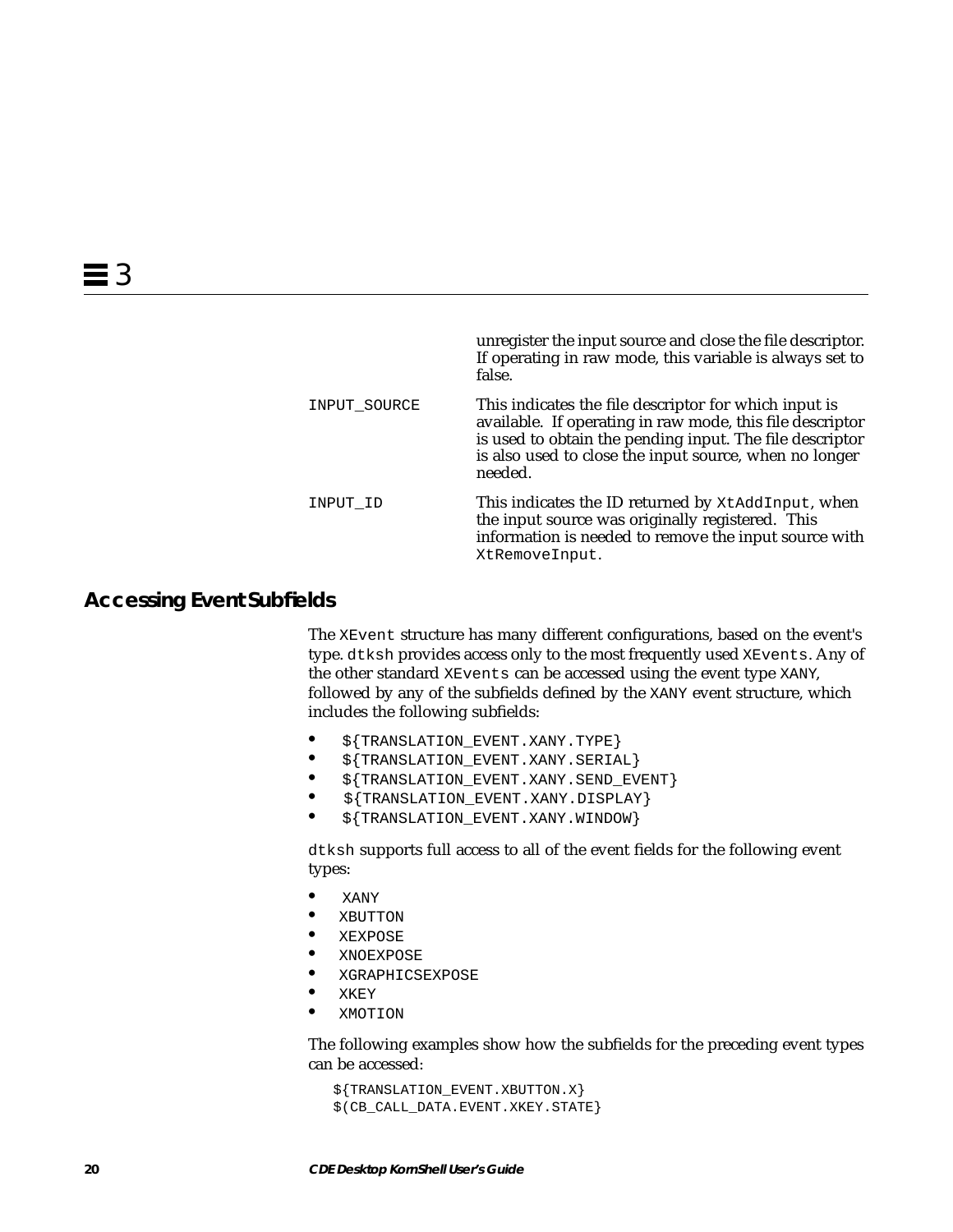\${EH\_EVENT.XGRAPHICSEXPOSE.WIDTH}

# **Responding to a Window Manager Close Notice**

When the user selects Close from the Window Manager menu for an application, the application is terminated unless it has arranged to "catch" the Close notification. If the application does not catch the notification, then multiple windows managed by the application all disappear and application data may be left in an undesirable state. To avoid this, dtksh provides for catching and handling the Close notification. The application must:

- **•** Define a procedure to handle the Close notification
- **•** Request notification when Close is selected
- **•** Override the response, so the application is not shut down

The following code illustrates this processing.

```
# This is the `callback' invoked when the user selects
# the `Close' menu item
WMCallback()
{
echo "User has selected the Close menu item"
}
# Create the toplevel application shell
XtInitialize TOPLEVEL test Dtksh $0 "$@"
XtDisplay DISPLAY $TOPLEVEL
# Request notification when the user selects the `Close'
# menu item
XmInternAtom DELETE_ATOM $DISPLAY "WM_DELETE_WINDOW" false
XmAddWMProtocolCallback $TOPLEVEL $DELETE_ATOM "WMCallback"
# Ask Motif to not automatically close down your
# application window
```
XtSetValues \$TOPLEVEL deleteResponse:DO\_NOTHING

### **Responding to a Session Manager Save State Notice**

Session Manager allows applications to save their current state when the user terminates the current session, so that when the user later restarts the session, an application can return to the state it was in. In dtksh, this is accomplished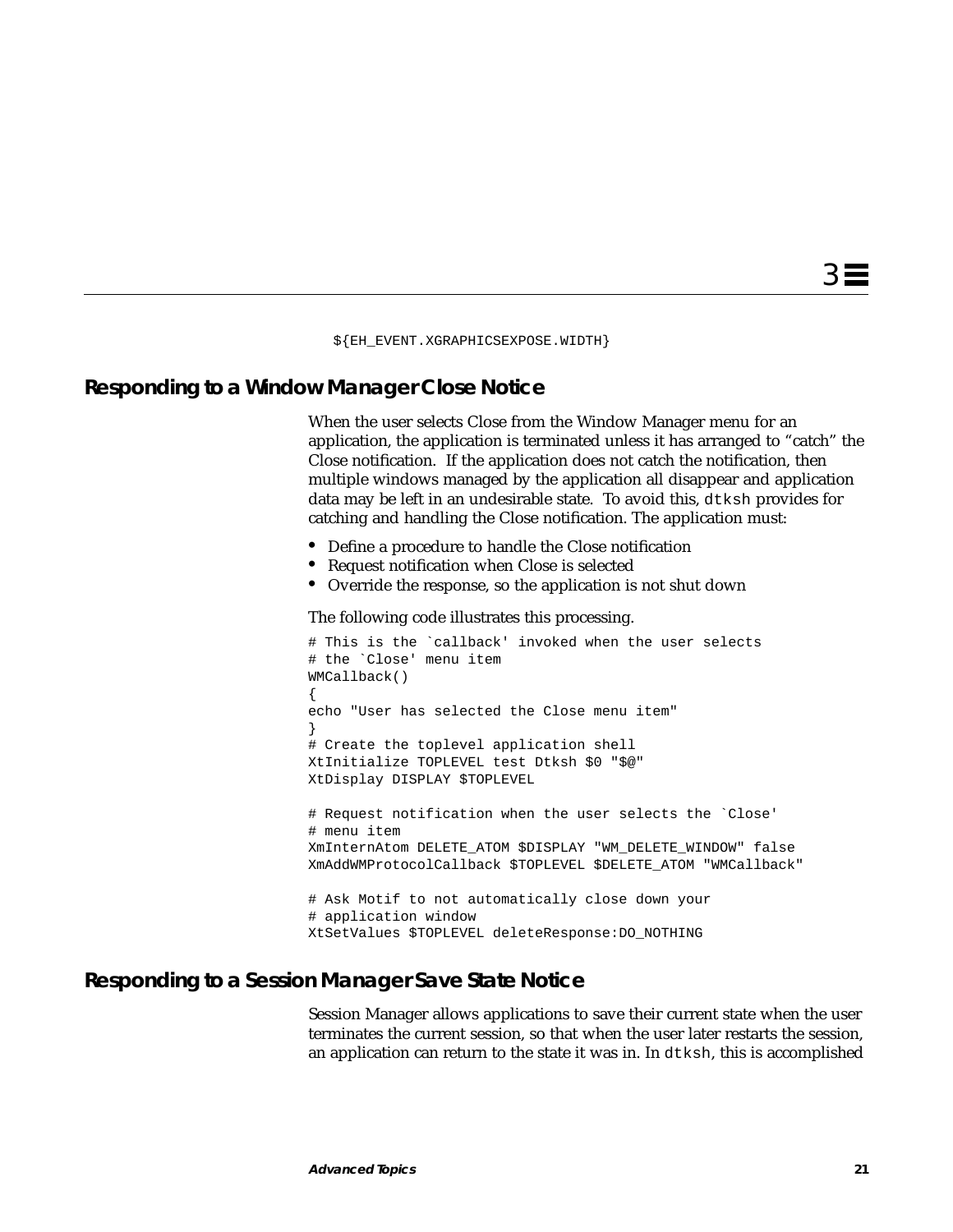by setting up a handler in a similar way of handling a Close notification. If a handler is not set up, the application has to be restarted manually in the new session, and the application does not retain any state.

To set up a handler to save the current state, the application must:

- **•** Define functions to save the state at the end of the session and to restore it on startup
- **•** Register interest in the Session Manager notification
- **•** Register the function to save the state
- **•** At startup, determine whether the saved state should be restored

The following code illustrates this process.

{

```
#! /usr/dt/bin/dtksh
# Function invoked when the session is being ended by the user
SessionCallback()
    # Get the name of the file into which we should save our
    # session information
   if DtSessionSavePath $TOPLEVEL PATH SAVEFILE; then
      exec 9>$PATH
       # Save off whether we are currently in an iconified state
       if DtShellIsIconified $TOPLEVEL ; then
          print -u9 `Iconified'
       else
          print -u9 `Deiconified'
       fi
       # Save off the list of workspaces we currently reside in
       if DtWsmGetWorkspacesOccupied $(XtDisplay "-" $TOPLEVEL) \
             $(XtWindow "-" $TOPLEVEL) \
             CURRENT_WS_LIST ;
       then
          # Map the comma-separated list of atoms into
          # their string representation
          oldIFS=$IFS
         IFS=", "
          for item in $CURRENT_WS_LIST;
          do
             XmGetAtomName NAME $(XtDisplay "-" $TOPLEVEL) \
                $item
             print -u9 $NAME
          done
          IFS=$oldIFS
```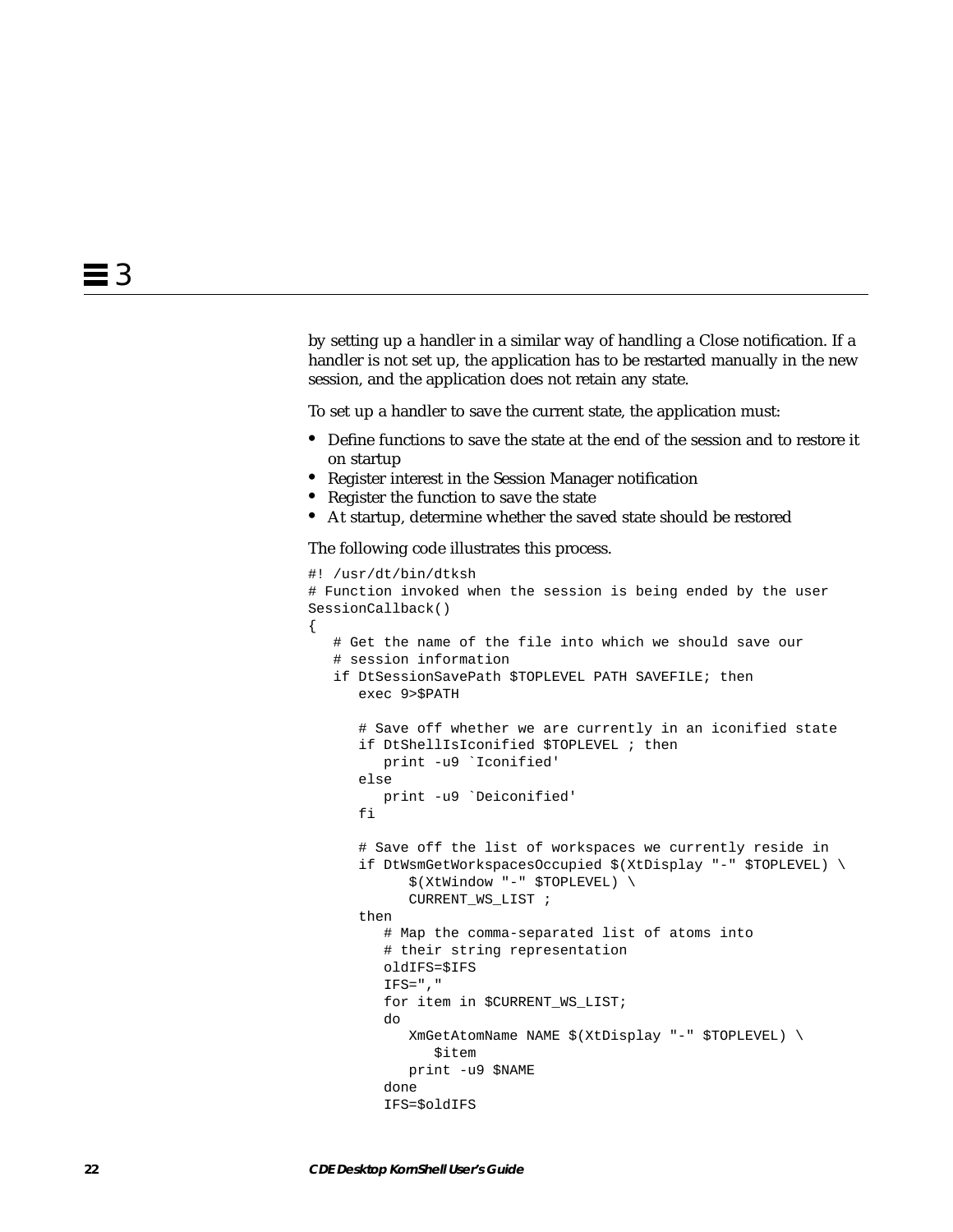```
 fi
       exec 9<&-
       # Let the session manager know how to invoke us when
       # the session is restored
       DtSetStartupCommand $TOPLEVEL \
          "/usr/dt/contrib/dtksh/SessionTest $SAVEFILE"
    else
       echo "DtSessionSavePath FAILED!!"
       exit -3
    fi
# Function invoked during a restore session; restores the
# application to its previous state
RestoreSession()
    # Retrieve the path where our session file resides
    if DtSessionRestorePath $TOPLEVEL PATH $1; then
       exec 9<$PATH
       read -u9 ICONIFY
       # Extract and restore our iconified state
       case $ICONIFY in
         Iconified) DtSetIconifyHint $TOPLEVEL True;;
          *) DtSetIconifyHint $TOPLEVEL False;
        esac
       # Extract the list of workspaces we belong in, convert
       # them to atoms, and ask the Workspace Manager to relocate
       # us to those workspaces
       WS_LIST=""
       while read -u9 NAME
       do
          XmInternAtom ATOM $(XtDisplay "-" $TOPLEVEL) \
                $NAME False
          if [ ${#WS_LIST} -gt 0 ]; then
             WS_LIST=$WS_LIST,$ATOM
          else
             WS_LIST=$ATOM
          fi
       done
       DtWsmSetWorkspacesOccupied $(XtDisplay "-" $TOPLEVEL) \
             $(XtWindow "-" $TOPLEVEL) $WS_LIST
```
}

{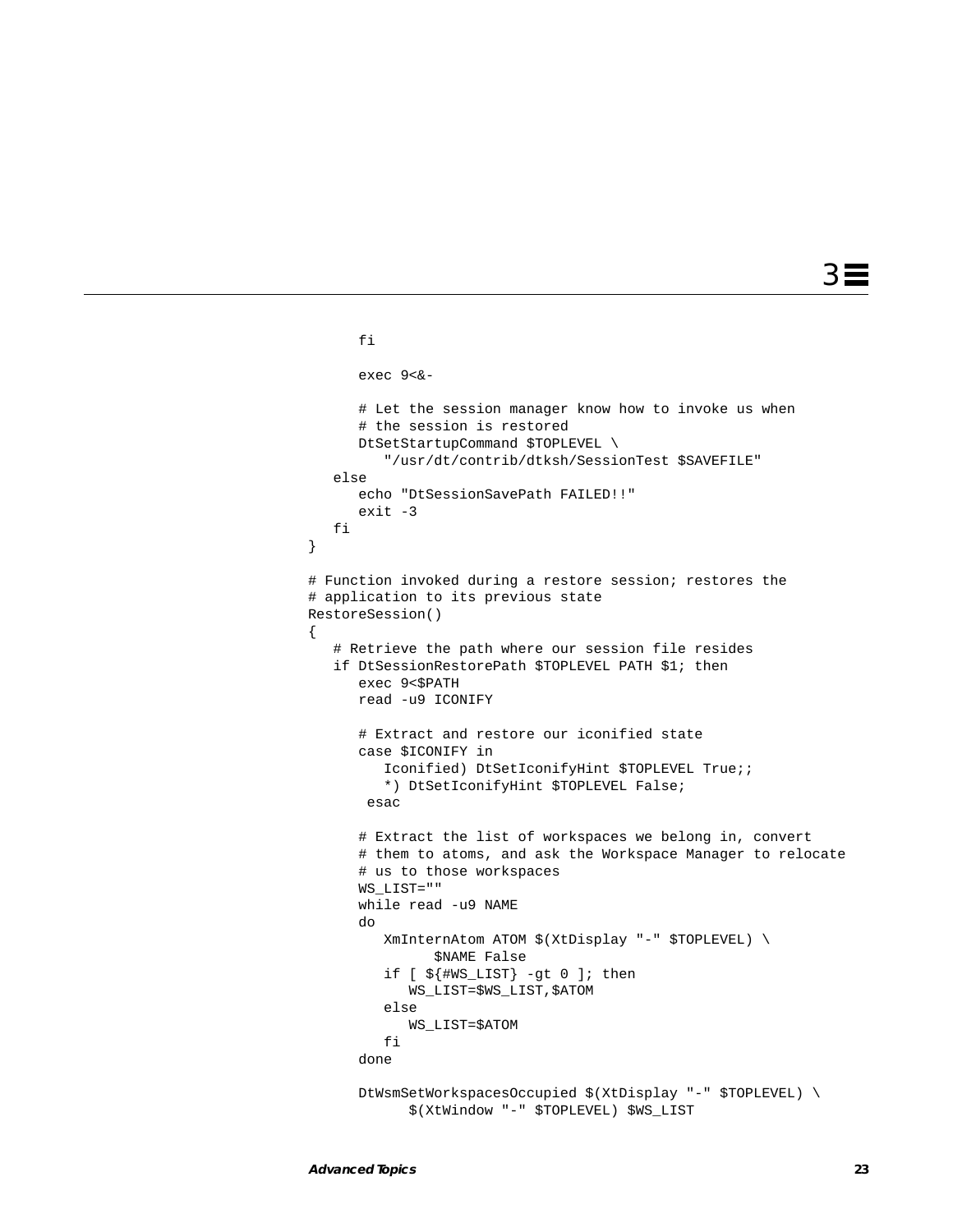```
 exec 9<&-
     else
       echo "DtSessionRestorePath FAILED!!"
       exit -3
    fi
}
################## Create the Main UI #######################
XtInitialize TOPLEVEL wmProtTest Dtksh $0 "$@"
XtCreateManagedWidget DA da XmDrawingArea $TOPLEVEL \
                       height:200 width:200
XmInternAtom SAVE_SESSION_ATOM $(XtDisplay "-" $TOPLEVEL) \
       "WM_SAVE_YOURSELF" False
# If a command-line argument was supplied, then treat it as the
# name of the session file
if (( $# > 0))
then
    # Restore to the state specified in the passed-in session file
    XtSetValues $TOPLEVEL mappedWhenManaged:False
    XtRealizeWidget $TOPLEVEL
    XSync $(XtDisplay "-" $TOPLEVEL) False
    RestoreSession $1
    XtSetValues $TOPLEVEL mappedWhenManaged:True
    XtPopup $TOPLEVEL GrabNone
else
    # This is not a session restore, so come up in the default state
    XtRealizeWidget $TOPLEVEL
    XSync $(XtDisplay "-" $TOPLEVEL) False
fi
# Register the fact that we are interested in participating in
# session management
XmAddWMProtocols $TOPLEVEL $SAVE_SESSION_ATOM
XmAddWMProtocolCallback $TOPLEVEL $SAVE_SESSION_ATOM \
          SessionCallback
```
XtMainLoop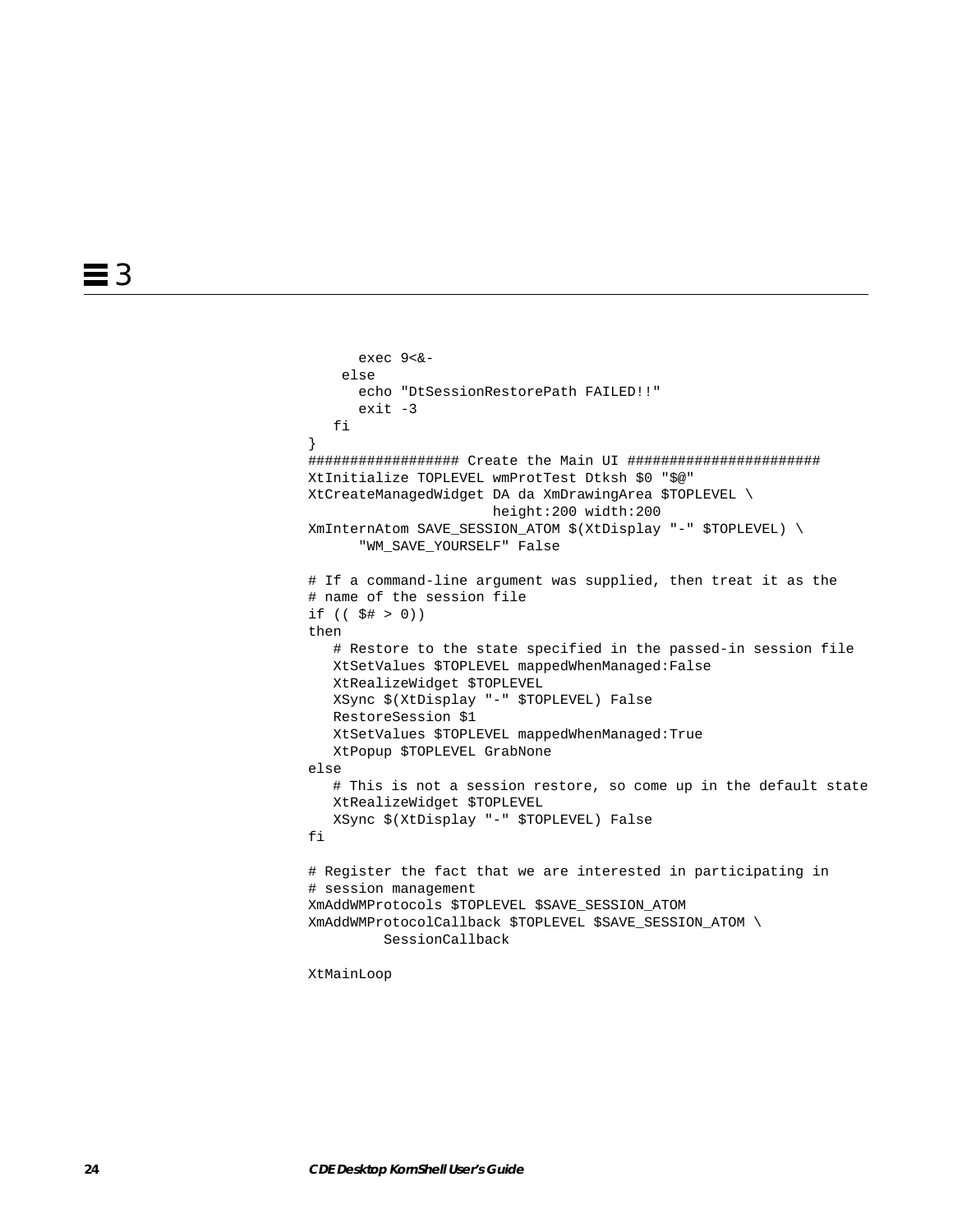### **Cooperating with Workspace Manager**

dtksh provides access to all of the major Workspace Manager functions of the Dt libraries, including functions for querying and setting the set of workspaces with which an application is associated; for querying the list of all workspaces; for querying and setting the current workspace; and for requesting that an application be notified any time the user changes to a different workspace.

From a user's perspective, workspaces are identified by a set of names, but from the Workspace Manager's standpoint, workspaces are identified by X atoms. Whenever the shell script asks for a list of workspace identifiers, a string of X atoms is returned. If more than one X atom is present, then the list is comma-separated. The Workspace Manager expects that the shell script uses the same format when passing workspace identifiers back to it. During a given session, it is safe for the shell script to work with the X atoms, since they remain constant over the lifetime of the session. However, as was shown in the Session Manager shell script example in the previous section, if the shell script is going to save and restore workspace identifiers, the identifiers must be converted from their X atom representation to a string before they are saved. Then, when the session is restored, the shell script needs to remap the names into X atoms before passing the information on to the Workspace Manager. Mapping between X atoms and strings, and between strings and X atoms, is accomplished using the following two commands:

- **•** XmInternAtom ATOM \$DISPLAY \$WORKSPACE\_NAME false
- **•** XmGetAtomName NAME \$DISPLAY \$ATOM

Specific dtksh commands for dealing with workspace management are documented in "Built-in libDt Session Management Commands" in Appendix A.

## **Creating Localized Shell Scripts**

dtksh scripts are internationalized and then localized in a process similar to C applications. All strings that may be presented to the user are identified in the script. A post-processor extracts the strings from the script and, from them, builds a catalogue, which can then be translated to any desired locale. When the script executes, the current locale determines which message catalog is searched for strings to display. When a string is to be presented, it is identified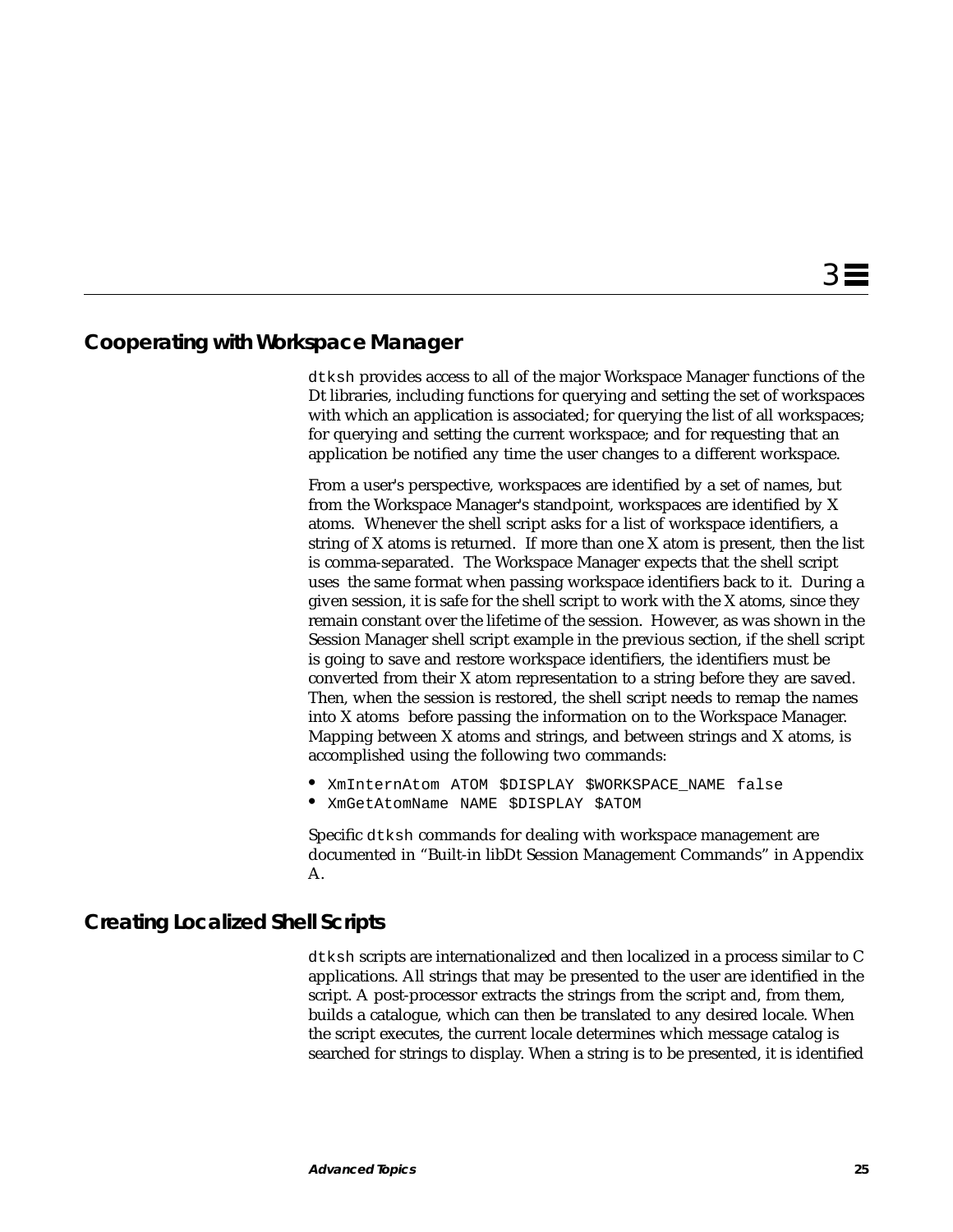by a message-set ID (corresponding to the catalog) and a message number within the set. These values determine what text the user sees. The following code illustrates the process:

# Attempt to open our message catalog catopen MSG\_CAT\_ID "myCatalog.cat" # The localized button label is in set 1, and is message # 2 XtCreatePushButton OK \$PARENT ok \ labelString:\$(catgets \$MSG\_CAT\_ID 1 2 "OK") # The localized button label is in set 1, and is message #3 XtCreatePushButton CANCEL \$PARENT cancel \ labelString:\$(catgets \$MSG\_CAT\_ID 1 3 "Cancel") # Close the message catalog, when no longer needed catclose \$MSG\_CAT\_ID

It is important to note that the file descriptor returned by catopen must be closed using catclose and not by using the kshell exec command.

## **Using dtksh to Access X Drawing Functions**

dtksh commands include standard Xlib drawing functions to draw lines, points, segments, rectangles, arcs, and polygons. In the standard C programming environment, these functions take a graphics context (GC) as an argument, in addition to the drawing data. In dtksh drawing functions, a collection of GC options are specified in the parameter list to the command.

By default, the drawing commands create a GC that is used for that specific command and then discarded. If the script specifies the  $-\alpha c$  option, the name of a graphics context object can be passed to the command. This GC is used in interpreting the command, and the variable is updated with any modifications to the GC performed by the command.

| -gc $\langle GC \rangle$    | $\langle G C \rangle$ is the name of an environment<br>variable which has not yet been initialized<br>or which has been left holding a graphic<br>context by a previous drawing command.<br>If this option is specified, then it must be<br>the first GC option specified. |
|-----------------------------|----------------------------------------------------------------------------------------------------------------------------------------------------------------------------------------------------------------------------------------------------------------------------|
| -foreground <color></color> | The foreground color, which may be either<br>the name of a color or a pixel number.                                                                                                                                                                                        |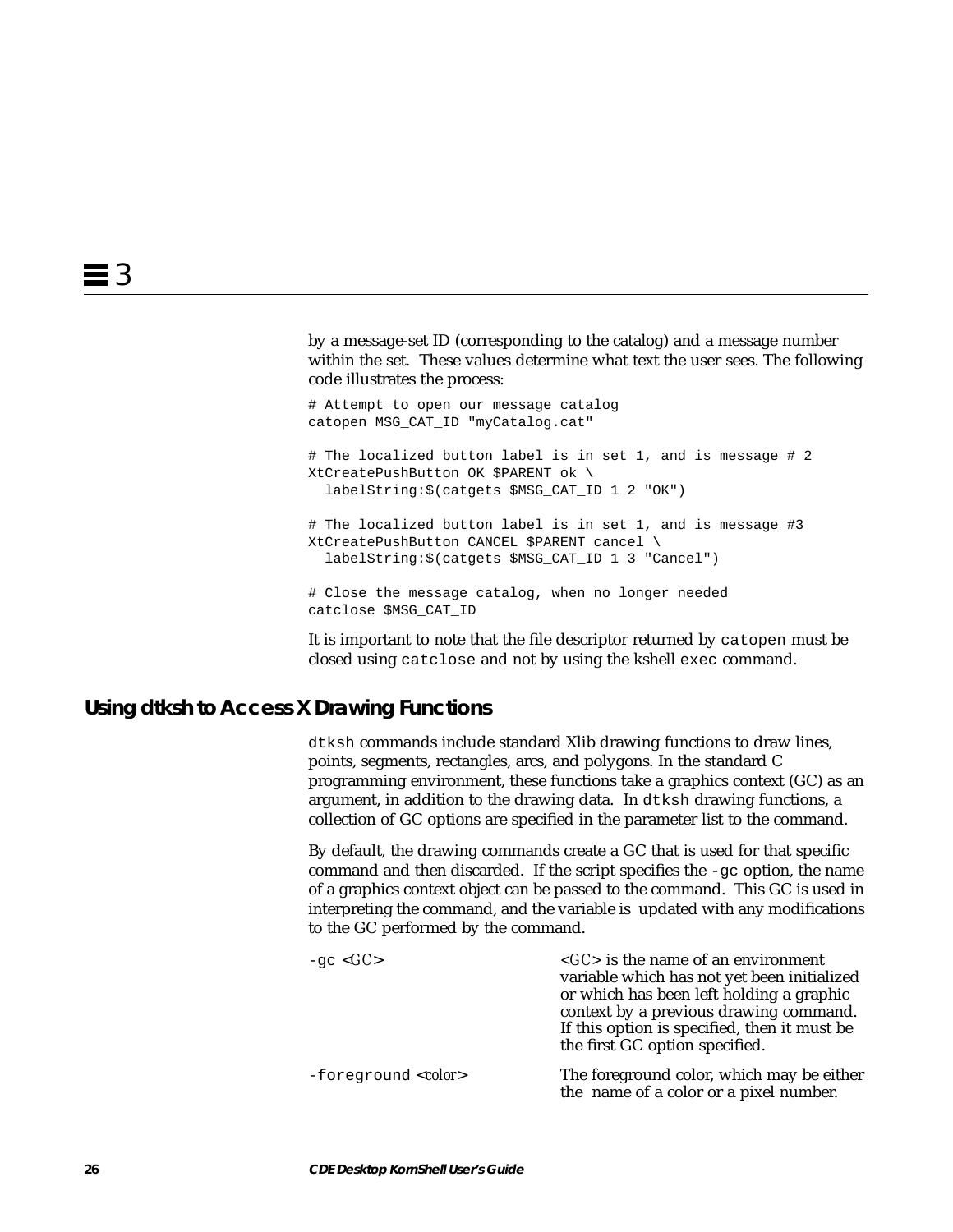| $-backqround color)$                      | The background color, which may be either<br>the name of a color or a pixel number.                                                                      |
|-------------------------------------------|----------------------------------------------------------------------------------------------------------------------------------------------------------|
| $-font <$ font name>                      | The name of the font to be used.                                                                                                                         |
| -line_width <number></number>             | The line width to be used during drawing.                                                                                                                |
| -function <drawing function=""></drawing> | The drawing function, which can be xor,<br>or, clear, and, copy, noop, nor,<br>nand, set, invert, equiv,<br>and Reverse, or Reverse, or<br>copyInverted. |
| -line_style <style></style>               |                                                                                                                                                          |

# **Setting Widget Translations**

dtksh provides mechanisms for augmenting, overriding, and removing widget translations, much as in the C programming environment. In C, an application installs a set of translation action procedures, which can then be attached to specific sequences of events (translations are composed of an event sequence and the associated action procedure). Translations within dtksh are handled in a similar fashion, except only a single action procedure is available. This action procedure, named ksh\_eval, interprets any parameters passed to it as dtksh commands and evaluates them when the translation is triggered. The following shell script segment gives an example of how translations can be used:

```
BtnDownProcedure()
\{ echo "Button Down event occurred in button "$1
}
XtCreateManagedWidget BUTTON1 button1 XmPushButton $PARENT \
       labelString:"Button 1" \
       translations:'#augment
             <EnterNotify>:ksh_eval("echo Button1 entered")
             <Btn1Down>:ksh_eval("BtnDownProcedure 1")'
XtCreateManagedWidget BUTTON2 button2 XmPushButton $PARENT \
       labelString:"Button 2"
XtOverrideTranslations $BUTTON2 \
             '#override
             <Btn1Down>:ksh_eval("BtnDownProcedure 2")'
```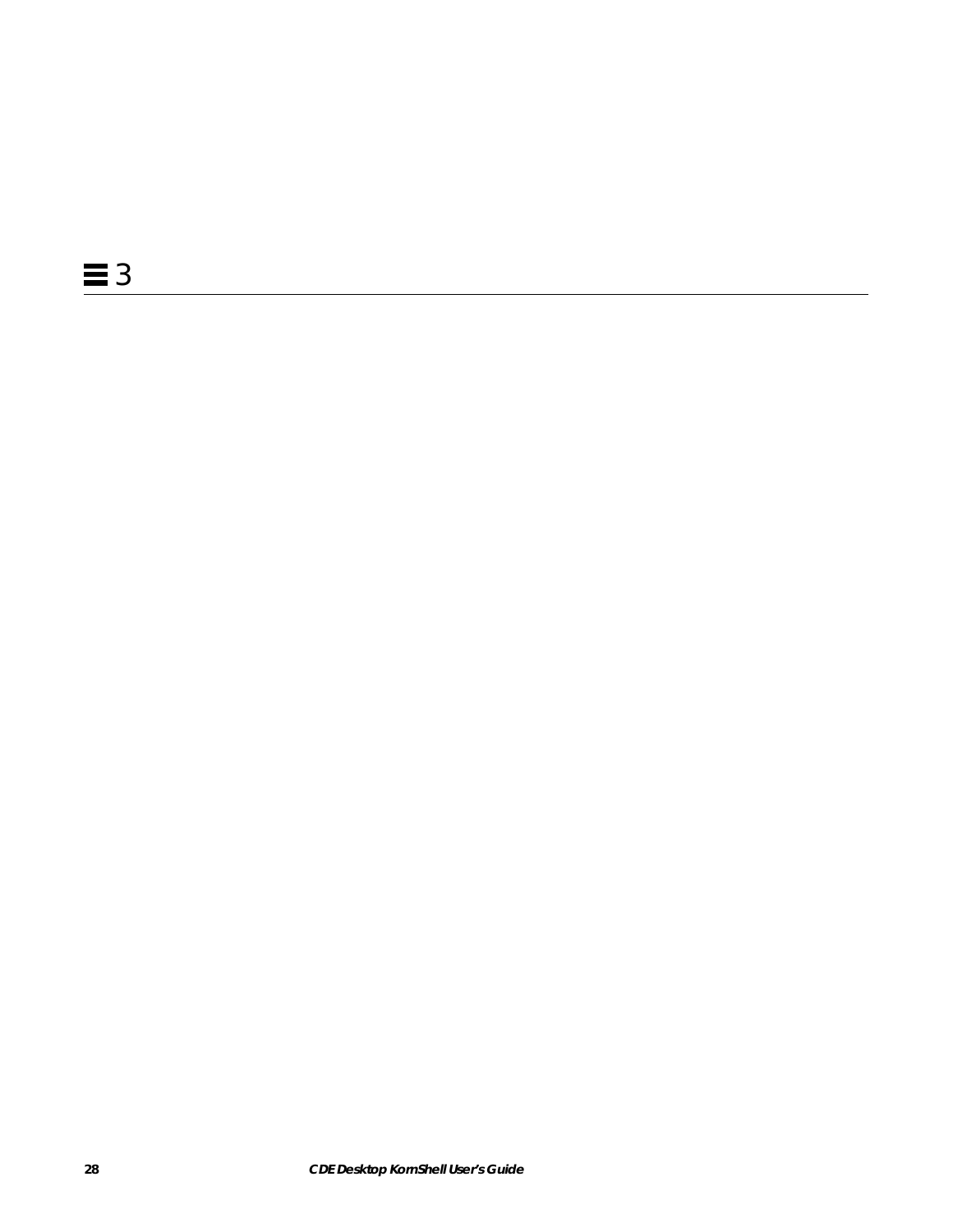# A Complex Script 4

This chapter describes a much more complex script than that described in Chapter 2. Because of its length, the entire script is listed in Appendix C. Remember that this guide is not a tutorial on KornShell programming. If you are not familiar with KornShell programming, you should obtain a book on the subject and have it handy for reference.

# **Using script\_find**

The script, script\_find, demonstrates how you can use dtksh to provide a graphical interface to the find command. script\_find produces a window within which you can specify parameters for the find command. To fully understand the script, you should be familiar with the find command and you should have its man page available. A number of the toggle button menu choices in the window produced by script\_find require some knowledge of the find command.

The script's window allows you to specify a search directory and a file name. Other options allow you to place restrictions on the type of file system to search and the file type on which to match. Figure 4-1 shows the script's window.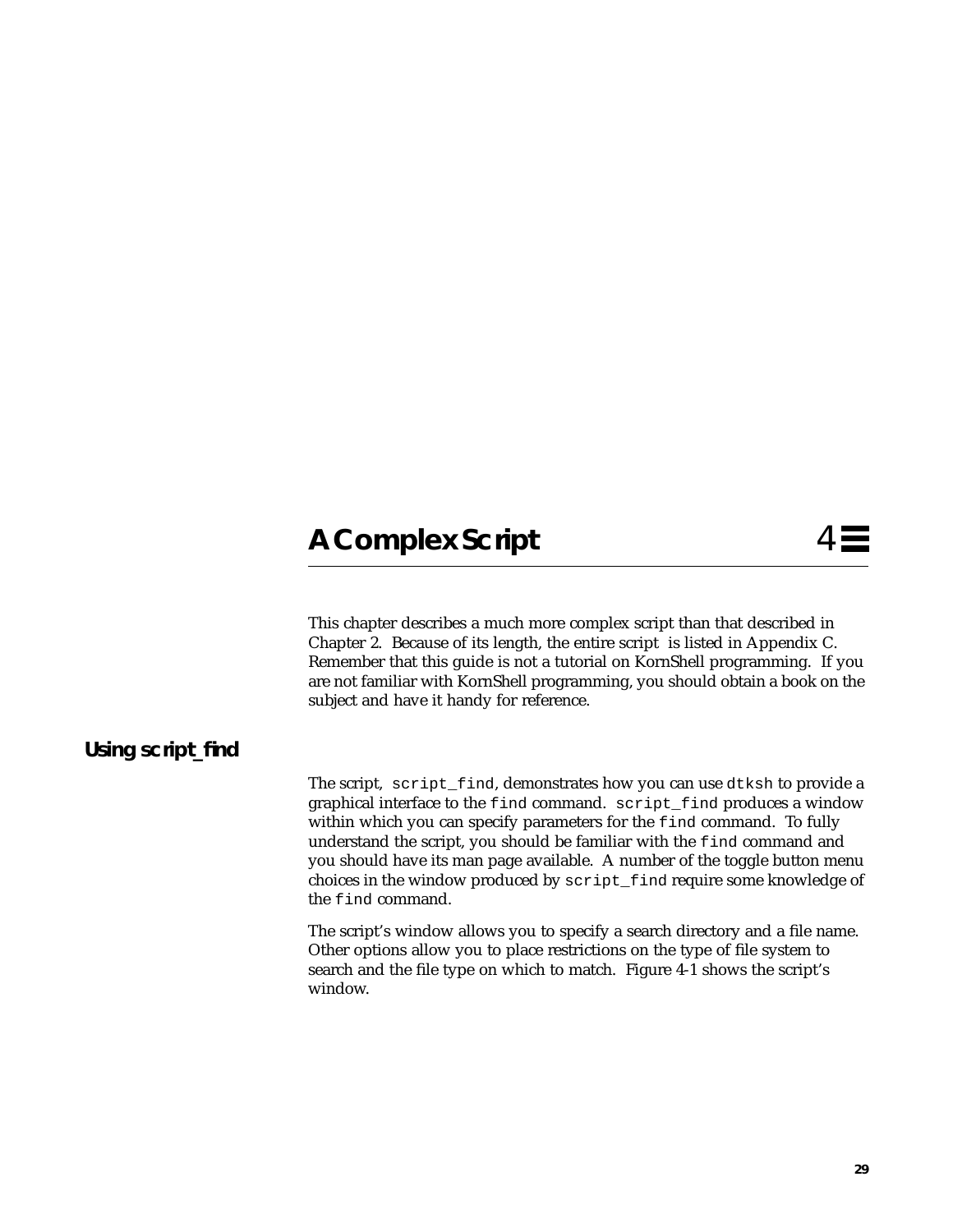|                                                      | <b>Find Files</b> |                                                    |  |
|------------------------------------------------------|-------------------|----------------------------------------------------|--|
| Search Directory:                                    |                   |                                                    |  |
| <b>Filensme Pattern:</b>                             |                   |                                                    |  |
| <b>Cross Mount Points</b>                            |                   | <b>Print Matching Filenames</b>                    |  |
|                                                      |                   | Search Hidden Subdirectories Follow Symbolic Links |  |
| <b>Descend Subdirectories First</b>                  |                   |                                                    |  |
|                                                      |                   |                                                    |  |
|                                                      |                   |                                                    |  |
| Restrict Search To File System Type: no restrictions |                   |                                                    |  |
| Match Only Files Of Type:                            |                   | no restrictions.                                   |  |

*Figure 4-1* Window for script\_find

Enter the search directory and file name you're looking for in the text fields at the top of the window. In addition, select any applicable choice (or choices) from the five toggle buttons. You can further restrict the search with the option menus. When you have made all the necessary selections, click OK. If all is well, a window appears shortly thereafter and displays the results of the find operation. An error dialog appears if you don't specify a search directory or file name, or if the specified search directory is invalid. For example, suppose you want to find a file called two\_letter\_calls, and you think it resides somewhere in the directory /users/dlm. When you enter the directory in the Search Directory text field, you inadvertently type /users/dln instead of /users/dlm. When you click OK or Apply, script\_find can't find the directory /users/dln, so it creates the error dialog to notify you of this.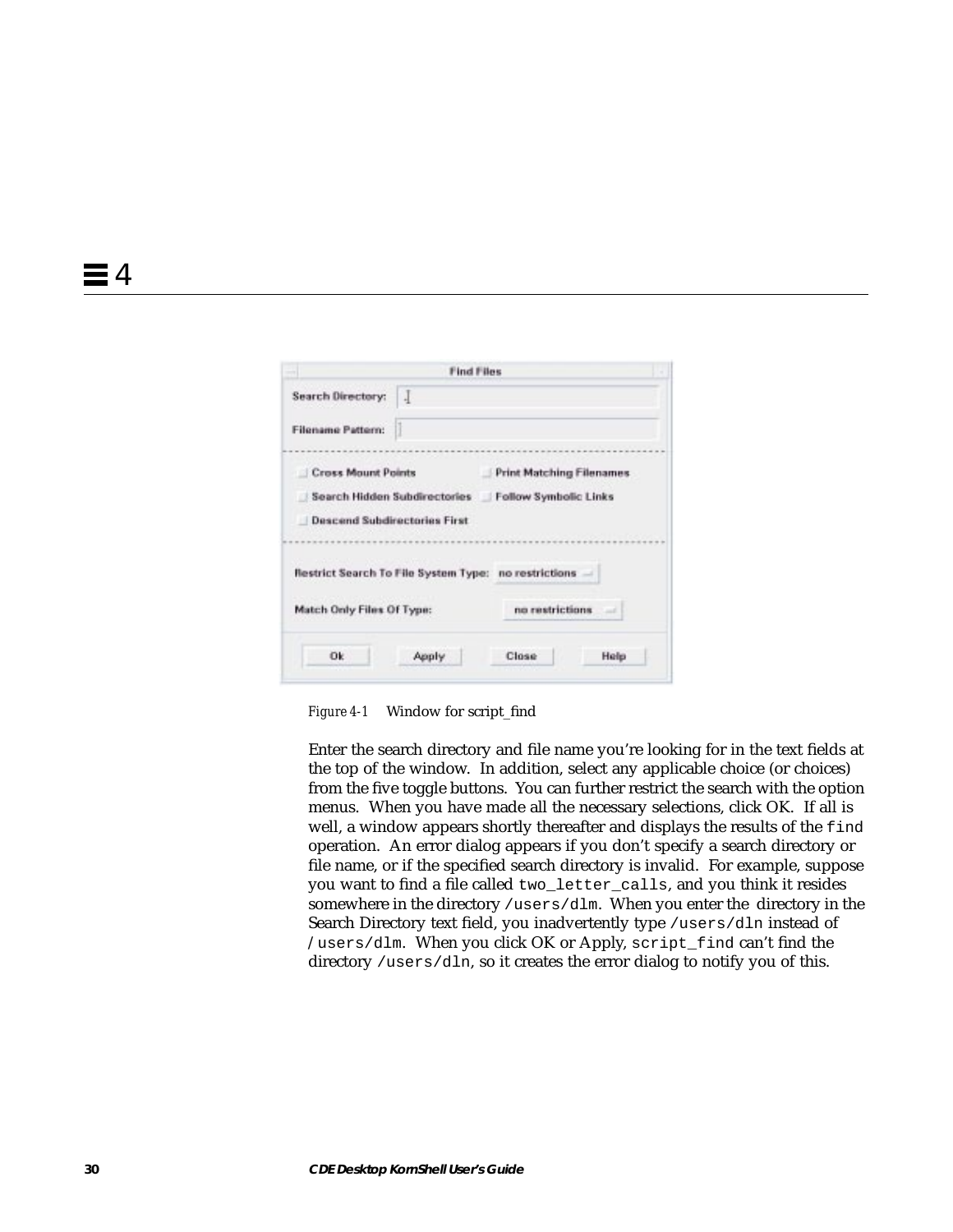

*Figure 4-2* script\_find error dialog

When you correct the mistake, script\_find then executes properly and creates a dtterm window within which it displays the complete path of the file you requested, providing that the file is found.



*Figure 4-3* Window showing complete path

If script\_find cannot find the file in the specified directory, nothing appears in the dtterm window.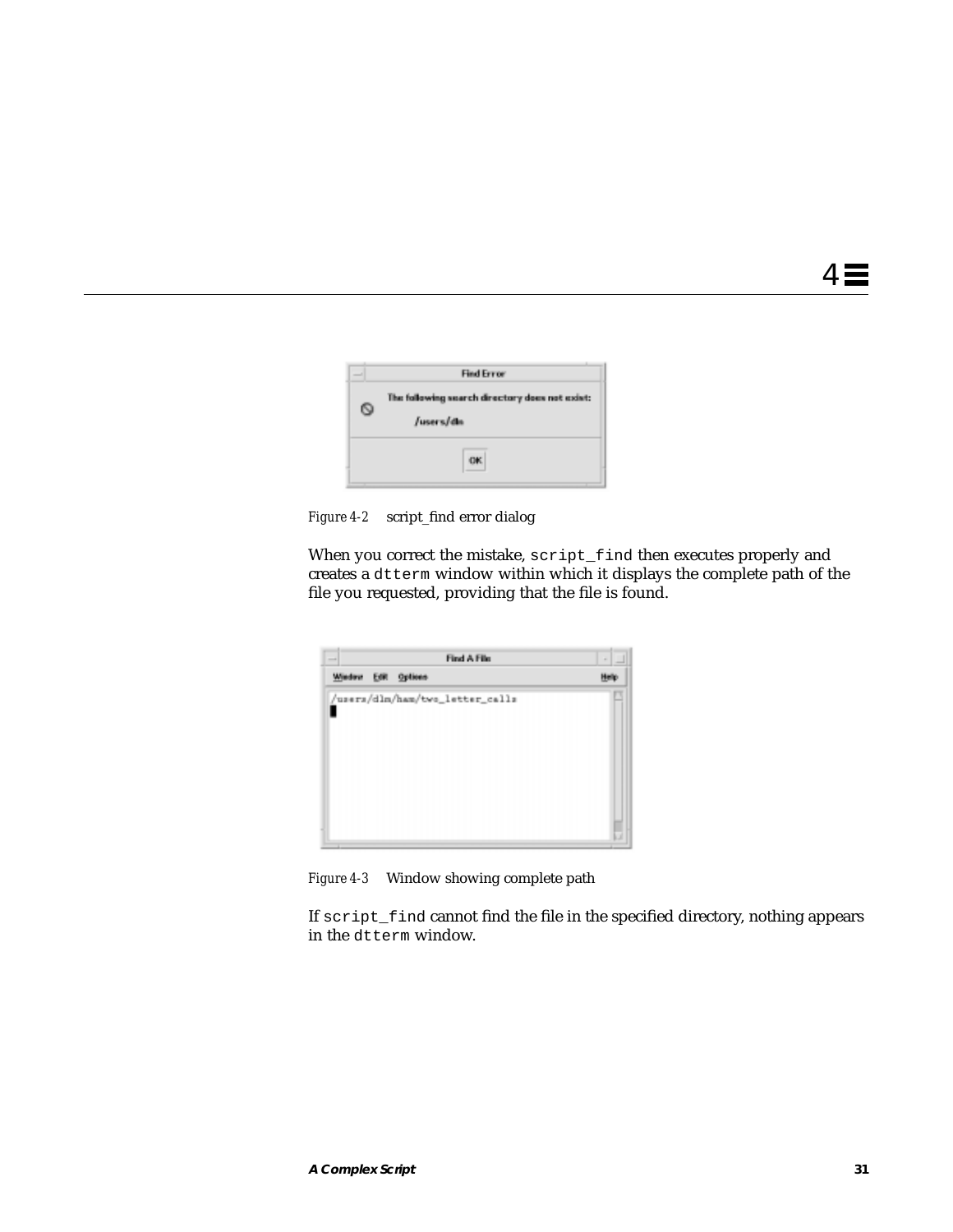### **Analyzing script\_find**

The structure of script\_find is similar to a C program: some functions and callbacks appear first, followed by the main script.

The first two lines of the script are important, and should be included in every dtksh script you write:

#! /usr/dt/bin/dtksh . /usr/dt/lib/dtksh/DtFunc.dtsh

The first line executes the dtksh system and the second loads the dtksh convenience functions. The second line wasn't used in the scripts described in Chapter 2 because those scripts did not use any dtksh convenience functions.

#### **Functions and Callbacks**

script\_find has the following functions and callbacks:

- **•** PostErrorDialog()
- **•** OkCallback()
- **•** LoadStickyValues()
- **•** EvalCmd()
- **•** RetrieveAndSaveCurrentValues()

#### **PostErrorDialog()**

This function is called when an error is detected, such as when the user enters an invalid directory. The function calls the convenience function

DtkshDisplayErrorDialog() which displays a dialog box whose title is Find Error and whose message is contained in the variable \$1, which is passed from the calling location.

```
dialogPostErrorDialog()
{
      DtDisplayErrorDialog "Find Error" "$1" \
      DIALOG_PRIMARY_APPLICATION_MODAL
}
```
The last parameter, DIALOG\_PRIMARY\_APPLICATION\_MODAL, tells dtksh to create a dialog that must be responded to before any other interaction can occur.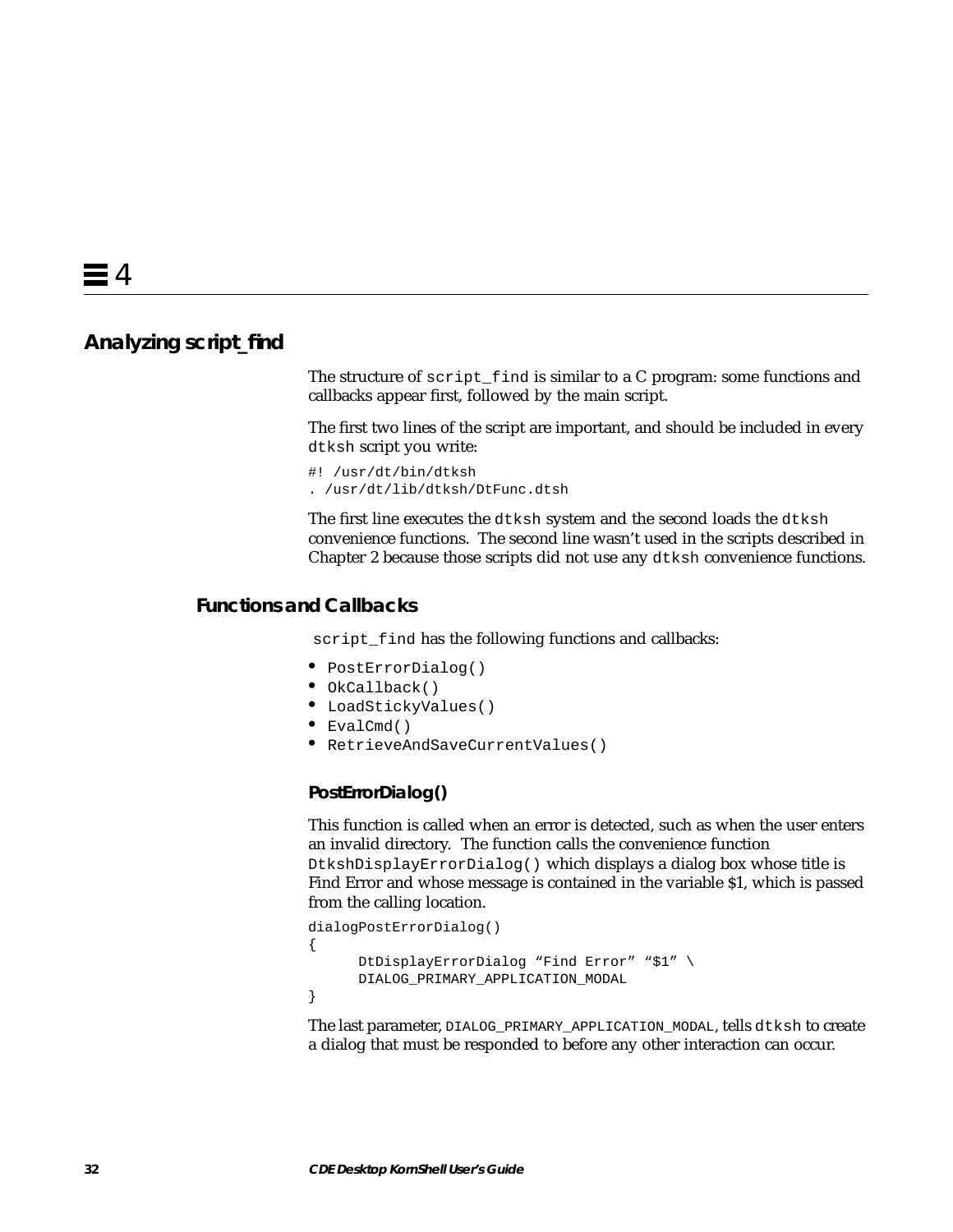#### **OkCallback()**

 $OkCallback()$  is called when either the OK or Apply button on the main script\_find window is pressed. If the OK button is pressed, the script\_find window is unmanaged. For either Apply or OK, the input search directory is validated; if it is invalid, then OkCallback() calls PostErrorDialog(). If it is valid, checks are made on the status of the toggle buttons on the script\_find window and corresponding adjustments are made to the variable \$CMD. This variable contains the entire command that is ultimately executed.

#### **LoadStickyValues()**

This function is called from the main program after the window has been created and managed. It loads all the values from the most recent execution of the script. These values are saved in a file called Find.sticky by the function RetrieveandSaveCurrentValues().

#### **EvalCmd()**

EvalCmd() is used by LoadStickyValues() to evaluate each line in Find.sticky as a dtksh command. The following is a list of a Find.sticky file:

```
XmTextSetString $SD "/users/dlm"
XmTextFieldSetInsertionPosition $SD 10
XmTextSetString $FNP "two_letter_calls"
XmTextFieldSetInsertionPosition $FNP 16
XtSetValues $FSTYPE menuHistory:$NODIR
XtSetValues $FILETYPE menuHistory:$NOTYPE
XmToggleButtonSetState $T2 true false
XmToggleButtonSetState $T4 true false
```
#### **RetrievAndSaveCurrentValues()**

RetrieveAndSaveCurrentValues() retrieves the current settings and values of the widgets in the script\_find window and saves them in the file Find.sticky. Find.sticky is then used by LoadStickyValues() the next time the script is executed.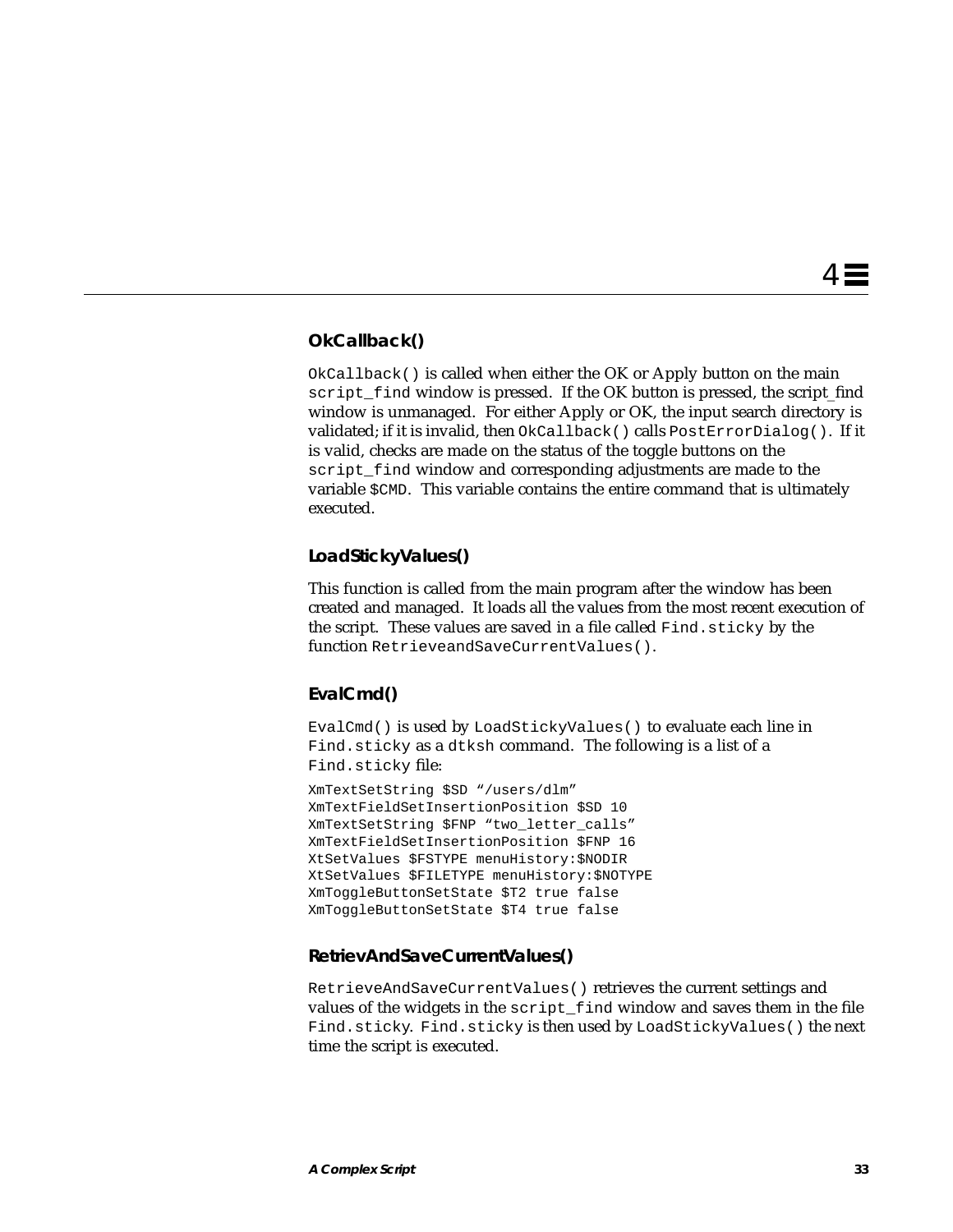#### **Main Script**

The remainder of the script is the equivalent of Main() in a C program. It initializes the Xt Intrinsics and creates all the widgets used in the script\_find window. The set -f in the first line tells dtksh to suppress expansion of wildcard characters in path names. This is necessary so that the find command can perform this expansion.

The script\_find window (see Figure 4-4) consists of a Form widget with four areas. The areas are marked by Separator widgets, and each area has several widgets, all of which are children of the Form.

|                                                |                                                                                                  | <b>Find Files</b> |                                                          |             |                            |
|------------------------------------------------|--------------------------------------------------------------------------------------------------|-------------------|----------------------------------------------------------|-------------|----------------------------|
| Label                                          | <b>Search Directory:</b>                                                                         | J                 |                                                          |             | <b>Text Field</b>          |
| Label                                          | <b>Filename Pattern:</b>                                                                         |                   |                                                          |             | <b>Text Field</b>          |
| Separator                                      |                                                                                                  |                   |                                                          |             |                            |
| Row Calumn with<br>five ToppeButton<br>gadgets | <b>Cross Mount Points</b><br>Search Hidden Subdirectories<br><b>Descend Subdirectories First</b> |                   | <b>Print Matching Filenames</b><br>Follow Symbolic Links |             |                            |
| Separator                                      |                                                                                                  |                   |                                                          |             |                            |
| Label                                          | Restrict Search To File System Type: no restrictions -                                           |                   |                                                          |             | <b>Option Menu</b>         |
| Libet<br>Superator                             | Match Only Files Of Type:                                                                        |                   | no restrictions                                          | $-1$        | <b>Option Menu</b>         |
|                                                | Ok                                                                                               | <b>Apply</b>      | Close                                                    | <b>Help</b> | Fram<br><b>Pushbuttons</b> |

*Figure 4-4* Widgets in script\_find window

The widgets are created in sequence by area, from top to bottom.

#### **Initialize**

Initialize is accomplished by the Xt Intrinsics function XtInitialize: XtInitialize TOPLEVEL find Dtksh \$0 "\${@:-}"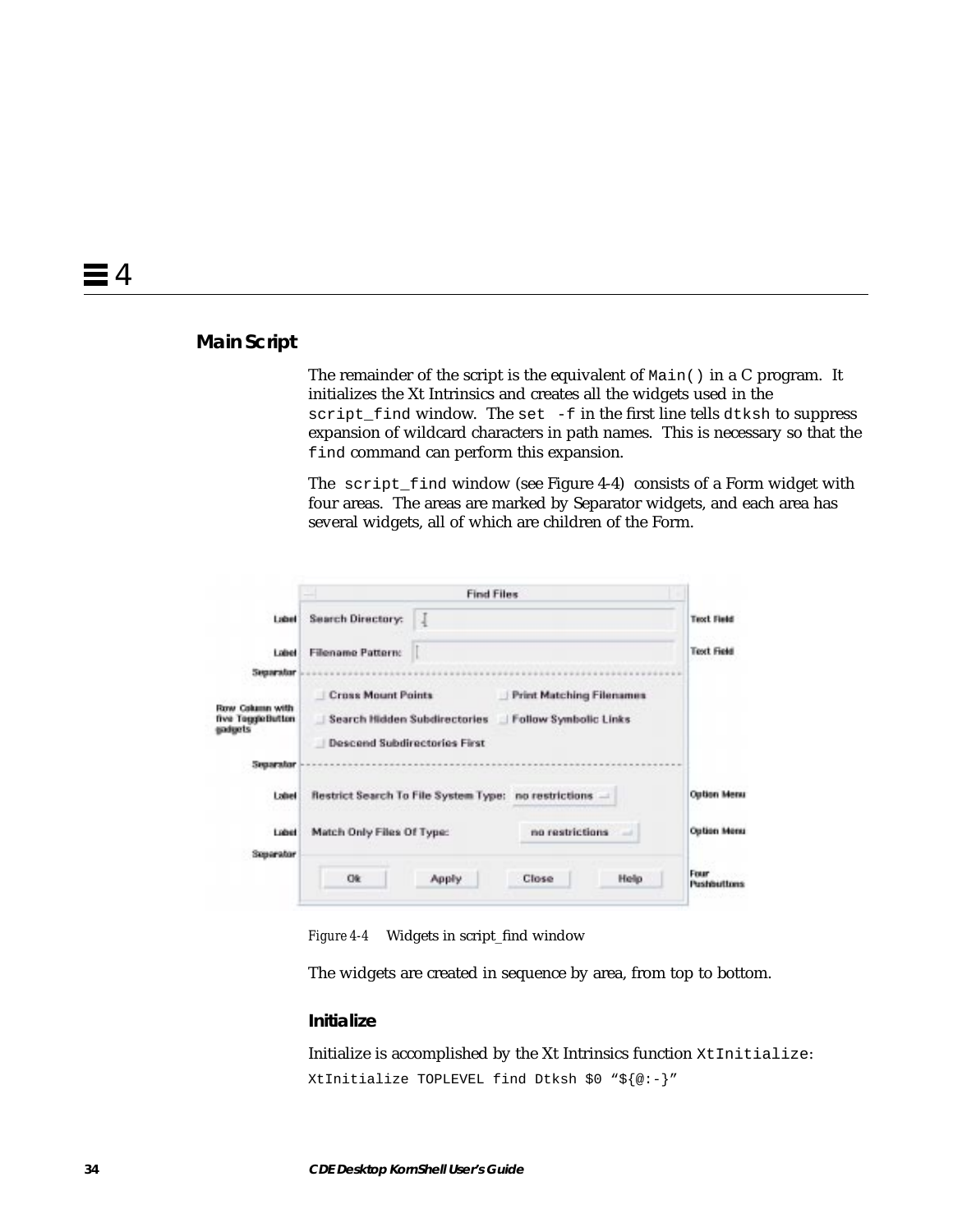This creates a top-level shell that serves as the parent of a Form widget, which is created next.

#### **Create a Form Widget**

A Form widget is used as the main parent widget. Form is a Manager widget that allows you to place constraints on its children. Most of the widgets in the main script\_find window are children of the Form. The description of the creation of the rest of the widgets is separated into the four areas of the window (see Figure 4-4).

#### **First Area**

The first area consists of two Label widgets, two TextField widgets, and a Separator widget that separates the first and second areas.

|       | <b>Find Files</b>                            |  |                   |
|-------|----------------------------------------------|--|-------------------|
| Label | Search Directory:<br>アルショー・ファイン こうきん アイス・ディー |  | <b>Test Field</b> |
| Label | <b>Filename Pattern:</b>                     |  | <b>Text Field</b> |
|       |                                              |  |                   |

*Figure 4-5* First area of script\_find Window

The following code segment creates and positions the first Label widget and positions it within the Form using the DtkshAnchorTop and DtkshAnchorLeft convenience functions:

```
XtCreateManagedWidget SDLABEL sdlabel XmLabel $FORM \
    labelString:"Search Directory:" \
    $(DtkshAnchorTop 12) \
    $(DtkshAnchorLeft 10)
```
The following code segment creates and positions the first TextField widget. Note that it is positioned in relation to both the Form and the Label widget.

```
XtCreateManagedWidget SD sd XmText $FORM \
    columns:30 \
   value:"." \setminus $(DtkshAnchorTop 6) \
    $(DtkshRightOf $SDLABEL 10) \
    $(DtkshAnchorRight 10) \
```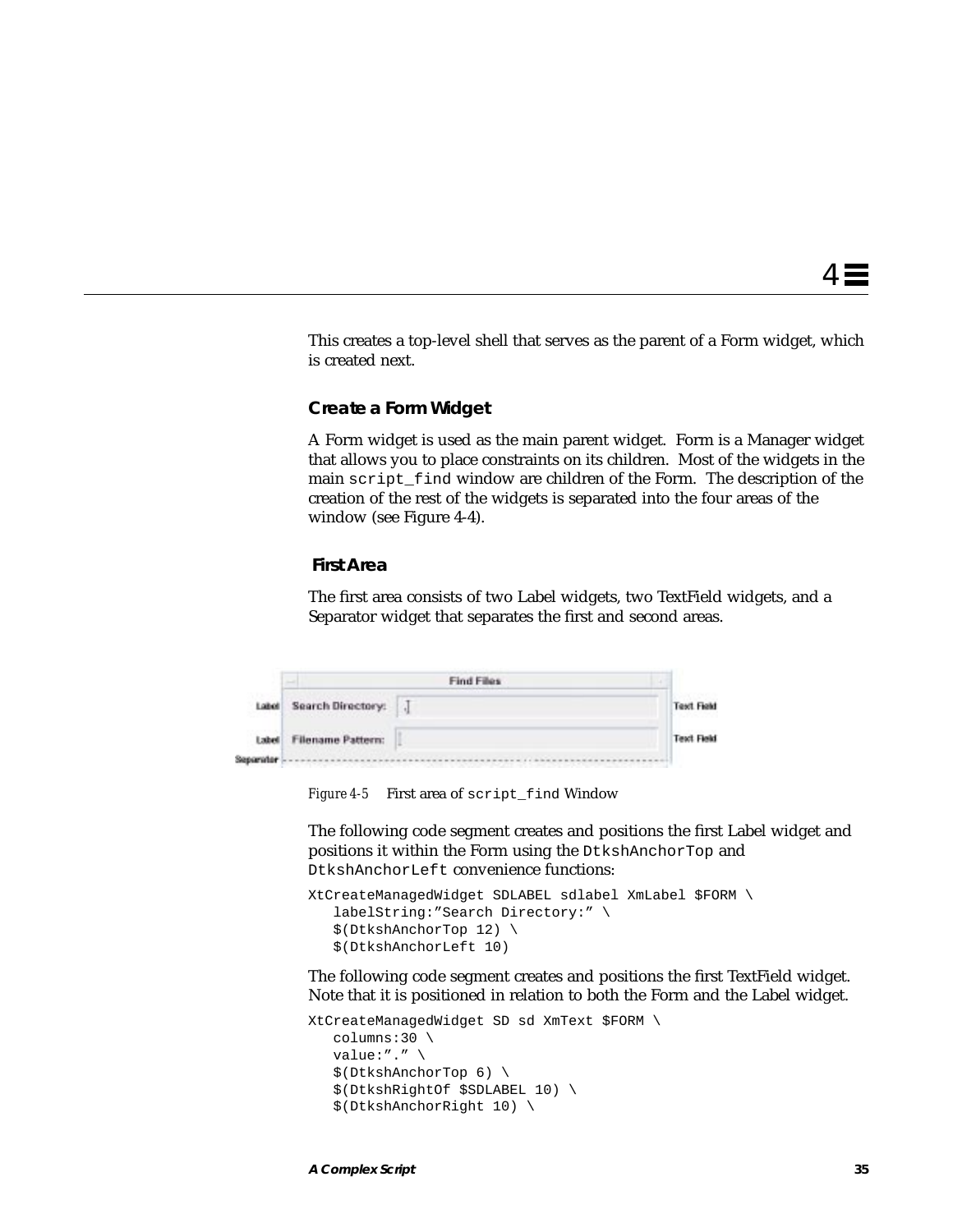```
 navigationType:EXCLUSIVE_TAB_GROUP
XmTextFieldSetInsertionPosition $SD 1
```
The remaining Label widget and TextField widget are created in the same manner.

The Separator widget is created as a child of the Form widget and positioned under the second TextField widget.

```
XtCreateManagedWidget SEP sep XmSeparator $FORM \
   separatorType: SINGLE_DASHED_LINE \
    $(DtkshUnder $FNP 10) \
    $(DtkshSpanWidth)
```
#### **Second Area**

The second area consists of a RowColumn widget, five ToggleButton gadgets, and another Separator widget.

|                                                        | <b>Cross Mount Points</b>           | <b>Print Matching Filenames</b> |
|--------------------------------------------------------|-------------------------------------|---------------------------------|
| <b>Row Column with</b><br>five ToggleButton<br>gadgets | Search Hidden Subdirectories        | Follow Symbolic Links           |
|                                                        | <b>Descend Subdirectories First</b> |                                 |
| Separator                                              |                                     |                                 |

*Figure 4-6* Second Area of script\_find Window

A gadget is a widget that relies on its parent for many of its attributes, thus saving memory resources.

The RowColumn widget is created as a child of the Form widget, and positioned directly under the Separator widget created in the first area.

```
XtCreateManagedWidget RC rc XmRowColumn $FORM \
         orientation:HORIZONTAL \
         numColumns:3 \
         packing:PACK_COLUMN \
    $(DtkshUnder $SEP 10) \
    $(DtkshSpanWidth 10 10) \
   navigationType:EXCLUSIVE_TAB_GROUP
```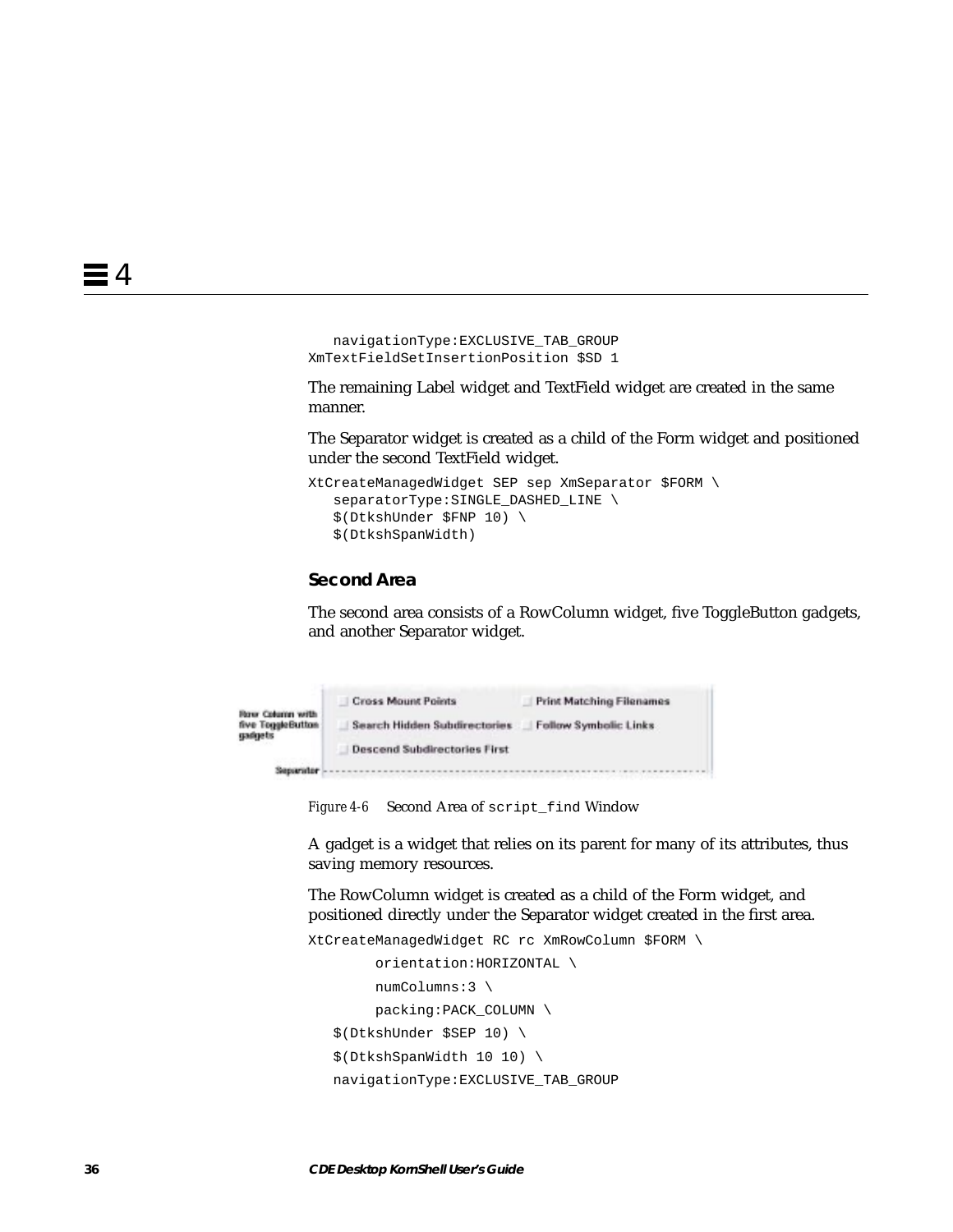The five ToggleButton gadgets are created as children of the RowColumn using the convenience function DtkshAddButtons:

```
DtkshAddButtons -w $RC XmToggleButtonGadget \<br>
T1 "Cross Mount Points" ""\
   T1 "Cross Mount Points"
    T2 "Print Matching Filenames" ""\
   T3 "Search Hidden Subdirectories" ""\<br>T4 "Follow Symbolic Links" ""\
   T4 "Follow Symbolic Links"
    T5 "Descend Subdirectories First" ""
```
Another Separator is then created to separate the second and third areas. Note that this Separator widget ID is called SEP2.

```
XtCreateManagedWidget SEP2 sep XmSeparator $FORM \
   separatorType: SINGLE_DASHED_LINE \
    $(DtkshUnder $RC 10) \
    $(DtkshSpanWidth)
```
#### **Third Area**

The third area consists of two option menus and another Separator widget.

| Label              | <b>Restrict Search To File System Type: no restrictions</b><br>and the control of the control of the control of the control of the control of the control of the control of the |                 | Option Menu        |
|--------------------|---------------------------------------------------------------------------------------------------------------------------------------------------------------------------------|-----------------|--------------------|
| Label<br>Separator | Match Only Files Of Type:                                                                                                                                                       | no restrictions | <b>Outlon Menu</b> |

*Figure 4-7* Third area of script\_find Window

The Option Menus are pull-down menus. When the user clicks the option menu button, a menu pane with a number of choices appears. The user drags the pointer to the appropriate choice and releases the mouse button. The menu pane disappears and the option menu button label displays the new choice.

The first option menu menu pane consists of a number of push button gadgets, representing various restrictions that can be imposed upon the find command:

```
XmCreatePulldownMenu PANE $FORM pane
DtkshAddButtons -w $PANE XmPushButtonGadget \
  NODIR "no restrictions" ""\
  NFS "nfs"
  CDFS "cdfs" "
```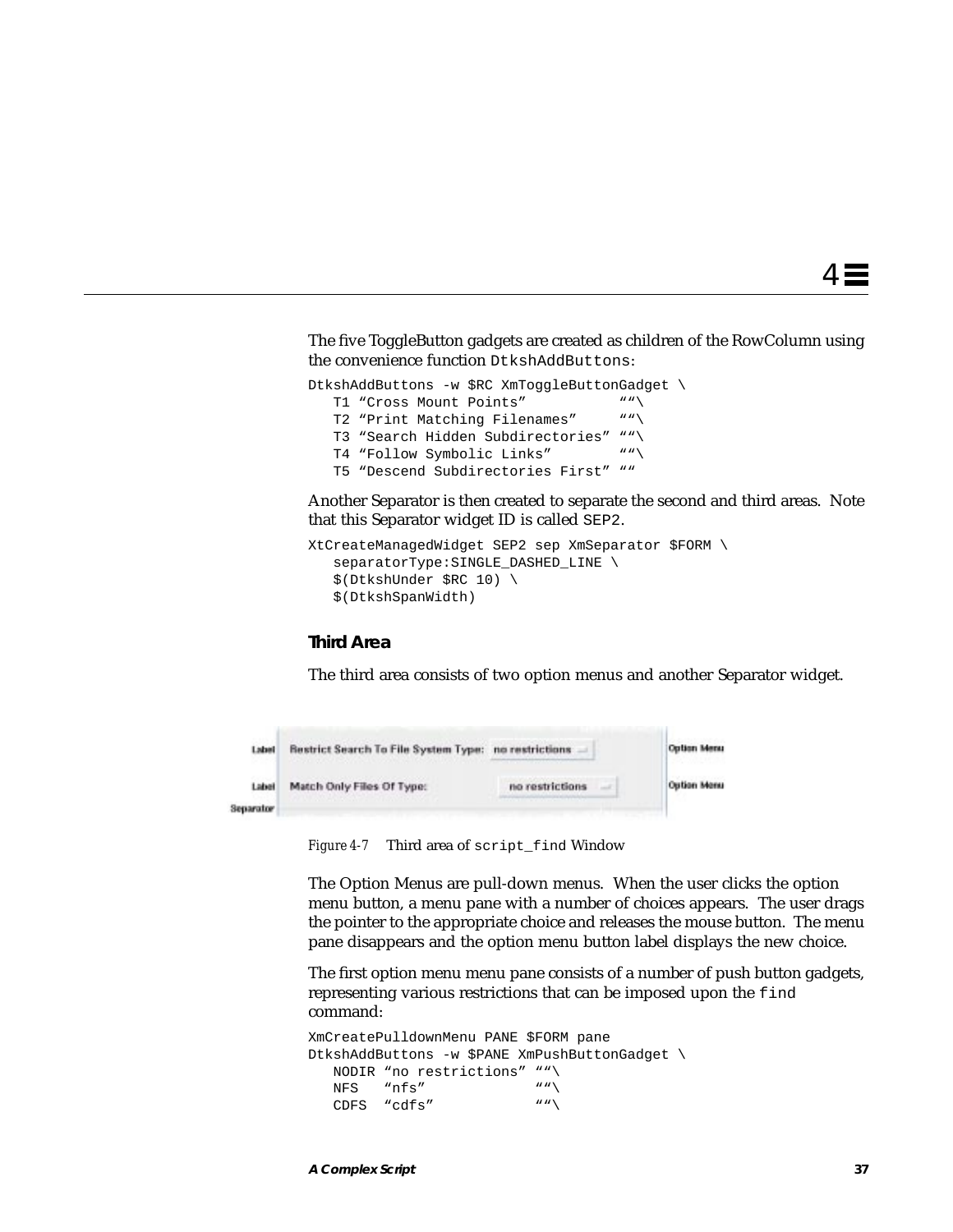```
HFS "hfs" ""
Next, the Option Menu button itself is created and managed, with the
menu pane just created ($PANE) identified as a subMenuId:
XmCreateOptionMenu FSTYPE $FORM fstype \
         labelString:"Restrict Search To File System Type:" \
        menuHistory:$NODIR \
         subMenuId:$PANE \
    $(DtkshUnder $SEP2 20) \
    $(DtkshSpanWidth 10 10) \
   navigationType:EXCLUSIVE_TAB_GROUP
XtManageChild $FSTYPE
```
The second option menu button is created in the same manner. It provides further restrictions on the find command.

The third separator is created in the same manner as the other separators.

#### **Fourth Area**

The fourth area consists of four push button widgets, all children of the Form widget.

|  | Apply | Close | Help | Four<br>Pushbuttons |
|--|-------|-------|------|---------------------|
|  |       |       |      |                     |

The four push buttons are used as follows:

- **•** OK executes the find command with the parameters input in the script\_find window and removes the script\_find window.
- **•** Apply executes the find command with the parameters input in the script\_find window but does not remove the script\_find window.
- **•** Close terminates script\_find without executing the find command.
- Help creates a dialog box with information on the use of script find.

The push buttons are created and positioned in much the same manner as any of the other widgets, although they are each labeled differently. The following code segment shows how the OK push button is created:

```
XtCreateManagedWidget OK ok XmPushButton $FORM \
         labelString:"Ok" \
    $(DtkshUnder $SEP3 10) \
```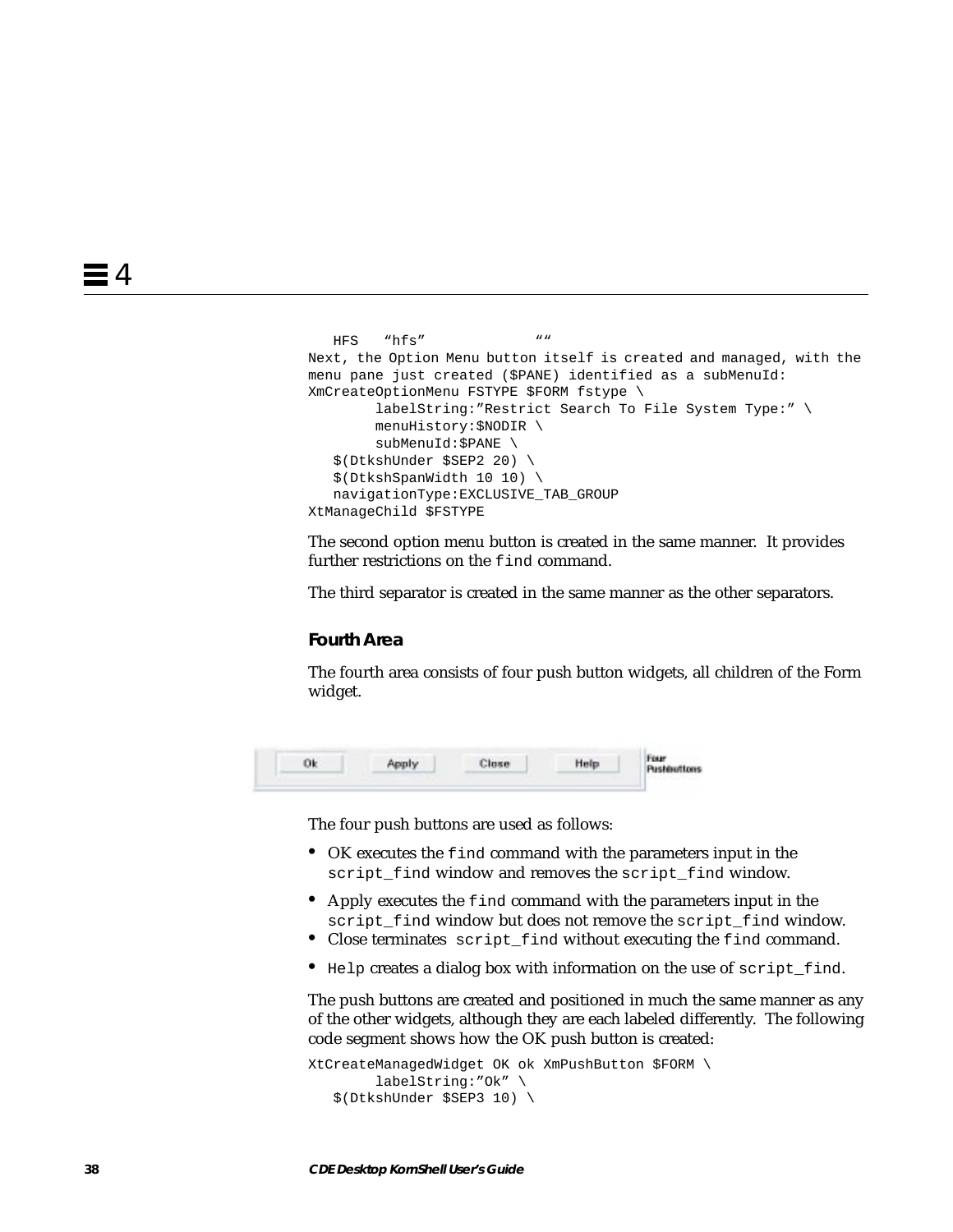4 ≣

```
 $(DtkshFloatLeft 4) \
    $(DtkshFloatRight 24) \
    $(DtkshAnchorBottom 10)
XtAddCallback $OK activateCallback "OkCallback"
```
#### **Set Operating Parameters**

XtSetValues is used to set some initial operating parameters:

```
XtSetValues $FORM \
    initialFocus:$SD \
   defaultButton:$OK \
    cancelButton:$CLOSE \
   navigationType:EXCLUSIVE_TAB_GROUP
```
- **•** Initial focus is set to the first TextField widget in the first area.
- **•** Default button is set to the OK push button in the fourth area.
- **•** Cancel button is set to the Close button in the fourth area.
- **•** Navigation type is set to EXCLUSIVE\_TAB\_GROUP.

The following line configures the TextField widgets so that pressing the return key does not activate the default button within the Form. See the description of EXCLUSIVE\_TAB\_GROUP in Appendix B for more information on its use.

DtkshSetReturnKeyControls \$SD \$FNP \$FORM \$OK

#### **Realize and Loop**

The last three lines of the script load the previous values of the script\_find window, realize the top-level widget, and then enter a loop waiting for user input.

LoadStickyValues

```
XtRealizeWidget $TOPLEVEL
XtMainLoop
```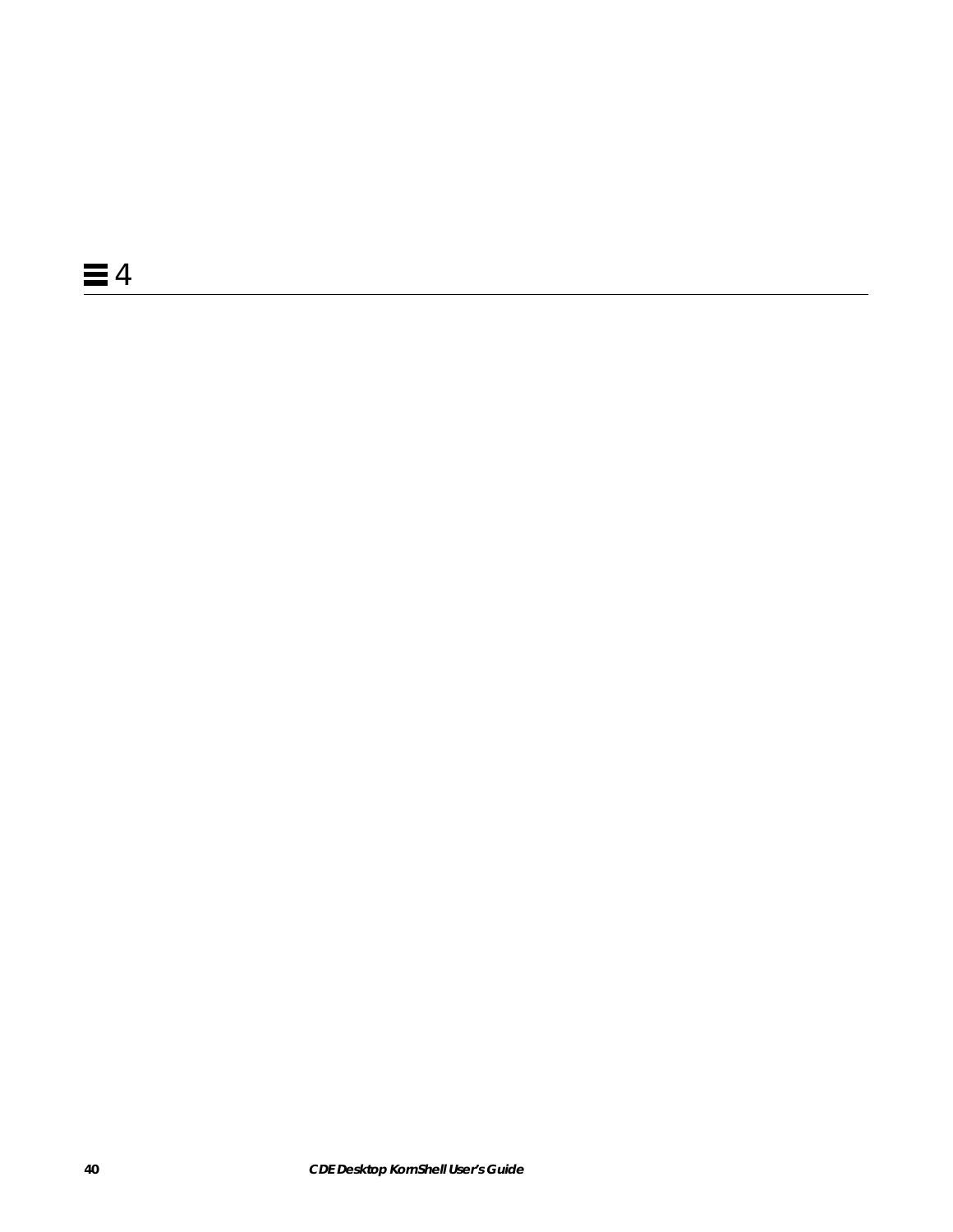# **dtksh Commands** A

This appendix contains a list of the commands supported by dtksh. Many of these commands are almost identical to their Motif, Xt Intrinsics, or Xlib counterparts. Commands that return a value must have the return variable as an environment variable that is the first parameter in the call. Some commands have more differences.

The following subsections give a synopsis of each of the dtksh commands. In general, parameter ordering and types are the same as for corresponding C procedures; exceptions are noted. For more detail on the functionality and parameters of a command, see the standard documentation for the corresponding Xlib, Xt Intrinsics, or Motif procedure.

In the command definitions, parameters named *var*, *var2*, *var3*, and so on, indicate that the shell script should supply the name of an environment variable into which some value will be returned. The word *variable* indicates an environment variable that accepts a return value.

Commands that return a Boolean value (which can be used directly as part of an *if* statement), are noted as such.

Parameters enclosed within [] are optional.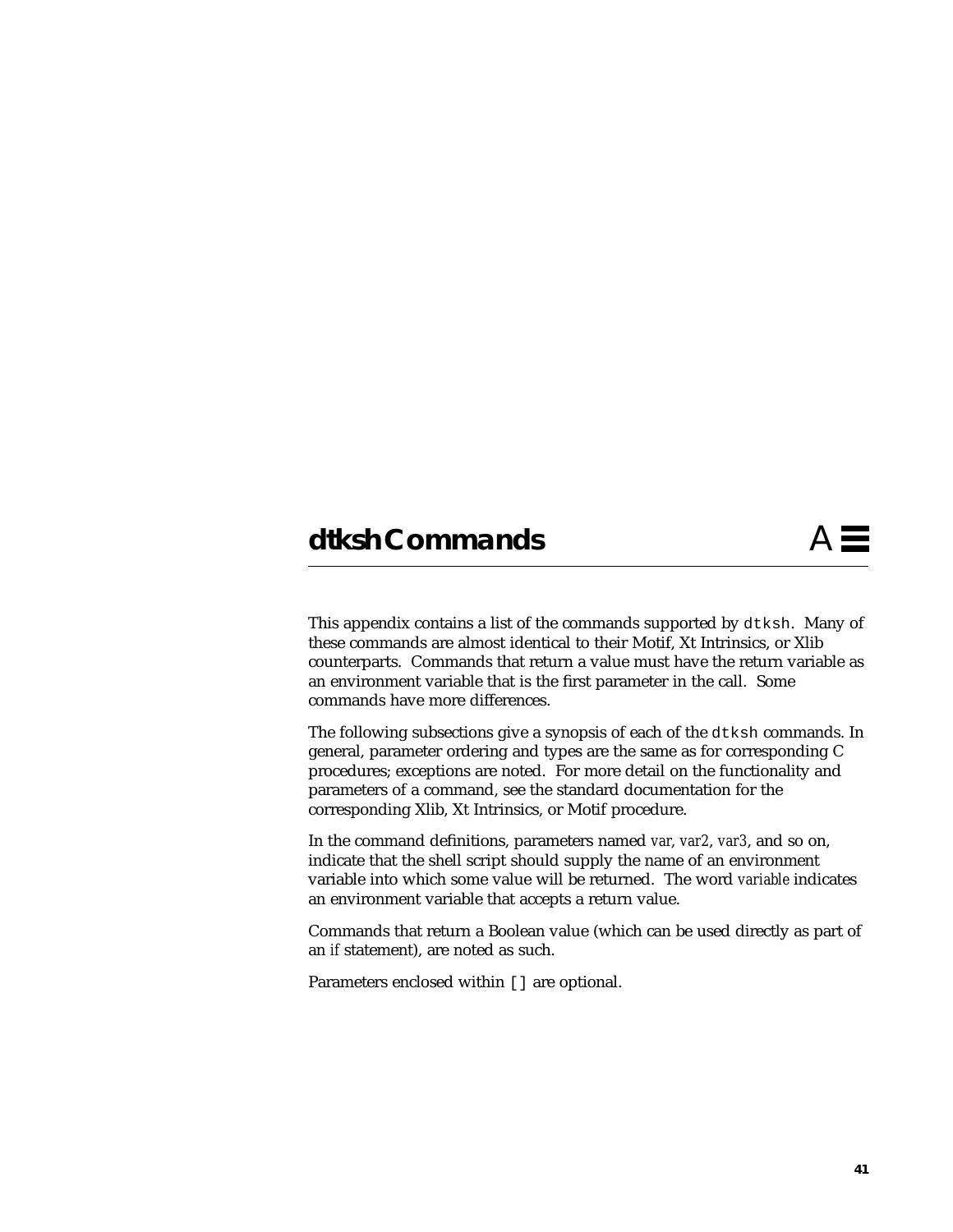# **Built-in Xlib Commands**

| XBell display volume                                                                                            |
|-----------------------------------------------------------------------------------------------------------------|
| XClearArea display drawable [optional GC arguments] x y width height<br>exposures                               |
| XClearWindow display drawable                                                                                   |
| XCopyArea display src dest srcX srcY width height destX destY [optional GC<br>arguments]                        |
| XDefineCursor display window cursor                                                                             |
| XDrawArc display drawable [optional GC arguments] x y width height angle1<br>angle2                             |
| XDrawLine display drawable [optional GC arguments] x1 y1 x2 y2                                                  |
| XDrawLines display drawable [-coordinateMode] [optional GC arguments] x1 y1<br>x2 y2 [x3 y3 ]                   |
| where coordinateMode is either CoordModeOrigin or<br>CoordModePrevious.                                         |
| XDrawPoint display drawable [optional GC arguments] x y                                                         |
| XDrawPoints display drawable [-coordinateMode] [optional GC arguments] x1 y1<br>$[x2 \; y2 \; x3 \; y3 \ldots]$ |
| where coordinateMode is either CoordModeOrigin or<br>CoordModePrevious.                                         |
| XDrawRectangle display drawable [optional GC arguments] x y width height                                        |
| XDrawSegments display drawable [optional GC arguments] x1 y1 x2 y2 [x3 y3 x4<br>$y4$ ]                          |
| XDrawString display drawable [optional GC arguments] x y string                                                 |
| XDrawImageString display drawable [optional GC arguments] x y string                                            |
| XFillArc display drawable [optional GC arguments] x y width height angle1<br>angle2                             |
| XFillPolygon display drawable [-shape] [-coordinateMode] [optional GC<br>arguments] $x1 y1 x2 y2 $              |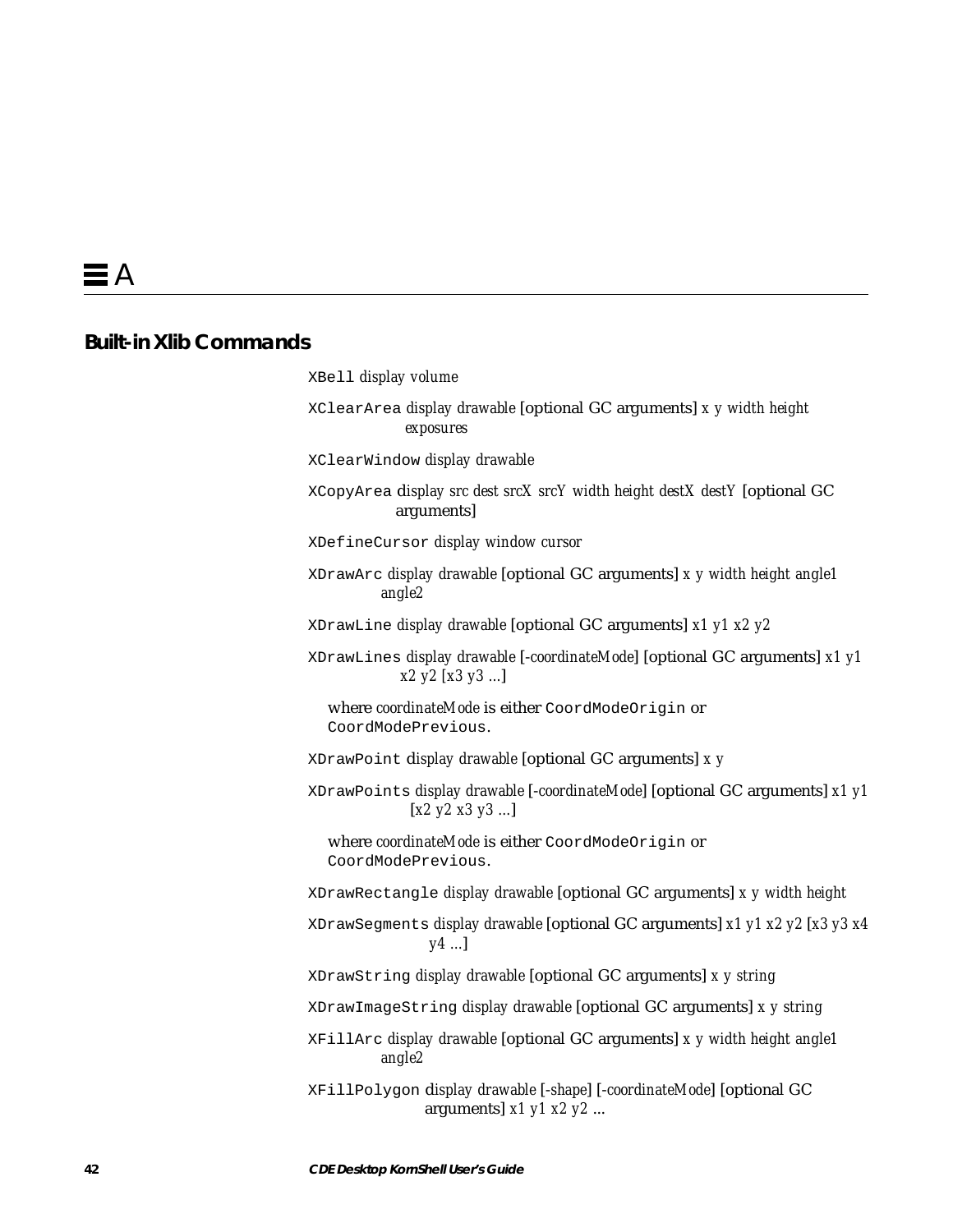where *shape* is either Complex, Convex, or Nonconvex, and *coordinateMode* is either CoordModeOrigin or CoordModePrevious.

XFillRectangle *display drawable* [optional GC arguments] *x y width height*

XFlush *display*

XHeightOfScreen *variable screen*

XRaiseWindow *display window*

XRootWindowOfScreen *variable screen*

XSync *display discard*

where *discard* is either true or false.

XTextWidth *variable fontName string*

Note - The XTextWidth command is different from the corresponding Xlib procedure because it takes the name of a font instead of a pointer to a font structure.

XUndefineCursor *display window*

XWidthOfScreen *variable screen*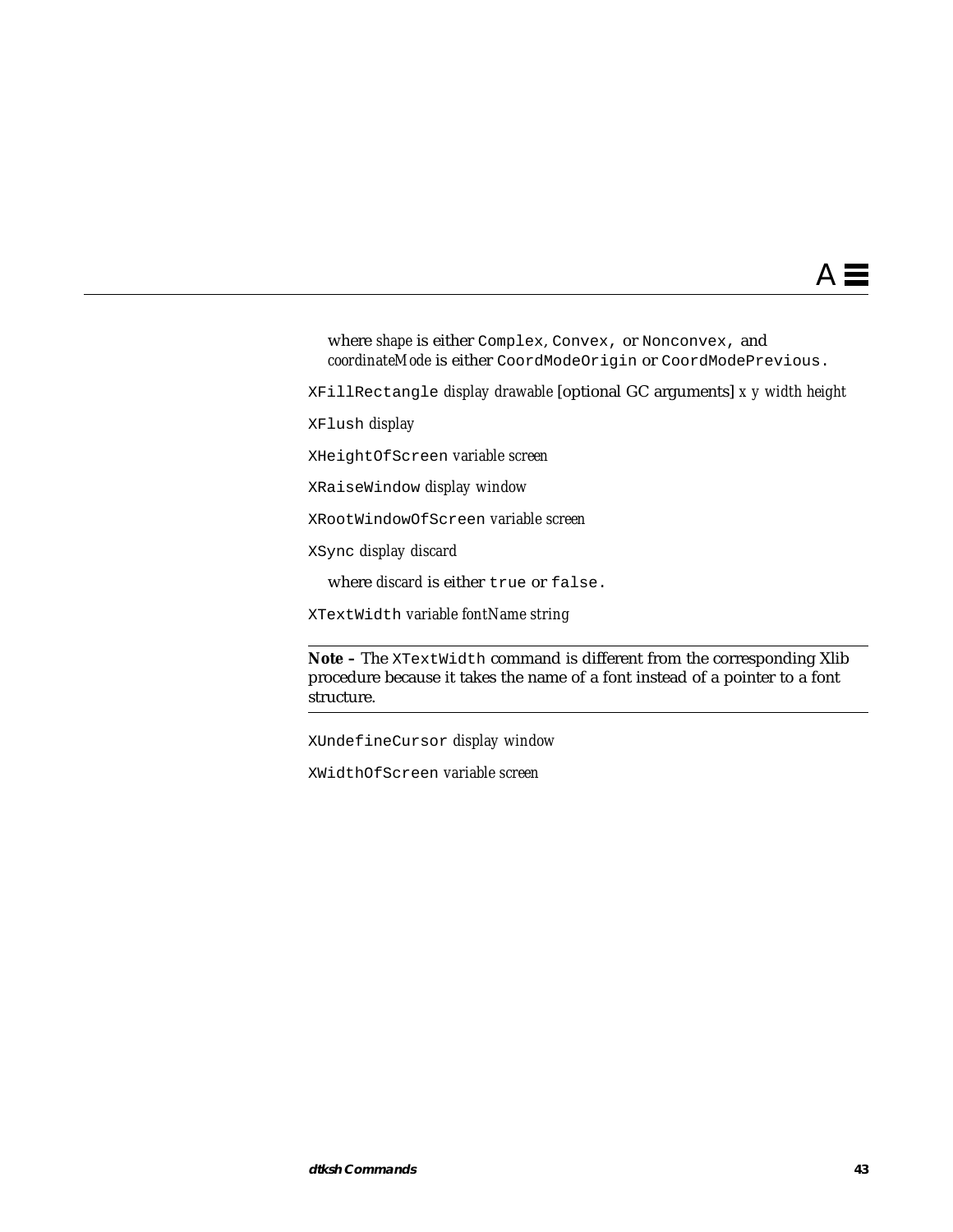# **Built-in Xt Intrinsic Commands**

All the Xt Intrinsics commands used to create a new widget require that you specify a widget class for the new widget. The widget (or gadget) class name is the standard class name provided by Motif. For example, the class name for a Motif push button widget is XmPushButton, while the class name for the Motif label gadget is XmLabelGadget.

XtAddCallback *widgetHandle callbackName ksh-command*

where *callbackName* is one of the standard Motif or Xt callback names, with the Xt or Xm prefix dropped. For example, activateCallback.

XtAddEventHandler *widgetHandle eventMask nonMaskableFlag ksh-command*

where *eventMask* is of the form *mask|mask|mask* and the *mask* components are any of the standard set of X event masks, and *nonMaskableFlag* is either true or false.

#### XtAddInput *variable* [-r] *fileDescriptor ksh-command*

Registers the indicated file descriptor with the X Toolkit as an alternate input source. It is the responsibility of the shell script's input handler to unregister the input source when it is no longer needed and to close the file descriptor.

If the -r option is specified (*raw* mode), then dtksh does not automatically read any of the data available from the input source; it will be up to the specified kshell command to read all data. If the -r option is not specified, then the command specified in *ksh-command* is invoked only when a full line is read (that is, a line terminated by either an unescaped newline character or the end of the file) or when the end of the file is reached. The raw mode is useful for handlers that expect to process nontextual data, or for handlers that do not want dtksh automatically reading in a line of data. When the end of file is detected, it is the shell script's input handler's responsibility to use XtRemoveInput to remove the input source and to close the file descriptor, if necessary.

In all cases, several environment variables are set up, which can be used by the handler. These include:

INPUT\_LINE Empty if in raw mode; otherwise, it contains the next line to be processed.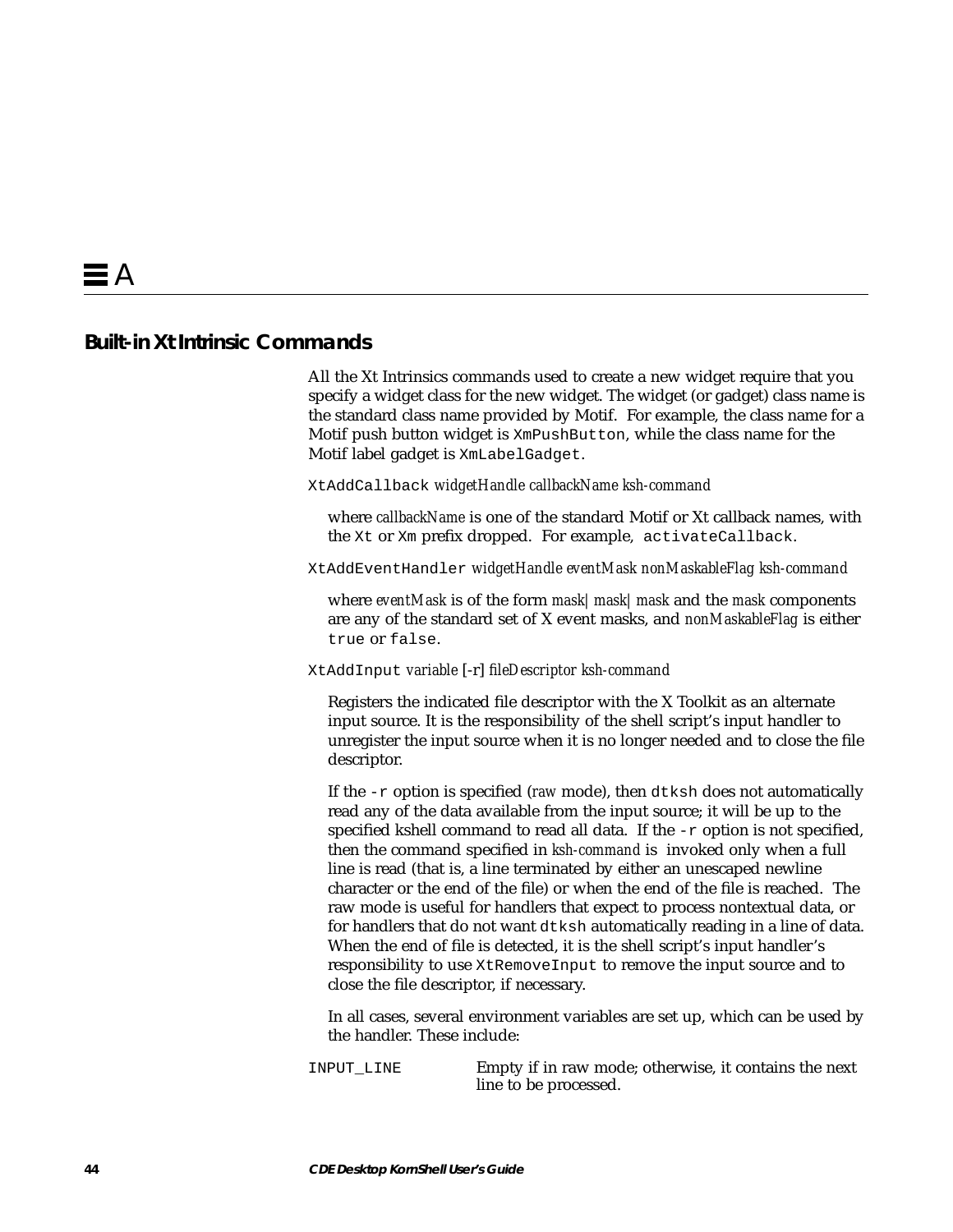| INPUT EOF    | Set to true if end-of-file is reached; otherwise, set to<br>false.      |
|--------------|-------------------------------------------------------------------------|
| INPUT SOURCE | File descriptor associated with this input source.                      |
| INPUT ID     | The ID associated with this input handler; returned by<br>XtAddInput(). |

XtAddTimeout *variable interval ksh-command*

XtAddWorkProc *variable ksh-command*

In dtksh, the kshell command is typically a kshell function name. Like regular work procedures, this function is expected to return a value that indicates whether the work procedure wants to be called again, or whether it has completed its work and can be automatically unregistered. If the dtksh function returns 0, then the work procedure remains registered; any other value causes the work procedure to be automatically unregistered.

XtAugmentTranslations *widgetHandle translations*

XtCreateApplicationShell *variable applicationName widgetClass* [*resource:value* ...]

XtCallCallbacks *widgetHandle callbackName*

where *callbackName* is one of the standard Motif or Xt callback names, with the Xt or Xm prefix dropped; for example, activateCallback.

XtClass *variable widgetHandle*

Returns the name of the widget class associated with the passed-in widget handle.

XtCreateManagedWidget *variable widgetName widgetClass parentWidgetHandle* [*resource:value* ...]

XtCreatePopupShell *variable widgetName widgetClass parentWidgetHandle* [*resource:value* ...]

XtCreateWidget *variable widgetName widgetClass parentWidgetHandle* [*resource:value* ...]

XtDestroyWidget *widgetHandle* [*widgetHandle* ...]

XtDisplay *variable widgetHandle*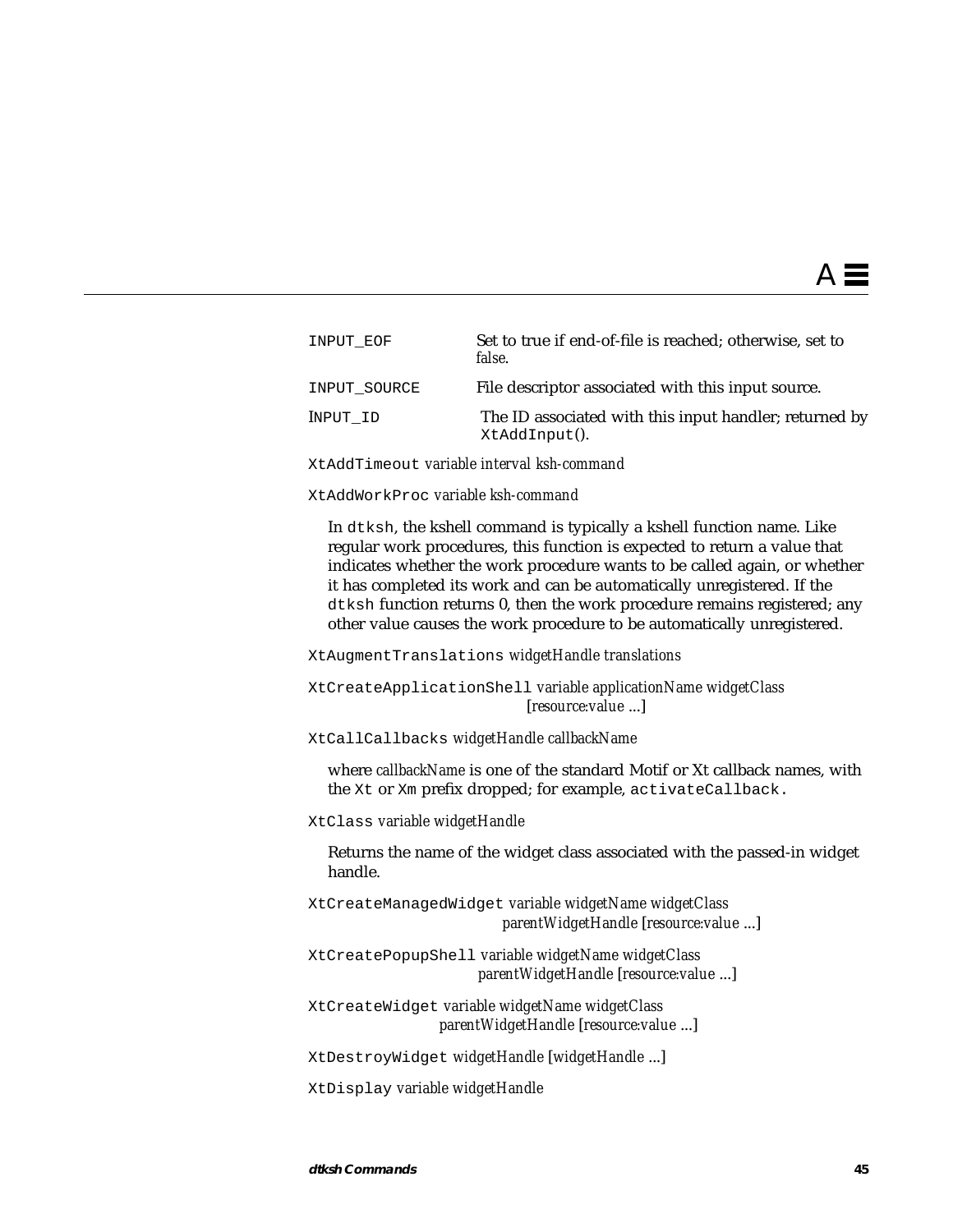XtDisplayOfObject *variable widgetHandle*

XtGetValues *widgetHandle resource:var1* [*resource:var2* ...]

XtHasCallbacks *variable widgetHandle callbackName*

where *callbackName* is one of the standard Motif or Xt callback names, with the Xt or Xm prefix dropped; for example, activateCallback.

*variable* is set to one of the strings CallbackNoList, CallbackHasNone, or CallbackHasSome.

XtInitialize *variable shellName applicationClassName applicationName* [arguments]

Using Dtksh as the *applicationClassName* causes the application to use the default dtksh app-defaults file. The *arguments* parameter is used to reference any command-line arguments that might have been specified by the user of the shell script; these are typically referred to using the shell syntax of "\$@".

Returns a value which can be used in a conditional statement.

XtIsManaged *widgetHandle*

Returns a value which can be used in a conditional statement.

XtIsSubclass *widgetHandle widgetClass*

where *widgetClass* is the name of a widget class. Returns a value which can be used in a conditional statement.

XtNameToWidget *variable referenceWidget name*

XtIsRealized *widgetHandle*

Returns a value which can be used in a conditional statement.

XtIsSensitive *widgetHandle*

Returns a value which can be used in a conditional statement.

XtIsShell *widgetHandle*

Returns a value which can be used in a conditional statement.

XtLastTimestampProcessed *variable display*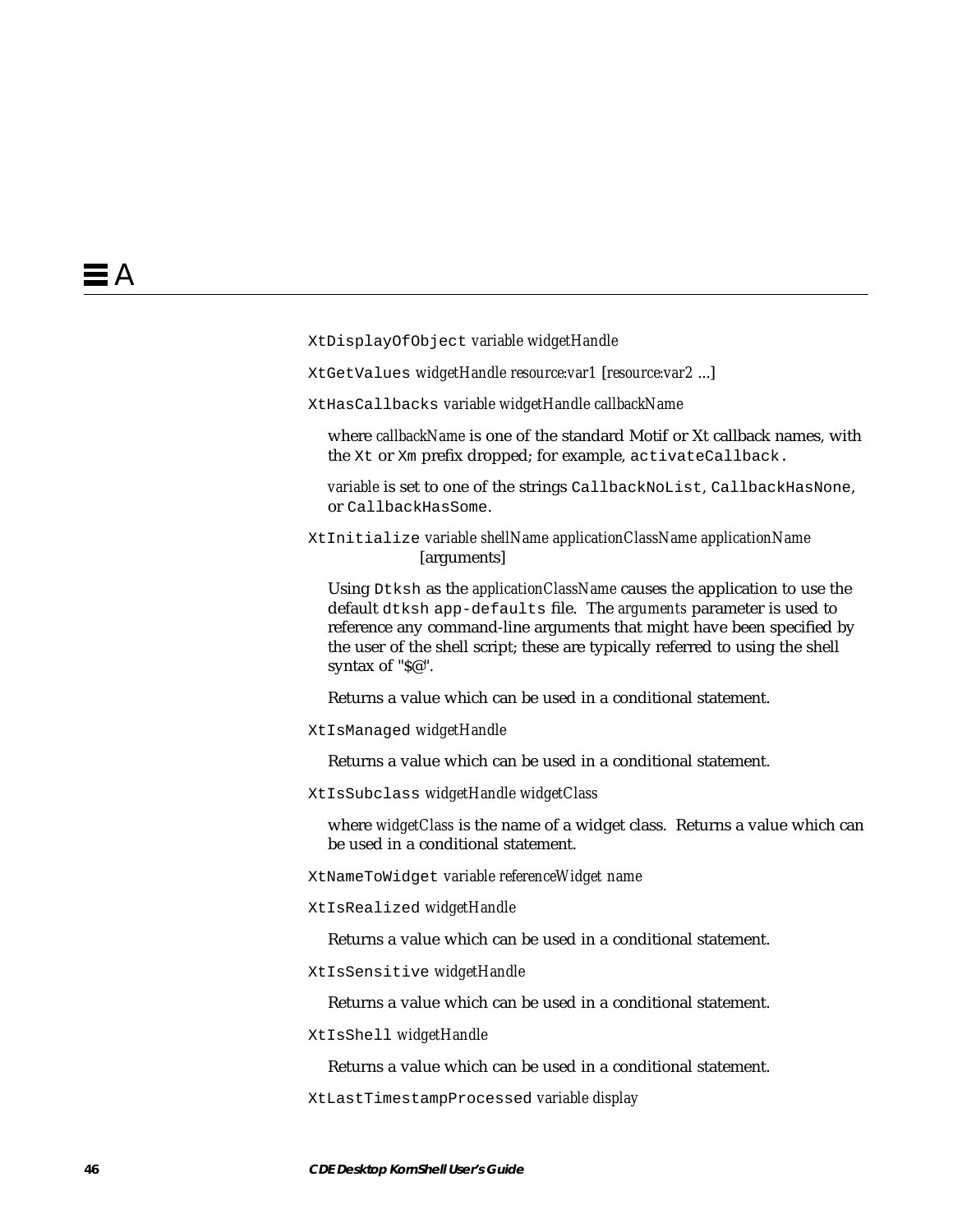XtMainLoop

XtManageChild *widgetHandle*

XtManageChildren *widgetHandle* [*widgetHandle* ...]

XtMapWidget *widgetHandle*

XtOverrideTranslations *widgetHandle translations*

XtParent *variable widgetHandle*

XtPopdown *widgetHandle*

XtPopup *widgetHandle grabType*

where *grabType* is one of the strings GrabNone, GrabNonexclusive or GrabExclusive.

XtRealizeWidget *widgetHandle*

XtRemoveAllCallbacks *widgetHandle callbackName*

where *callbackName* is one of the standard Motif or Xt callback names, with the Xt or Xm prefix dropped; for example, activateCallback

XtRemoveCallback *widgetHandle callbackName ksh-command*

where *callbackName* is one of the standard Motif or Xt callback names, with the Xt or Xm prefix dropped; for example, activateCallback. As is true with traditional Xt callbacks, when a callback is removed, the same kshell command string must be specified as was specified when the callback was originally registered.

XtRemoveEventHandler *widgetHandle eventMask nonMaskableFlag ksh-command*

where *eventMask* is of the form *mask|mask|mask* and the mask components are any of the standard set of X event masks; that is. *ButtonPressMask* where *nonMaskableFlag* is either *true* or *false.*

As is true with traditional Xt event handlers, when an event handler is removed, the same *eventMask*, *nonMaskableFlag* setting, and kshell command string must be specified as was specified when the event handler was originally registered.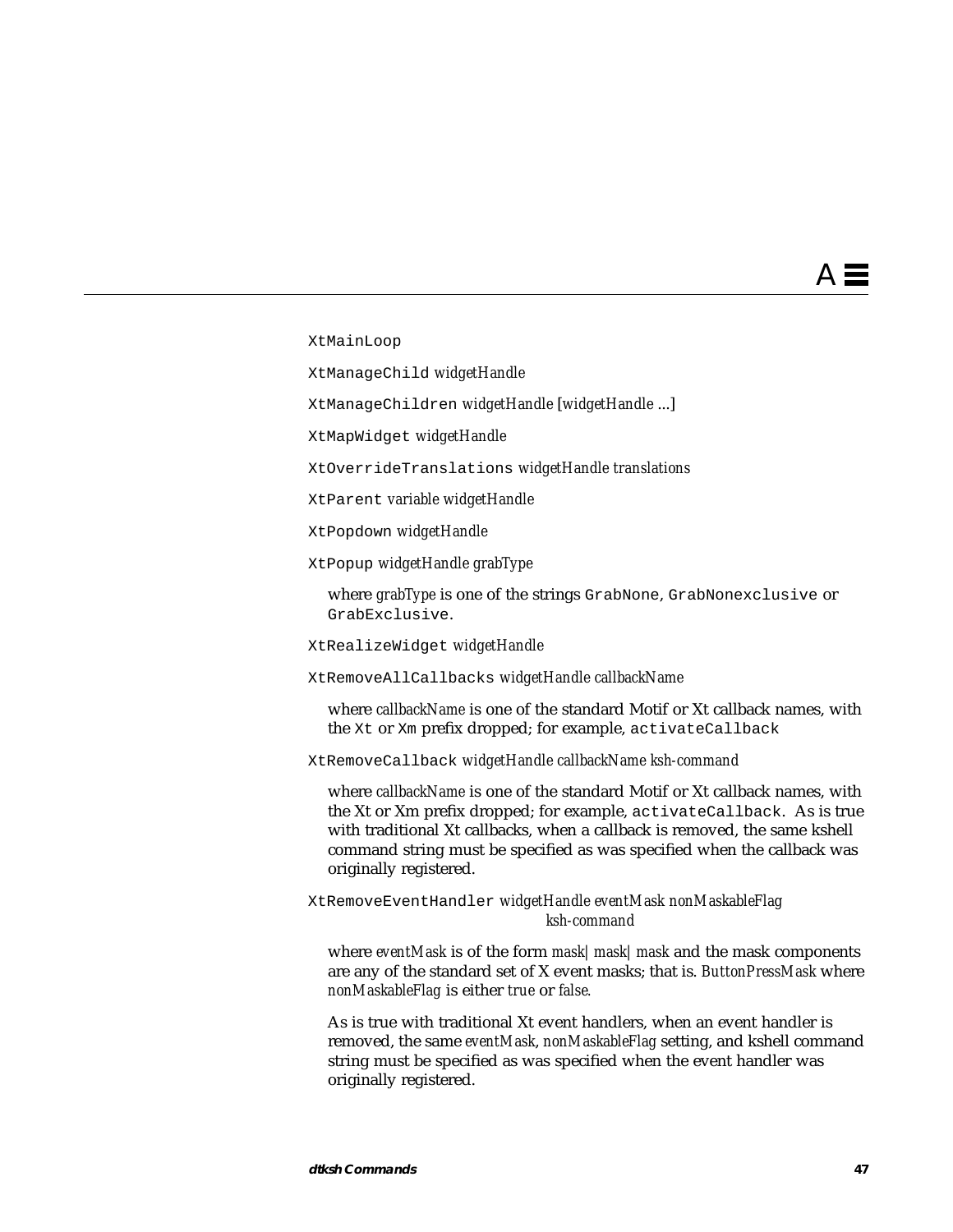XtRemoveInput *inputId*

where *inputId* is the handle that was returned in the specified environment variable when the alternate input source was registered using the XtAddInput command.

XtRemoveTimeOut *timeoutId*

where *timeoutId* is the handle that was returned in the specified environment variable when the timeout was registered using the XtAddTimeOut command.

XtRemoveWorkProc *workprocID*

where *workprocID* is the handle that was returned in the specified environment variable when the work procedure was registered using the XtAddWorkProc command.

XtScreen *variable widgetHandle*

XtSetSensitive *widgetHandle state*

where *state* is either *true* or *false.*

XtSetValues *widgetHandle resource:value* [*resource:value* ...]

XtUninstallTranslations *widgetHandle*

XtUnmanageChild *widgetHandle*

XtUnmanageChildren *widgetHandle* [*widgetHandle* ...]

XtUnmapWidget *widgetHandle*

XtUnrealizeWidget *widgetHandle*

XtWindow *variable widgetHandle*

### **Built-in Motif Commands**

XmAddWMProtocolCallback *widgetHandle protocolAtom ksh-command*

where *protocolAtom* is typically obtained using the XmInternAtom command.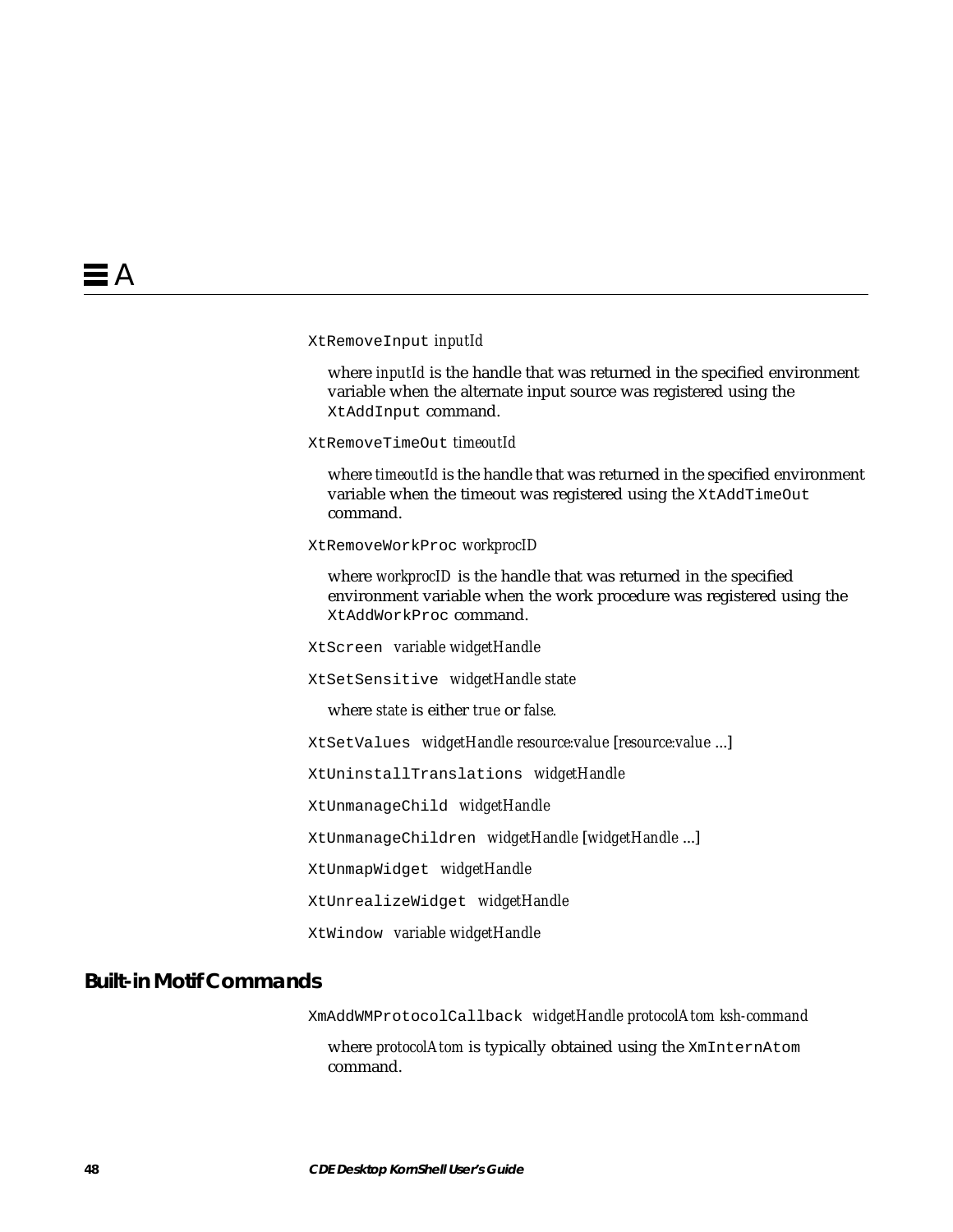XmAddWMProtocols *widgetHandle protocolAtom* [*protocolAtom* ...] where *protocolAtom* is typically obtained using the *XmInternAtom* command. XmCommandAppendValue *widgetHandle string* XmCommandError *widgetHandle errorString* XmCommandGetChild *variable widgetHandle childType* where childType is one of the strings DIALOG COMMAND TEXT, DIALOG\_PROMPT\_LABEL, DIALOG\_HISTORY\_LIST, or DIALOG\_WORK\_AREA. XmCommandSetValue *widgetHandle commandString* XmCreateArrowButton *variable parentWidgetHandle name* [*resource:value* ...] XmCreateArrowButtonGadget *variable parentWidgetHandle name* [*resource:value* ...] XmCreateBulletinBoard *variable parentWidgetHandle name* [*resource:value* ...] XmCreateBulletinBoardDialog *variable parentWidgetHandle name* [*resource:value* ...] XmCreateCascadeButton *variable parentWidgetHandle name* [*resource:value* ...] XmCreateCascadeButtonGadget *variable parentWidgetHandle name* [*resource:value* ...] XmCreateCommand *variable parentWidgetHandle name* [*resource:value* ...] XmCreateDialogShell *variable parentWidgetHandle name* [*resource:value* ...] XmCreateDrawingArea *variable parentWidgetHandle name* [*resource:value* ...] XmCreateDrawnButton *variable parentWidgetHandle name* [*resource:value* ...] XmCreateErrorDialog *variable parentWidgetHandle name* [*resource:value* ...] XmCreateFileSelectionBox *variable parentWidgetHandle name* [*resource:value* ...] XmCreateFileSelectionDialog *variable parentWidgetHandle name* [*resource:value* ...]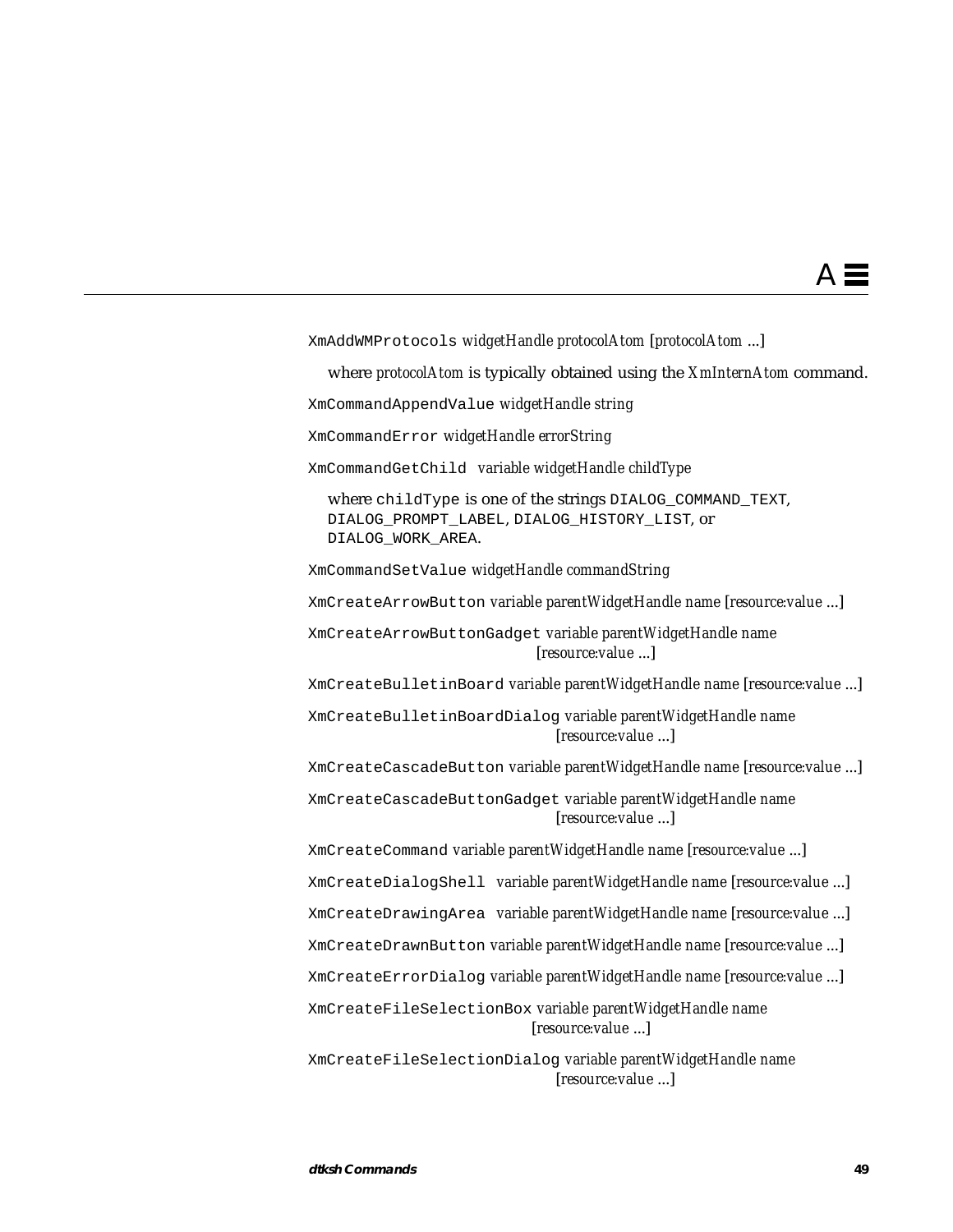XmCreateForm *variable parentWidgetHandle name* [*resource:value* ...] XmCreateFormDialog *variable parentWidgetHandle name* [*resource:value* ...] XmCreateFrame *variable parentWidgetHandle name* [*resource:value* ...] XmCreateInformationDialog *variable parentWidgetHandle name* [*resource:value* ...]

XmCreateLabel *variable parentWidgetHandle name* [*resource:value* ...] XmCreateLabelGadget *variable parentWidgetHandle name* [*resource:value* ...] XmCreateList *variable parentWidgetHandle name* [*resource:value* ...] XmCreateMainWindow *variable parentWidgetHandle name* [*resource:value* ...] XmCreateMenuBar *variable parentWidgetHandle name* [*resource:value* ...] XmCreateMenuShell *variable parentWidgetHandle name* [*resource:value* ...] XmCreateMessageBox *variable parentWidgetHandle name* [*resource:value* ...] XmCreateMessageDialog *variable parentWidgetHandle name [resource:value ...]*

XmCreateOptionMenu *variable parentWidgetHandle name* [*resource:value* ...] XmCreatePanedWindow *variable parentWidgetHandle name* [*resource:value* ...] XmCreatePopupMenu *variable parentWidgetHandle name* [*resource:value* ...] XmCreatePromptDialog *variable parentWidgetHandle name* [*resource:value* ...] XmCreatePulldownMenu *variable parentWidgetHandle name* [*resource:value* ...] XmCreatePushButton *variable parentWidgetHandle name* [*resource:value* ...] XmCreatePushButtonGadget *variable parentWidgetHandle name* [*resource:value* ...]

XmCreateQuestionDialog *variable parentWidgetHandle name* [*resource:value* ...]

XmCreateRadioBox *variable parentWidgetHandle name* [*resource:value* ...] XmCreateRowColumn *variable parentWidgetHandle name* [*resource:value* ...]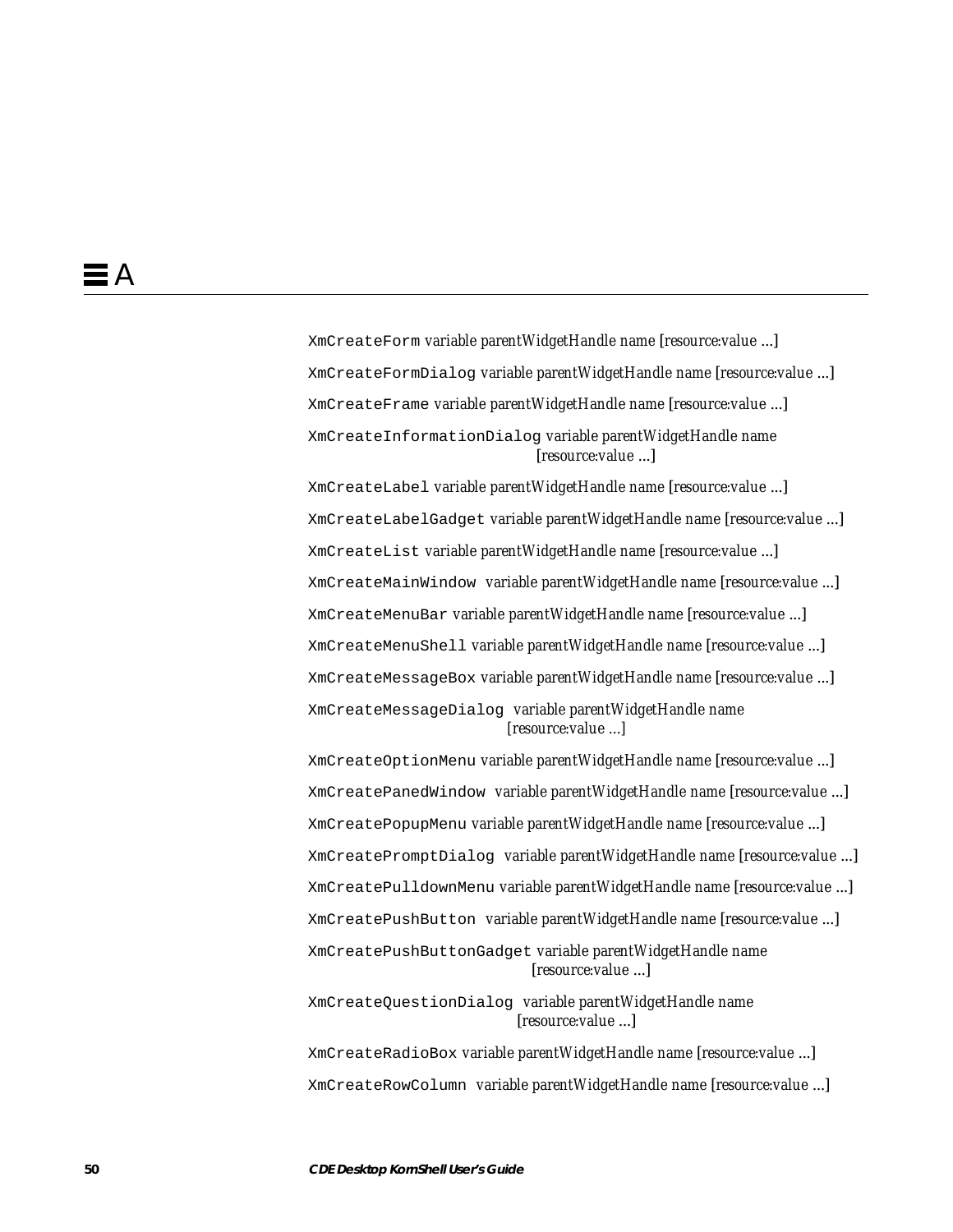XmCreateScale *variable parentWidgetHandle name* [*resource:value* ...] XmCreateScrollBar *variable parentWidgetHandle name* [*resource:value* ...] XmCreateScrolledList *variable parentWidgetHandle name* [*resource:value* ...] XmCreateScrolledText *variable parentWidgetHandle name* [*resource:value* ...] XmCreateScrolledWindow *variable parentWidgetHandle name* [*resource:value* ...] XmCreateSelectionBox *variable parentWidgetHandle name* [*resource:value* ...] XmCreateSelectionDialog *variable parentWidgetHandle name* [*resource:value* ...] XmCreateSeparator *variable parentWidgetHandle name* [*resource:value* ...] XmCreateSeparatorGadget *variable parentWidgetHandle name* [*resource:value* ...] XmCreateText *variable parentWidgetHandle name* [*resource:value* ...] XmCreateTextField *variable parentWidgetHandle name* [*resource:value* ...] XmCreateToggleButton *variable parentWidgetHandle name* [*resource:value* ...] XmCreateToggleButtonGadget *variable parentWidgetHandle name [resource:value* ...] XmCreateWarningDialog *variable parentWidgetHandle name* [*resource:value* ...] XmCreateWorkArea *variable parentWidgetHandle name* [*resource:value* ...] XmCreateWorkingDialog *variable parentWidgetHandle name* [*resource:value* ...] XmFileSelectionDoSearch *widgetHandle directoryMask* XmFileSelectionBoxGetChild *variable widgetHandle childType* where *childType* is one of the strings DIALOG\_APPLY\_BUTTON, DIALOG\_CANCEL\_BUTTON, DIALOG\_DEFAULT\_BUTTON, DIALOG\_DIR\_LIST, DIALOG\_DIR\_LIST\_LABEL,

DIALOG\_FILTER\_LABEL, DIALOG\_FILTER\_TEXT,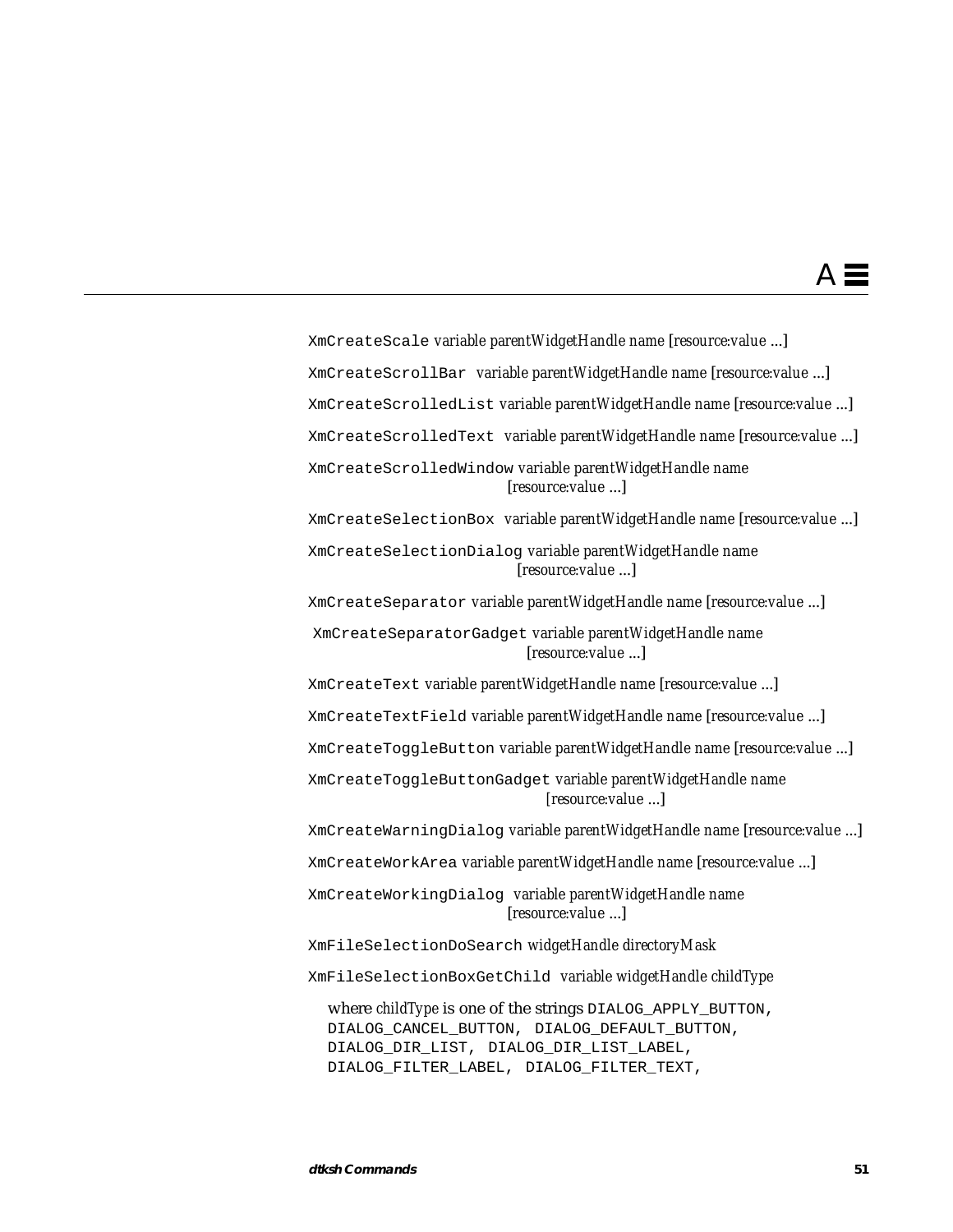```
DIALOG_HELP_BUTTON, DIALOG_LIST, DIALOG_LIST_LABEL,
DIALOG_OK_BUTTON, DIALOG_SEPARATOR,
DIALOG_SELECTION_LABEL, DIALOG_TEXT, or DIALOG_WORK_AREA.
```
XmGetAtomName *variable display atom*

XmGetColors *widgetHandle background variable var2 var3 var4*

The XmGetColors command differs from the C procedure in that it takes a *widgetHandle* instead of a screen pointer and a colormap.

XmGetFocusWidget *variable widgetHandle*

XmGetPostedFromWidget *variable widgetHandle*

XmGetTabGroup *variable widgetHandle*

XmGetTearOffControl *variable widgetHandle*

XmGetVisibility *variable widgetHandle*

XmInternAtom *variable display atomString onlyIfExistsFlag*

where *onlyIfExistsFlag* can be set to either *true* or *false.*

XmIsTraversable *widgetHandle*

Returns a value which can be used in a conditional statement.

XmListAddItem *widgetHandle position itemString*

The order of the parameters for the XmListAddItem command is not identical to its corresponding C programming counterpart.

XmListAddItems *widgetHandle position itemString* [*itemString ...*]

The order of the parameters for the XmListAddItems command is not identical to its corresponding C programming counterpart.

XmListAddItemsUnselected *widgetHandle position itemString [itemString ...]*

The order of the parameters for the XmListAddItemsUnselected *c*ommand is not identical to its corresponding C programming counterpart.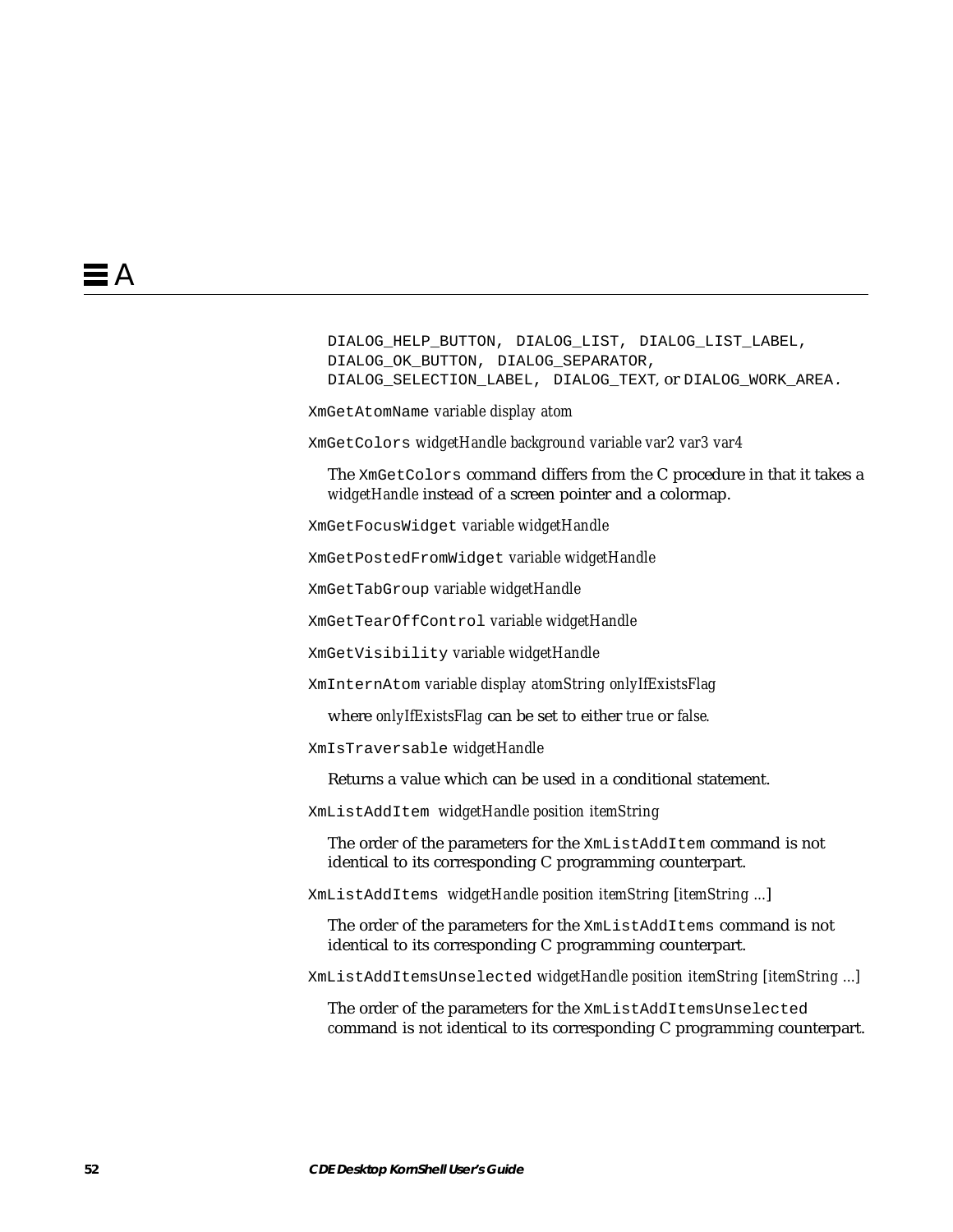#### XmListAddItemUnselected *widgetHandle position itemString*

The ordering of the parameters to the XmListAddItemUnselected command are not identical to its corresponding C programming counterpart.

XmListDeleteAllItems *widgetHandle*

XmListDeleteItem *widgetHandle itemString*

XmListDeleteItems *widgetHandle itemString [itemString ...]*

XmListDeleteItemsPos *widgetHandle itemCount position*

XmListDeletePos *widgetHandle position*

XmListDeletePositions *widgetHandle position [position ...]*

XmListDeselectAllItems *widgetHandle*

XmListDeselectItem *widgetHandle itemString*

XmListDeselectPos *widgetHandle position*

XmListGetSelectedPos *variable widgetHandle*

Returns a comma-separated list of indices in *variable*. Returns a value which can be used in a conditional statement.

XmListGetKbdItemPos *variable widgetHandle*

XmListGetMatchPos *variable widgetHandle itemString*

Returns a comma-separated list of indices in *variable*. Returns a value which can be used in a conditional statement.

XmListItemExists *widgetHandle itemString*

Returns a value which can be used in a conditional statement.

XmListItemPos *variable widgetHandle itemString*

XmListPosSelected *widgetHandle position*

Returns a value which can be used in a conditional statement.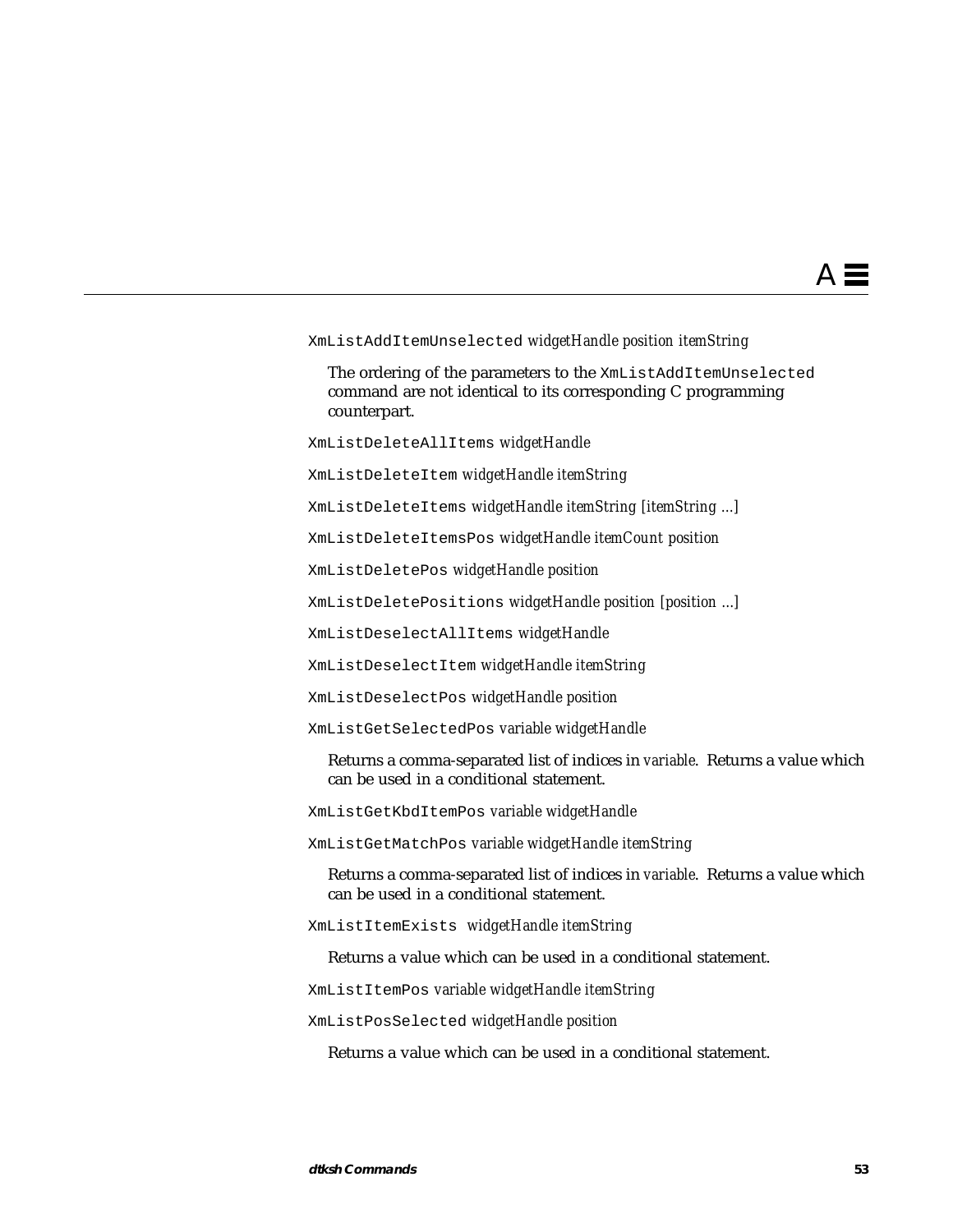XmListPosToBounds *widgetHandle position variable var2 var3 vari4* Returns a value which can be used in a conditional statement. XmListReplaceItemsPos *widgetHandle position itemString* [*itemString* ...] The order of the parameters for the XmListReplaceItemsPos command is not identical to its corresponding C programming counterpart. XmListReplaceItemsPosUnselected *widgetHandle position itemString [itemString ...]* The order of the parameters for the XmListReplaceItemsPosUnselected command is not identical to its corresponding C programming counterpart. XmListSelectItem *widgetHandle itemString notifyFlag* where *notifyFlag* can be set to either *true* or *false*. XmListSelectPos *widgetHandle position notifyFlag* where *notifyFlag* can be set to either *true* or *false*. XmListSetAddMode *widgetHandle state* where *state* can be set to either *true* or *false*. XmListSetBottomItem *widgetHandle itemString* XmListSetBottomPos *widgetHandle position* XmListSetHorizPos *widgetHandle position* XmListSetItem *widgetHandle itemString* XmListSetKbdItemPos *widgetHandle position* Returns a value which can be used in a conditional statement. XmListSetPos *widgetHandle position* XmListUpdateSelectedList *widgetHandle* XmMainWindowSep1 *variable widgetHandle* XmMainWindowSep2 *variable widgetHandle*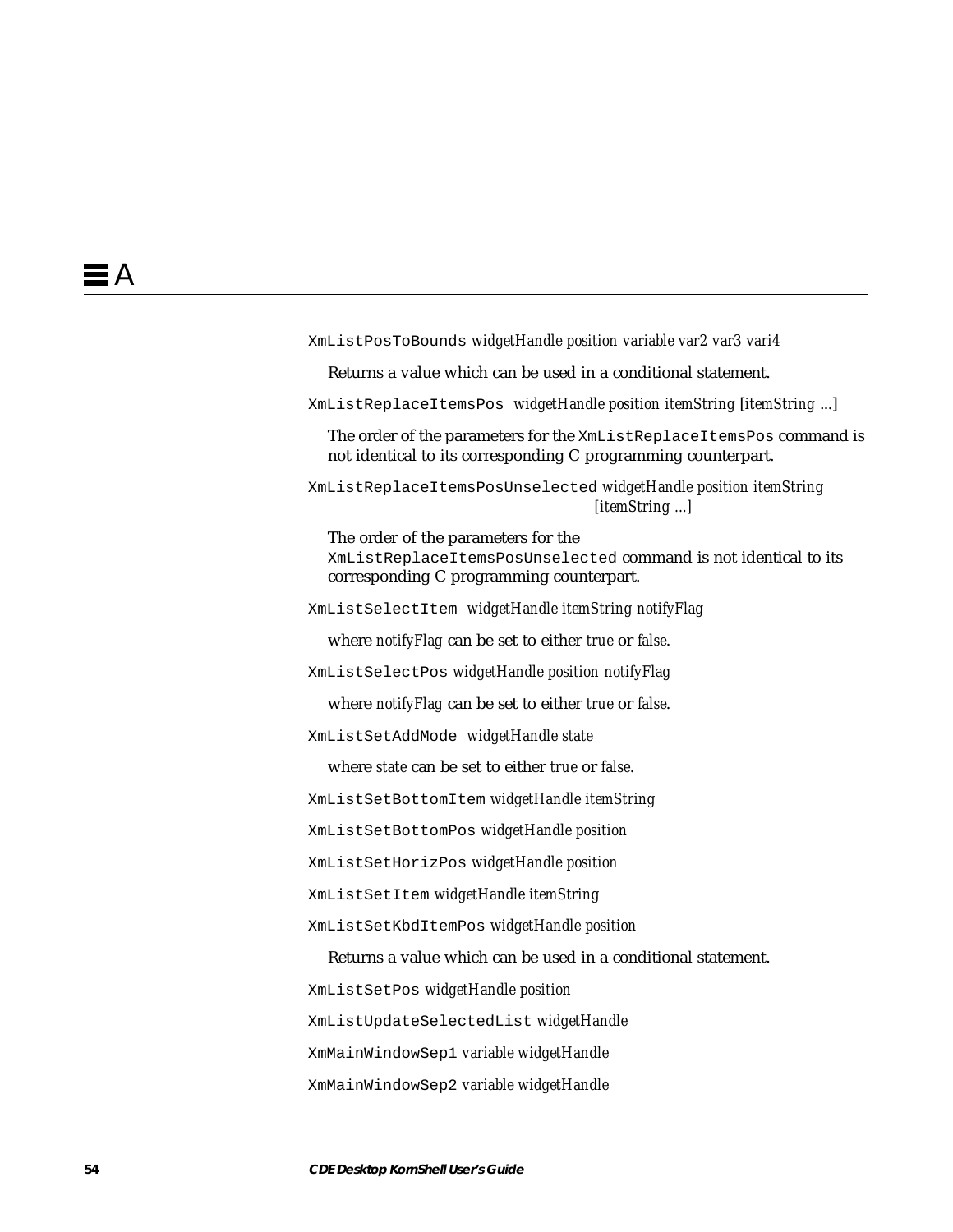XmMainWindowSep3 *variable widgetHandle*

XmMainWindowSetAreas *widgetHandle menuWidgetHandle commandWidgetHandle horizontalScrollbarWidgetHandle verticalScrollbarWidgetHandle workRegionWidgetHandle*

XmMenuPosition *widgetHandle eventHandle*

where *eventHandle* refers to an X event, which has typically been obtained by accessing the CB\_CALL\_DATA.EVENT, EH\_EVENT or TRANSLATION\_EVENT environment variables.

XmMessageBoxGetChild *variable widgetHandle childType*

where *childType* is one of the strings DIALOG\_CANCEL\_BUTTON, DIALOG\_DEFAULT\_BUTTON, DIALOG\_HELP\_BUTTON, DIALOG\_MESSAGE\_LABEL, DIALOG\_OK\_BUTTON, DIALOG\_SEPARATOR, or DIALOG\_SYMBOL\_LABEL.

XmOptionButtonGadget *variable widgetHandle*

XmOptionLabelGadget *variable widgetHandle*

XmProcessTraversal *widgetHandle direction*

where *direction* is one of the strings TRAVERSE CURRENT, TRAVERSE\_DOWN, TRAVERSE\_HOME, TRAVERSE\_LEFT, TRAVERSE\_NEXT, TRAVERSE\_NEXT\_TAB\_GROUP, TRAVERSE\_PREV, TRAVERSE PREV TAB GROUP, TRAVERSE RIGHT, or TRAVERSE UP.

Returns a value which can be used in a conditional statement.

XmRemoveWMProtocolCallback *widgetHandle protocolAtom ksh-command*

where *protocolAtom* is typically obtained using the XmInternAtom command.

As is true with traditional Window Manager callbacks, when a callback is removed, the same kshell command string must be specified, as was specified when the callback was originally registered.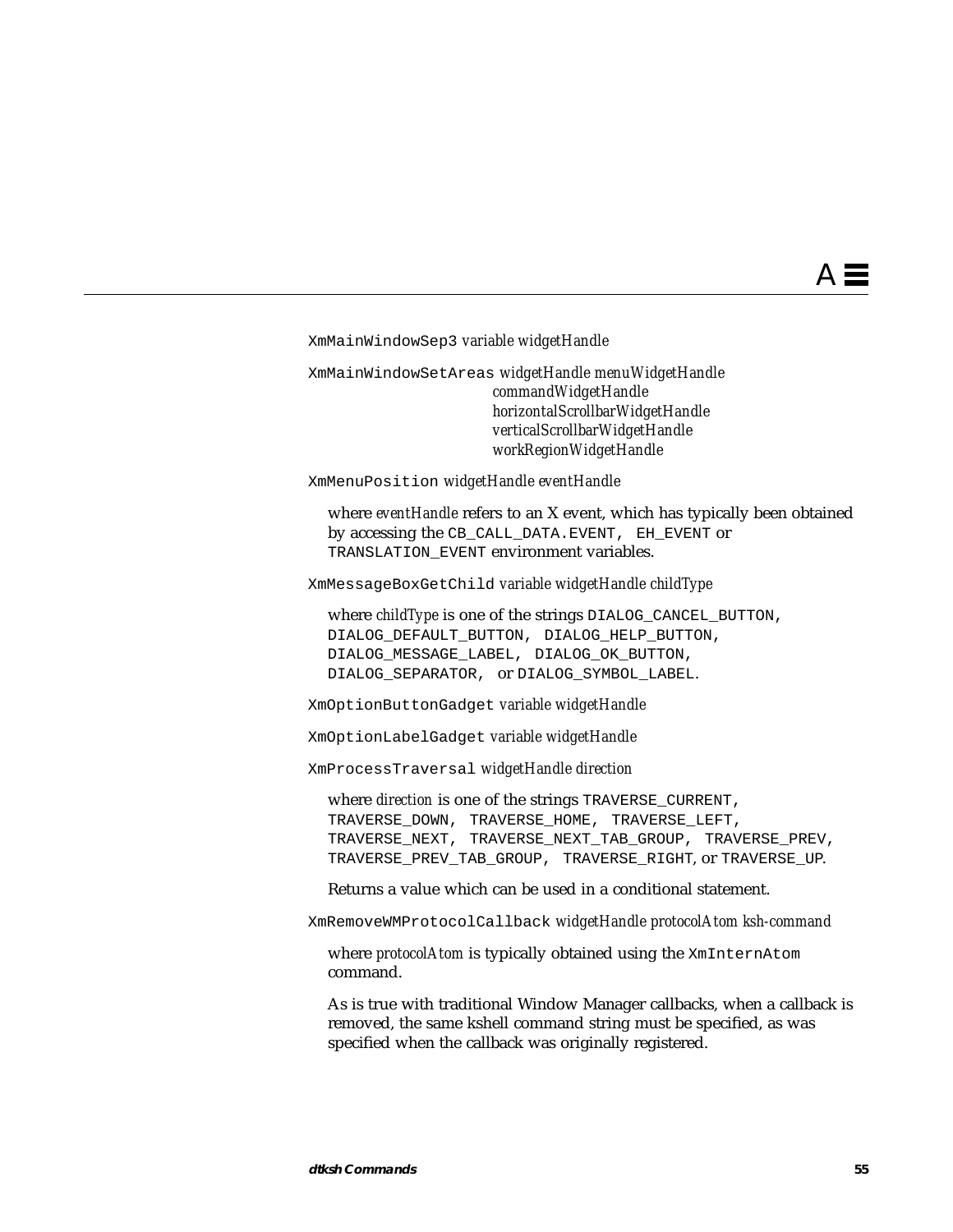XmRemoveWMProtocols *widgetHandle protocolAtom* [*protocolAtom* ...]

where *protocolAtom* is typically obtained using the XmInternAtom command.

XmScaleGetValue *widgetHandle variable*

XmScaleSetValue *widgetHandle value*

XmScrollBarGetValues *widgetHandle variable var2 var3 var4*

XmScrollBarSetValues *widgetHandle value sliderSize increment pageIncrement notifyFlag*

where *notifyFlag* can be set to either *true* or *false*.

XmScrollVisible *widgetHandle widgetHandle leftRightMargin topBottomMargin*

XmSelectionBoxGetChild *variable widgetHandle childType*

where *childType* is one of the strings DIALOG\_CANCEL\_BUTTON, DIALOG\_DEFAULT\_BUTTON, DIALOG\_HELP\_BUTTON, DIALOG\_APPLY\_BUTTON, DIALOG\_LIST, DIALOG\_LIST\_LABEL, DIALOG\_OK\_BUTTON, DIALOG\_SELECTION\_LABEL, DIALOG\_SEPARATOR, DIALOG\_TEXT, or DIALOG\_WORK\_AREA.

XmTextClearSelection *widgetHandle time*

where *time* is typically either obtained from within an X Event or is queried by a call to the XtLastTimestampProcessed command.

XmTextCopy *widgetHandle time*

where *time* is typically either obtained from within an X Event or is queried by a call to the XtLastTimestampProcessed command.

Returns a value which can be used in a conditional statement.

XmTextCut *widgetHandle time*

where *time* is typically either obtained from within an X Event or is queried by a call to the XtLastTimestampProcessed command.

Returns a value which can be used in a conditional statement.

XmTextDisableRedisplay *widgetHandle*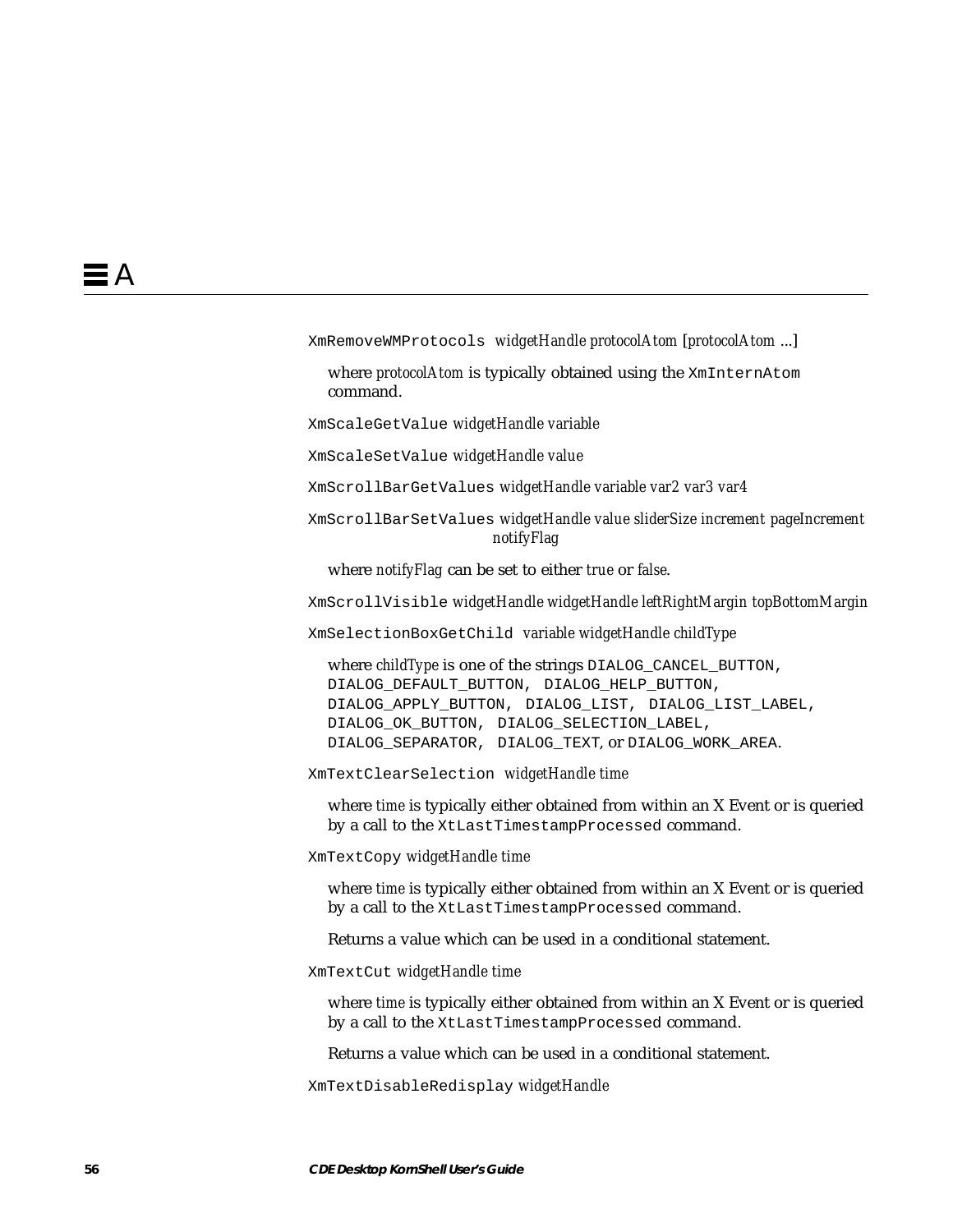# $\mathsf{A} \equiv$

XmTextEnableDisplay *widgetHandle*

XmTextFindString *widgetHandle startPosition string direction variable*

where *direction* is one of the strings TEXT\_FORWARD or TEXT\_BACKWARD.

Returns a value which can be used in a conditional statement.

XmTextGetBaseline *variable widgetHandle*

XmTextGetEditable *widgetHandle*

Returns a value which can be used in a conditional statement. XmTextGetInsertionPosition *variable widgetHandle* XmTextGetLastPosition *variable widgetHandle* XmTextGetMaxLength *variable widgetHandle* XmTextGetSelection *variable widgetHandle* XmTextGetSelectionPosition *widgetHandle variable var2*

Returns a value which can be used in a conditional statement. XmTextGetString *variable widgetHandle* XmTextGetTopCharacter *variable widgetHandle* XmTextInsert *widgetHandle position string*

XmTextPaste *widgetHandle*

Returns a value which can be used in a conditional statement. XmTextPosToXY *widgetHandle position variable var2*

Returns a value which can be used in a conditional statement. XmTextRemove *widgetHandle*

Returns a value which can be used in a conditional statement. XmTextReplace *widgetHandle fromPosition toPosition* string XmTextScroll *widgetHandle lines*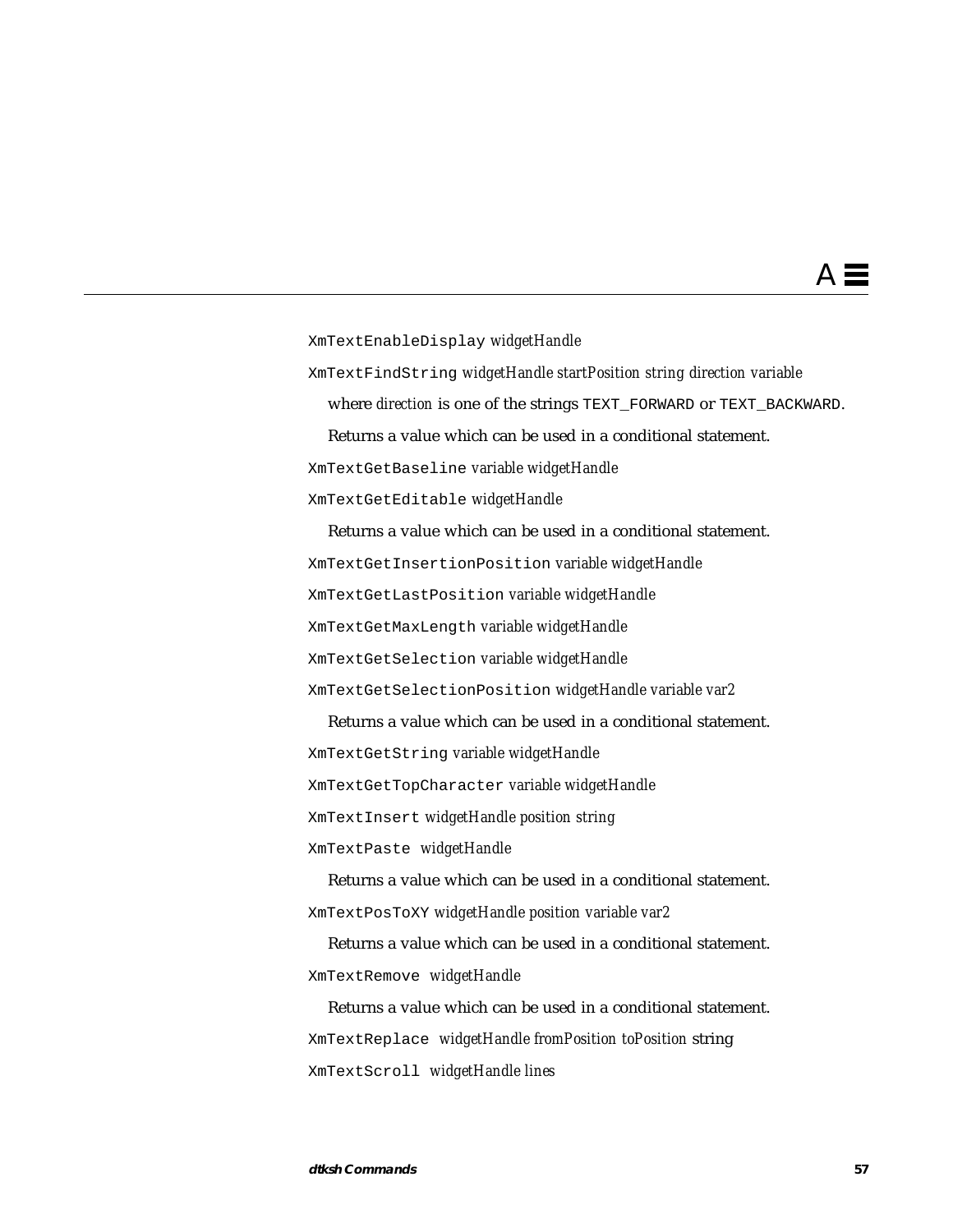XmTextSetAddMode *widgetHandle state*

where *state* can be set to either *true* or *false*.

XmTextSetEditable *widgetHandle editableFlag*

where *editableFlag* can be set to either *true* or *false*.

XmTextSetHighlight *widgetHandle leftPosition rightPosition* mode

where *mode* is one of the strings HIGHLIGHT NORMAL, HIGHLIGHT\_SELECTED or HIGHLIGHT\_SECONDARY\_SELECTED.

XmTextSetInsertionPosition *widgetHandle position*

XmTextSetMaxLength *widgetHandle maxLength*

XmTextSetSelection *widgetHandle firstPosition lastPosition time*

where *time* is typically either obtained from within an X Event or is queried by a call to the XtLastTimestampProcessed command.

XmTextSetString *widgetHandle string*

XmTextSetTopCharacter *widgetHandle topCharacterPosition*

XmTextShowPosition *widgetHandle position*

XmTextXYToPos *variable widgetHandle x y*

XmTextFieldClearSelection *widgetHandle time*

where *time* is typically either obtained from within an X Event or is queried by a call to the XtLastTimestampProcessed command.

XmTextFieldGetBaseline *variable widgetHandle*

XmTextFieldGetEditable *widgetHandle*

Returns a value which can be used in a conditional statement.

XmTextFieldGetInsertionPosition *variable widgetHandle*

XmTextFieldGetLastPosition *variable widgetHandle*

XmTextFieldGetMaxLength *variable widgetHandle*

XmTextFieldGetSelection *variable widgetHandle*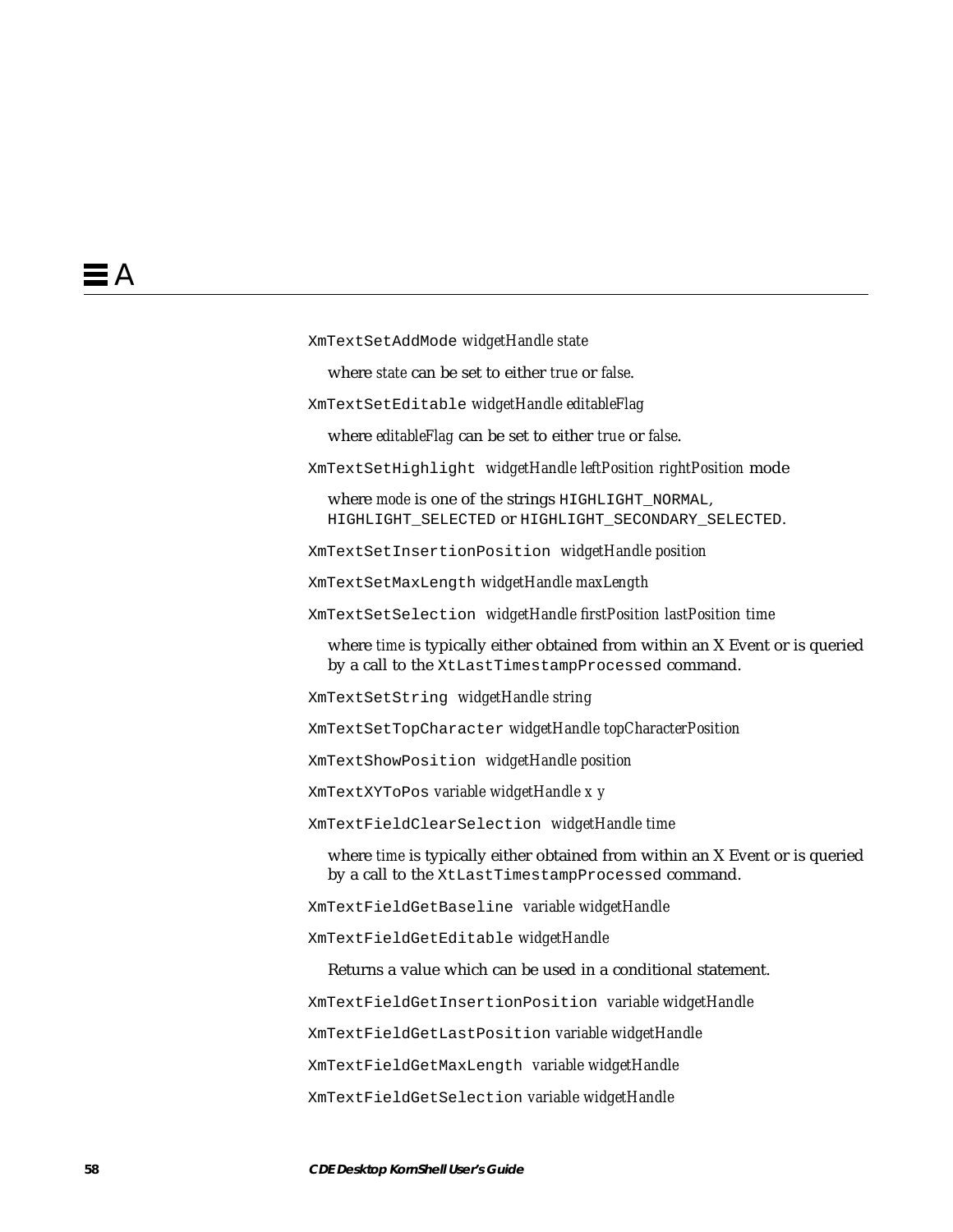XmTextFieldGetSelectionPosition *widgetHandle variable var2*

Returns a value which can be used in a conditional statement.

XmTextFieldGetString *variable widgetHandle*

XmTextFieldInsert *widgetHandle position string*

XmTextFieldPosToXY *widgetHandle position variable var2*

Returns a value which can be used in a conditional statement. XmTextFieldRemove *widgetHandle*

Returns a value which can be used in a conditional statement.

XmTextFieldReplace *widgetHandle fromPosition toPosition string*

XmTextFieldSetEditable *widgetHandle editableFlag*

where *editableFlag* can be set to either *true* or *false*.

XmTextFieldSetHighlight *widgetHandle leftPosition rightPosition mode*

where *mode* is one of the strings HIGHLIGHT NORMAL, HIGHLIGHT\_SELECTED, or HIGHLIGHT\_SECONDARY\_SELECTED.

XmTextFieldSetInsertionPosition *widgetHandle position*

XmTextFieldSetMaxLength *widgetHandle maxLength*

XmTextFieldSetSelection *widgetHandle firstPosition lastPosition time*

where *time* is typically either obtained from within an X Event or is queried by a call to the XtLastTimestampProcessed command.

XmTextFieldSetString *widgetHandle string*

XmTextFieldShowPosition *widgetHandle position*

XmTextFieldXYToPos *variable widgetHandle x y*

XmTextFieldCopy *widgetHandle time*

where *time* is typically either obtained from within an X Event or is queried by a call to the XtLastTimestampProcessed command.

Returns a value which can be used in a conditional statement.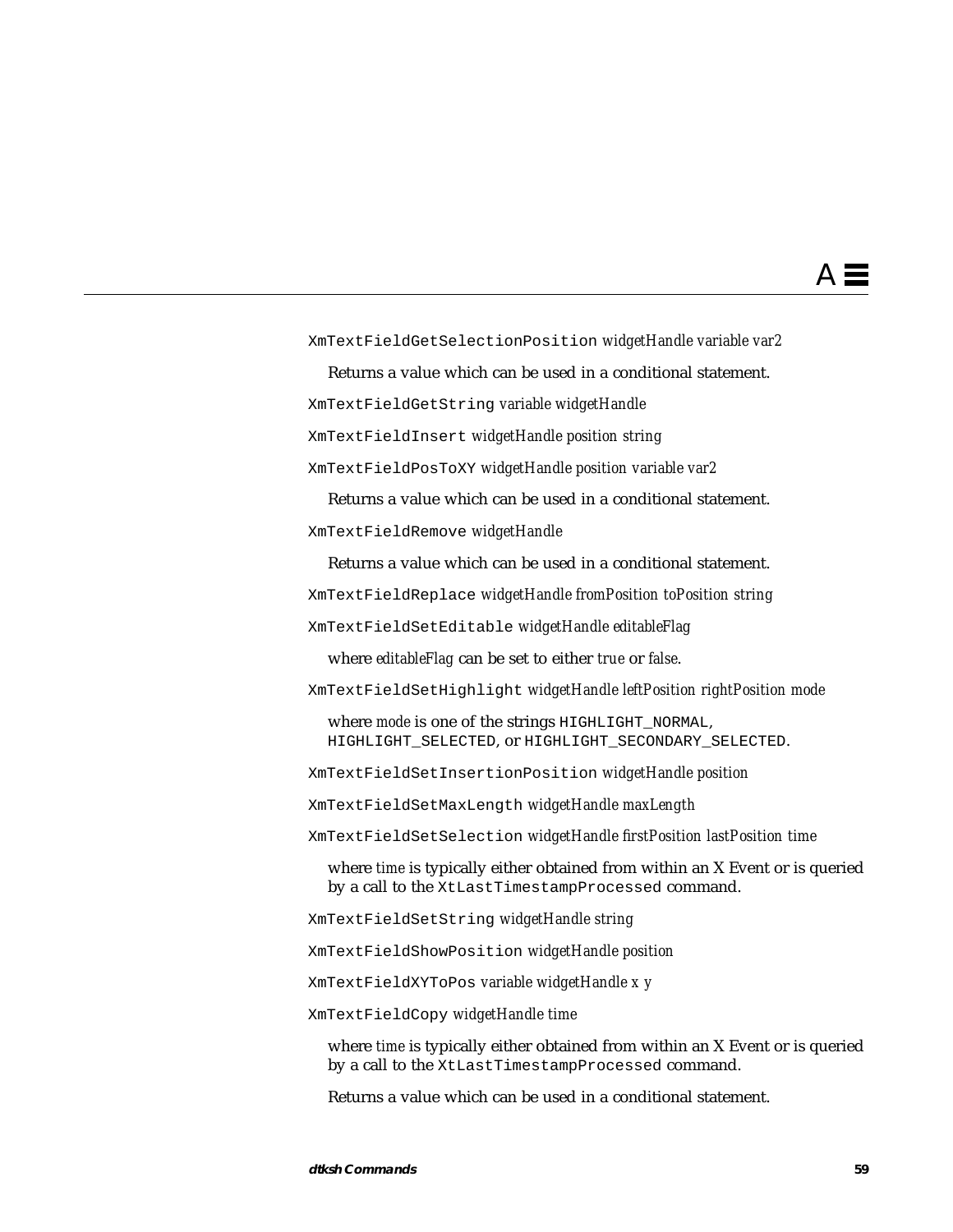XmTextFieldCut *widgetHandle time*

where *time* is typically either obtained from within an X Event or is queried by a call to the XtLastTimestampProcessed command.

Returns a value which can be used in a conditional statement.

XmTextFieldPaste *widgetHandle*

Returns a value which can be used in a conditional statement.

XmTextFieldSetAddMode *widgetHandle state*

where *state* can be set to either *true* or *false*.

XmToggleButtonGadgetGetState *widgetHandle*

Returns a value which can be used in a conditional statement.

XmToggleButtonGadgetSetState *widgetHandle state notifyFlag*

where *state* can be set to either *true* or *false,* and where *notifyFlag* can be set to either *true* or *false*.

XmToggleButtonGetState *widgetHandle*

Returns a value which can be used in a conditional statement.

XmToggleButtonSetState *widgetHandle state notifyFlag*

where *state* can be set to either *true* or *false*, and where *notifyFlag* can be set to either *true* or *false*.

XmUpdateDisplay *widgetHandle*

#### **Built-in Common Desktop Environment Application Help Commands**

DtCreateQuickHelpDialog *variable parentWidgetHandle name* [*resource*:*value* ...]

DtCreateHelpDialog *variable parentWidgetHandle name* [*resource*:*value* ...]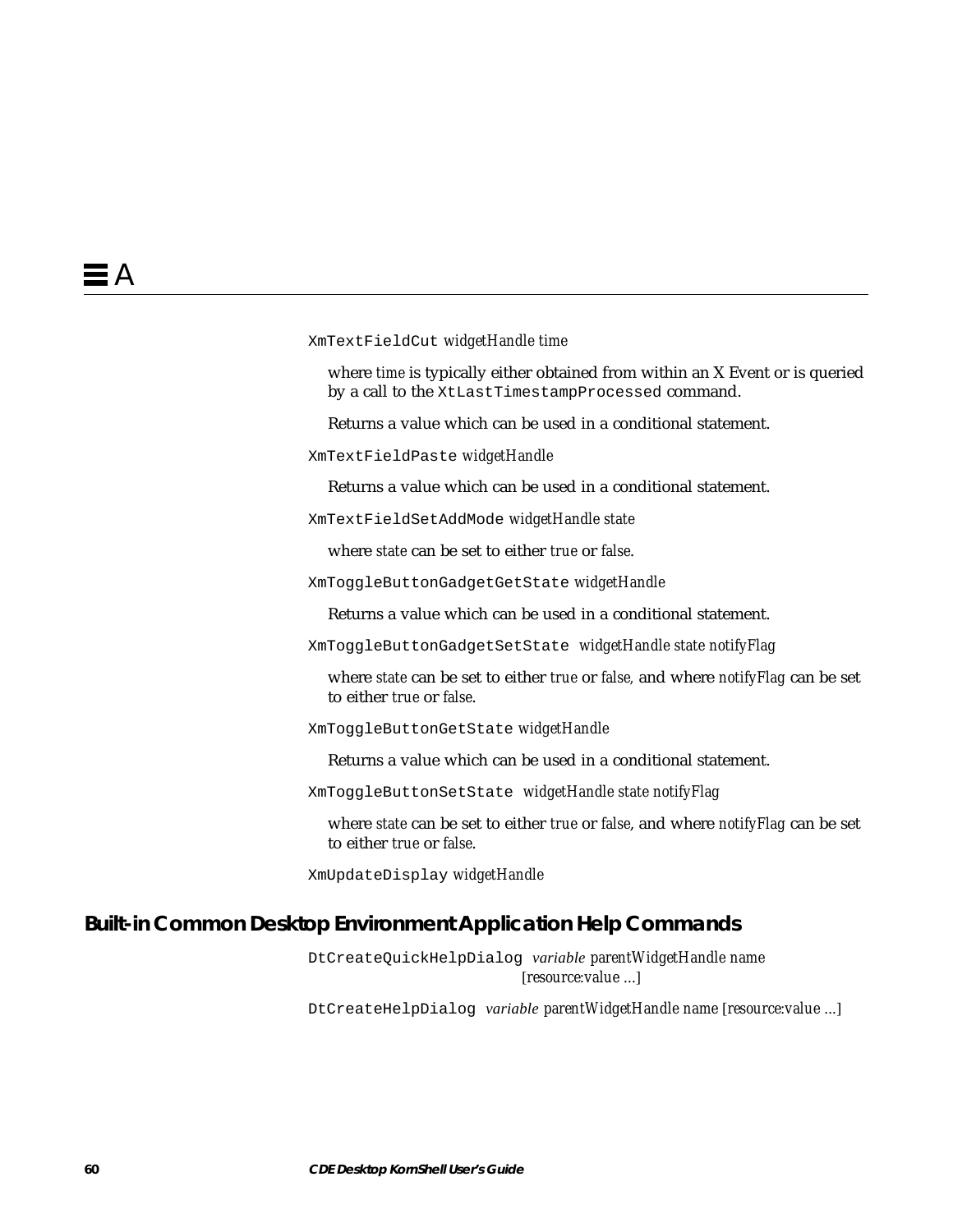DtHelpQuickDialogGetChild *variable widgetHandle childType*

where *childType* is one of the strings HELP QUICK OK BUTTON, HELP\_QUICK\_PRINT\_BUTTON, HELP\_QUICK\_HELP\_BUTTON, HELP\_QUICK\_SEPARATOR, HELP\_QUICK\_MORE\_BUTTON, or HELP\_QUICK\_BACK\_BUTTON.

DtHelpReturnSelectedWidgetId *variable widgetHandle var2*

*variable* is set to one of the strings HELP\_SELECT\_VALID, HELP\_SELECT\_INVALID, HELP\_SELECT\_ABORT, or HELP\_SELECT\_ERROR. *var2* is set to the *widgetHandle* for the selected widget.

DtHelpSetCatalogName *catalogName*

#### **Built-in Localization Commands**

catopen *variable catalogName*

Opens the indicated message catalog and returns the catalog ID in the environment variable specified by *variable*. If a shell script needs to close the file descriptor associated with a message catalog, then the catalog ID *must* be closed using the *catclose* command.

catgets *variable catalogId setNumber messageNumber defaultMessageString*

Attempts to extract the requested message string from the message catalog associated with the *catalogId* parameter. If the message string cannot be located, then the default message string is returned. In either case, the returned message string is placed into the environment variable indicated by *variable*.

catclose *catalogId*

Closes the message catalog associated with the indicated *catalogId*.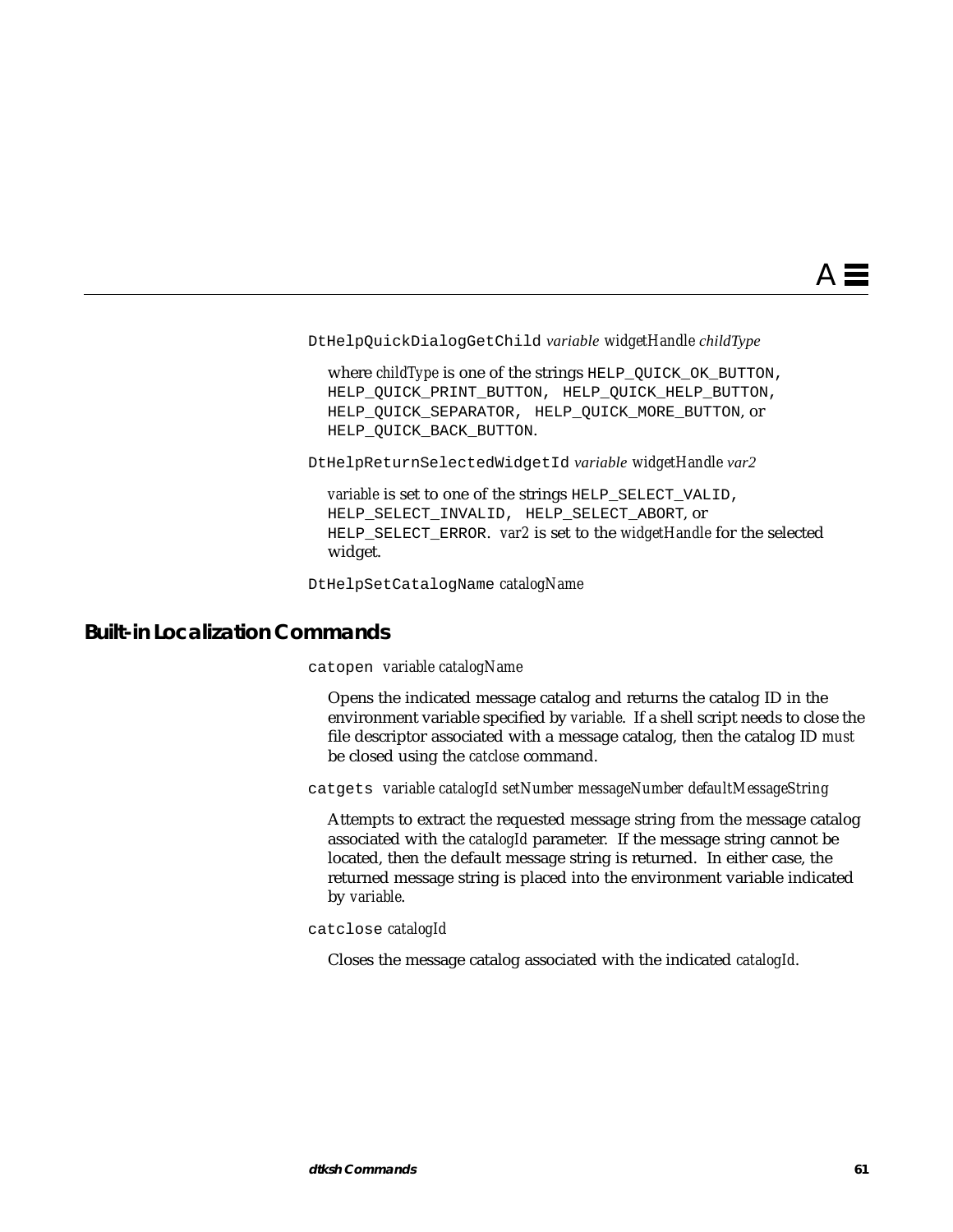## **Built-in libDt Session Management Commands**

```
DtSessionRestorePath widgetHandle variable sessionFile
```
Given the file name for the session file (excluding any path information), this command returns the full path for the session file in the environment variable *variable*.

Returns 0 if successful, 1 if unsuccessful.

DtSessionSavePath *widgetHandle variable var2*

The full path name for the session file is returned in the environment variable *variable*. The file name portion of the session file (excluding any path information) is returned in the environment variable indicated by *var2*.

Returns 0 if successful, 1 if unsuccessful.

DtShellIsIconified *widgetHandle*

Allows a shell script to query the iconified state of a shell window. Returns 0 if successful, 1 if unsuccessful.

DtSetStartupCommand *widgetHandle commandString*

Part of the session management process is telling the Session Manager how to restart your application the next time the user reopens the session. This command passes the specified command string to the Session Manager. The widget handle should refer to an application shell.

DtSetIconifyHint *widgetHandle iconifyHint*

where *iconifyHint* can be set to either true or false.

Allows the initial iconified state for a shell window to be set. This command only works if the window associated with the widget has been realized but not yet displayed.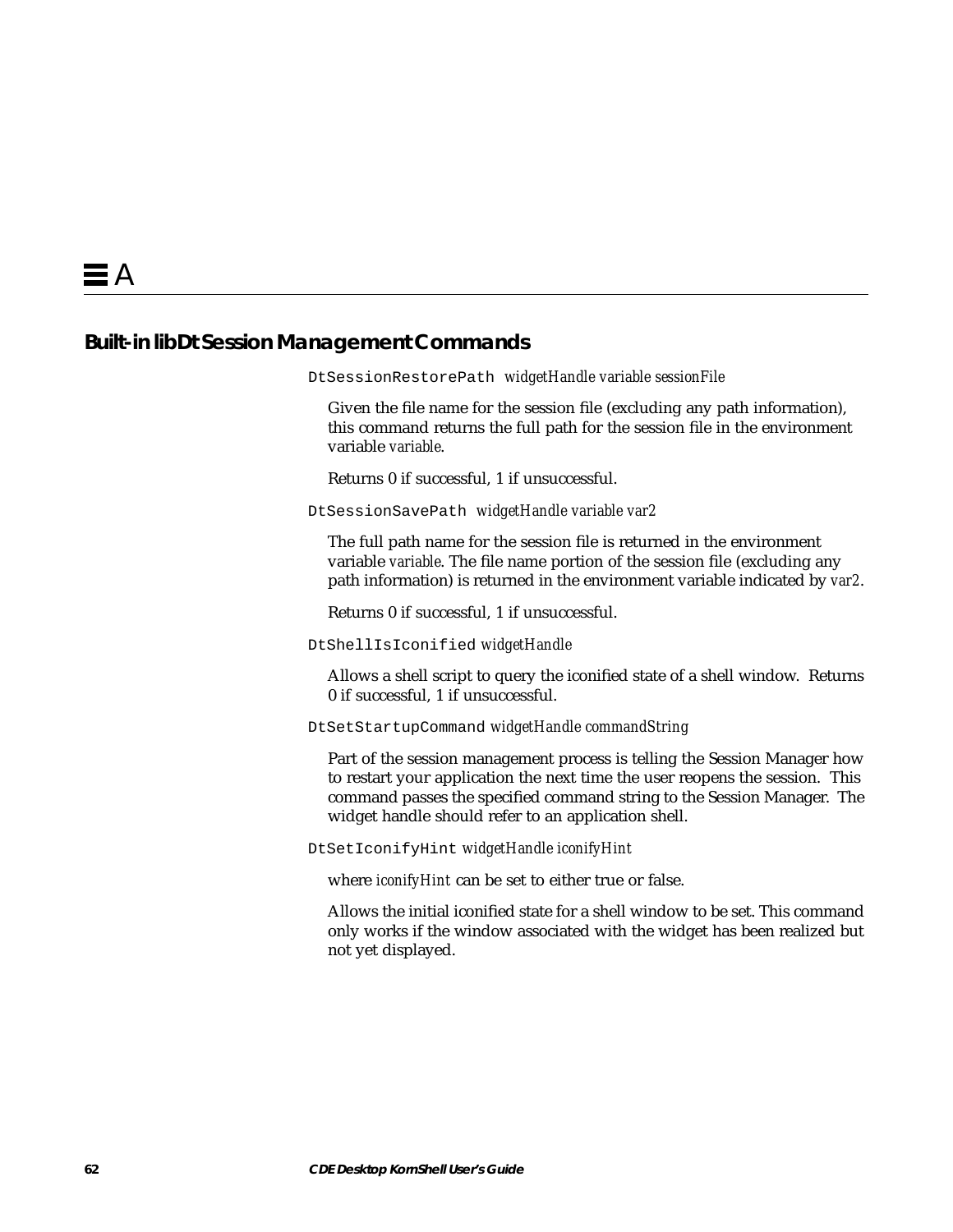## **Built-in libDt Workspace Management Commands**

DtWsmAddCurrentWorkspaceCallback *variable widgetHandle ksh-command*

Evaluates the specified kshell command whenever the user changes workspaces. The handle associated with this callback is returned in the environment variable indicated by *variable*. The widget indicated by *widgetHandle* should be a shell widget.

DtWsmRemoveWorkspaceCallback *callbackHandle*

Removes a workspace notification callback. When removing a workspace callback, you must pass in the callback handle that was returned when you registered the callback with *DtWsmAddCurrentWorkspaceCallback*.

DtWsmGetCurrentWorkspace *display rootWindow variable*

Returns the X atom that represents the user's current workspace in the environment variable indicated by *variable*. Use the XmGetAtomName command to map the X atom into its string representation.

DtWsmSetCurrentWorkspace *widgetHandle workspaceNameAtom*

Changes the user's current workspace to the workspace indicated by *workspaceNameAtom*.

Returns 0 if successful, 1 if unsuccessful.

DtWsmGetWorkspaceList *display rootWindow variable*

Returns a string of comma-separated X atoms, representing the current set of workspaces defined for the user, in the environment variable indicated by *variable*.

Returns 0 if successful, 1 if unsuccessful.

DtWsmGetWorkspacesOccupied *display window variable*

Returns a string of comma-separated X atoms, representing the current set of workspaces occupied by the indicated shell window in the environment variable indicated by *variable*.

Returns 0 if successful, 1 if unsuccessful.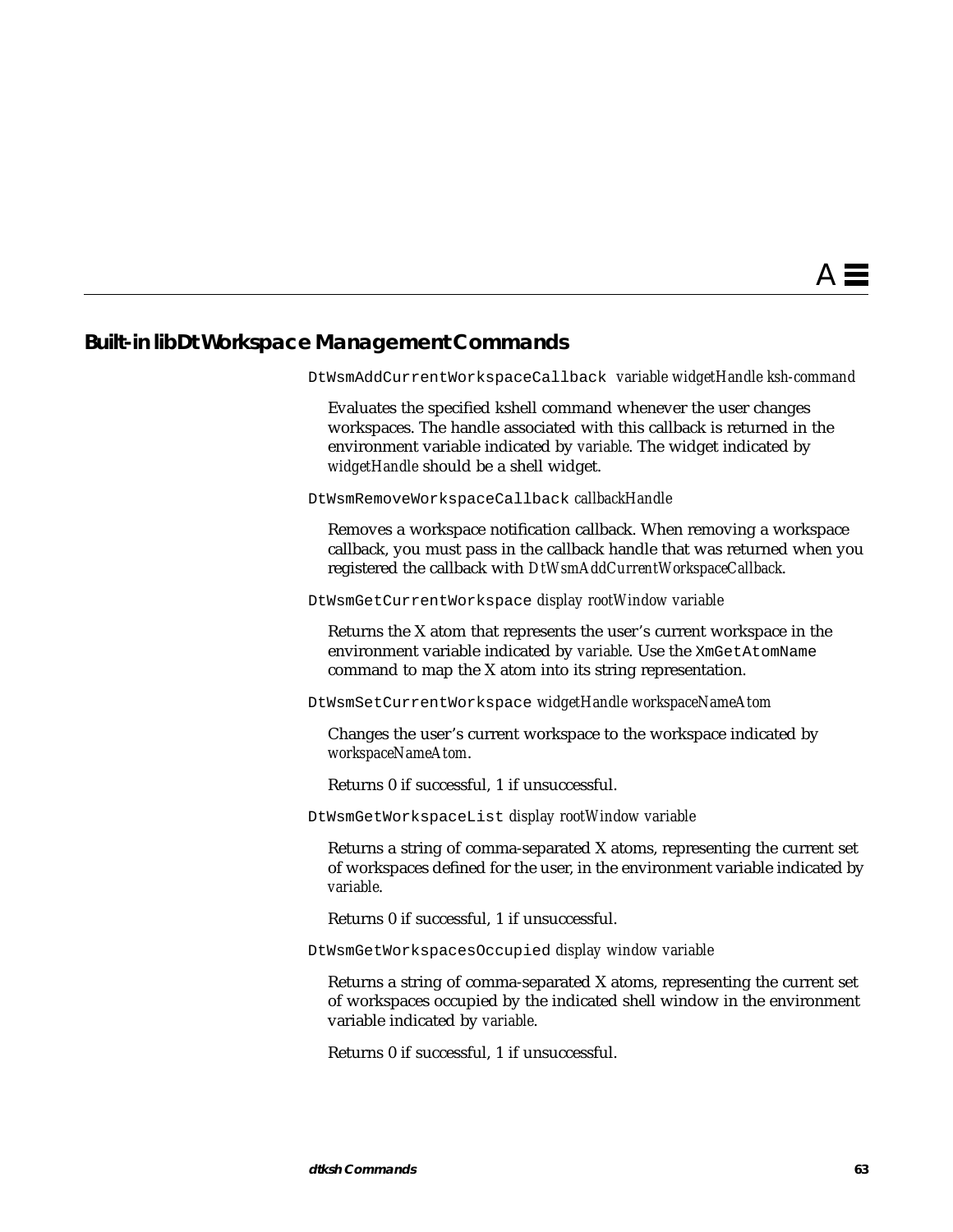#### DtWsmSetWorkspacesOccupied *display window workspaceList*

Moves the indicated shell window to the set of workspaces indicated by the string *workspaceList*, which must be a comma-separated list of X atoms.

DtWsmAddWorkspaceFunctions *display window*

Forces the Window Manager menu to include the functions used to move the window to other workspaces. This command only works if the window is in the withdrawn state.

DtWsmRemoveWorkspaceFunctions *display window*

Forces the Window Manager menu to not display the functions used to move the window to other workspaces; this prevents the window from being moved to any other workspaces. This command only works if the window is in the withdrawn state.

DtWsmOccupyAllWorkspaces *display window*

Requests that a window occupy all workspaces, including new workspaces, as they are created.

DtWsmGetCurrentBackdropWindows *display rootWindow variable*

Returns a string of comma-separated window IDs, representing the set of root backdrop windows.

## **Built-in libDt Action Commands**

The set of commands in this section provide you with the tools for loading the action databases, querying information about actions defined in the databases, and requesting that an action be initiated.

DtDbLoad

Reads in the action and data-types databases. If called multiple times, then the old databases are freed before the new ones are read. This command must be called before any of the other libDt action commands, or any of the libDt data typing commands. The shell script should also use the *DtDbReloadNotify* command, so that the shell script can be notified if new databases must be loaded.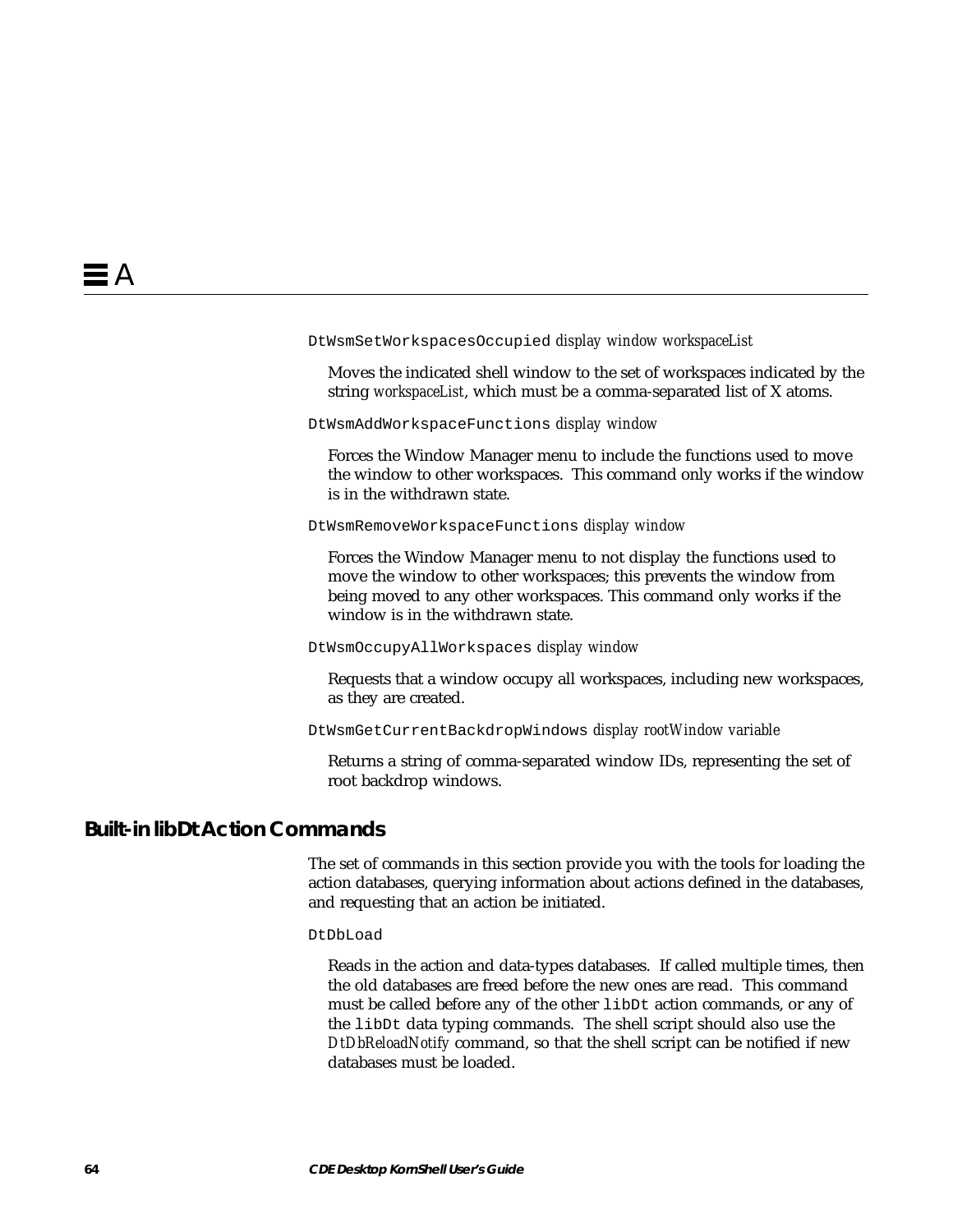#### DtDbReloadNotify *ksh-command*

Requests notification whenever the action or data-types databases need to be reloaded. The specified kshell command is executed when the notification is received. Typically, the kshell command includes a call to the DtDbLoad command.

DtActionExists *actionName*

Tests to see if an action exists in the database with the name specified by the *actionName* parameter. Returns a value which can be used in a conditional statement.

#### DtActionLabel *variable actionName*

Returns the localizable LABEL attribute associated with the indicated action. If the action does not exist, then an empty string is returned.

#### DtActionDescription *variable actionName*

Returns the value of the DESCRIPTION attribute associated with the indicated action. An empty string is returned if the action is not defined, or if the DESCRIPTION attribute was not specified.

## **Built-in libDt Data-Typing Commands**

#### DtLoadDataTypes

Loads the data-typing databases and should be invoked before any of the other data-typing commands.

#### DtDtsFileToDataType *variable filePath*

Returns the name of the data type associated with the file indicated by the *filePath* argument in the *variable* argument. The *variable* argument is set to an empty string if the file cannot be typed.

DtDtsFileToAttributeValue *variable filePath attrName*

Returns the string representing the value of the specified attribute for the data type associated with the indicated file. If the attribute is not defined, or if the file could not be typed, then the *variable* argument is set to an empty string.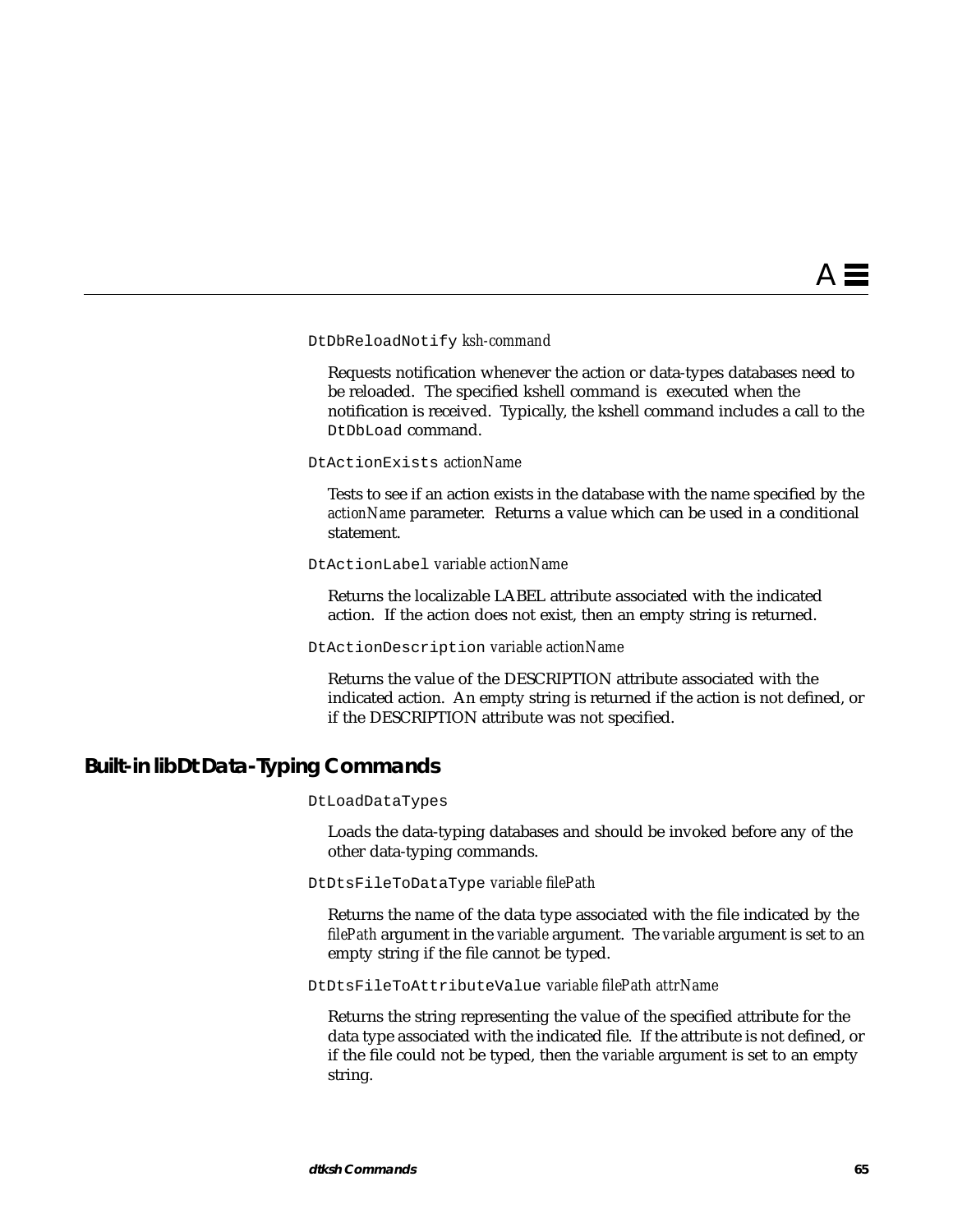#### DtDtsFileToAttributeList *variable filePath*

Returns the space-separated list of attribute names defined for the data type associated with the indicated file. A shell script can then query the individual values for the attributes, using the

DtDtsFileToAttributeValue command. The *variable* argument is set to an empty string if the file cannot be typed. This command differs from its corresponding C programming counterpart, in that it only returns the names of the defined attributes and not their values.

#### DtDtsDataTypeToAttributeValue *variable dataType attrName optName*

Returns the string representing the value of the specified attribute for the indicated data type. If the attribute is not defined, or if the indicated data type does not exist, then the *variable* argument is set to an empty string.

#### DtDtsDataTypeToAttributeList *variable dataType optName*

Returns the space-separated list of attribute names defined for the indicated data type. A shell script can then query the individual values for the attributes, using the DtDtsDataTypeToAttributeValue command. The *variable* argument is set to an empty string if the data type is not defined. This command differs from its corresponding C programming counterpart, in that it only returns the names of the defined attributes and not their values.

#### DtDtsFindAttribute *variable name value*

Returns a space-separated list of datatype names whose attribute indicated by the *name* argument has the value indicated by the *value* argument. If an error occurs, the *variable* argument is set to an empty string.

#### DtDtsDataTypeNames *variable*

Returns a space-separated list representing all the data types currently defined in the data-types database. If an error occurs, then the *variable* argument is set to an empty string.

#### DtDtsSetDataType *variable filePath dataType override*

Sets a data type for the specified directory. The *variable* argument is set to the resultant saved data type for the directory.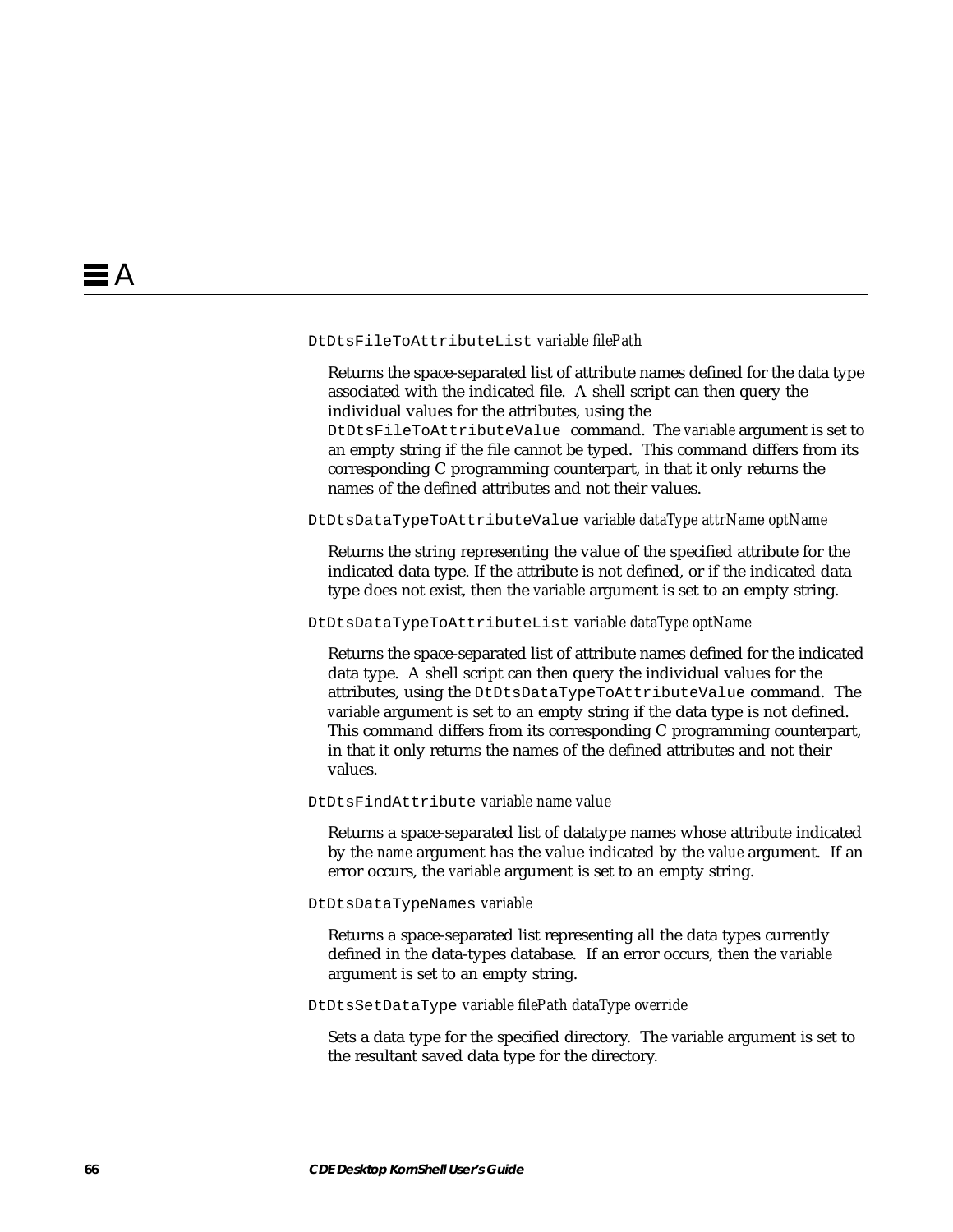#### DtDtsDataTypeIsAction *dataType*

Determines whether a particular data type represents an action entry. Returns a value which can be used in a conditional statement.

### **Miscellaneous Built-in libDt Commands**

DtGetHourGlassCursor *variable display*

Returns the X cursor ID associated with the standard Dt hourglass cursor.

DtTurnOnHourGlass *widgetHandle*

Turns on the standard Dt hourglass cursor for the indicated widget.

DtTurnOffHourGlass *widgetHandle*

Turns off the standard Dt hourglass cursor for the indicated widget.

### **Built-in Desktop Services Message Set Commands**

The following set of commands implements the minimum subset of the Desktop Services Message Set required to allow a shell script to participate in the Desktop Services protocol. Many of the ToolTalk commands differ slightly from their associated C programming call. For ToolTalk commands that typically return a pointer, a C application validates that pointer by calling the tt\_ptr\_error() function; this function call returns a Tt\_status value, which indicates whether the pointer was valid, and if not, why it was not valid. Because of the kshell code's design, the string pointer that the shell script sees is not typically the same as the string pointer returned by the underlying C code. Typically, during shell programming, this is not a problem because the important information is the string value, not the string pointer.

To allow shell scripts to get the status of a pointer, any of the commands that normally return a pointer also return the associated Tt\_status value for the pointer automatically. This saves the shell script from needing to make an additional call to check the validity of the original pointer. In the case of a pointer error occurring, dtksh returns an empty string for the pointer value and sets the Tt status code accordingly.

The Tt\_status value is returned in the *status* argument. The Tt\_status value is a string representing the error and can assume any of the following values: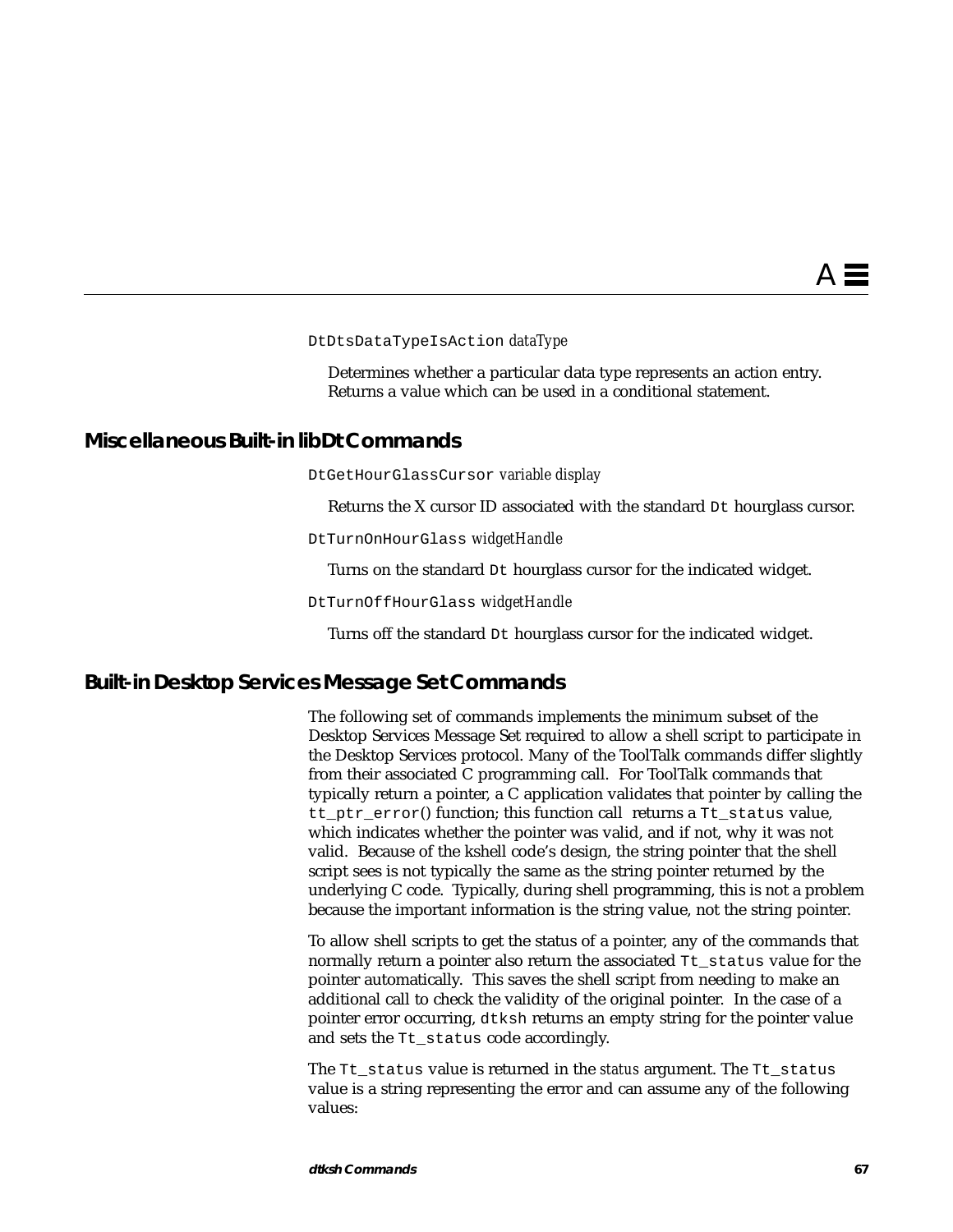TT\_OK TT\_WRN\_NOTFOUND TT\_WRN\_STALE\_OBJID TT\_WRN\_STOPPED TT\_WRN\_SAME\_OBJID TT\_WRN\_START\_MESSAGE TT\_ERR\_CLASS TT\_ERR\_DBAVAIL TT\_ERR\_DBEXIST TT\_ERR\_FILE TT\_ERR\_INVALID TT\_ERR\_MODE TT\_ERR\_ACCESS TT\_ERR\_NOMP TT\_ERR\_NOTHANDLER TT\_ERR\_NUM TT\_ERR\_OBJID TT\_ERR\_OP TT\_ERR\_OTYPE TT\_ERR\_ADDRESS TT\_ERR\_PATH TT\_ERR\_POINTER TT\_ERR\_PROCID TT\_ERR\_PROPLEN TT\_ERR\_PROPNAME TT\_ERR\_PTYPE TT\_ERR\_DISPOSITION TT\_ERR\_SCOPE TT\_ERR\_SESSION TT\_ERR\_VTYPE TT\_ERR\_NO\_VALUE TT\_ERR\_INTERNAL TT\_ERR\_READONLY TT\_ERR\_NO\_MATCH TT\_ERR\_UNIMP TT\_ERR\_OVERFLOW TT\_ERR\_PTPE\_START TT\_ERR\_CATEGORY TT\_ERR\_DBUPDATE TT\_ERR\_DBFULL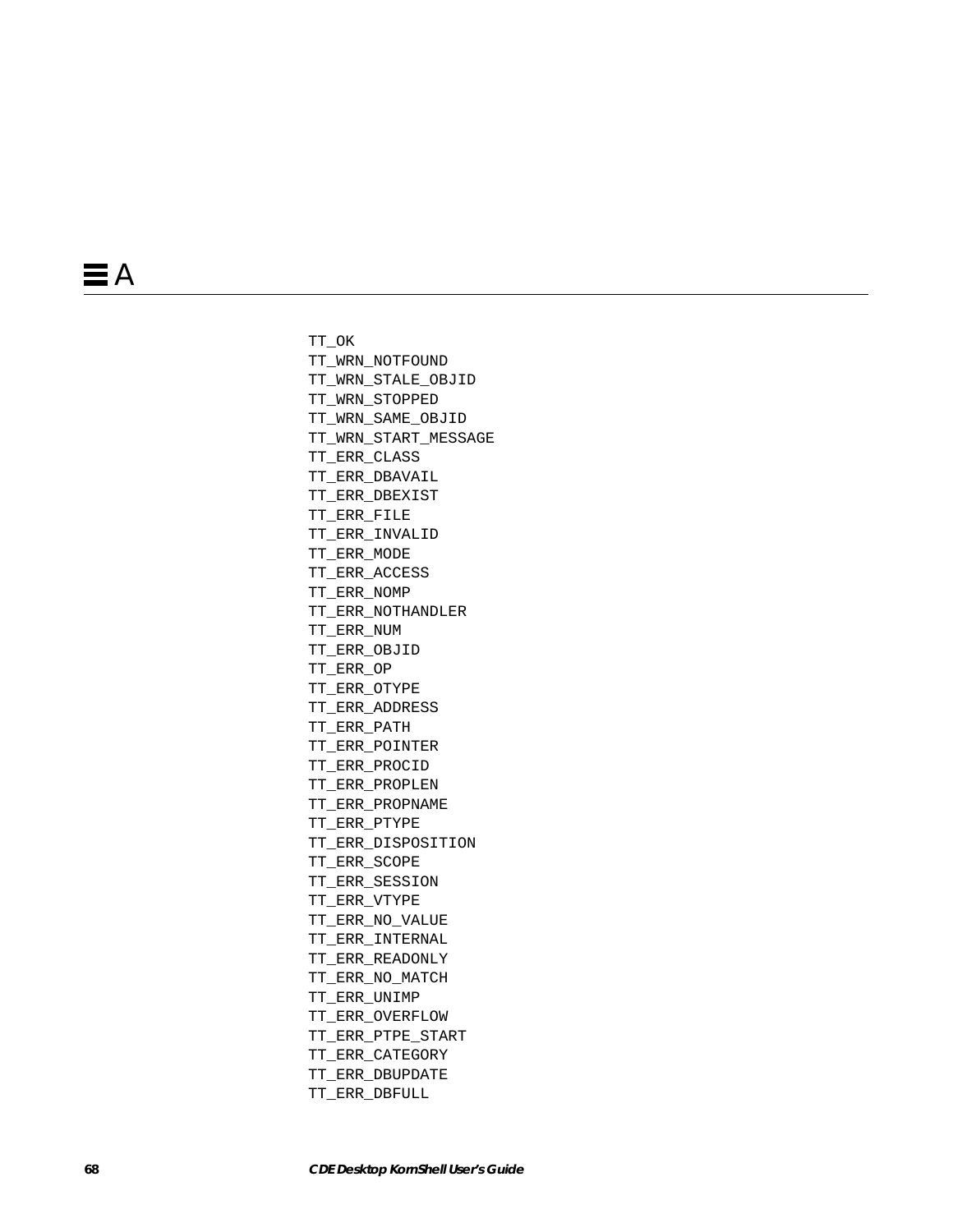**de Commands**<br> **community commands**<br> **community commands**<br> **community commands**<br> **community community community community community community community community community community community community community community** TT\_ERR\_DBCONSIST TT\_ERR\_STATE TT\_ERR\_NOMEM TT\_ERR\_SLOTNAME TT\_ERR\_XDR TT\_DESKTOP\_EPERM TT\_DESKTOP\_ENOENT TT\_DESKTOP\_EINTR TT\_DESKTOP\_EIO TT\_DESKTOP\_EAGAIN TT\_DESKTOP\_ENOMEM TT\_DESKTOP\_EACCES TT\_DESKTOP\_EFAULT TT\_DESKTOP\_EEXIST TT\_DESKTOP\_ENODEV TT\_DESKTOP\_ENOTDIR TT\_DESKTOP\_EISDIR TT\_DESKTOP\_EINVAL TT\_DESKTOP\_ENFILE TT\_DESKTOP\_EMFILE TT\_DESKTOP\_ETXBSY TT\_DESKTOP\_EFBIG TT\_DESKTOP\_ENOSPC TT\_DESKTOP\_EROFS TT\_DESKTOP\_EMLINK TT\_DESKTOP\_EPIPE TT\_DESKTOP\_ENOMSG TT\_DESKTOP\_EDEADLK TT\_DESKTOP\_ECANCELED TT\_DESKTOP\_ENOTSUP TT\_DESKTOP\_ENODATA TT\_DESKTOP\_EPROTO TT\_DESKTOP\_ENOTEMPTY TT\_DESKTOP\_ETIMEDOUT TT\_DESKTOP\_EALREADY TT\_DESKTOP\_UNMODIFIED TT\_MEDIA\_ERR\_SIZE TT\_MEDIA\_ERR\_FORMAT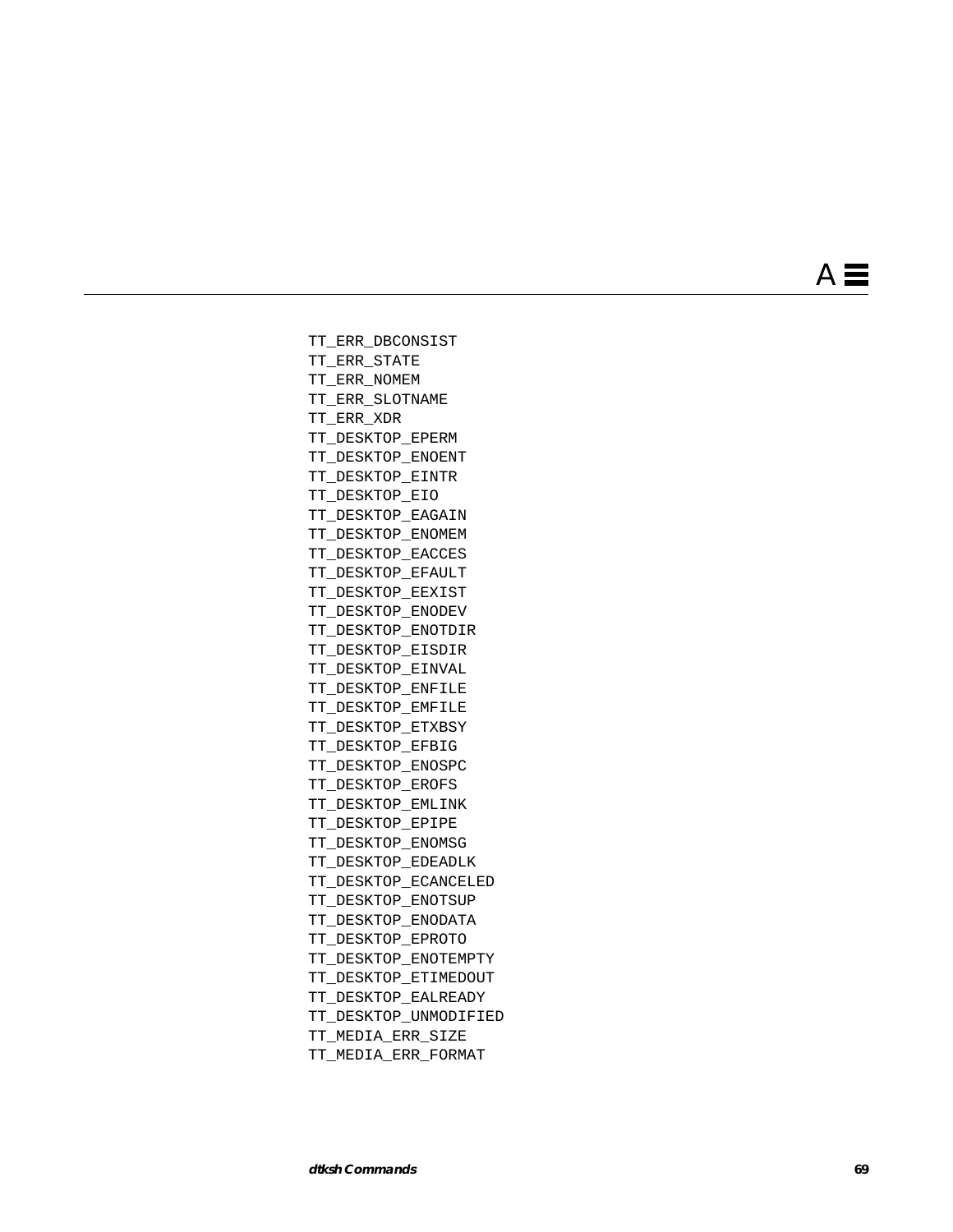Some of the commands take a message scope as a parameter. The scope indicates which clients have the potential of receiving the outgoing message. For these commands, the *scope* parameter can be set to any of the following values:

TT\_SCOPE\_NONE TT\_SESSION TT\_FILE TT\_BOTH TT\_FILE\_IN\_SESSION

tt\_file\_netfile *variable status filename*

Converts the indicated *filename*, assumed to be a valid file name on the local host, to its corresponding *netfilename* format. A *netfilename* can be passed to other hosts on a network and then converted back to a path relative to the other host, using the tt\_netfile\_file command.

tt\_netfile\_file *variable status netfilename*

Converts the indicated *netfilename* to a path name that is valid on the local host.

tt\_host\_file\_netfile *variable status host filename*

Converts the indicated file, assumed to be resident on the specified host, into its corresponding *netfilename* format.

tt\_host\_netfile\_file *variable status host netfilename*

Converts the indicated *netfilename* into a valid path on the indicated host.

ttdt\_open *variable status var2 toolname vendor version sendStarted*

Opens a ToolTalk communications endpoint. It returns in the *variable* argument the procID associated with this connection. It returns the file descriptor associated with this connection in *var2*; this file descriptor can be used to register an alternate Xt input handler. The *sendStarted* argument is a value and if set to *true*, causes a Started message to be automatically sent.

Any procIDs returned by ttdt open contain embedded spaces. To prevent kshell from interpreting the procID as a multiple parameter (versus a single parameter with embedded spaces), you should always enclose any references to the environment variable containing the procID within double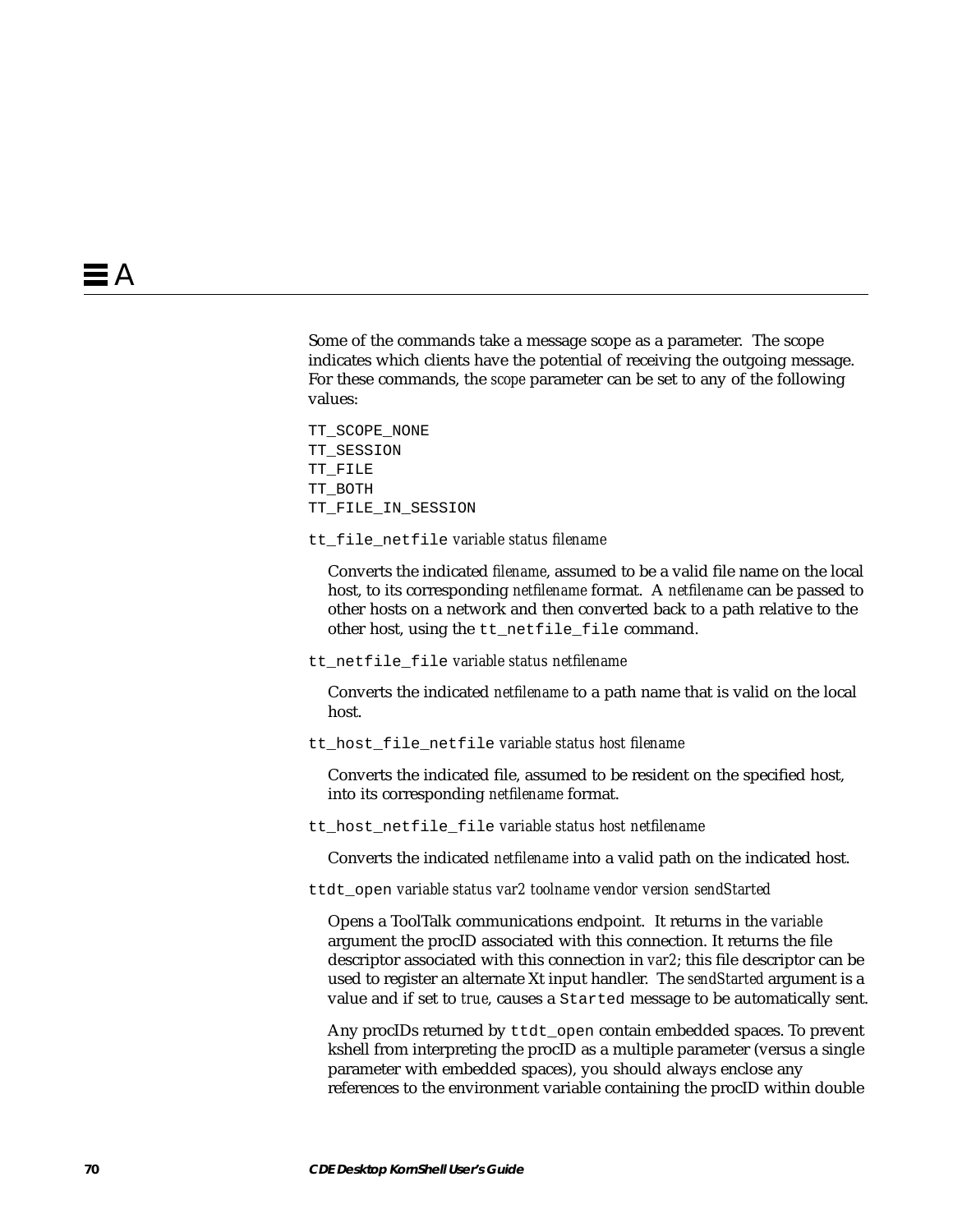quotes, as shown:

ttdt\_close STATUS "\$PROC\_ID" "" True

#### tttk\_Xt\_input\_handler *procID source id*

For the ToolTalk messages to be received and processed, the shell script must register an Xt input handler for the file descriptor returned by the call to ttdt\_open. The Xt input handler is registered using the XtAddInput command, and the handler *must* be registered as a *raw* input handler. The input handler that the shell script registers should invoke tttk Xt input handler to get the message received and processed. The following code block demonstrates how this is done:

```
ttdt open PROC ID STATUS FID "Tool" "HP" "1.0" True XtAddInput
  INPUT_ID -r $FID "ProcessTTInput \"$PROC_ID\""
  ProcessTTInput()
 {
    tttk_Xt_input_handler $1 $INPUT_SOURCE $INPUT_ID
  }
```
Refer to the description of the XtAddInput command for more details about alternate Xt input handlers.

Note that the  $\setminus$ " (backslash and double quotation mark) characters before and after the reference to the procID environment variable are necessary, because the value contained in the procID environment variable contains embedded spaces and could be misinterpreted unless escaped as shown.

ttdt\_close *status procID newProcId sendStopped*

Closes the indicated communications connection and optionally sends a *Stopped* notice, if the *sendStopped* argument is set to *true*.

Because the procID returned by the call to ttdt\_open contains embedded spaces, it is necessary to enclose any references to the procID environment variable within double quotation marks:

ttdt\_close STATUS "\$PROC\_ID" "\$NEW\_PROC\_ID" False

ttdt\_session\_join *variable status* s*essId shellWidgetHandle join*

Joins the session indicated by the *sessId* argument as a good desktop citizen, by registering patterns and default callbacks for many standard desktop message interfaces. If the *sessId* argument does not specify a value (that is, it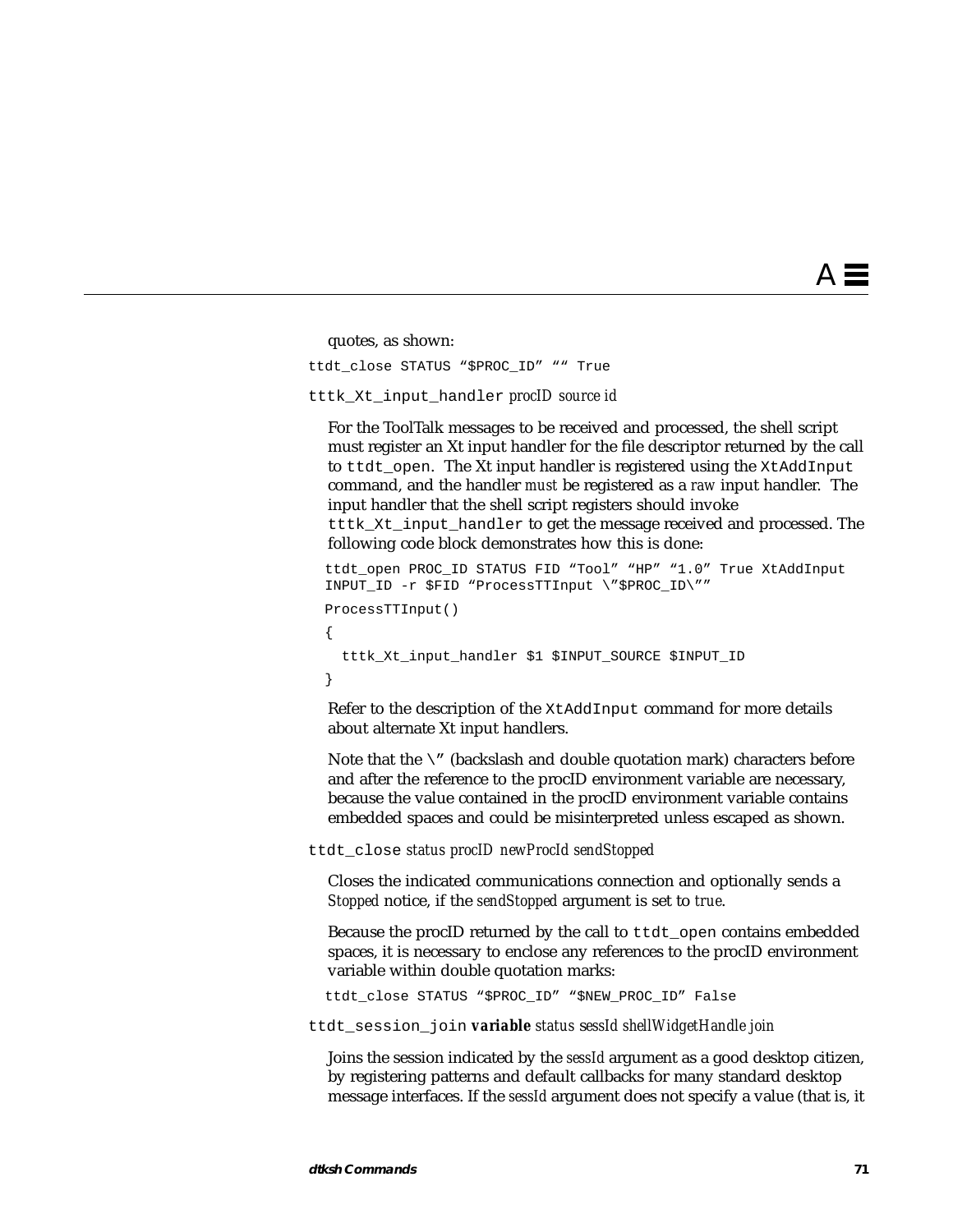is an empty string), then the default session is joined. If the *shellWidgetHandle* argument specifies a widget handle (that is, it is not an empty string), then it should refer to a mappedWhenManaged applicationShellWidget. The *join* argument is a Boolean and should be set to true or false. This command returns an opaque *pattern* handle in the *variable* argument; when no longer needed, this handle can be destroyed using the ttdt session quit command.

ttdt\_session\_quit *status sessId sessPatterns quit*

Destroys the message patterns specified by the *sessPatterns* argument and, if the *quit* argument is set to *true*, quits the session indicated by the *sessId* argument or quits the default session if *sessId* is empty.

ttdt\_file\_join *variable status pathName scope join ksh-command*

Registers interest in the deleted, modified, reverted, moved, and saved messages for the indicated file in the indicated scope. An opaque pattern handle is returned in the *variable* argument. When no longer interested in monitoring messages for the indicated file, this should be destroyed by calling ttdt\_file\_quit.

The requested *ksh-command* is evaluated anytime one of the messages is received for the indicated file. When this kshell command is evaluated, the following environment variables are defined and provide additional information about the received message:

| DT TT MSG            | Contains the opaque handle for the incoming message                                                                                                            |
|----------------------|----------------------------------------------------------------------------------------------------------------------------------------------------------------|
| DT TT OP             | Contains the string representing the operation to be<br>performed; that is, TTDT_DELETED,<br>TTDT MODIFIED, TTDT REVERTED, TTDT MOVED<br>OT TTDT SAVED.        |
| DT TT PATHNAME       | Contains the pathname for the file to which this<br>message pertains.                                                                                          |
| DT TT SAME EUID EGID | Set to True if the message was sent by an<br>application operating with the same effective<br>user ID (euid) and effective group ID (egid) as<br>this process. |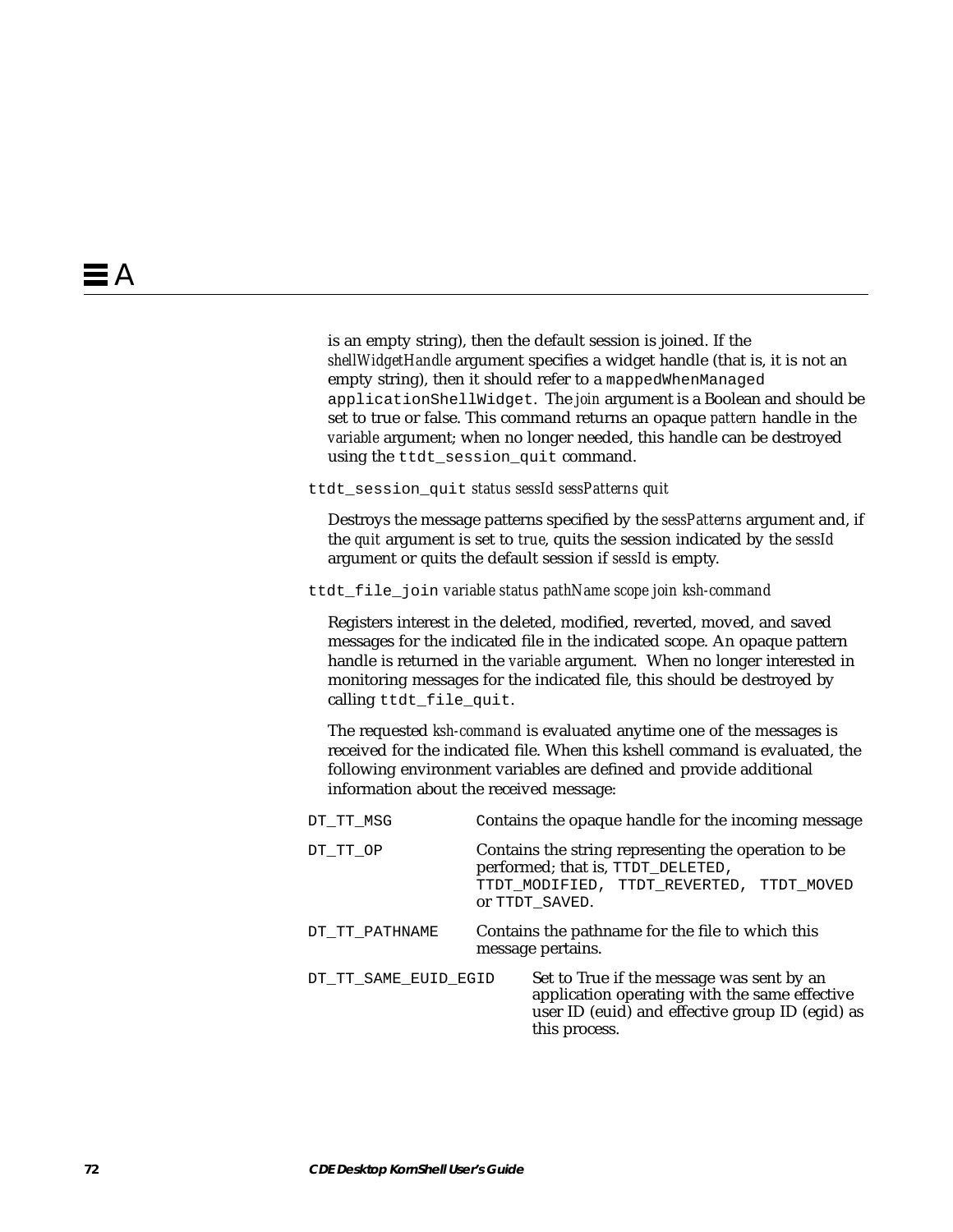DT\_TT\_SAME\_PROCID Set to True if the message was sent by an application with the same procID (as returned by ttdt\_open).

When the callback completes, it *must* indicate whether the passed-in message was "consumed" (replied-to, failed, or rejected). If the callback returns the message (as passed-in in the DT\_TT\_MSG environment variable), then it is assumed that the message was not consumed. If the message was consumed, then the callback should return 0, or one of the values returned by the tt\_error\_pointer command. The callback can return its value in the following fashion:

return \$DT\_TT\_MSG (or) return 0

ttdt\_file\_quit *status patterns quit*

Destroys the message patterns specified by the *patterns* argument and unregisters interest in the path name that was passed to the *ttdt\_file\_join* command, if *quit* is set to *true*. The *patterns* argument should be the value that was returned by the call to the ttdt file join command.

ttdt\_file\_event *status op patterns send*

Creates, and optionally sends, a ToolTalk notice announcing an event pertaining to a file. The file is indicated by the path name that was passed to the ttdt\_file\_join command when *patterns* was created. The *op* argument indicates what should be announced for the indicated file, and it can be set to TTDT\_MODIFIED, TTDT\_SAVED, or TTDT\_REVERTED. If *op* is set to TTDT\_MODIFIED, then this command registers to handle *Get\_Modified*, *Save* and *Revert* messages in the scope specified when the *patterns* were created. If *op* is set to TTDT\_SAVED or TTDT\_REVERTED, this command unregisters from handling *Get\_Modified*, *Save,* and *Revert* messages for this file. If the *send* argument is set to *true*, then the indicated message is sent.

ttdt\_Get\_Modified *pathName scope timeout*

Sends a *Get\_Modified* request in the indicated scope and waits for a reply or for the specified timeout (in milliseconds) to elapse. A *Get\_Modified* request asks other ToolTalk clients if they have any changes pending on *pathname* that they intend to make persistent. Returns a value which can be used in a conditional statement. A value of *true* is returned if an affirmative reply is received within the specified timeout; otherwise, false is returned.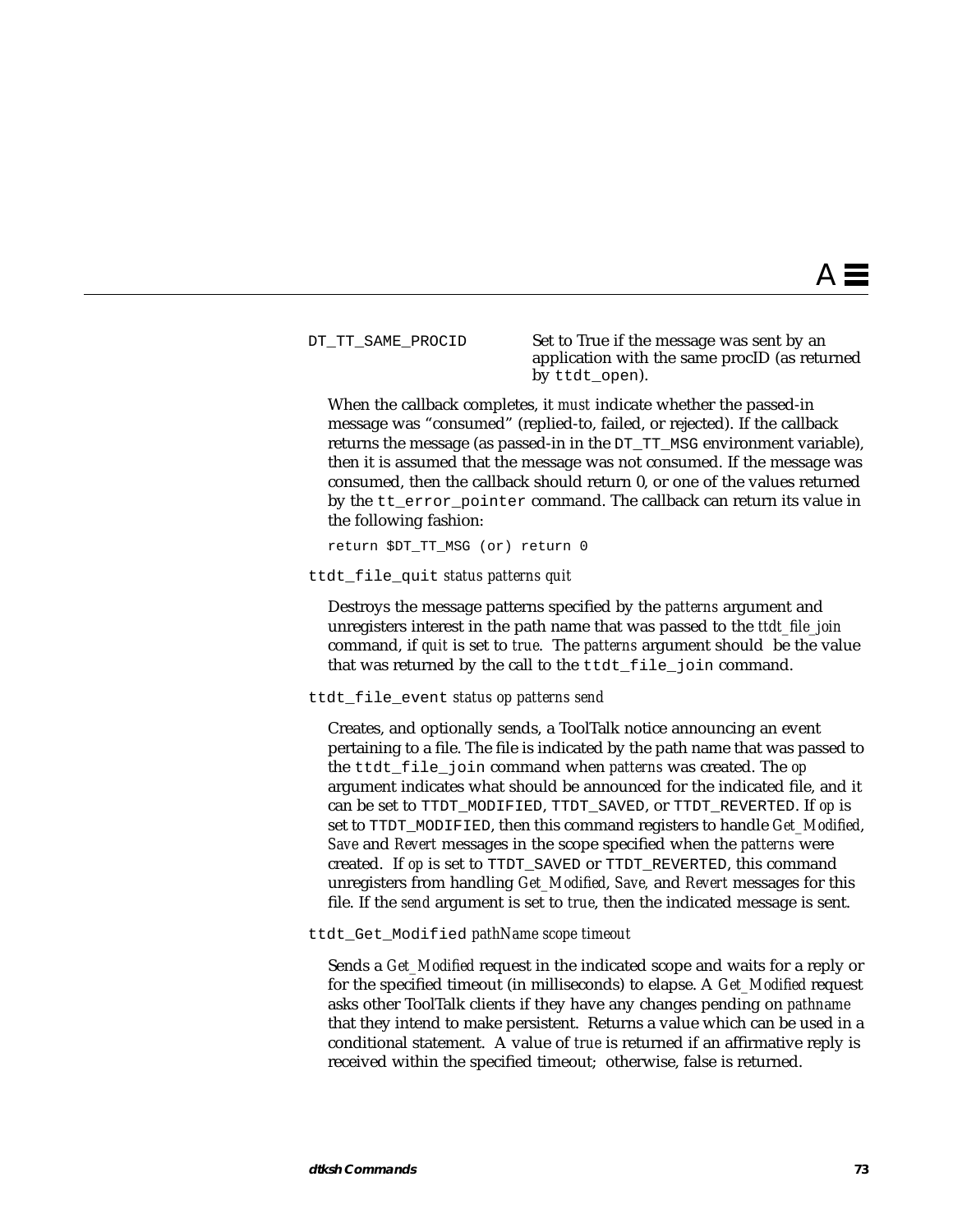#### ttdt\_Save *status pathName scope timeout*

Sends a *Save* request in the indicated *scope* and waits for a reply or for the indicated *timeout* (in milliseconds) to elapse. A *Save* request asks the handling ToolTalk client to save any changes pending for the file specified in the *pathName* argument. A status of TT\_OK is returned if an affirmative reply is received before the timeout elapses. Otherwise, one of the standard Tt status error values is returned.

ttdt\_Revert *status pathName scope timeout*

Sends a *Revert* request in the indicated *scope* and waits for a reply or for the indicated *timeout* (in milliseconds) to elapse. A *Revert* request asks the handling ToolTalk client to discard any changes pending for the file specified in the *pathName* argument. A status of  $TT$  OK is returned if an affirmative reply is received before the timeout elapses. Otherwise, one of the standard *Tt\_status* error values is returned.

The following commands are typically used by the callback registered with the ttdt\_file\_join command. They serve as the mechanism for consuming and destroying a message. A message is *consumed* by either rejecting, failing, or replying to it. *tt\_error\_pointer* can be used by the callback to obtain a return pointer for indicating an error condition.

#### tt\_error\_pointer *variable ttStatus*

Returns a "magic value," which is used by ToolTalk to represent an invalid pointer. The magic value returned depends upon the *ttStatus* value passedin. Any of the valid Tt\_status values may be specified.

#### tttk\_message\_destroy *status msg*

Destroys any patterns that may have been stored on the message indicated by the *msg* argument, and then destroys the message.

#### tttk\_message\_reject *status msg msgStatus msgStatusString destroy*

Sets the status and the status string for the indicated request message, and then rejects the message. It then destroys the passed-in message, if the *destroy* argument is set to True. This command is one way in which the callback specified with the ttdt\_file\_join command can consume a message. It is typically safe to destroy the message, using tttk\_message\_destroy, after rejecting the message.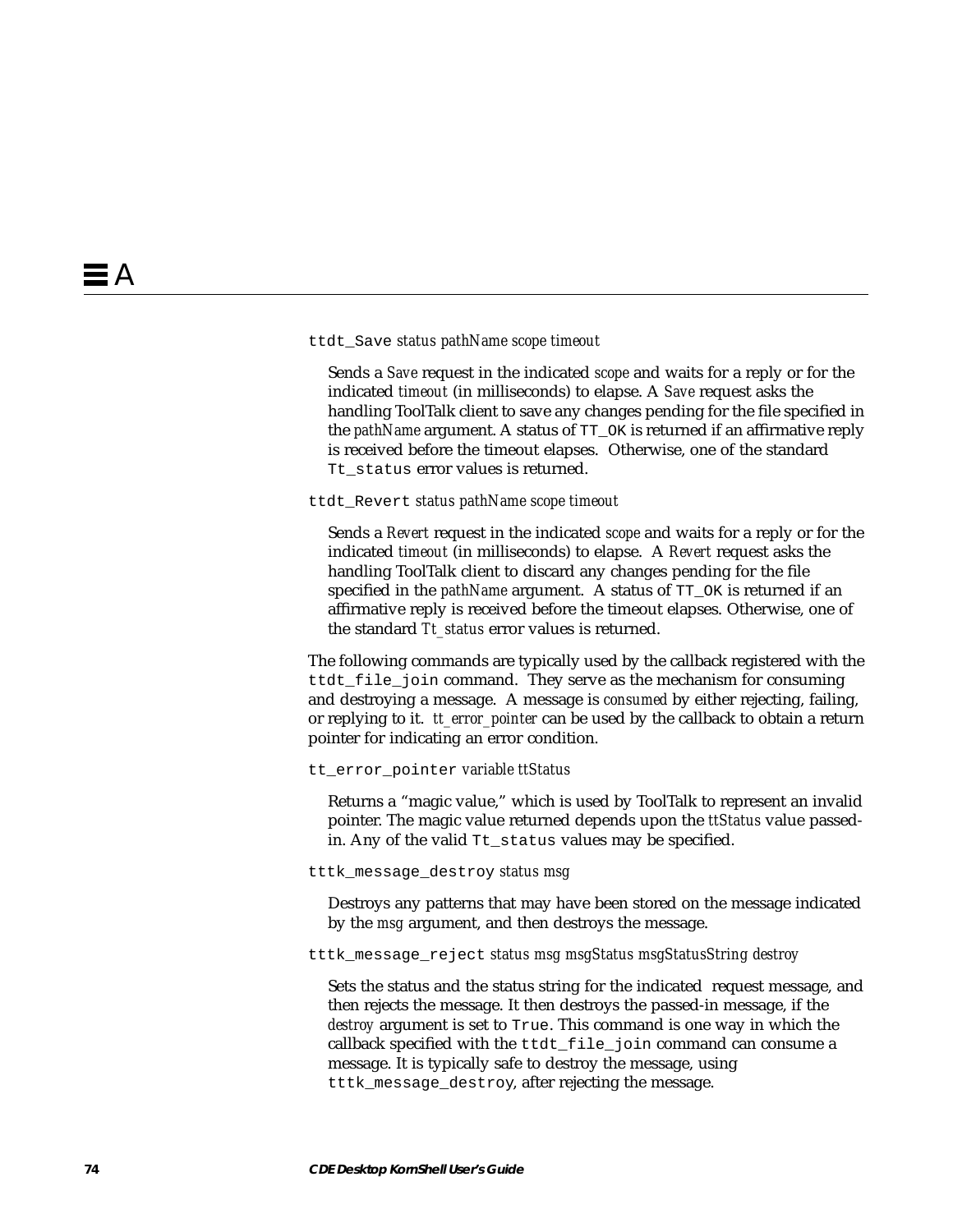### tttk\_message\_fail *status msg msgStatus msgStatusString destroy*

Sets the status and the status string for the indicated request message, and then fails the message. It then destroys the passed-in message, if the *destroy* argument is set to True. This command is one way in which the callback specified with the ttdt\_file\_join command can consume a message. It is typically safe to destroy the message, using tttk\_message\_destroy, after failing the message.

tt\_message\_reply *status msg*

Informs the ToolTalk service that the shell script has handled the message and filled in all return values. The ToolTalk service then sends the reply back to the sending process, filling in the state as TT\_HANDLED. After replying to a message, it is typically safe to destroy the message, using the tttk\_message\_destroy command.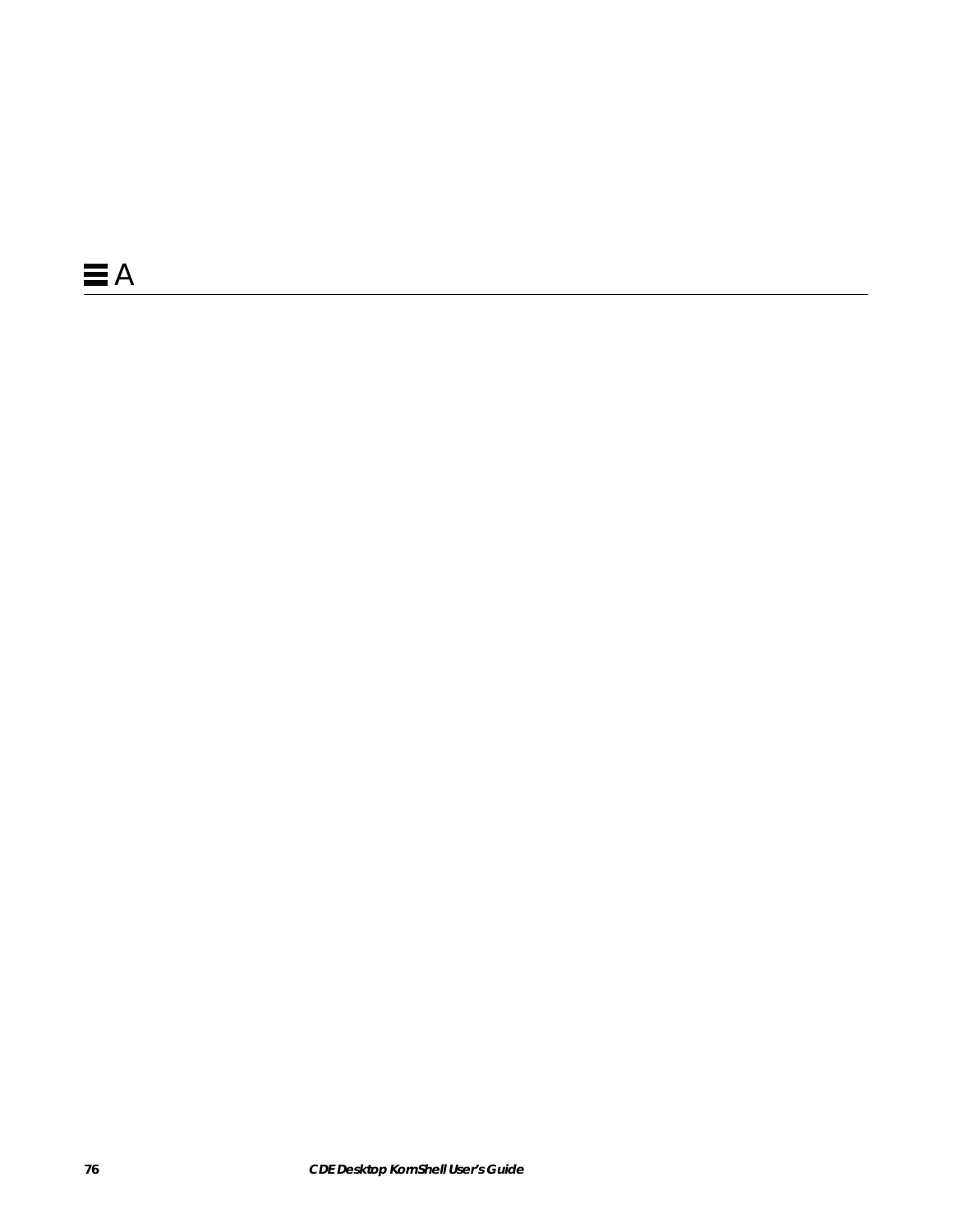# **dtksh Convenience Functions** B

The dtksh utility includes a file of convenience functions. This file is itself a shell script containing shell functions that may be useful to a shell programmer. The shell functions perform operations that dtksh programmers frequently have to do for themselves. These include functions for quickly creating certain kinds of dialogs (help, error, warning, and so on), a function for easily creating a collection of buttons, and functions that make it easier to configure the constraint resources for a child of a form widget. It is not a requirement that shell script writers use these convenience functions; they are supplied to make it easier for developers to write shorter and more readable shell scripts.

Before a shell script can access these functions, it must first include the file containing the convenience functions. The convenience functions are located in the file /usr/dt/scripts/DtFuncs.sh. Use the following notation to include them in a shell script:

. /usr/dt/lib/dtksh/DtFuncs.dtsh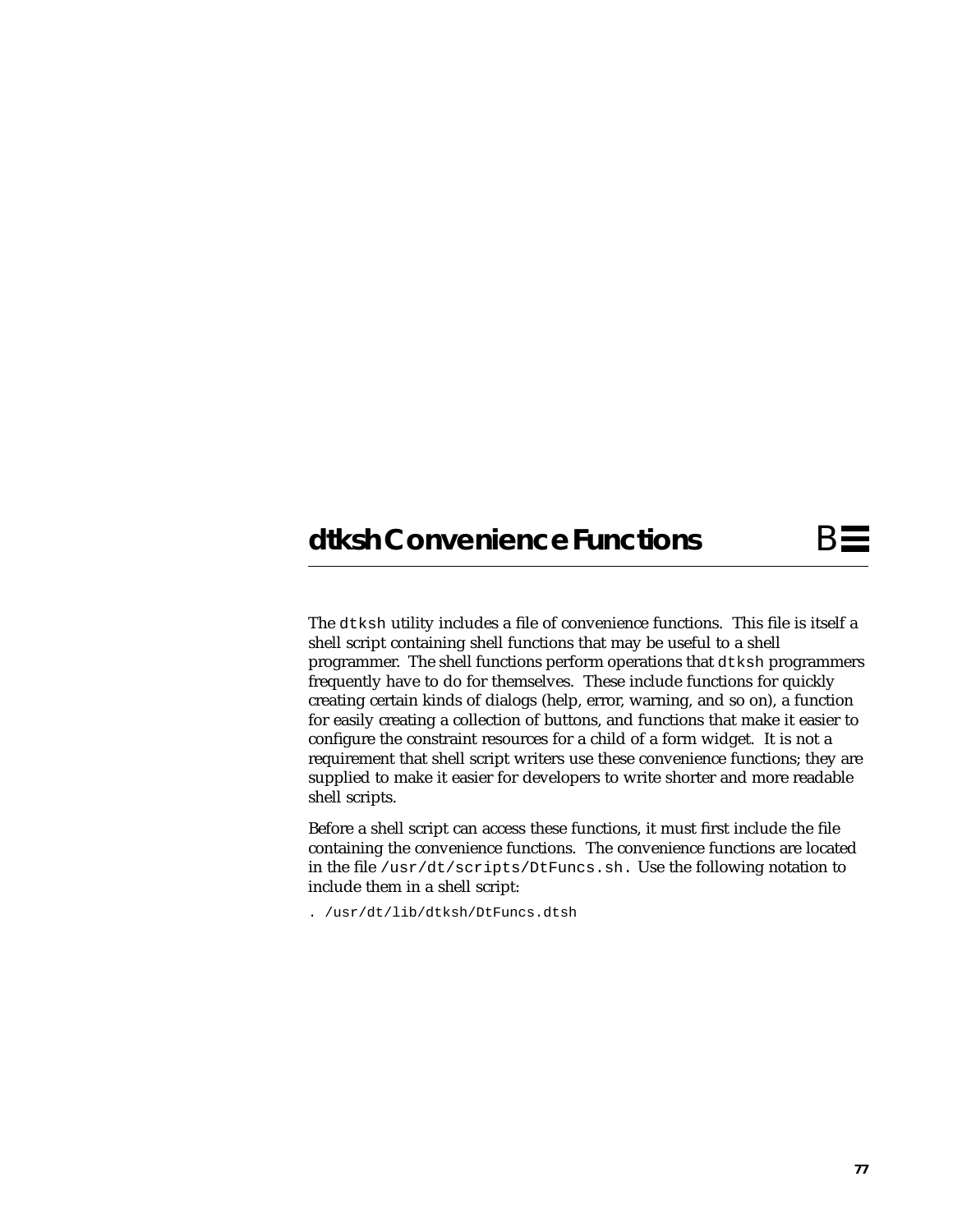## **DtkshAddButtons**

DtkshAddButtons adds one or more buttons of the same kind into a composite widget. It is most often used to add a collection of buttons into a menupane or menubar.

#### Usage:

```
DtkshAddButtons parent widgetClass label1 callback1
                 [label2 callback2 ...]
DtkshAddButtons [-w] parent widgetClass variable1 label1 callback1 \
                 [variable2 label2 callback2 ...]
```
The -w option indicates that the convenience function should return the widget handle for each of the buttons it creates. The widget handle is returned in the specified environment variable. The widgetClass parameter can be set to any of the following, but it defaults to XmPushButtonGadget if nothing is specified.

- **•** XmPushButton
- **•** XmPushButtonGadget
- **•** XmToggleButton
- **•** XmToggleButtonGadget
- **•** XmCascadeButton
- **•** XmCascadeButtonGadget

#### Examples:

DtkshAddButtons \$MENU XmPushButtonGadget Open do\_Open Save do\_Save Quit exit

DtkshAddButtons -w \$MENU XmPushButtonGadget B1 Open do\_Open B2 Save do\_Save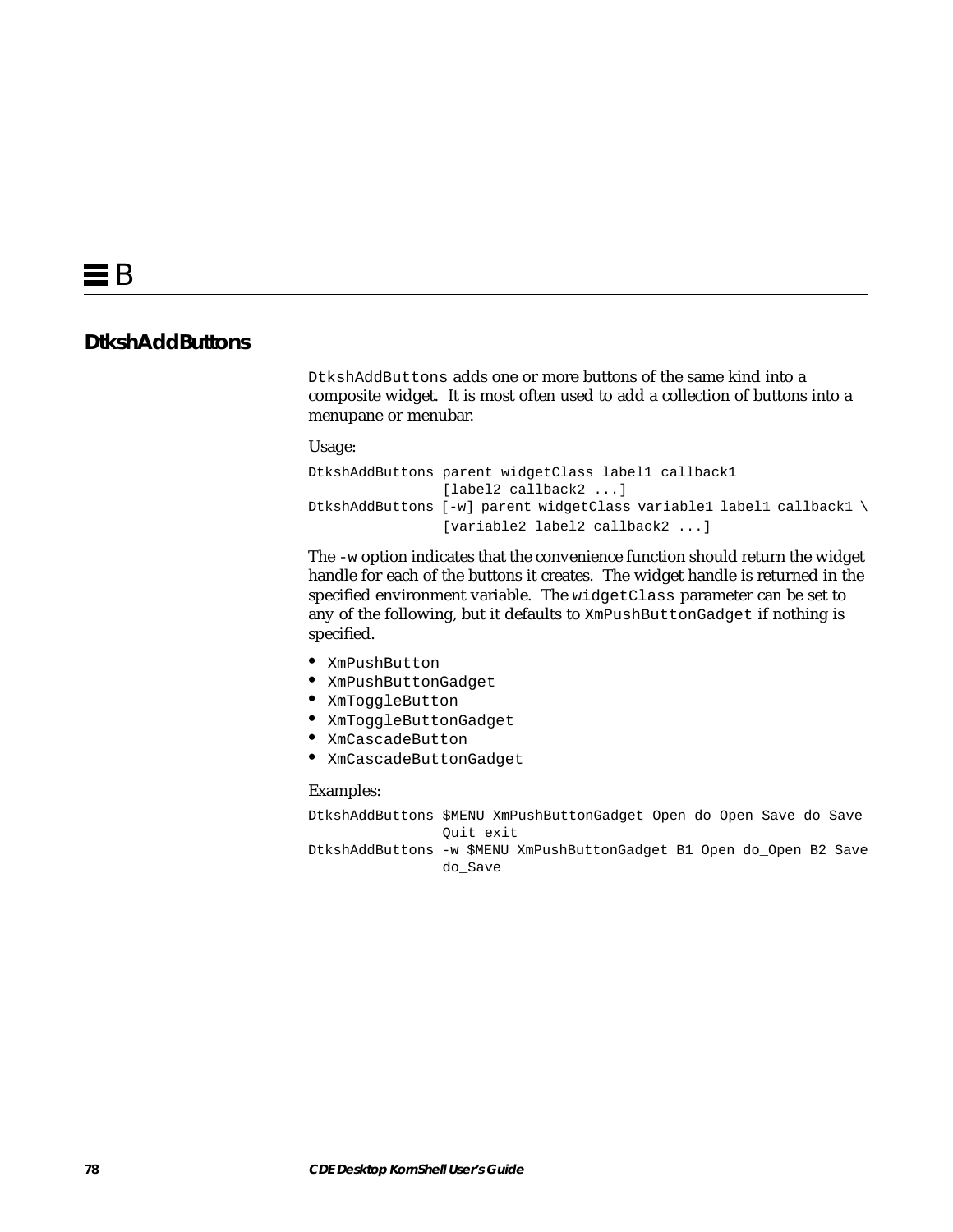### **DtkshSetReturnKeyControls**

DtkshSetReturnKeyControls configures a text widget within a form widget so that the Return key does not activate the default button within the form, but instead moves the focus to the next text widget within the form. This is useful if you have a window that contains a series of text widgets, and the default button should not be activated until the user presses the Return key while the focus is in the last text widget.

Usage:

DtkshSetReturnKeyControls textWidget nextTextWidget formWidget defaultButton

The *textWidget* parameter specifies the widget to be configured to catch the Return key and force the focus to move to the next text widget (as indicated by the *nextTextWidget* parameter). The *formWidget* parameter specifies the form containing the default button and should be the parent of the two text widgets. The *defaultButton* parameter indicates which component is to be treated as the default button within the form widget.

Examples:

DtkshSetReturnKeyControls \$TEXT1 \$TEXT2 \$FORM \$OK DtkshSetReturnKeyControls \$TEXT2 \$TEXT3 \$FORM \$OK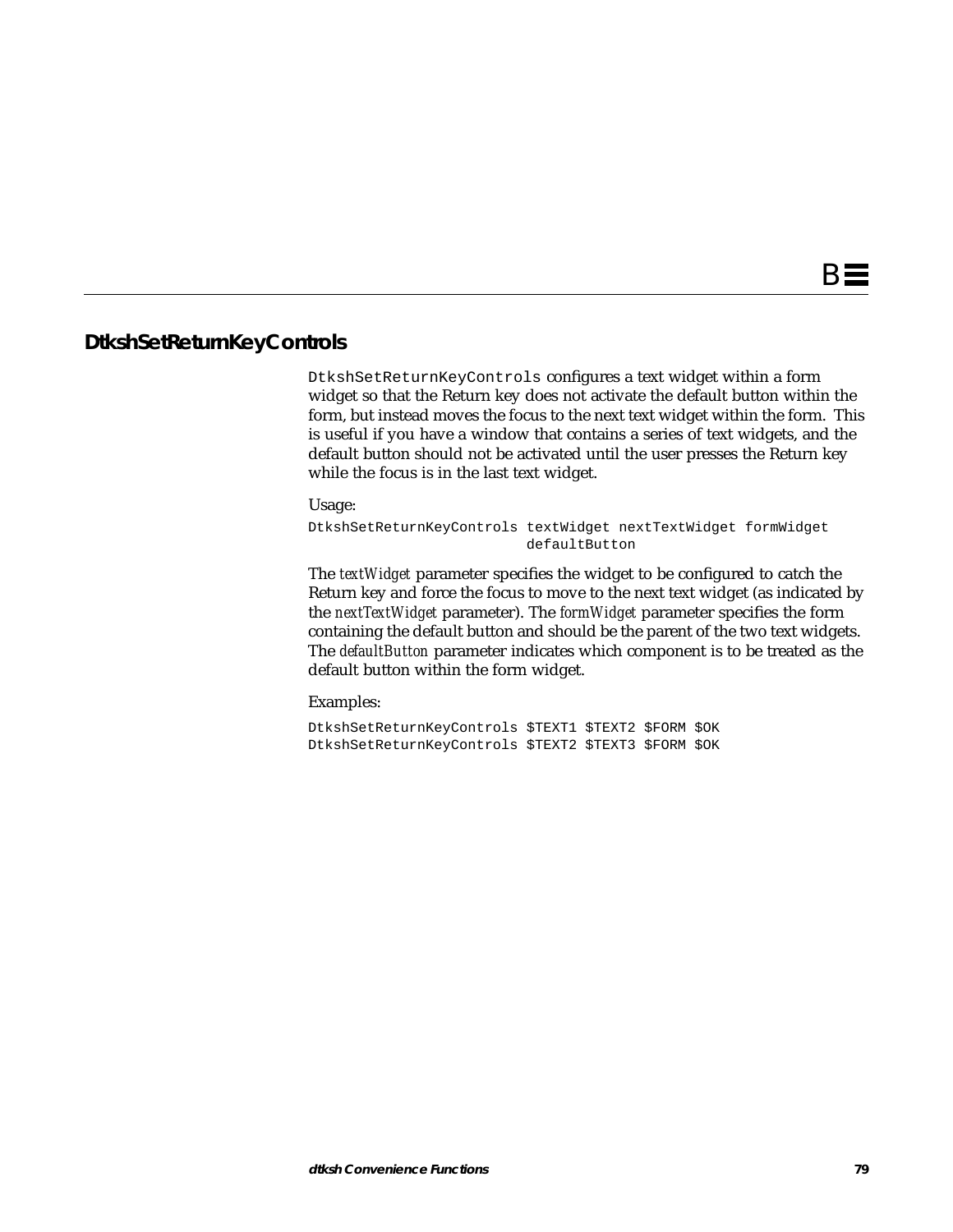## **DtkshUnder, DtkshOver, DtkshRightOf, and DtkshLeftOf**

These convenience functions simplify the specification of certain classes of form constraints. They provide a way of attaching a component to one edge of another component. They are used when constructing the resource list for a widget. This behavior is accomplished using the ATTACH\_WIDGET constraint.

Usage:

DtkshUnder widgetId [offset] DtkshOver widgetId [offset] DtkshRightOf widgetId [offset] DtkshLeftOf widgetId [offset]

The *widgetId* parameter specifies the widget to which the current component is to be attached. The *offset* value is optional and defaults to 0 if not specified.

```
XtCreateManagedWidget BUTTON4 button4 XmPushButton $FORM \
         labelString:"Exit" \
         $(DtkshUnder $BUTTON2) \
         $(DtkshRightOf $BUTTON3)
```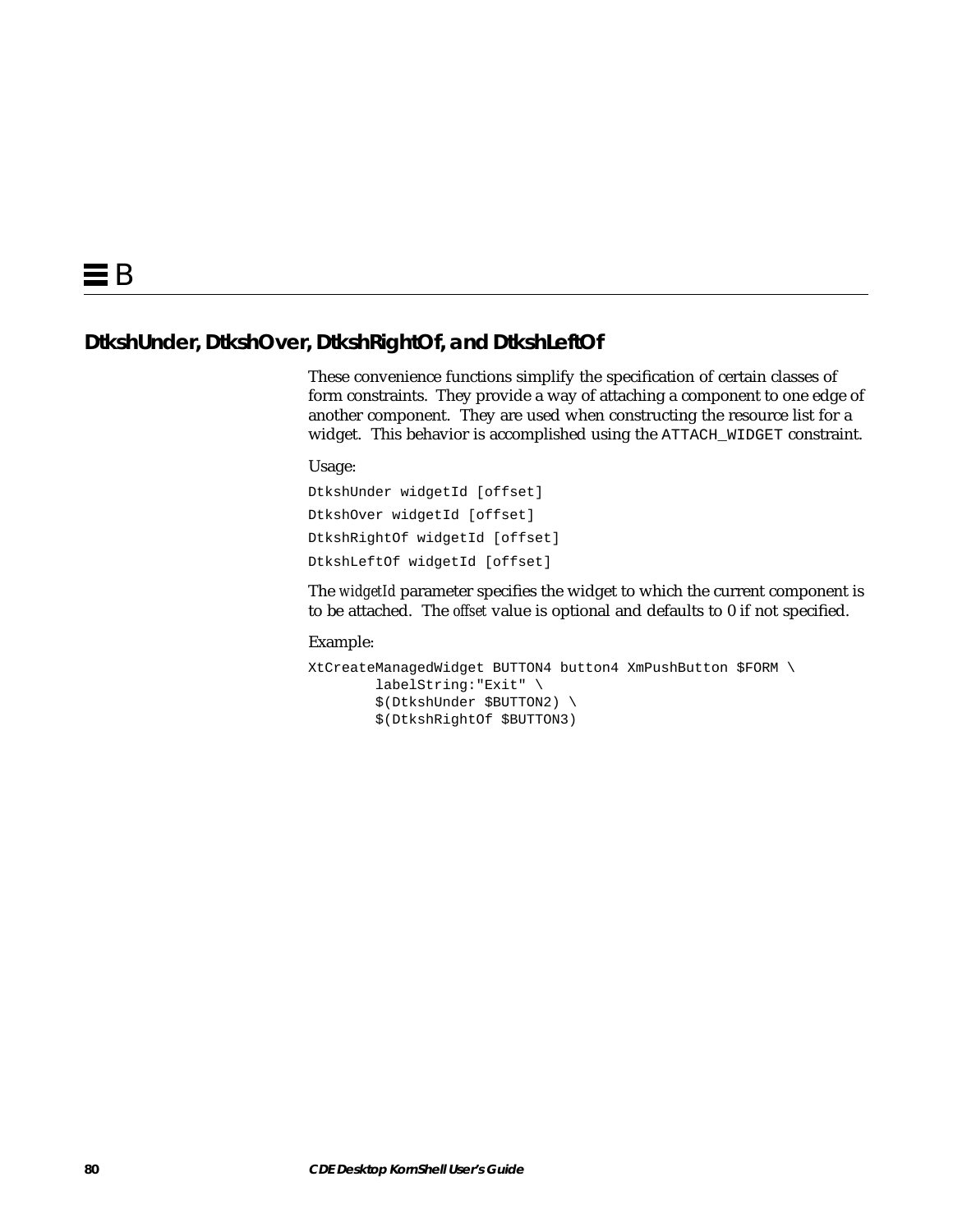## **DtkshFloatRight, DtkshFloatLeft, DtkshFloatTop, and DtkshFloatBottom**

These convenience functions simplify the specification of certain classes of form constraints. They provide a way of positioning a component, independent of the other components within the form. As the form grows or shrinks, the component maintains its relative position within the form. The component may still grow or shrink, depending upon the other form constraints specified for the component. This behavior is accomplished using the ATTACH\_POSITION constraint.

#### Usage:

DtkshFloatRight [position] DtkshFloatLeft [position] DtkshFloatTop [position] DtkshFloatBottom [position]

The optional *position* parameter specifies the relative position to which the indicated edge of the component is positioned. The *position* value is optional and defaults to 0 if one is not specified.

```
XtCreateManagedWidget BUTTON1 button1 XmPushButton $FORM \
         labelString:"Ok" \
         $(DtkshUnder $SEPARATOR) \
         $(DtkshFloatLeft 10) \
         $(DtkshFloatRight 40)
```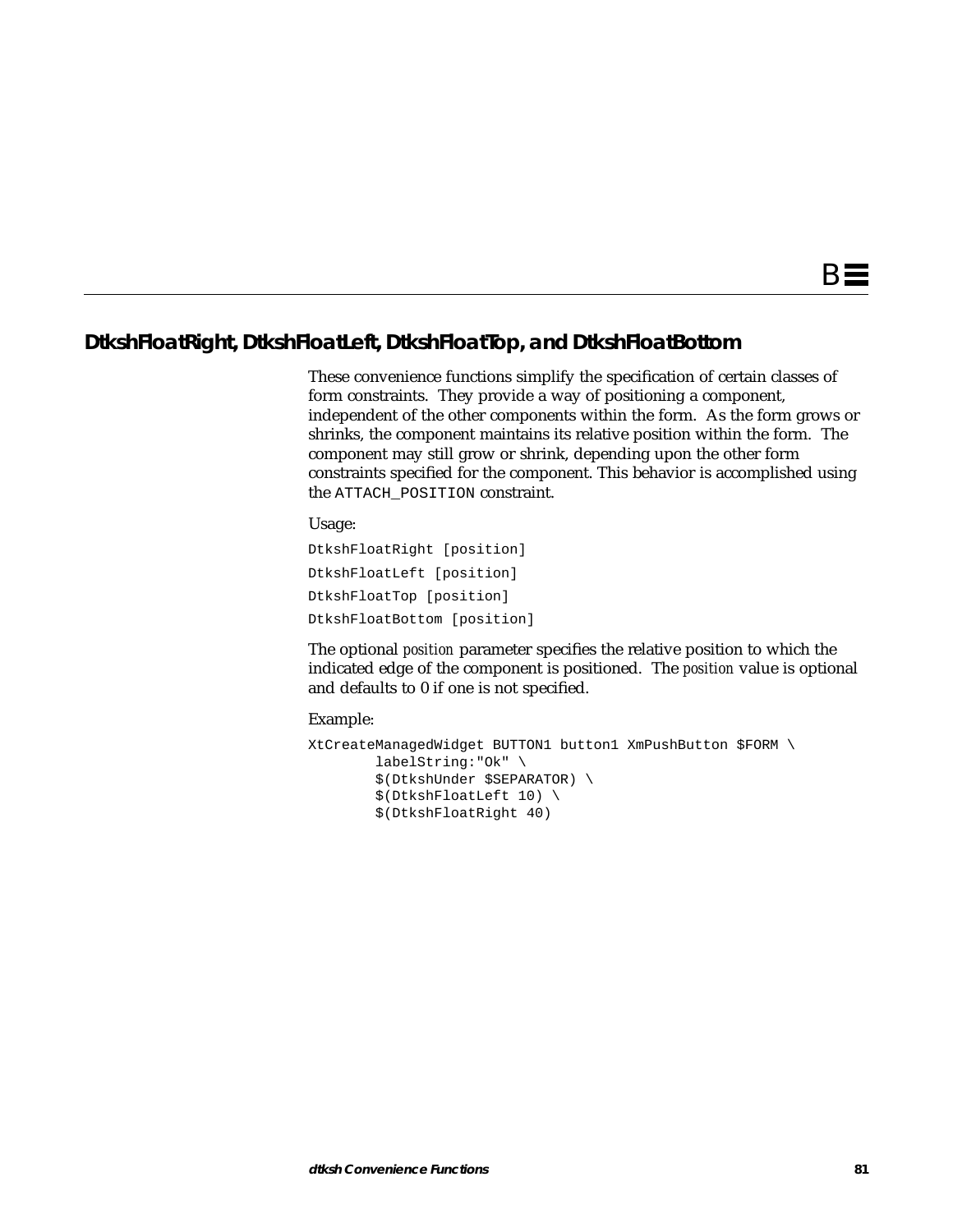## **DtkshAnchorRight, DtkshAnchorLeft, DtkshAnchorTop, and DtkshAnchorBottom**

These convenience functions simplify the specification of certain classes of form constraints. They provide a way of attaching a component to one of the edges of a form widget in such a way that, as the form grows or shrinks, the component's position does not change. However, depending upon the other form constraints set on this component, it may still grow or shrink in size. This behavior is accomplished using the ATTACH\_FORM constraint.

Usage:

DtkshAnchorRight [offset] DtkshAnchorLeft [offset] DtkshAnchorTop [offset] DtkshAnchorBottom [offset]

The optional *offset* parameter specifies how far from the edge of the form widget the component should be positioned. If an offset is not specified, then 0 is used.

```
XtCreateManagedWidget BUTTON1 button1 XmPushButton $FORM \
         labelString:"Ok" \
         $(DtkshUnder $SEPARATOR) \
         $(DtkshAnchorLeft 10) \
         $(DtkshAnchorBottom 10)
```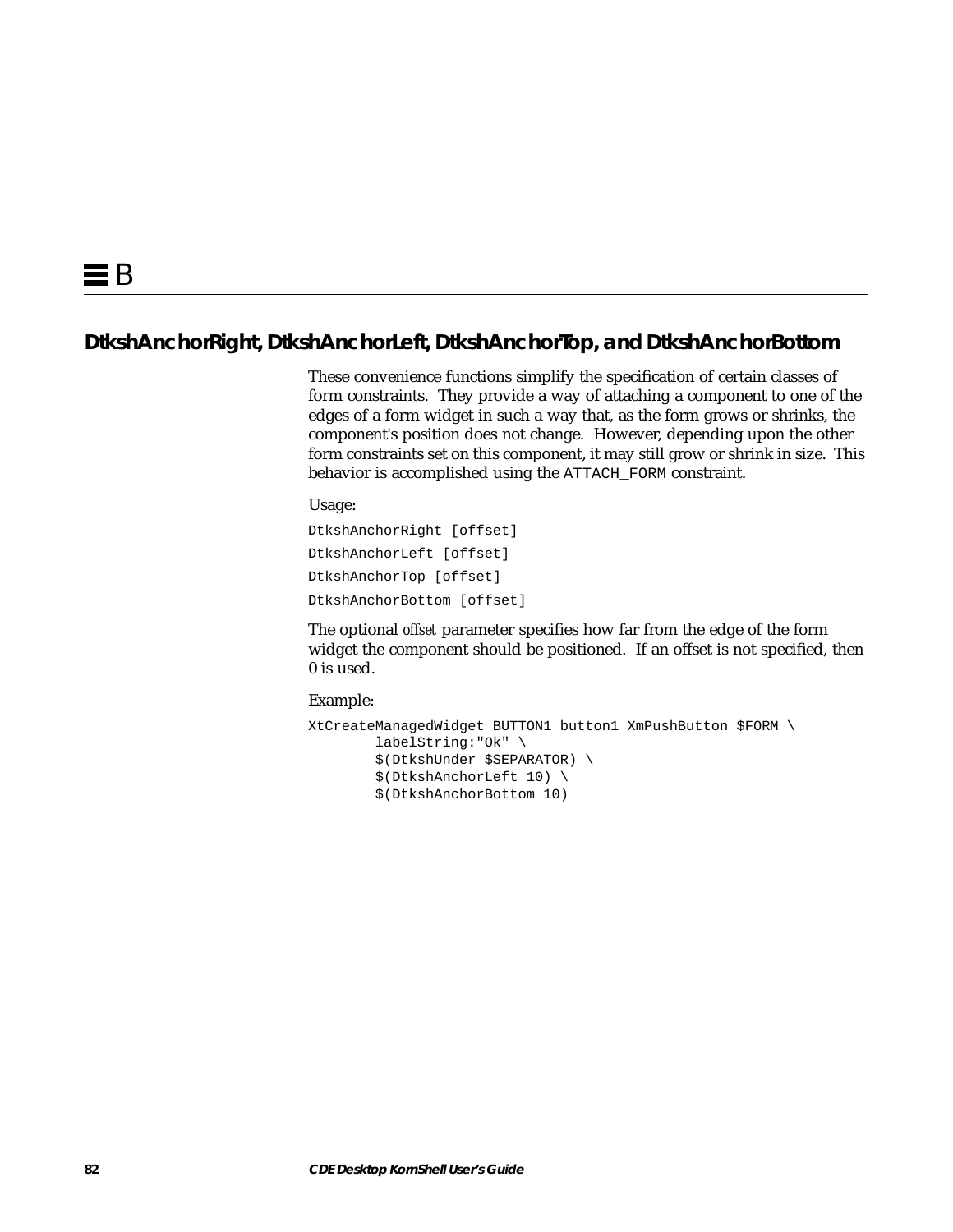## **DtkshSpanWidth and DtkshSpanHeight**

These convenience functions simplify the specification of certain classes of form constraints. They provide a way of configuring a component so that it spans either the full height or width of the form widget. This behavior is accomplished by attaching two edges of the component (top and bottom for DtSpanHeight, and left and right for DtSpanWidth) to the form widget. The component typically resizes whenever the form widget is resized. The ATTACH FORM constraint is used for all attachments.

Usage:

DtkshSpanWidth [leftOffset rightOffset] DtkshSpanHeight [topOffset bottomOffset]

The optional *offset* parameters specify how far from the edges of the form widget the component should be positioned. If an offset is not specified, then 0 is used.

Example:

XtCreateManagedWidget SEP sep XmSeparator \$FORM \ \$(DtkshSpanWidth 1 1)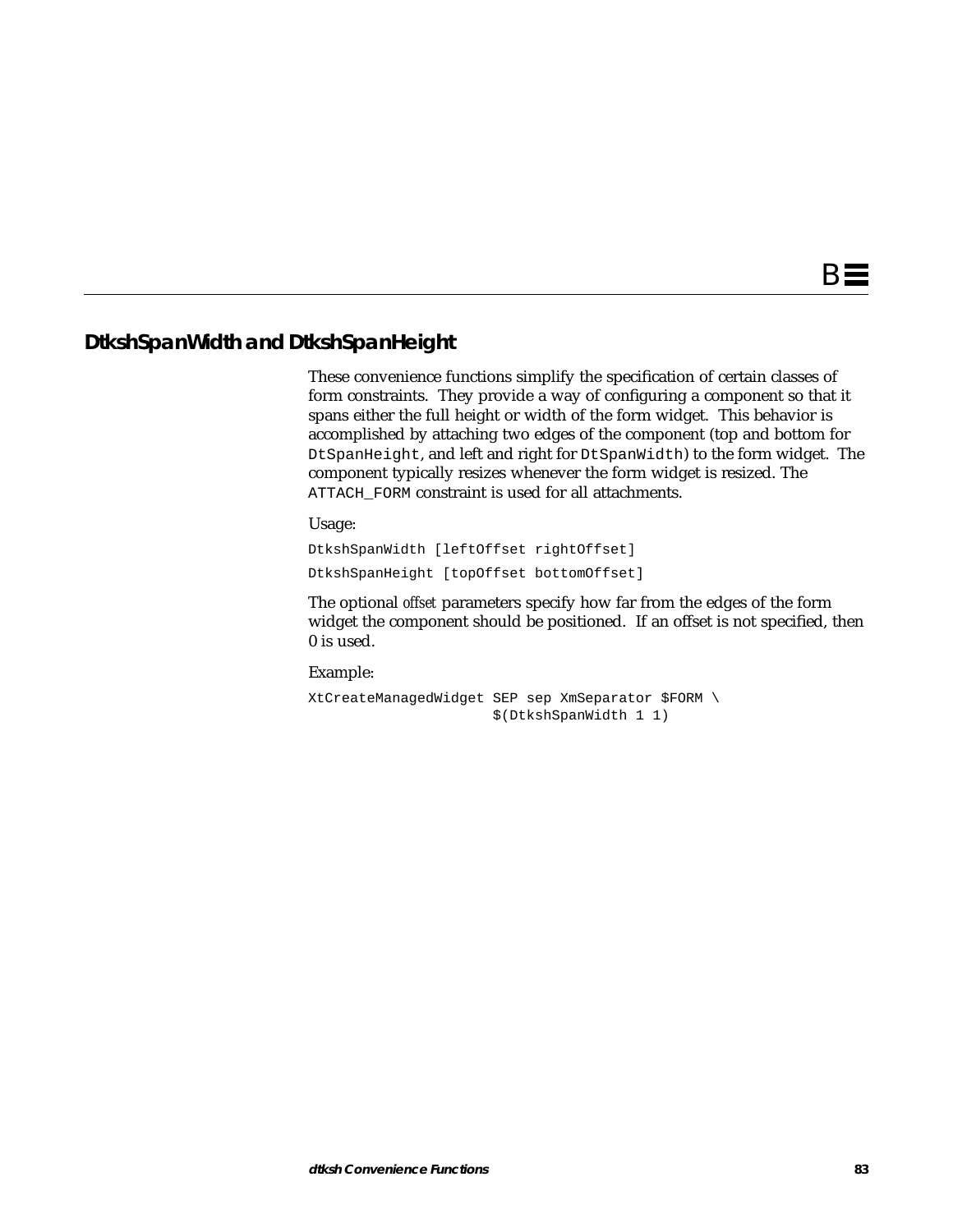## **DtkshDisplayInformationDialog, DtkshDisplayQuestionDialog, DtDisplayWarningDialog, DtkshDisplayWorkingDialog, and DtkshDisplayErrorDialog**

These convenience functions create a single instance of each of the Motif feedback dialogs. If an instance of the requested type of dialog already exists, then it is reused. The parent of the dialog is obtained from the environment variable \$TOPLEVEL, which should be set by the calling shell script, and then should not be changed. The handle for the requested dialog is returned in one of the following environment variables:

- **•** \_DTKSH\_ERROR\_DIALOG\_HANDLE
- **•** \_DTKSH\_QUESTION\_DIALOG\_HANDLE
- **•** \_DTKSH\_WORKING\_DIALOG\_HANDLE
- **•** \_DTKSH\_WARNING\_DIALOG\_HANDLE
- **•** \_DTKSH\_INFORMATION\_DIALOG\_HANDLE

**Note –** If you are attaching your own callbacks to the dialog buttons, do not destroy the dialog when you are done with it. Unmanage the dialog, so that it can be used again at a later time. If it is necessary to destroy the dialog, then be sure to clear the associated environment variable so the convenience function does not attempt to reuse the dialog.

Usage:

DtkshDisplay<name>Dialog title message [okCallback closeCallback helpCallback dialogStyle]

The Ok button is always managed, and by default unmanages the dialog. The Cancel and Help buttons are only managed when a callback is supplied for them. The *dialogStyle* parameter accepts any of the standard resource settings supported by the associated bulletin board resource.

```
DtkshDisplayErrorDialog "Read Error" "Unable to read the file"
                  "OkCallback" \
                "CancelCallback" "" DIALOG_PRIMARY_APPLICATION_MODAL
```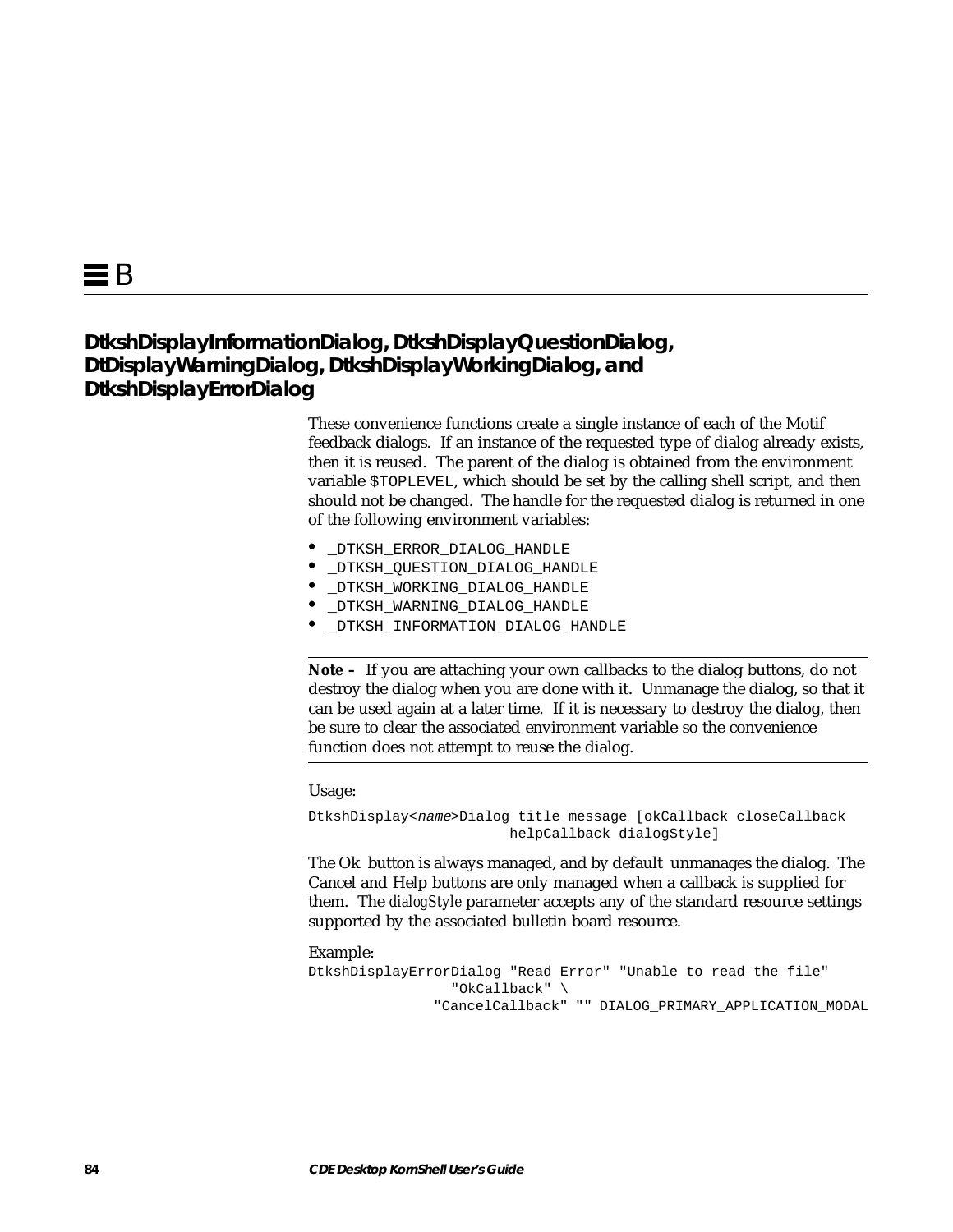## **DtkshDisplayQuickHelpDialog and DtkshDisplayHelpDialog**

These convenience functions create a single instance of each of the help dialogs. If an instance of the requested type of help dialog already exists, then it is reused. The parent of the dialog is obtained from the environment variable \$TOPLEVEL, which should be set by the calling shell script, and then should not be changed. The handle for the requested dialog is returned in one of the following environment variables:

- **•** \_DTKSH\_HELP\_DIALOG\_HANDLE
- **•** \_DTKSH\_QUICK\_HELP\_DIALOG\_HANDLE

**Note –** If it is necessary to destroy a help dialog, then be sure to clear the associated environment variable so that the convenience function does not attempt to reuse the dialog.

#### Usage:

DtkshDisplay\*HelpDialog title helpType helpInformation [locationId]

The meaning of the parameters is dependent upon the value specified for the *helpType* parameter. Their meanings are:

- **•** *helpType* = HELP\_TYPE\_TOPIC
	- **•** *helpInformation* = help volume name
	- **•** *locationId* = help topic location ID
- **•** *helpType* = HELP\_TYPE\_STRING
	- **•** *helpInformation* = help string
	- *locationId* = <not used>
- **•** *helpType* = HELP\_TYPE\_DYNAMIC\_STRING
	- **•** *helpInformation* = help string
	- *locationId* = <not used>
- **•** *helpType* = HELP\_TYPE\_MAN\_PAGE
	- **•** *helpInformation* = manual page name
	- *locationId* = <not used>
- **•** *helpType* = HELP\_TYPE\_FILE
	- **•** *helpInformation* = help file name
	- *locationId* = <not used>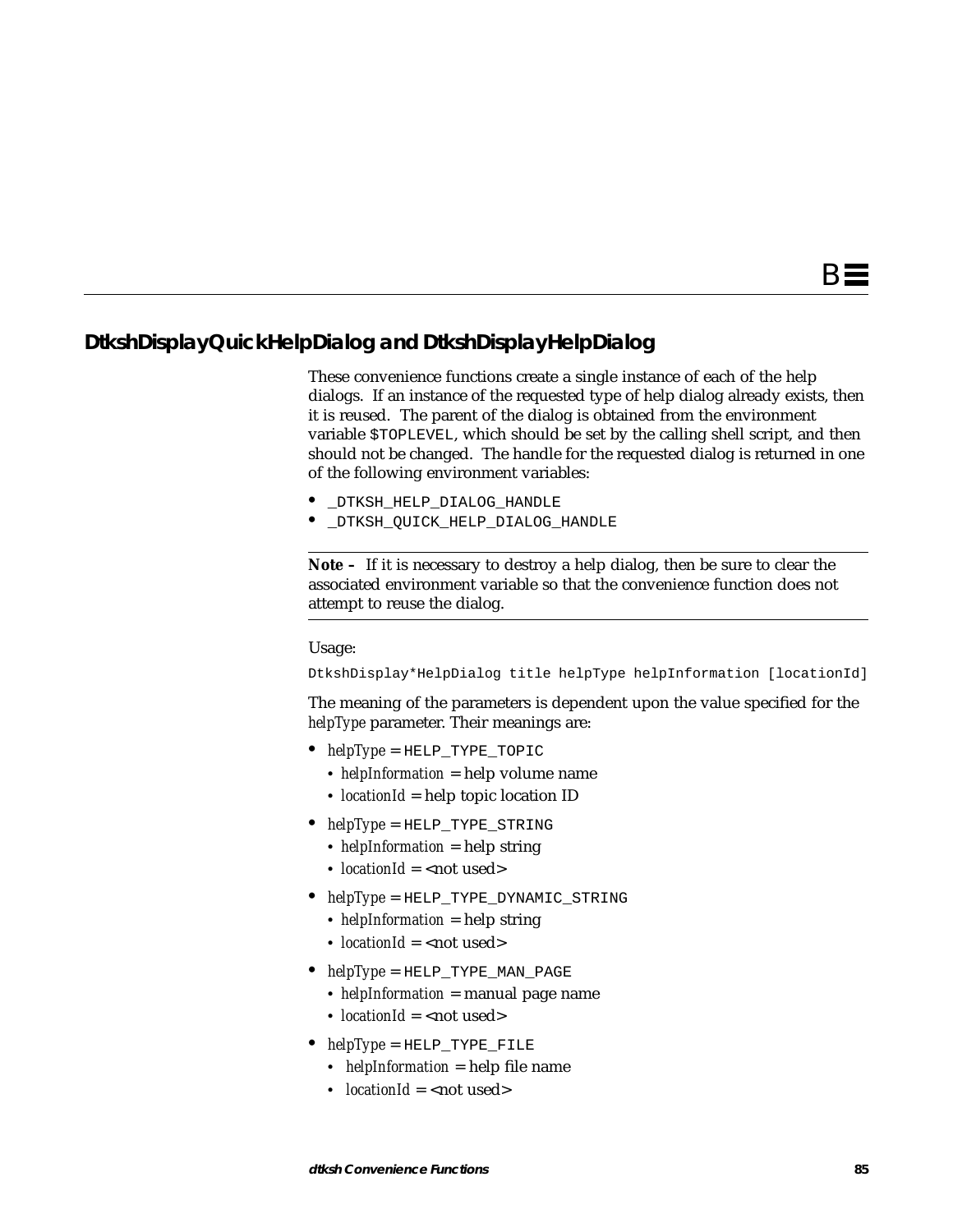## Example:

DtkshDisplayHelpDialog "Help On Dtksh" HELP\_TYPE\_FILE "helpFileName"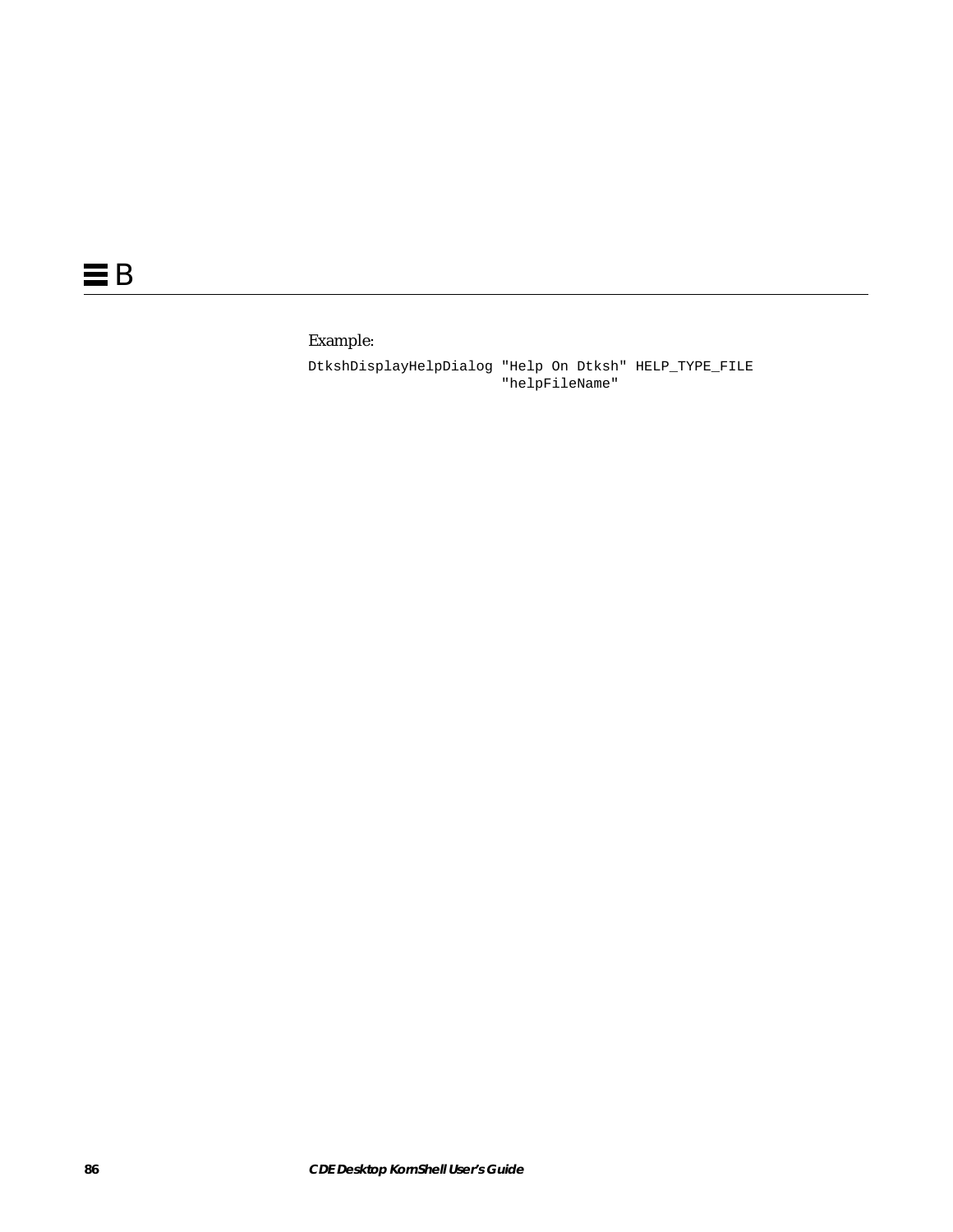# **The script\_find Script**

This appendix contains the complete listing of script\_find described in Chapter 4, "A Complex Script." The script executes a second script called Find.sticky, which is listed after script\_find. There is also a file called Find.help, which is a text file accessed when the user clicks the Help button on the main script window. See Chapter 4 for more information on this script.

## **Listing for script\_find**

```
#! /usr/dt/bin/dtksh
set -u
. /usr/dt/lib/dtksh/DtFuncs.dtsh
#
# This sample shell script provides a graphical interface to the
# 'find' command. Each time it is executed, it will attempt to
# restore the dialog to the last set of values entered by the user.
# When the 'find' command is initiated, the output will be displayed
# in a dtterm window.
#
#
# Post an# error dialog. The main application window is disabled
# until the error dialog is unposted. The message to be displayed
# in the # error dialog is passed in as $1
#
PostErrorDialog()
{
```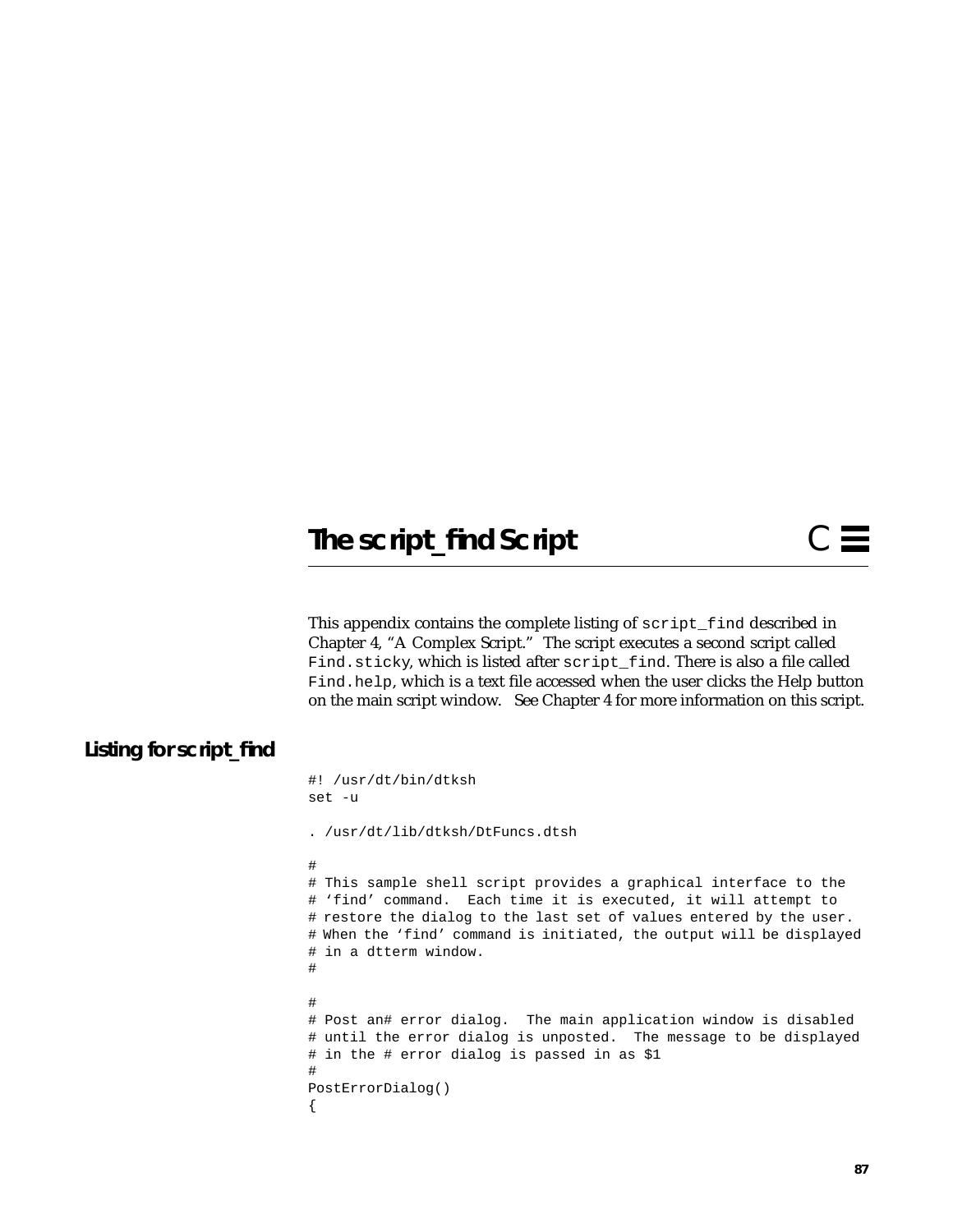```
 DtDisplayErrorDialog "Find Error" "$1" \
      DIALOG_PRIMARY_APPLICATION_MODAL
}
#
# This is both the 'Ok' and the 'Apply' callback; in the case of the
# 'Ok' callback, it unposts the main application window, and then
# exits, if the dialog contains valid information. For both 'Ok' and
# 'Apply', the set of search directories is first validated; if any
# of the paths are not valid, then an error dialog is posted.
# Otherwise, the 'find' process is started in a terminal window.
#
OkCallback()
{
   RetrieveAndSaveCurrentValues
  if [ "$SD_VAL" = "" ] ; then
       PostErrorDialog "You must specify a directory to search"
    else
       for i in $SD_VAL ; do
          if [ ! -d $i ] ; then
             MSG="The following search directory does not exist:
            $i" PostErrorDialog "$MSG"
             return 1
          fi
       done
      if [ $CB_WIDGET = $OK ] ; then
          XtPopdown $TOPLEVEL
       fi
       CMD="/bin/find $SD_VAL"
       if [ ! "$FNP_VAL" = "" ] ; then
          CMD=$CMD" -name $FNP_VAL"
       fi
       if ! $(XmToggleButtonGetState $T1); then
          CMD=$CMD" -xdev"
       fi
       if $(XmToggleButtonGetState $T3); then
          CMD=$CMD" -hidden"
       fi
```
if \$(XmToggleButtonGetState \$T4); then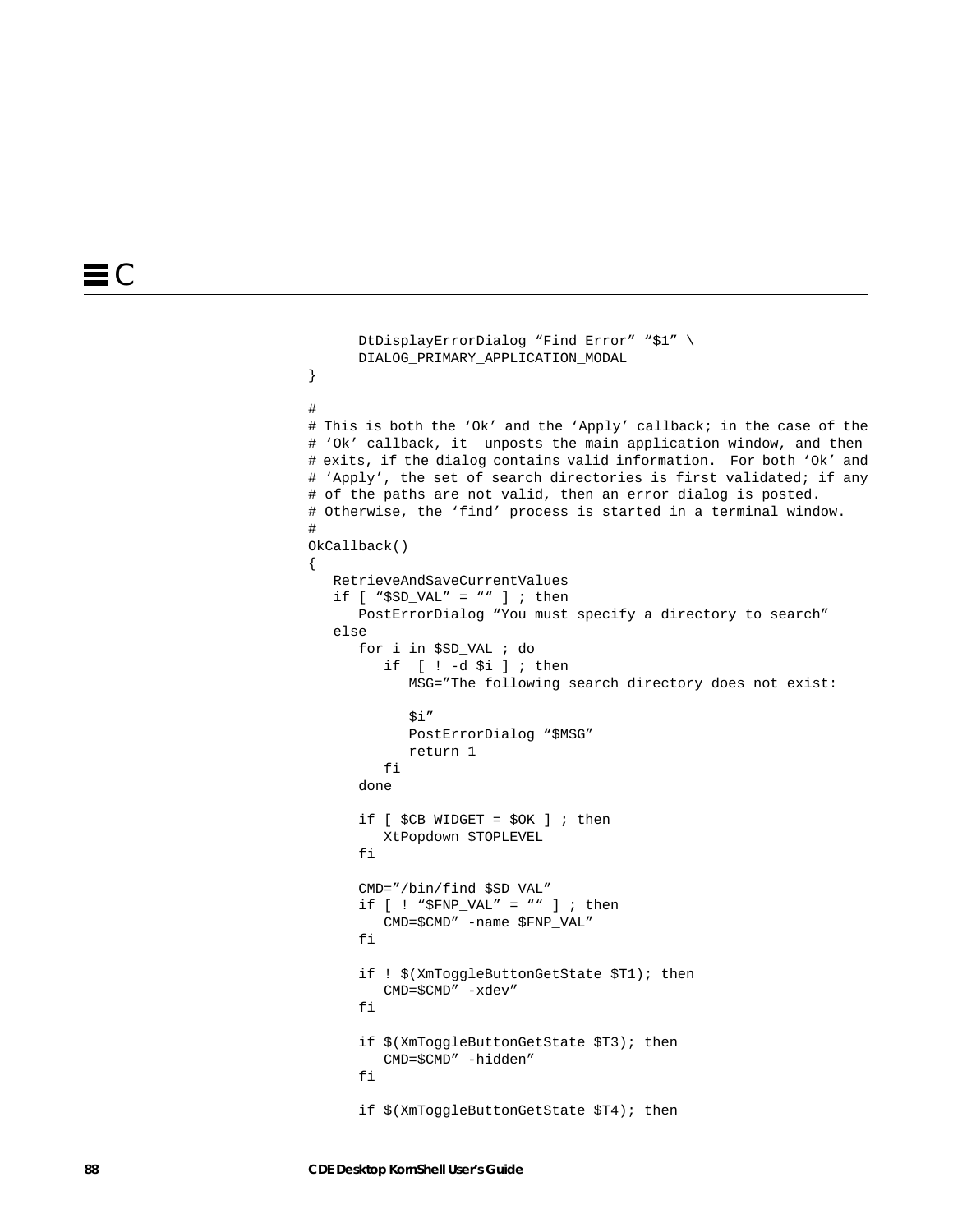# $C \equiv$

```
 CMD=$CMD" -follow"
       fi
       if $(XmToggleButtonGetState $T5); then
         CMD=$CMD" -depth"
       fi
       case $FSTYPE_VAL in
          $NFS) CMD=$CMD" -fsonly nfs" ;;
          $CDFS) CMD=$CMD" -fsonly cdfs" ;;
          $HFS) CMD=$CMD" -fsonly hfs" ;;
         *) ;;
       esac
       case $FILETYPE_VAL in
         $REGULAR) CMD=$CMD" -type f" ;;
          $DIRECTORY) CMD=$CMD" -type d" ;;
          $BLOCK) CMD=$CMD" -type b" ;;
         $CHAR) CMD=$CMD" -type c" ;;
          $FIFO) CMD=$CMD" -type p" ;;
          $SYMLINK) CMD=$CMD" -type l" ;;
          $SOCKET) CMD=$CMD" -type s" ;;
          $NET) CMD=$CMD" -type n" ;;
          $MOUNT) CMD=$CMD" -type M" ;;
          $HIDDEN) CMD=$CMD" -type H" ;;
         *) ;;
       esac
       if $(XmToggleButtonGetState $T2); then
          CMD=$CMD" -print"
       fi
      /usr/dt/bin/dtterm -title "Find A File" -e /usr/dt/bin/dtexec
                                                 -open -1 $CMD &
      if [ $CB_WIDGET = $OK ] ; then
          exit 0
      fi
   fi
}
#
# This function attempt to load in the previous dialog values.
# Each line read from the file is then interpreted as a ksh command.
#
```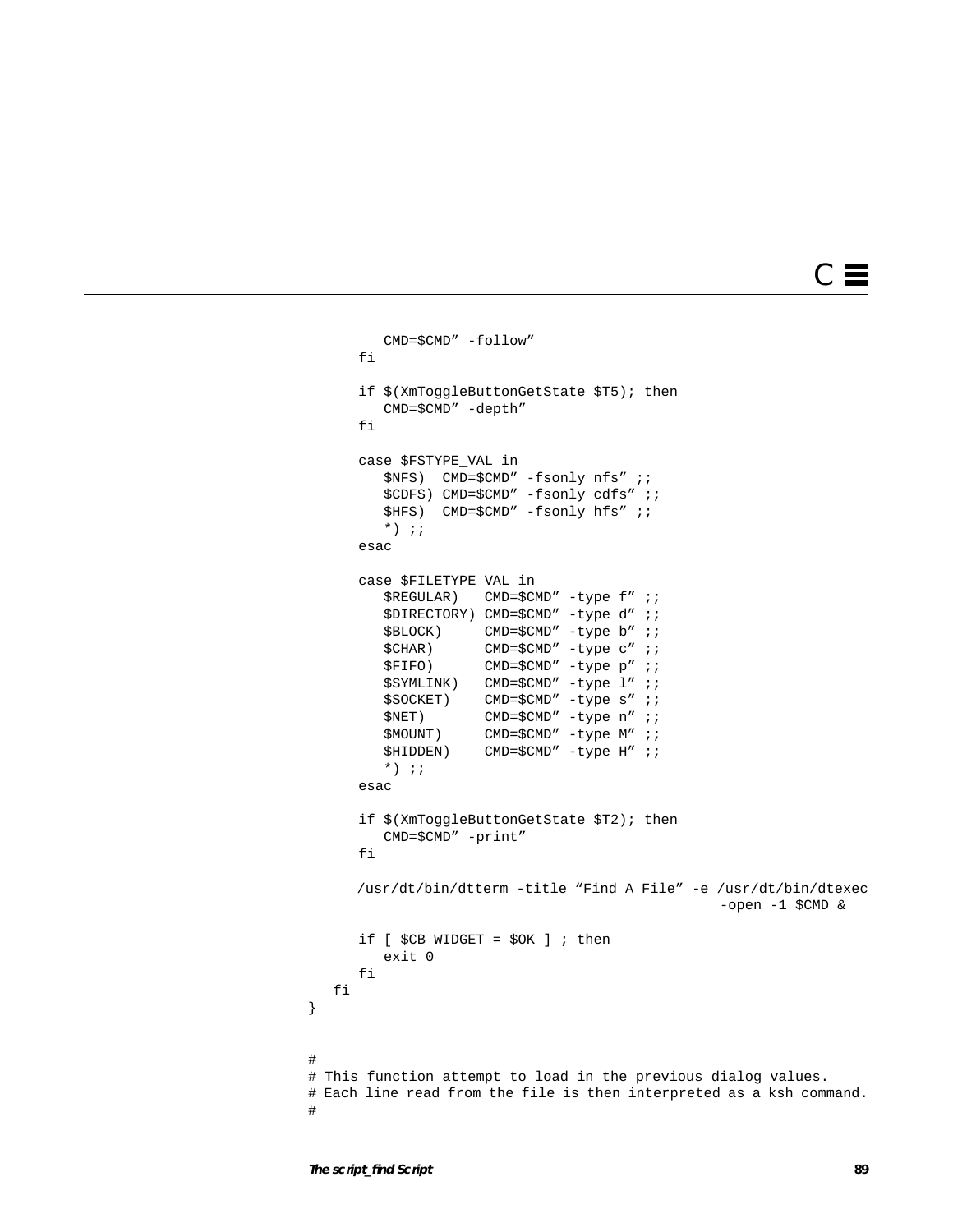```
LoadStickyValues()
{
    if [ -r "./Find.sticky" ] ; then
       exec 6< "./Find.sticky"
       XtAddInput FID 6 "EvalCmd"
    fi
}
#
# This function is invoked for each line in the 'sticky' values file.
# It will evalutate each line as a dtksh command.
#
EvalCmd()
{
    if [ ${#INPUT_LINE} -gt 0 ]; then
       eval "$INPUT_LINE"
   f_i if [ "$INPUT_EOF" = 'true' ]; then
       XtRemoveInput $INPUT_ID
       eval exec $INPUT_SOURCE'<&-'
    fi
}
#
# This function retrieves the current values, and then saves them
# off into a file, so that they can be restored the next time the
# dialog is displayed. It is called anytime the user selects either
# the "Ok" or "Apply" buttons.
#
RetrieveAndSaveCurrentValues()
{
    XmTextGetString SD_VAL $SD
    XmTextGetString FNP_VAL $FNP
    XtGetValues $FSTYPE menuHistory:FSTYPE_VAL
    XtGetValues $FILETYPE menuHistory:FILETYPE_VAL
    exec 3> "./Find.sticky"
    if [ ! "$SD_VAL" = "" ] ; then
       print -u 3 "XmTextSetString \$SD \"$SD_VAL\""
      print -u 3 "XmTextFieldSetInsertionPosition \$SD ${#SD_VAL}"
    fi
    if [ ! "$FNP_VAL" = "" ] ; then
      print -u 3 "XmTextSetString \$FNP \"$FNP_VAL\""
```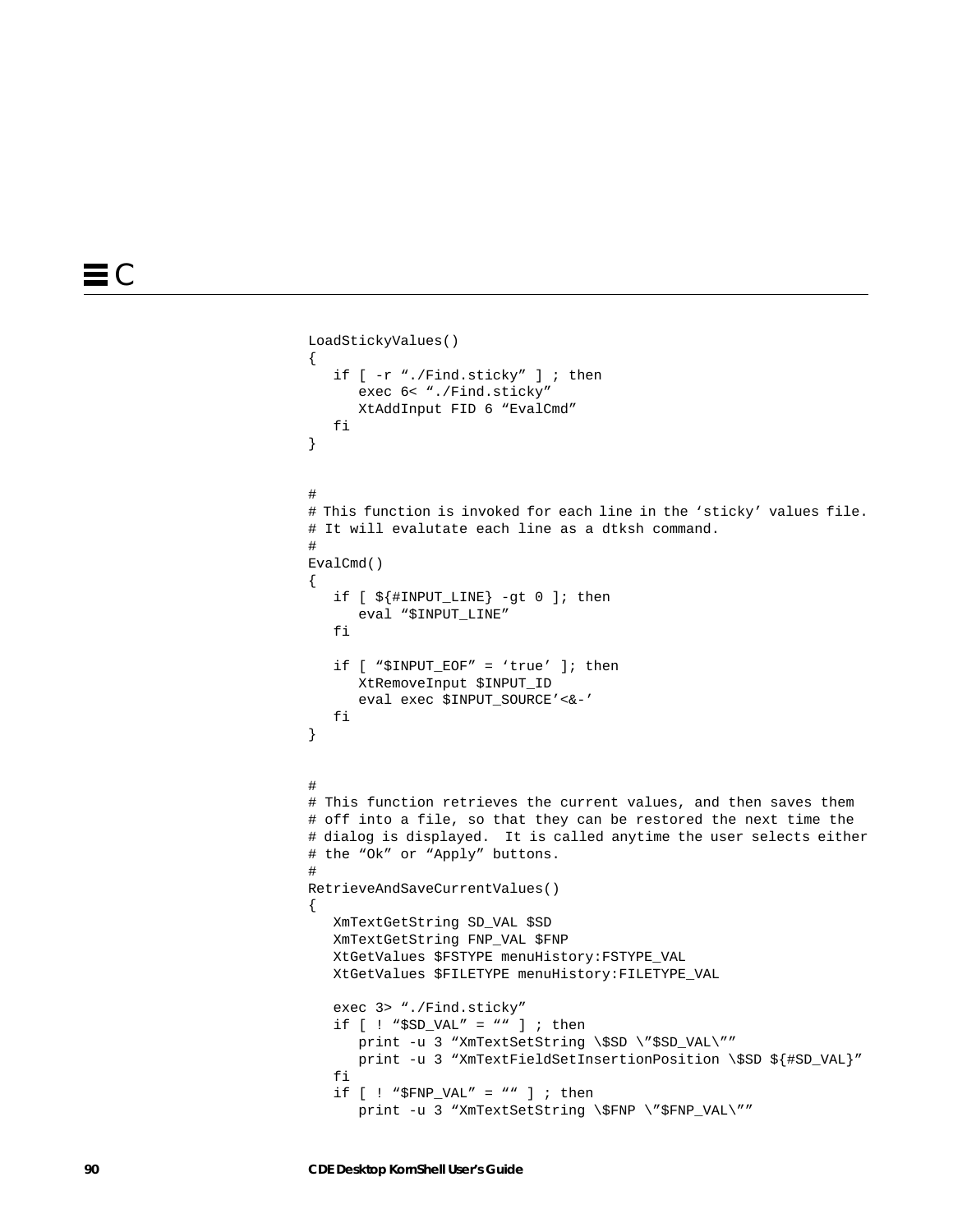```
C \equiv
```

```
print -u 3 "XmTextFieldSetInsertionPosition \$FNP ${#FNP_VAL}"
 fi
 case $FSTYPE_VAL in
   SNFS) FST="\$NFS" ;;
    $CDFS) FST="\$CDFS" ;;
   $HFS) FST="\$HFS" ;;
   *) FST = "\$NODIR" ; ; esac
 print -u 3 "XtSetValues \$FSTYPE menuHistory:$FST"
 case $FILETYPE_VAL in
    $REGULAR) FT="\$REGULAR" ;;
    $DIRECTORY) FT="\$DIRECTORY" ;;
   $BLOCK) FT = ''\$BLOCK'' ;;
   $CHAR) FT = ''\SCHAR'' ;;
   $FIFO) FT="\\$FIFO" ;\texttt{\$SYMLINK} ) FT="\$SYMLINK" ;;
    $SOCKET) FT="\$SOCKET" ;;
   $NET) FT='\\$NET' ;$MOUNT) FT = "\\$MOUNT" ;$HIDDEN) FT="\$HIDDEN" ; ;
   *) FT = " \SNOTYPE" ; ; esac
 print -u 3 "XtSetValues \$FILETYPE menuHistory:$FT"
 if $(XmToggleButtonGetState $T1); then
   print -u 3 "XmToggleButtonSetState \$T1 true false"
 fi
 if $(XmToggleButtonGetState $T2); then
   print -u 3 "XmToggleButtonSetState \$T2 true false"
 fi
 if $(XmToggleButtonGetState $T3); then
   print -u 3 "XmToggleButtonSetState \$T3 true false"
 fi
 if $(XmToggleButtonGetState $T4); then
    print -u 3 "XmToggleButtonSetState \$T4 true false"
 fi
 if $(XmToggleButtonGetState $T5); then
    print -u 3 "XmToggleButtonSetState \$T5 true false"
 fi
```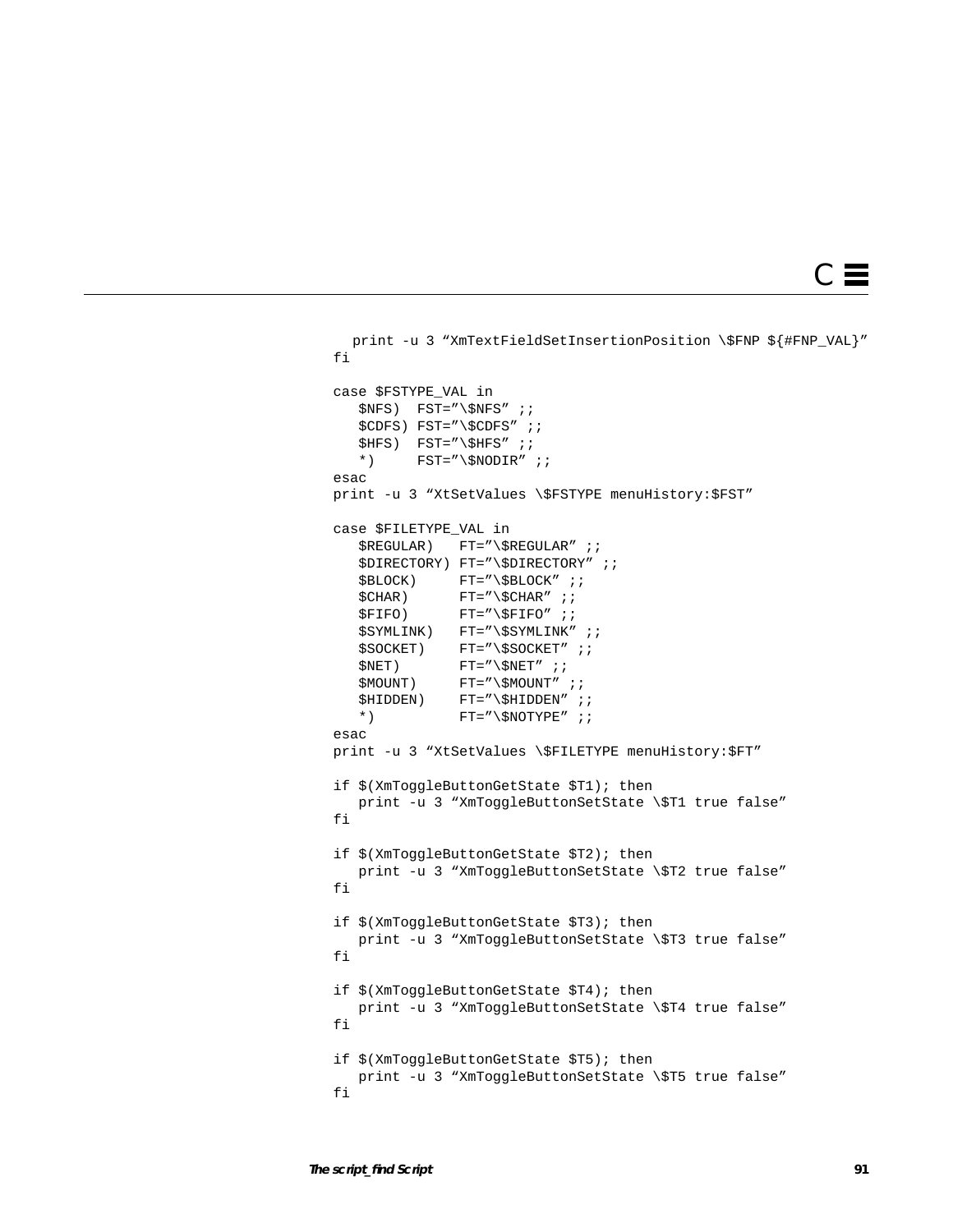```
 exec 3<&-
}
################ Create the Main UI ####################
set -f
XtInitialize TOPLEVEL find Dtksh $0 "${@:-}"
XtSetValues $TOPLEVEL title:"Find Files"
XtCreateManagedWidget FORM form XmForm $TOPLEVEL
XtCreateManagedWidget SDLABEL sdlabel XmLabel $FORM \
    labelString:"Search Directory:" \
    $(DtkshAnchorTop 12) \
    $(DtkshAnchorLeft 10)
XtCreateManagedWidget SD sd XmText $FORM \
    columns:30 \
    value:"." \
    $(DtkshAnchorTop 6) \
    $(DtkshRightOf $SDLABEL 10) \
    $(DtkshAnchorRight 10) \
    navigationType:EXCLUSIVE_TAB_GROUP
XmTextFieldSetInsertionPosition $SD 1
XtCreateManagedWidget FNPLABEL fnpabel XmLabel $FORM \
    labelString:"Filename Pattern:" \
    $(DtkshUnder $SDLABEL 24) \
    $(DtkshAnchorLeft 10)
XtCreateManagedWidget FNP fnp XmText $FORM \
    columns:30 \
    $(DtkshUnder $SD 8) \
    $(DtkshRightOf $FNPLABEL 10) \
    $(DtkshAnchorRight 10) \
    navigationType:EXCLUSIVE_TAB_GROUP
XtCreateManagedWidget SEP sep XmSeparator $FORM \
    separatorType:SINGLE_DASHED_LINE \
    $(DtkshUnder $FNP 10) \
    $(DtkshSpanWidth)
XtCreateManagedWidget RC rc XmRowColumn $FORM \
         orientation:HORIZONTAL \
```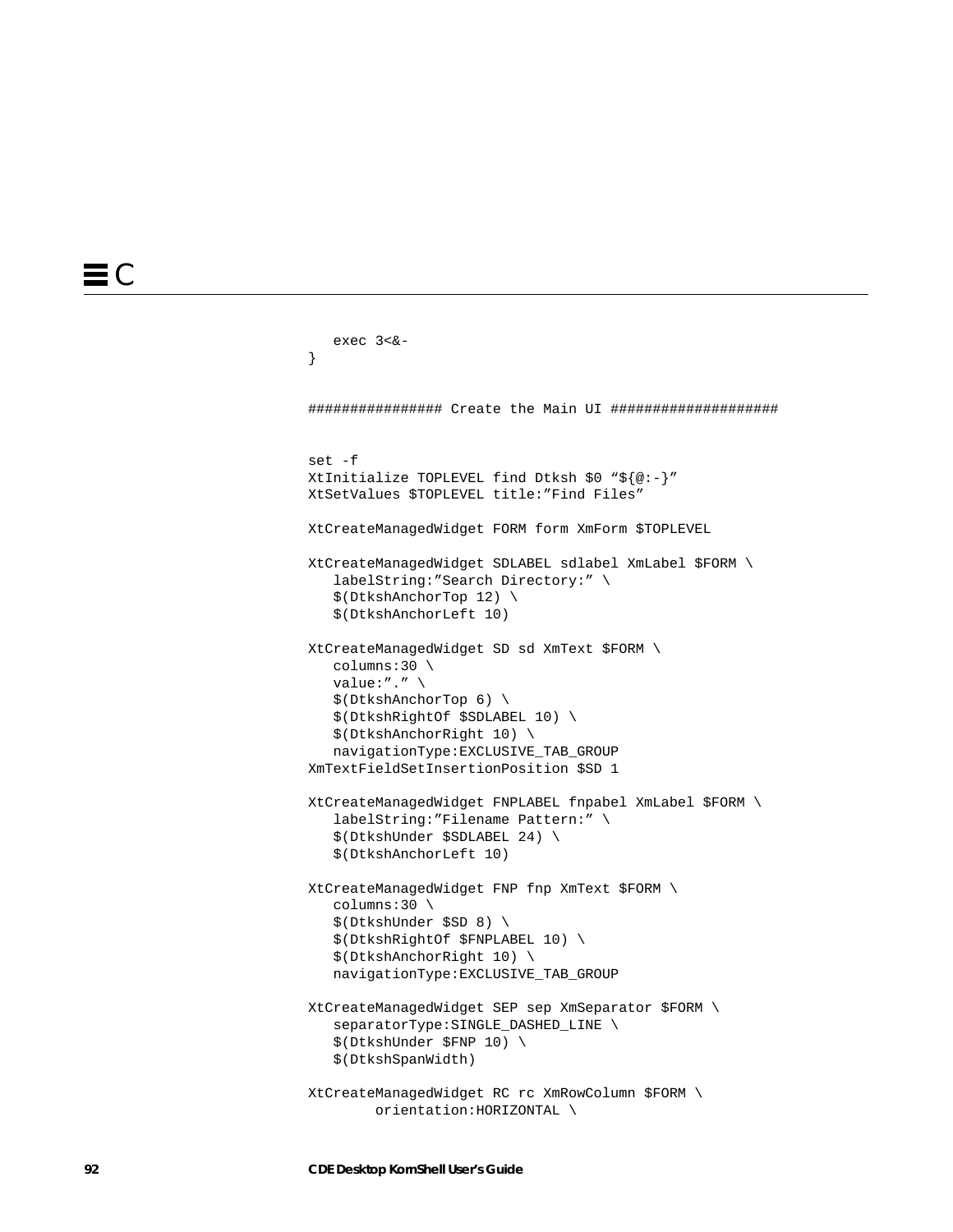# $\subset$   $\equiv$

```
 numColumns:3 \
         packing:PACK_COLUMN \
    $(DtkshUnder $SEP 10) \
    $(DtkshSpanWidth 10 10) \
    navigationType:EXCLUSIVE_TAB_GROUP
DtkshAddButtons -w $RC XmToggleButtonGadget \<br>
T1 "Cross Mount Points" ""\
   T1 "Cross Mount Points"
    T2 "Print Matching Filenames" ""\
    T3 "Search Hidden Subdirectories" ""\
   T4 "Follow Symbolic Links" ""\
    T5 "Descend Subdirectories First" ""
XtCreateManagedWidget SEP2 sep XmSeparator $FORM \
    separatorType:SINGLE_DASHED_LINE \
    $(DtkshUnder $RC 10) \
    $(DtkshSpanWidth)
XmCreatePulldownMenu PANE $FORM pane
DtkshAddButtons -w $PANE XmPushButtonGadget \
    NODIR "no restrictions" ""\
  NFS "nfs" \text{NFS} ""\
   CDFS "cdfs" ""
   HFS "hfs"
XmCreateOptionMenu FSTYPE $FORM fstype \
         labelString:"Restrict Search To File System Type:" \
         menuHistory:$NODIR \
         subMenuId:$PANE \
    $(DtkshUnder $SEP2 20) \
    $(DtkshSpanWidth 10 10) \
    navigationType:EXCLUSIVE_TAB_GROUP
XtManageChild $FSTYPE
XmCreatePulldownMenu PANE2 $FORM pane2
DtkshAddButtons -w $PANE2 XmPushButtonGadget \
  NOTYPE "no restrictions" \overline{N}" \overline{N}""
   REGULAR "regular"
   DIRECTORY "directory" ""\
   BLOCK "block special" ""\
   CHAR "character special" ""\
FIFO "fifo" """\
   FIFO "fifo"
    SYMLINK "symbolic link" ""\
   SOCKET "socket" ""\
   NET "network special" ""\<br>MOUNT "mount point" ""\
   MOUNT "mount point"
```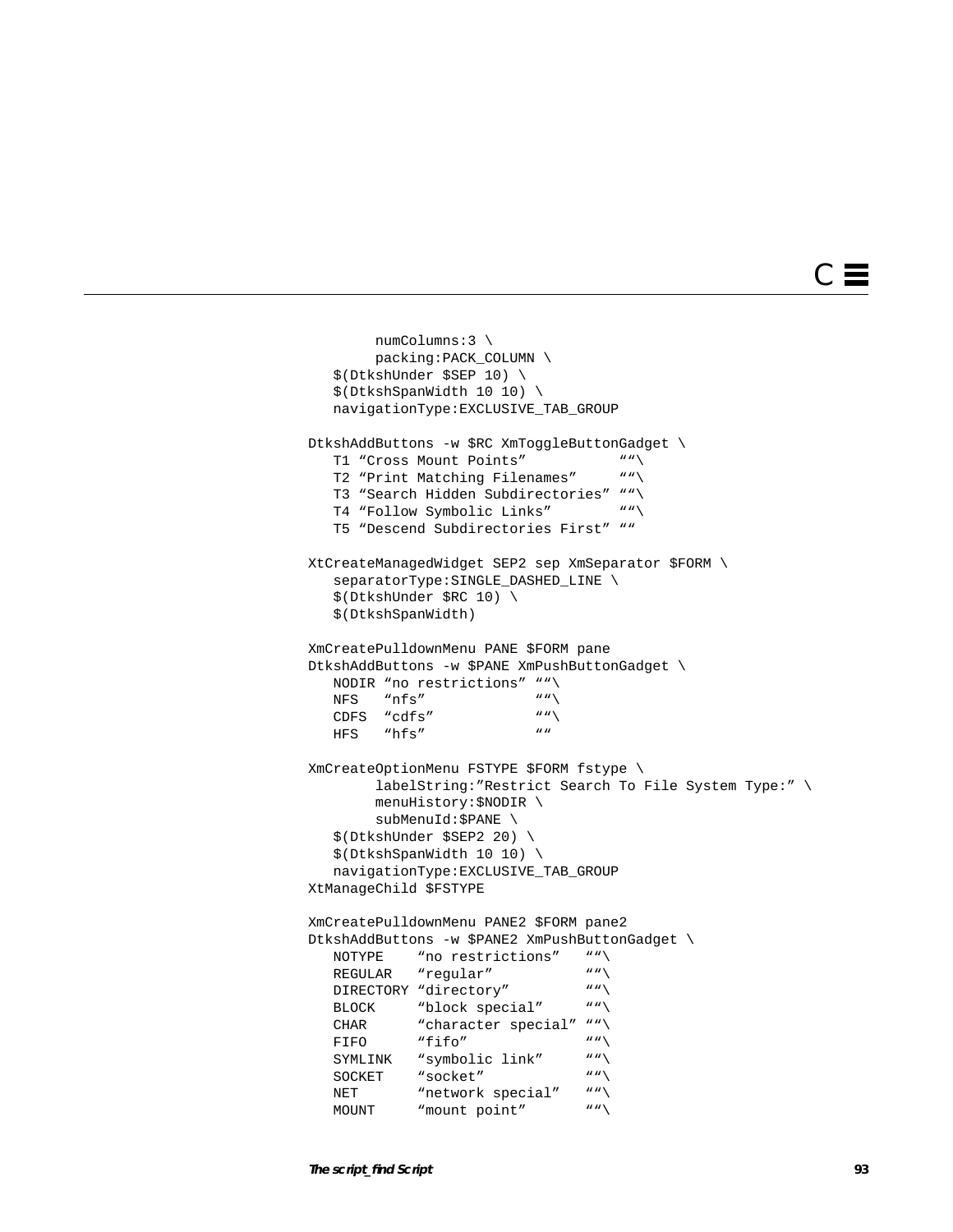```
 HIDDEN "hidden directory" ""
XmCreateOptionMenu FILETYPE $FORM filetype \
         labelString:"Match Only Files Of Type:" \
         menuHistory:$NOTYPE \
         subMenuId:$PANE2 \
    $(DtkshUnder $FSTYPE 10) \
    $(DtkshSpanWidth 10 10) \
    navigationType:EXCLUSIVE_TAB_GROUP
XtManageChild $FILETYPE
XtSetValues $FILETYPE spacing:90
XtCreateManagedWidget SEP3 sep3 XmSeparator $FORM \
    $(DtkshUnder $FILETYPE 10) \
    $(DtkshSpanWidth)
XtCreateManagedWidget OK ok XmPushButton $FORM \
         labelString:"Ok" \
    $(DtkshUnder $SEP3 10) \
    $(DtkshFloatLeft 4) \
    $(DtkshFloatRight 24) \
    $(DtkshAnchorBottom 10)
XtAddCallback $OK activateCallback "OkCallback"
XtCreateManagedWidget APPLY apply XmPushButton $FORM \
         labelString:"Apply" \
    $(DtkshUnder $SEP3 10) \
    $(DtkshFloatLeft 28) \
    $(DtkshFloatRight 48) \
    $(DtkshAnchorBottom 10)
XtAddCallback $APPLY activateCallback "OkCallback"
XtCreateManagedWidget CLOSE close XmPushButton $FORM \
         labelString:"Close" \
    $(DtkshUnder $SEP3 10) \
    $(DtkshFloatLeft 52) \
    $(DtkshFloatRight 72) \
    $(DtkshAnchorBottom 10)
XtAddCallback $CLOSE activateCallback "exit 1"
XtCreateManagedWidget HELP help XmPushButton $FORM \
         labelString:"Help" \
    $(DtkshUnder $SEP3 10) \
    $(DtFloatLeft 76) \
    $(DtkshFloatRight 96) \
    $(DtkshAnchorBottom 10)
```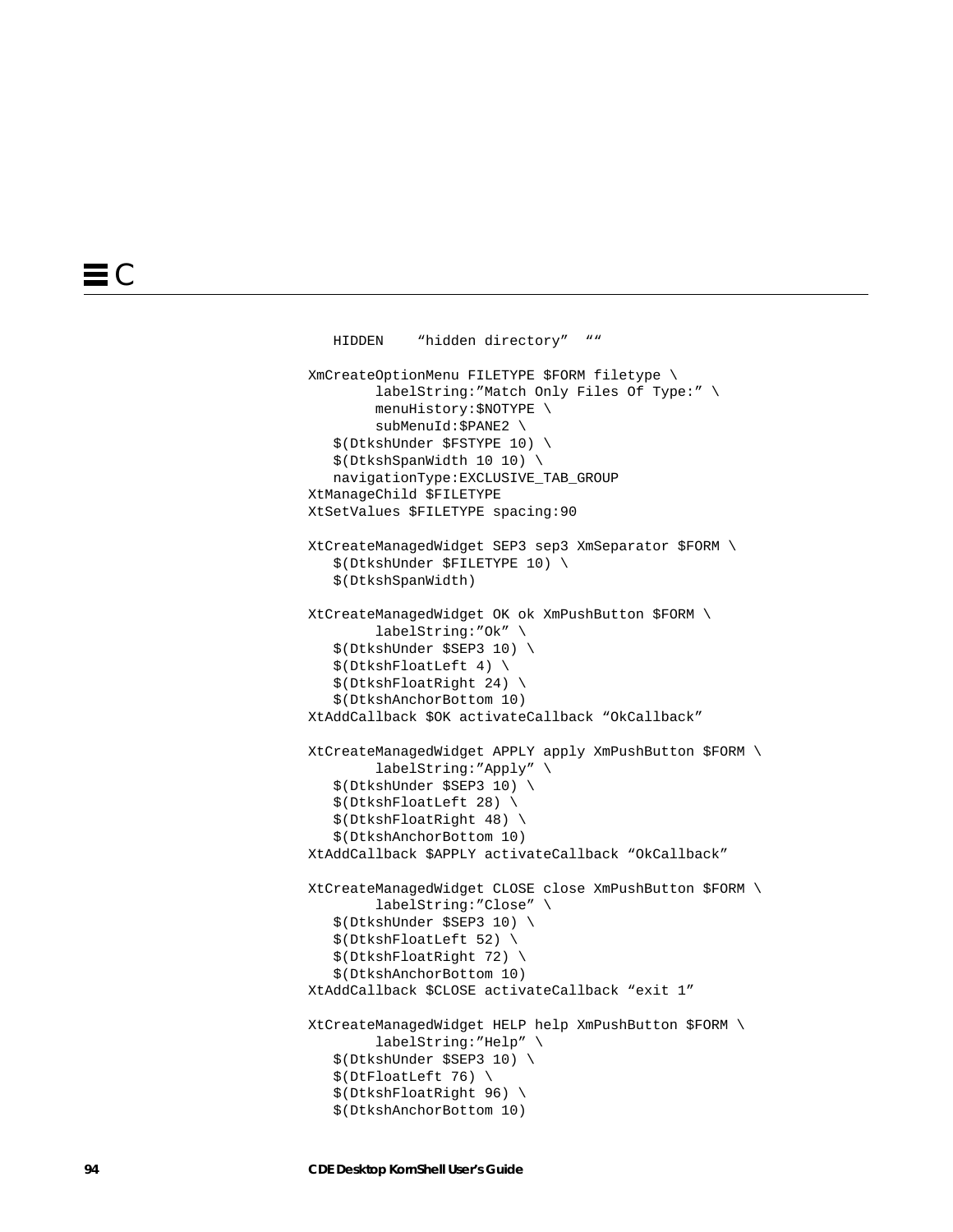

```
XtAddCallback $HELP activateCallback \
        "DtkshDisplayQuickHelpDialog 'Using The Find Command'
HELP TYPE FILE \setminus './Find.help' "
XtSetValues $FORM \
    initialFocus:$SD \
    defaultButton:$OK \
    cancelButton:$CLOSE \
    navigationType:EXCLUSIVE_TAB_GROUP
DtkshSetReturnKeyControls $SD $FNP $FORM $OK
LoadStickyValues
XtRealizeWidget $TOPLEVEL
XtMainLoop
The following script, Find.sticky is executed by script_find.
Find.sticky remembers the file and directory names used in the most recent
execution of script_find.
XmTextSetString $SD "/users/dlm"
XmTextFieldSetInsertionPosition $SD 10
XmTextSetString $FNP "elmbug"
XmTextFieldSetInsertionPosition $FNP 6
XtSetValues $FSTYPE menuHistory:$NODIR
XtSetValues $FILETYPE menuHistory:$DIRECTORY
XmToggleButtonSetState $T1 true false
XmToggleButtonSetState $T2 true false
Find.help is a text file that is displayed on screen when the user clicks the
Help button in the main script_find window.
This dialog presents a graphical interface to the
UNIX 'find' command. The only required field is
the name of the directory to be searched;
all other fields are optional. Once the fields have
been set to the desired values, you can use the
'Ok' or 'Apply' button to initiate the find operation.
```
The results of the find operation are displayed

in a dtterm terminal window.

**Find.sticky**

**Find.help**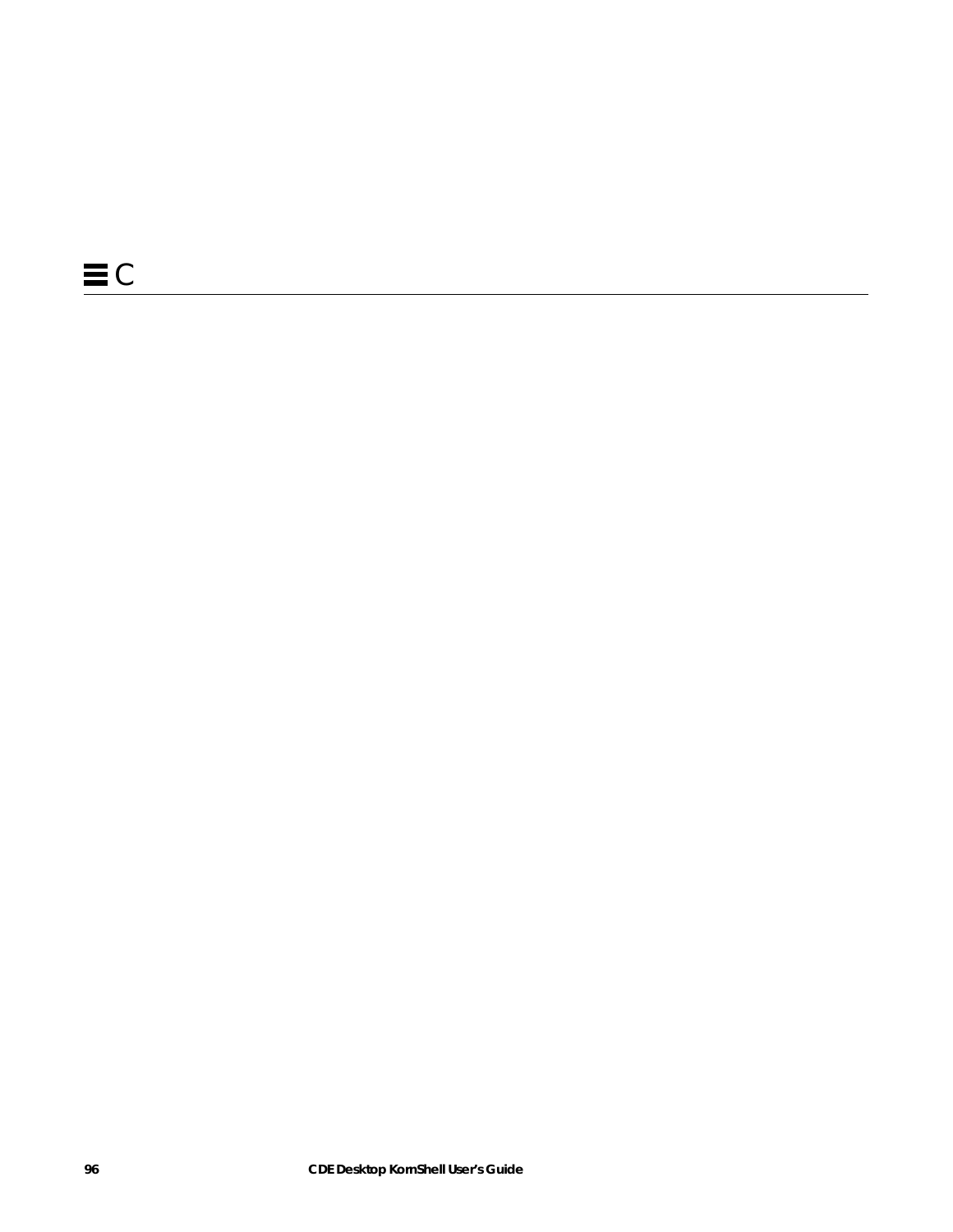# **Index**

## **A**

action commands, 64 app-defaults file, 4 application help commands, 60 applications, Motif, 1

## **B**

Boolean Values, 6 bulletin board, 14

# **C**

callback, 10, 15 pass data to, 10 register, 10 script\_find, 32 workspace, 18 category 1, 6 category 2, 6 category 3, 7 category 4, 7 CB\_CALL\_DATA, 11 command CDE application help, 60 commands, 41 action, 64

data-typing, 65 libDt, 67 libdt, 65 libDt session management, 62 localization, 61 message set, 67 Motif, 48 workspace management, 63 Xt Intrinsics, 44 context variable event handler, 17 input, 18 translation, 18 workspace callback, 18 convenience functions, 77 create form widget, 35 create menu, 37 create separator widget, 36 create widget, 8

# **D**

data-typing commands, 65 Defined Values, 5 drawing functions, 26 DtDisplayWarningDialog, 84 dtksh definition, 1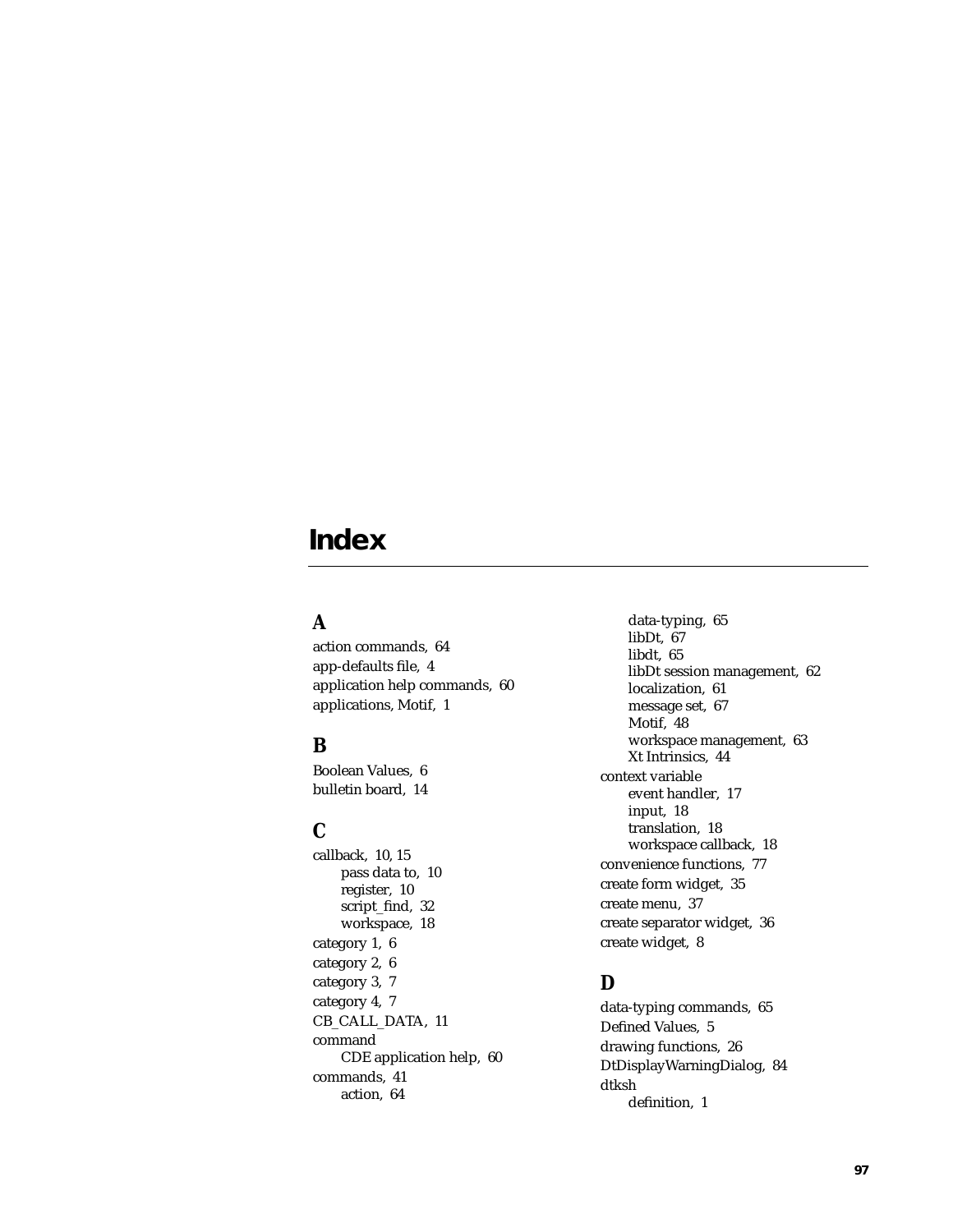relationshipt to ksh-93, 1 Dtksh, app-defaults file, 4 DtkshAddButtons, 37, 78 DtkshAnchorBottom, 82 DtkshAnchorLeft, 82 DtkshAnchorRight, 82 DtkshAnchorTop, 82 DtkshDisplayErrorDialog, 32, 84 DtkshDisplayHelpDialog, 85 DtkshDisplayInformationDialog, 84 DtkshDisplayQuestionDialog, 84 DtkshDisplayQuickHelpDialog, 85 DtkshDisplayWorkingDialog, 84 DtkshFloatBottom, 81 DtkshFloatLeft, 81 DtkshFloatRight, 81 DtkshFloatTop, 81 DtkshLeftOf, 80 DtkshOver, 80 DtkshRightOf, 80 DtkshSetReturnKeyControls, 79 DtkshSpanHeight, 83 DtkshSpanWidth, 83 DtkshUnder, 80

# **E**

event handler, 17 event subfield, 20

## **F**

Find.sticky, 95 functions supported, 1

## **H**

handle, 9

## **I**

immediate return value, 7

initialize, 14 initialize Xt Intrinsics, 8 input context variable, 18 input mode, 19

## **K**

ksh-93, 1

# **L**

libDt commands, 65, 67 libDt session management commands, 62 libraries, required, 1 localization commands, 61 localized script, 25

## **M**

menu, create, 37 message set commands, 67 Motif applications, 1 Motif commands, 48 mwmFunctions, 3

## **P**

parameters, variable number, 2 pushbutton, 15

## **R**

register callback, 10 required linbraries, 1 resource unsupported, 3 resources, 2 return value category 1, 6 category 2, 6 category 3, 7 category 4, 7 immediate, 7 Return Values, 6